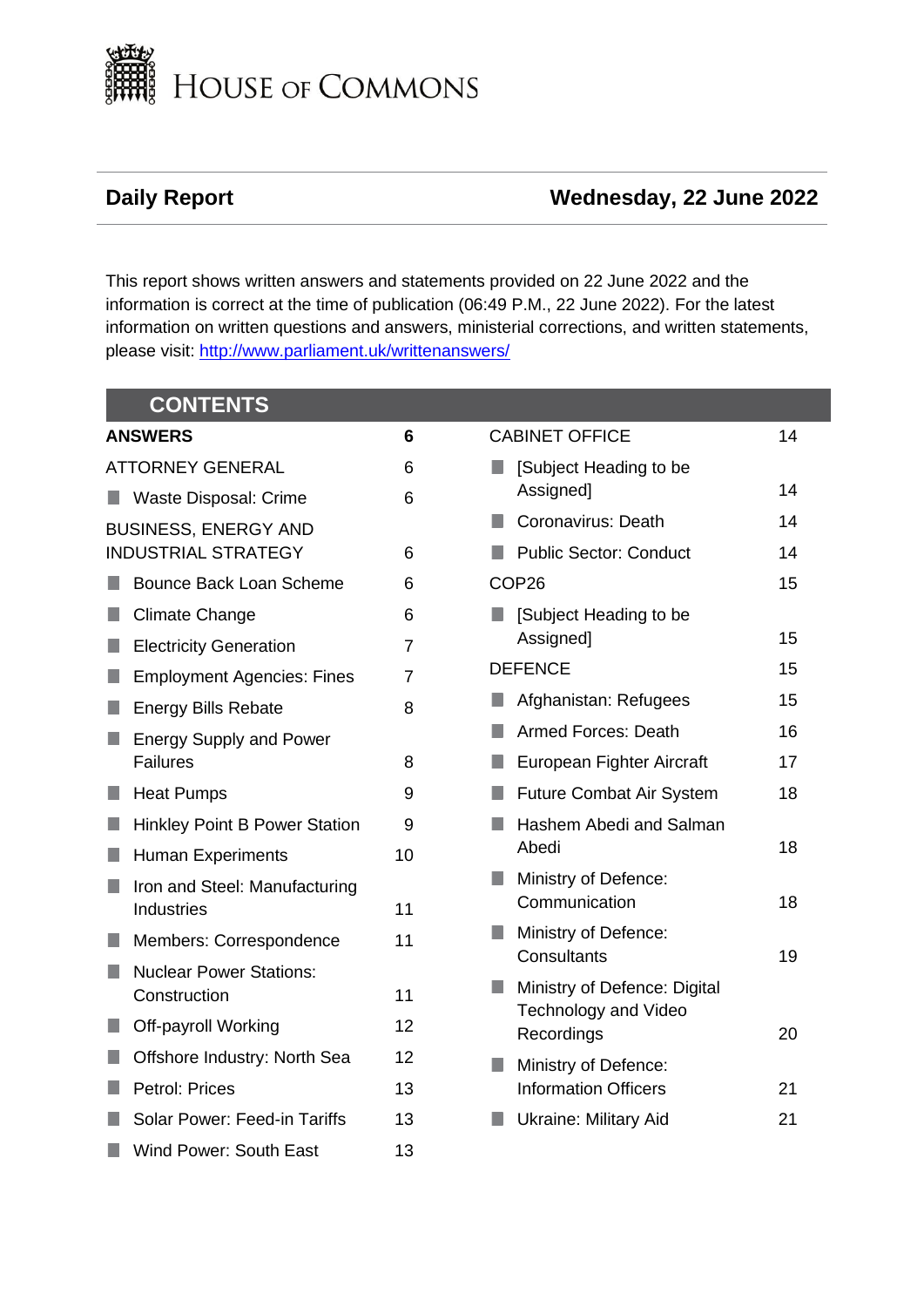| DIGITAL, CULTURE, MEDIA AND<br><b>SPORT</b>                           | 21 |
|-----------------------------------------------------------------------|----|
| <b>Birmingham City Football</b><br>Club: Sales                        | 21 |
| Department for Digital,<br>Culture, Media and Sport: MG<br><b>OMD</b> | 22 |
| Digital Technology:<br>Productivity                                   | 22 |
| Film and Television: Carbon<br>Emissions                              | 23 |
| Gambling                                                              | 24 |
| Loneliness                                                            | 24 |
| Sports                                                                | 25 |
| <b>EDUCATION</b>                                                      | 26 |
| <b>Apprentices: Assessments</b>                                       | 26 |
| <b>Class Sizes</b>                                                    | 26 |
| <b>Free Schools</b>                                                   | 27 |
| <b>Primary Education: Physical</b><br><b>Education and Sports</b>     | 27 |
| <b>Primary Education: South</b><br>West                               | 28 |
| <b>Pupils: Exercise and Sports</b>                                    | 28 |
| <b>Pupils: Refugees</b>                                               | 29 |
| Pupils: Roma                                                          | 29 |
| <b>School Meals: Food Supply</b>                                      | 30 |
| Schools: Platinum Jubilee<br>2022                                     | 31 |
| ENVIRONMENT, FOOD AND<br><b>RURAL AFFAIRS</b>                         | 31 |
| <b>Animal and Plant Health</b><br>Agency: Weybridge                   | 31 |
| Department for Environment,<br>Food and Rural Affairs: Energy         | 32 |
| Dogs: Electronic Training Aids                                        | 33 |

**[Dogs: Romania](#page-33-0)** [34](#page-33-0)

|    | <b>Droughts</b>                                        | 35 |
|----|--------------------------------------------------------|----|
|    | Elephants: Animal Welfare                              | 35 |
| ٠  | Fertilisers                                            | 36 |
|    | Food: Carbon Dioxide                                   | 37 |
|    | Food: Waste                                            | 38 |
| ×. | Package Holidays: Animal<br>Welfare                    | 39 |
|    | Packaging: Recycling                                   | 39 |
| H. | <b>Public Footpaths: Christchurch</b>                  | 40 |
| n  | Waste Management                                       | 40 |
|    | <b>Waste: Crime</b>                                    | 41 |
|    | <b>Water Supply</b>                                    | 41 |
|    | FOREIGN, COMMONWEALTH<br>AND DEVELOPMENT OFFICE        | 42 |
| H. | Colombia: Human Rights                                 | 42 |
|    | Ghana: Politics and<br>Government                      | 43 |
| n  | Human Trafficking                                      | 43 |
| ٠  | <b>India: Humanitarian Situation</b>                   | 43 |
| ٠  | India: Muslims                                         | 44 |
| H. | Jagtar Singh Johal                                     | 44 |
| ×. | Mozambique: Climate Change                             | 45 |
|    | Somaliland: Humanitarian<br>Situation                  | 45 |
|    | <b>Sudan: Political Prisoners</b>                      | 46 |
|    | Zimbabwe: Climate Change                               | 46 |
|    | <b>HEALTH AND SOCIAL CARE</b>                          | 47 |
|    | [Subject Heading to be<br>Assigned]                    | 47 |
| ٠  | Alcoholic Drinks: Labelling                            | 47 |
|    | Alcoholism: Rehabilitation                             | 48 |
|    | <b>Ambulance Services: York</b>                        | 48 |
|    | <b>Ambulance Services:</b><br>Yorkshire and the Humber | 49 |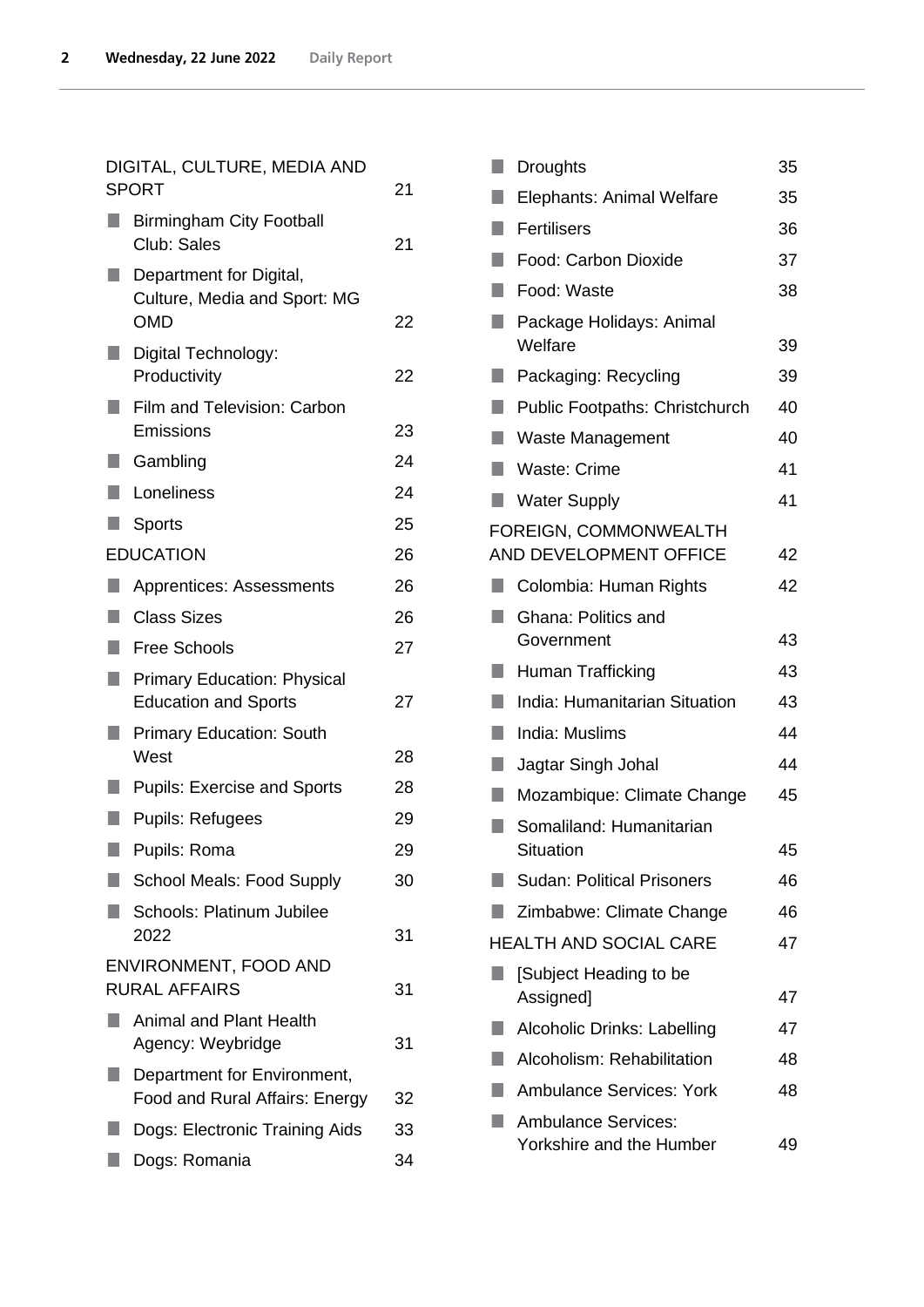|    | <b>Batten Disease: Health</b>                              |    |
|----|------------------------------------------------------------|----|
|    | Education                                                  | 50 |
|    | Batten Disease: Research                                   | 50 |
|    | <b>Bowel Cancer: Diagnosis</b>                             | 50 |
|    | <b>Bowel Cancer: Screening</b>                             | 51 |
|    | <b>Breast Cancer: Plastic Surgery</b>                      | 51 |
|    | <b>Breast Cancer: Screening</b>                            | 51 |
|    | <b>Cancer: Health Services</b>                             | 52 |
| ×. | Care Workers and Nurses:<br>Vacancies                      | 52 |
|    | <b>Chronic Fatigue Syndrome</b>                            | 52 |
|    | Coronavirus: Medical<br><b>Treatments</b>                  | 53 |
|    | Coronavirus: Vaccination                                   | 53 |
|    | <b>Dental Services: West Sussex</b>                        | 54 |
|    | Depressive Illnesses: Nutrition                            | 54 |
| ×. | <b>Free School Meals and</b>                               |    |
|    | <b>Healthy Start Scheme</b>                                | 54 |
|    | <b>Health Professions: Cancer</b>                          | 55 |
|    | <b>Health Professions: Migrant</b><br>Workers              | 55 |
|    | <b>Health: Air Pollution</b>                               | 55 |
|    | Junior Doctors: Conditions of<br><b>Employment and Pay</b> | 56 |
|    | <b>Kidney Cancer</b>                                       | 56 |
|    | Long Covid: Children                                       | 56 |
| ٠  | Members: Correspondence                                    | 57 |
|    | Mental Health Act 1983                                     | 57 |
| H. | Monkeypox: Vaccination                                     | 58 |
| ۸  | <b>NHS England: Staff</b>                                  | 58 |
| п  | <b>NHS: Car Allowances</b>                                 | 59 |
| H. | <b>NHS: Drugs</b>                                          | 59 |
| ٠  | <b>NHS: Ethnic Groups</b>                                  | 60 |
|    | NHS: Hearing Impairment                                    | 60 |
| n  | <b>NHS: Staff</b>                                          | 60 |

|                                                                                                                      | North East Ambulance Service          |    |
|----------------------------------------------------------------------------------------------------------------------|---------------------------------------|----|
|                                                                                                                      | <b>NHS Trust</b>                      | 61 |
|                                                                                                                      | <b>Pharmacy: Health Services</b>      | 62 |
|                                                                                                                      | <b>Prostate Cancer: Medical</b>       |    |
|                                                                                                                      | <b>Treatments</b>                     | 62 |
|                                                                                                                      | <b>Protective Clothing: Storage</b>   | 63 |
|                                                                                                                      | Radiotherapy: Medical                 |    |
|                                                                                                                      | Equipment                             | 63 |
|                                                                                                                      | <b>Urinary Tract Infections:</b>      |    |
|                                                                                                                      | Screening                             | 63 |
|                                                                                                                      | <b>HOME OFFICE</b>                    | 64 |
|                                                                                                                      | <b>Animal Experiments: Licensing</b>  | 64 |
|                                                                                                                      | Antisocial Behaviour: Newport<br>West | 64 |
|                                                                                                                      | <b>Electric Scooters</b>              | 65 |
| H                                                                                                                    | <b>Employment: Ukraine</b>            | 65 |
| <b>STATE OF A STATE OF A STATE OF A STATE OF A STATE OF A STATE OF A STATE OF A STATE OF A STATE OF A STATE OF A</b> | Homes for Ukraine Scheme:             |    |
|                                                                                                                      | Vetting                               | 66 |
|                                                                                                                      | Passports: Applications               | 66 |
| H                                                                                                                    | Passports: Newport West               | 66 |
|                                                                                                                      | Refugees: Afghanistan                 | 67 |
|                                                                                                                      | <b>INTERNATIONAL TRADE</b>            | 68 |
|                                                                                                                      | Department for International          |    |
|                                                                                                                      | <b>Trade: Belfast</b>                 | 68 |
|                                                                                                                      | <b>Developing Countries Trading</b>   |    |
|                                                                                                                      | Scheme: Human Rights                  | 68 |
|                                                                                                                      | <b>Trade Agreements</b>               | 69 |
| D,                                                                                                                   | Whisky: Northern Ireland              | 69 |
|                                                                                                                      | <b>JUSTICE</b>                        | 69 |
| п                                                                                                                    | <b>Duty Solicitors: Wales</b>         | 69 |
| n                                                                                                                    | <b>Prisoners' Release</b>             | 70 |
|                                                                                                                      | Prisons: Wales                        | 70 |
|                                                                                                                      | LEVELLING UP, HOUSING AND             |    |
|                                                                                                                      | <b>COMMUNITIES</b>                    | 70 |
|                                                                                                                      | Asylum: Housing                       | 70 |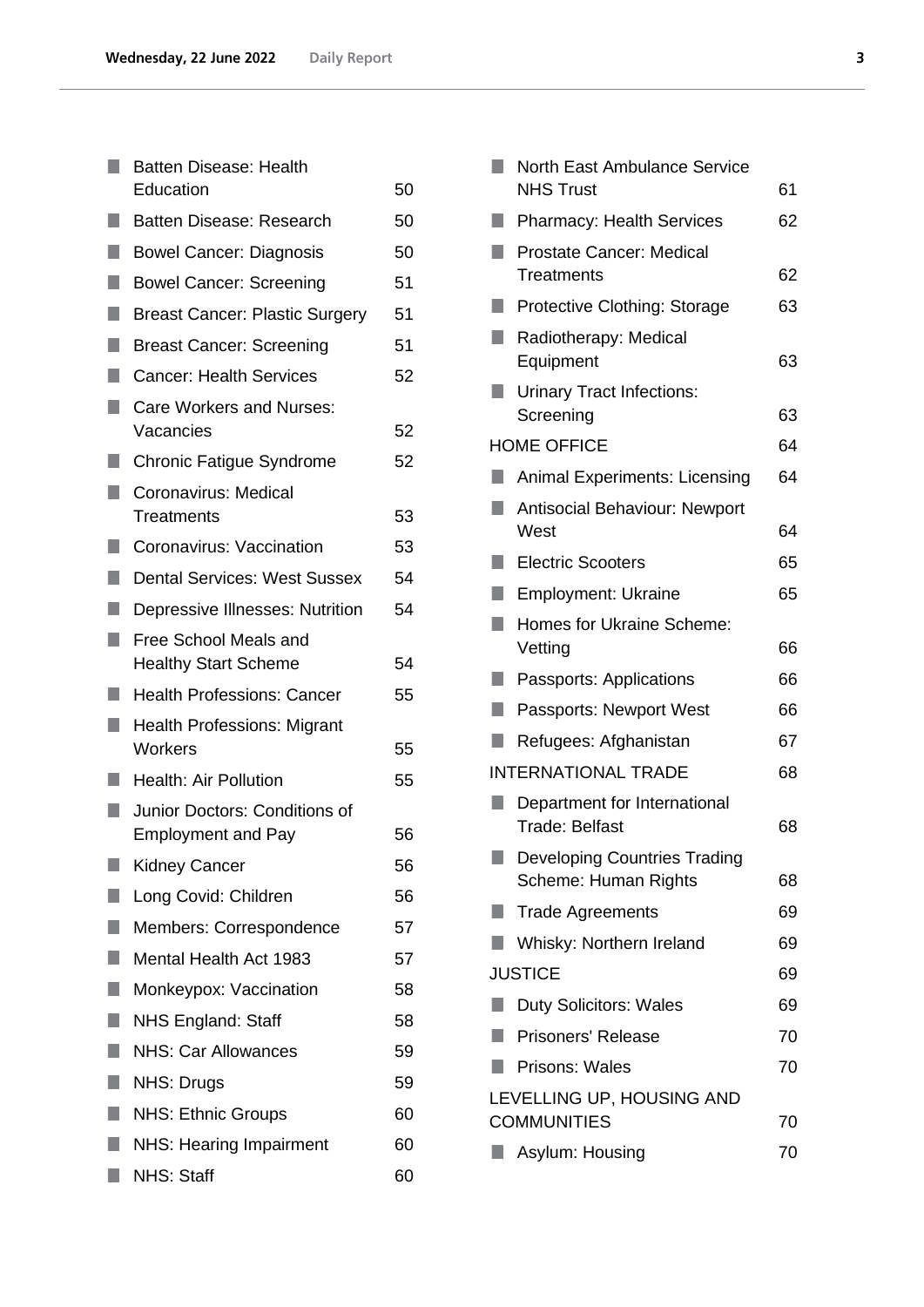|    | Council Tax: Energy Bills                                       |    |
|----|-----------------------------------------------------------------|----|
|    | Rebate                                                          | 71 |
|    | <b>Council Tax: Rented Housing</b>                              | 71 |
|    | Department for Levelling Up,<br><b>Housing and Communities:</b> |    |
|    | MG OMD                                                          | 72 |
|    | Help to Buy Scheme: Interest<br>Charges                         | 72 |
|    | <b>Housing: Construction</b>                                    | 73 |
| ۰  | Levelling Up Fund                                               | 73 |
|    | <b>Second Homes</b>                                             | 73 |
| H. | Solar Power: Planning<br>Permission                             | 74 |
|    | <b>NORTHERN IRELAND</b>                                         | 74 |
|    | Cost of Living: Northern                                        |    |
|    | Ireland                                                         | 74 |
|    | Northern Ireland Protocol Bill                                  | 75 |
|    | Terrorism and Veterans:<br>Northern Ireland                     | 75 |
|    | Veterans: Northern Ireland                                      | 75 |
|    | <b>TRANSPORT</b>                                                | 76 |
|    | <b>Bicycles and Electric Scooters:</b><br>Regulation            | 76 |
|    | <b>Bus Services: Concessions</b>                                | 76 |
| L. | Cycling                                                         | 76 |
|    | High Speed 2 Line: Forests                                      | 77 |
|    | Ports                                                           | 77 |
|    | Railway Stations: Boscombe                                      | 78 |
| n  | Railways: Bournemouth East                                      | 78 |
| ٠  | Railways: Pay                                                   | 78 |
| H. | Transport                                                       | 79 |
|    | Vehicle Number Plates: Fraud                                    | 79 |
|    | <b>TREASURY</b>                                                 | 80 |
|    | <b>Child Benefit</b>                                            | 80 |
|    | Debts: Zambia                                                   | 81 |

|     | <b>Electric Vehicles: Taxation</b>                        | 81 |
|-----|-----------------------------------------------------------|----|
|     | <b>Environment Protection:</b><br>Taxation                | 81 |
| ٠   | <b>NHS: Car Allowances</b>                                | 82 |
| ٠   | <b>Petrol: Prices</b>                                     | 82 |
| ٠   | <b>Tax Allowances</b>                                     | 83 |
| H.  | Truphone                                                  | 83 |
|     | <b>WOMEN AND EQUALITIES</b>                               | 84 |
|     | <b>Armed Forces: Sexual</b>                               |    |
|     | <b>Offences</b>                                           | 84 |
|     | <b>WORK AND PENSIONS</b>                                  | 84 |
|     | <b>Discretionary Housing</b><br>Payments                  | 84 |
| a a | <b>Kickstart Scheme</b>                                   | 84 |
| ٠   | <b>Post Office Card Account:</b>                          |    |
|     | Pensions                                                  | 85 |
|     | <b>Social Security Benefits:</b><br>Appeals               | 85 |
| ш   | <b>State Retirement Pensions:</b>                         |    |
|     | Age                                                       | 86 |
|     | Support for Mortgage Interest                             | 86 |
|     | <b>Universal Credit</b>                                   | 86 |
|     | <b>Winter Fuel Payment</b>                                | 87 |
|     | <b>WRITTEN STATEMENTS</b>                                 | 88 |
|     | <b>BUSINESS, ENERGY AND</b><br><b>INDUSTRIAL STRATEGY</b> | 88 |
|     | The Electricity and Gas                                   |    |
|     | (Energy Company Obligation)<br>Order 2022                 | 88 |
|     | <b>CABINET OFFICE</b>                                     | 89 |
|     | <b>LGBT Veterans Review</b>                               | 89 |
|     |                                                           |    |
|     | DIGITAL, CULTURE, MEDIA AND<br><b>SPORT</b>               | 90 |
|     | Reporting a contingent liability                          |    |
|     | in relation to the Shared Rural<br><b>Network</b>         | 90 |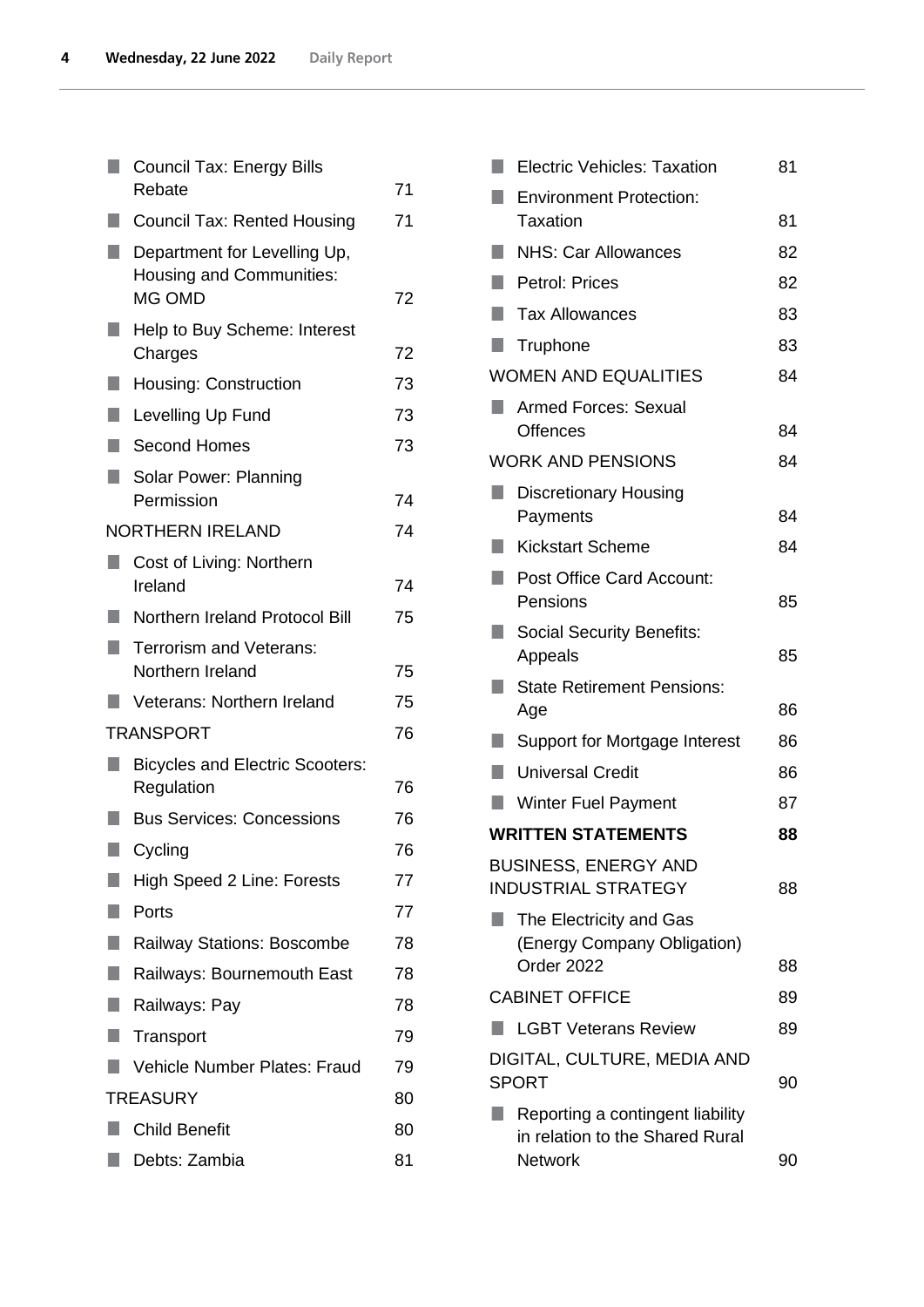| <b>HEALTH AND SOCIAL CARE</b> |                                  | 91 | UK-Ukraine Infrastructure   |    |
|-------------------------------|----------------------------------|----|-----------------------------|----|
|                               | Correction to PQ118520,          |    | Summit                      | 94 |
|                               | PQ118521 and PQ118522            | 91 | <b>JUSTICE</b>              | 95 |
| n.                            | Monkeypox Update                 | 91 | Introduction of the Bill of |    |
|                               | <b>UK Life Sciences</b>          | 92 | <b>Rights</b>               | 95 |
|                               | <b>INTERNATIONAL TRADE</b>       | 93 | LEVELLING UP, HOUSING AND   |    |
|                               | <b>Gulf Cooperation Council</b>  |    | <b>COMMUNITIES</b>          | 97 |
|                               | <b>Trade Negotiations Update</b> | 93 | Homes for Ukraine: Update   | 97 |

### **Notes:**

Questions marked thus **[R]** indicate that a relevant interest has been declared.

Questions with identification numbers of **900000 or greater** indicate that the question was originally tabled as an oral question and has since been unstarred.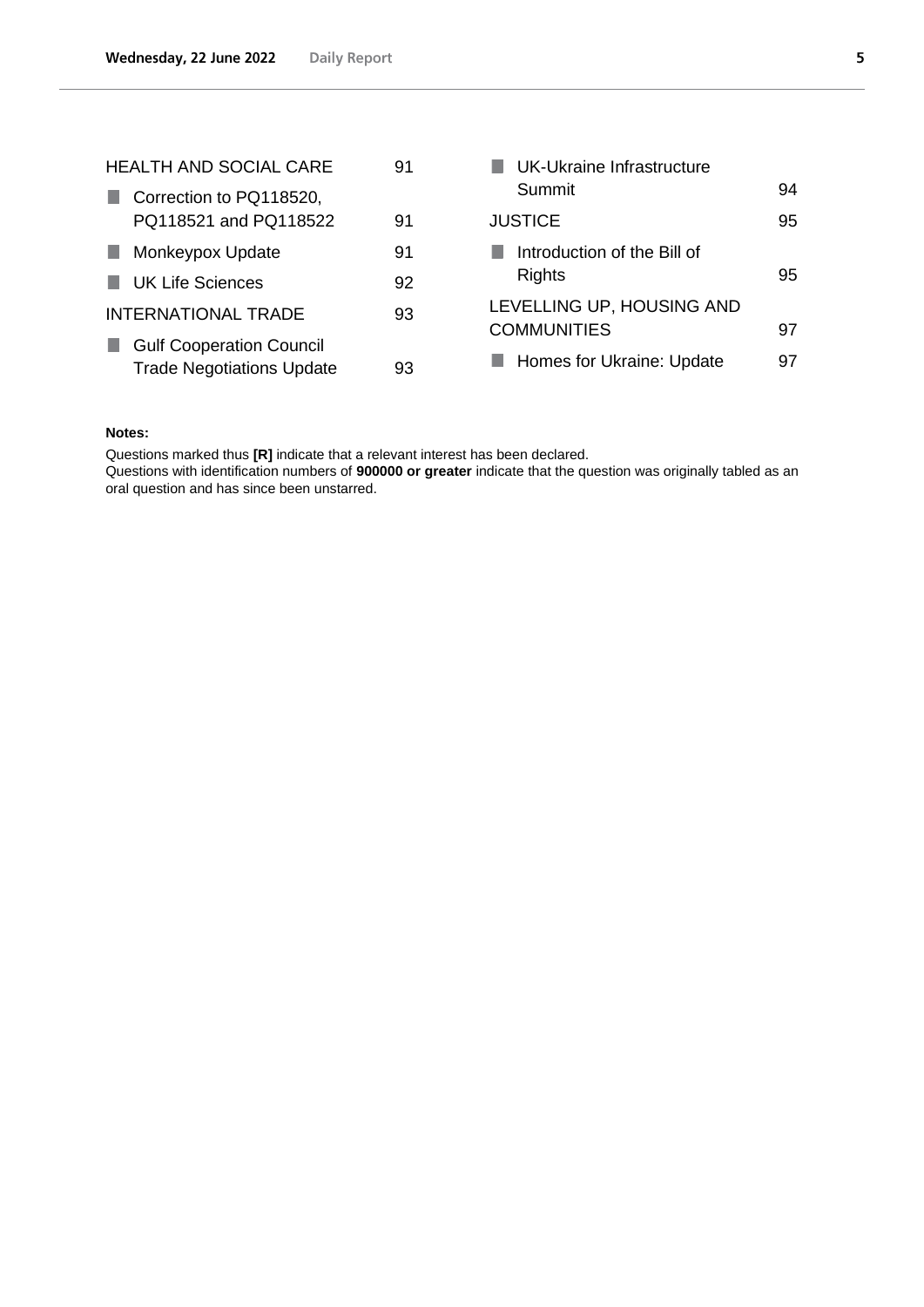# <span id="page-5-0"></span>**ANSWERS**

# <span id="page-5-1"></span>**ATTORNEY GENERAL**

#### <span id="page-5-2"></span> $\Box$ **Waste Disposal: Crime**

## **Mr Kevan Jones: [\[18818\]](http://www.parliament.uk/business/publications/written-questions-answers-statements/written-question/Commons/2022-06-15/18818)**

To ask the Attorney General, how many employees of the Serious Fraud Office were deployed to combat money laundering created through waste crime as of 15 June 2022.

# **Alex Chalk:**

The Serious Fraud Office (SFO) does not structure its employees around particular categories of financial crime and therefore does not hold data on the number of employees deployed to combat money laundering created through waste crime.

# <span id="page-5-3"></span>**BUSINESS, ENERGY AND INDUSTRIAL STRATEGY**

#### <span id="page-5-4"></span>L. **Bounce Back Loan Scheme**

## **Mr Steve Baker: [R] [\[17928\]](http://www.parliament.uk/business/publications/written-questions-answers-statements/written-question/Commons/2022-06-14/17928)**

To ask the Secretary of State for Business, Energy and Industrial Strategy, if he will hold discussions with the National Audit Office about the production of a follow-up to the report on the Bounce Back Loan Scheme: an update.

## **Paul Scully:**

The National Audit Office (NAO) is independent of Government and sets its own agenda for investigations. It should be noted the Comptroller and Auditor General of the NAO has complete discretion in determining which areas of public spending to scrutinise.

# <span id="page-5-5"></span>**Climate Change**

# **Kerry McCarthy: [\[20231\]](http://www.parliament.uk/business/publications/written-questions-answers-statements/written-question/Commons/2022-06-17/20231)**

To ask the Secretary of State for Business, Energy and Industrial Strategy, with reference to the Glasgow Climate Pact, whether his Department plans to amend the UK's Nationally Determined Contribution before the end of 2022.

## **Greg Hands:**

The Government is continuing to review the latest available evidence to ensure that its target remains aligned with the Paris temperature goal and exploring other ways to strengthen its Nationally Determined Contribution (NDC).

The Government will publish any updates to the NDC ahead of the UN synthesis report deadline on 23 September and urges other parties to do the same.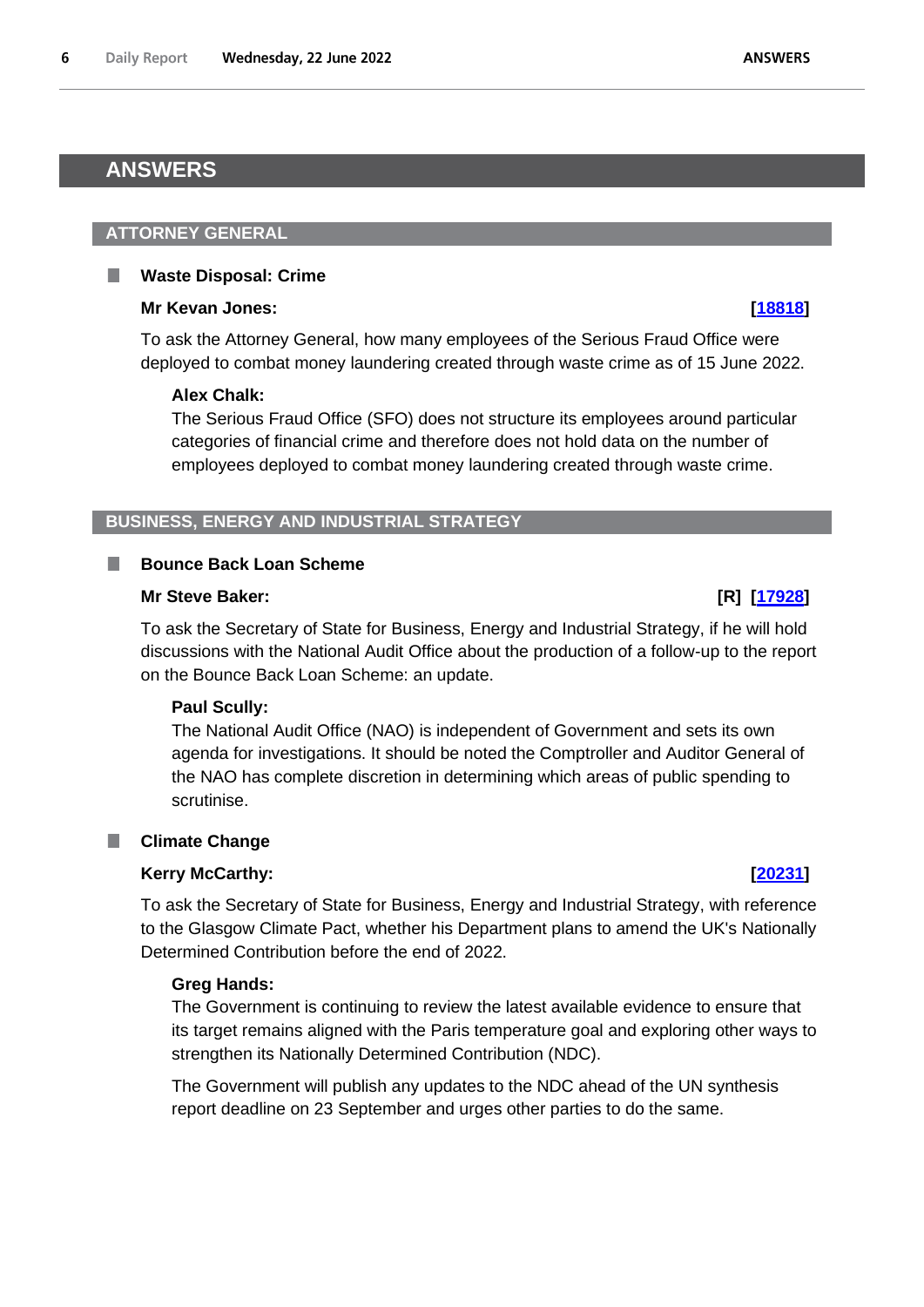#### <span id="page-6-0"></span>T. **Electricity Generation**

#### **Charlotte Nichols: [\[18075\]](http://www.parliament.uk/business/publications/written-questions-answers-statements/written-question/Commons/2022-06-14/18075)**

To ask the Secretary of State for Business, Energy and Industrial Strategy, whether it is his Department's responsibility to ensure adequate national electricity supplies.

### **Greg Hands:**

National Grid Electricity System Operator is responsible for balancing electricity supply and demand in real time. The Government is confident that it has the tools needed to operate the electricity system reliably.

The Capacity Market is the Government's main mechanism for ensuring security of electricity supply. Through competitive, technology-neutral auctions, it secures the capacity needed to cope with future demand peaks.

#### <span id="page-6-1"></span>п **Employment Agencies: Fines**

### **Justin Madders: [\[20263\]](http://www.parliament.uk/business/publications/written-questions-answers-statements/written-question/Commons/2022-06-17/20263)**

To ask the Secretary of State for Business, Energy and Industrial Strategy, how many (a) investigations have been commenced and (b) fines issued under regulation 7 of The Conduct of Employment Agencies and Employment Businesses Regulations 2003 in each year since 2010.

## **Paul Scully:**

The Employment Agency Standards (EAS) Inspectorate enforces the requirements of the Conduct Regulations.

EAS has historically received a limited number of complaints about regulation 7. EAS investigates all relevant complaints and takes enforcement action where necessary. It does not have the power to issues fines, which rests with the court.

The table at Annex A shows the number of complaints EAS recoded in relation to regulation 7. This data is locally held management information taken from a live case management system. To date no breaches have been established under regulation 7 and no enforcement action has been taken.

#### **Annex A**

| <b>OPERATIONAL YEAR</b> | <b>NUMBER OF REGULATION 7 COMPLAINTS</b> |
|-------------------------|------------------------------------------|
| 2012/2013               | 2                                        |
| 2013/2014               | 5                                        |
| 2014/2015               | No reported complaints                   |
| 2015/2016               | No reported complaints                   |
| 2016/2017               | No reported complaints                   |
| 2017/2018               | No reported complaints                   |

#### **ANSWERS**

 $\overline{7}$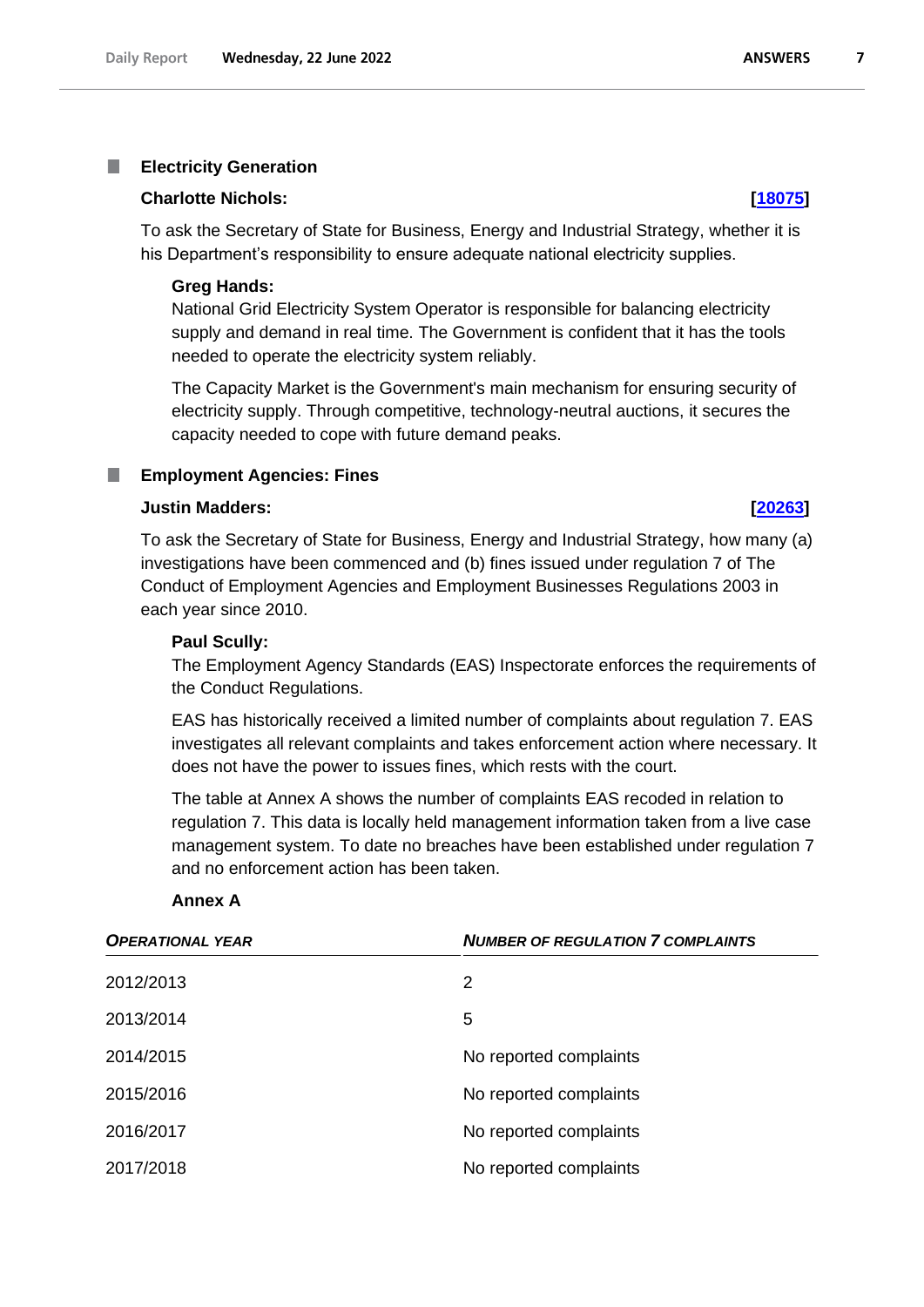| <b>OPERATIONAL YEAR</b> | <b>NUMBER OF REGULATION 7 COMPLAINTS</b> |
|-------------------------|------------------------------------------|
| 2018/19                 | 2                                        |
| 2019/2020               | No reported complaints                   |
| 2020/2021               | 2                                        |
| 2021/2022               | 3                                        |

#### <span id="page-7-0"></span>П **Energy Bills Rebate**

# **Bambos Charalambous: [\[18011\]](http://www.parliament.uk/business/publications/written-questions-answers-statements/written-question/Commons/2022-06-14/18011)**

To ask the Secretary of State for Business, Energy and Industrial Strategy, whether residents of buildings with communal heating systems will be eligible for the £400 Energy Bills Support Scheme grant.

### **Greg Hands:**

*[Holding answer 20 June 2022]:* There will be different considerations for consumers depending on their circumstances and the way in which they pay their energy bills. All domestic electricity customers who have a direct relationship with a licensed electricity supplier will be automatically eligible for this Scheme.

The Government continues to work with consumer groups and suppliers on the delivery of the Scheme and is exploring options for other ways in which customers who do not have a domestic electricity contract might receive similar support. The full suite of help from the government is covered here:

[https://www.gov.uk/government/publications/government-support-for-the-cost-of](https://www.gov.uk/government/publications/government-support-for-the-cost-of-living-factsheet/government-support-for-the-cost-of-living-factsheet)[living-factsheet/government-support-for-the-cost-of-living-factsheet.](https://www.gov.uk/government/publications/government-support-for-the-cost-of-living-factsheet/government-support-for-the-cost-of-living-factsheet)

#### <span id="page-7-1"></span>**Energy Supply and Power Failures** П

### **Charlotte Nichols: [\[18076\]](http://www.parliament.uk/business/publications/written-questions-answers-statements/written-question/Commons/2022-06-14/18076)**

To ask the Secretary of State for Business, Energy and Industrial Strategy, if he will publish his Department's modelling and scenarios on the potential for (a) power cuts and (b) energy rationing.

### **Greg Hands:**

Great Britain has one of the most reliable energy systems in the world.

National Grid publishes a winter outlook each year which presents an assessment on the security of gas and electricity supply, including operational challenges it expects to manage over the winter period. These scenarios are used to ensure that network planning activities are updated to reflect these changes.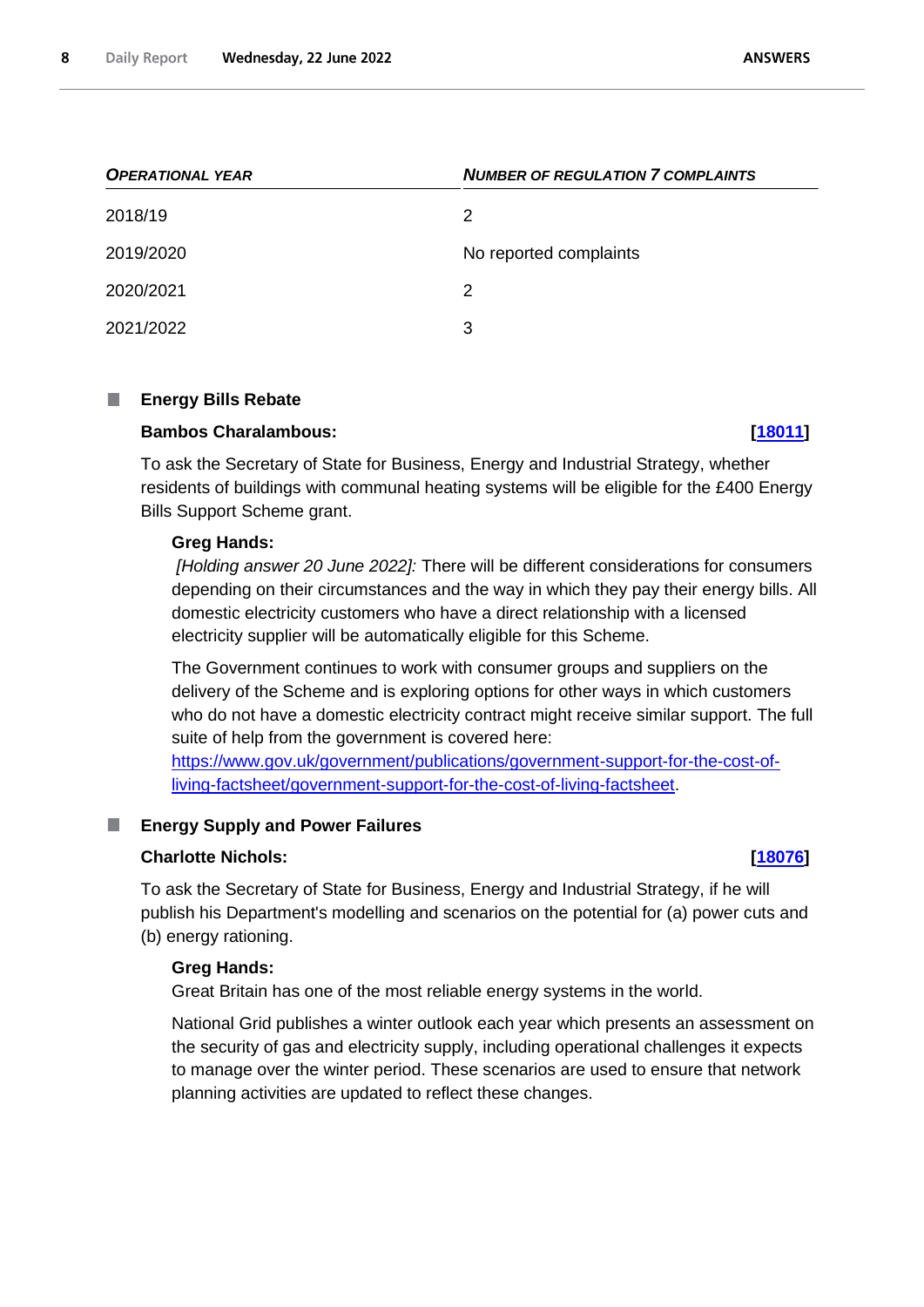#### <span id="page-8-0"></span>T. **Heat Pumps**

### **Andrew Selous: [\[17891\]](http://www.parliament.uk/business/publications/written-questions-answers-statements/written-question/Commons/2022-06-14/17891)**

To ask the Secretary of State for Business, Energy and Industrial Strategy, for what reason the Government's policy support for heat pumps is targeted at heat pumps which heat water rather than those that heat air.

### **Greg Hands:**

BEIS analysis indicates that hydronic heat pumps, which use hot water to provide heat using a central heating system, are a more cost-effective means of decarbonising heat in the majority of homes and businesses across the UK. Therefore, the Government anticipates hydronic heat pumps will be the principal means of decarbonising heat in homes.

#### <span id="page-8-1"></span>**Hinkley Point B Power Station** m.

# **Charlotte Nichols: [\[18077\]](http://www.parliament.uk/business/publications/written-questions-answers-statements/written-question/Commons/2022-06-14/18077)**

To ask the Secretary of State for Business, Energy and Industrial Strategy, what discussions officials in his Department have had with EDF on a possible life extension for Hinkley Point B since 24 February 2022.

### **Charlotte Nichols: [\[18078\]](http://www.parliament.uk/business/publications/written-questions-answers-statements/written-question/Commons/2022-06-14/18078)**

To ask the Secretary of State for Business, Energy and Industrial Strategy, whether his Department received requests from third parties to examine the possibility of life extensions for (a) Hinkley Point B and (b) Heysham I and Hartlepool.

# **Charlotte Nichols: [\[18079\]](http://www.parliament.uk/business/publications/written-questions-answers-statements/written-question/Commons/2022-06-14/18079)**

To ask the Secretary of State for Business, Energy and Industrial Strategy, when his Department first received requests from third parties to extend Hinkley Point B.

### **Charlotte Nichols: [\[18082\]](http://www.parliament.uk/business/publications/written-questions-answers-statements/written-question/Commons/2022-06-14/18082)**

To ask the Secretary of State for Business, Energy and Industrial Strategy, whether he has had recent discussions with EDF on possible life extensions beyond March 2024 for (a) Heysham I Nuclear Power Station and (b) Hartlepool Nuclear Power Station.

## **Charlotte Nichols: [\[18083\]](http://www.parliament.uk/business/publications/written-questions-answers-statements/written-question/Commons/2022-06-14/18083)**

To ask the Secretary of State for Business, Energy and Industrial Strategy, what assessment his Department has made of the potential impact of granting further life extensions for (a) Heysham 1 and (b) Hartlepool nuclear power plants on the security of electricity supplies.

### **Greg Hands:**

Whilst there has been parliamentary and public interest in the potential for life extensions, the Department has no formal role in these decisions so has not received any formal requests. The continued operation of any UK nuclear power station is a decision for EDF (the stations' owner and operator) and the independent nuclear regulator, the Office for Nuclear Regulation (ONR), based on safety and commercial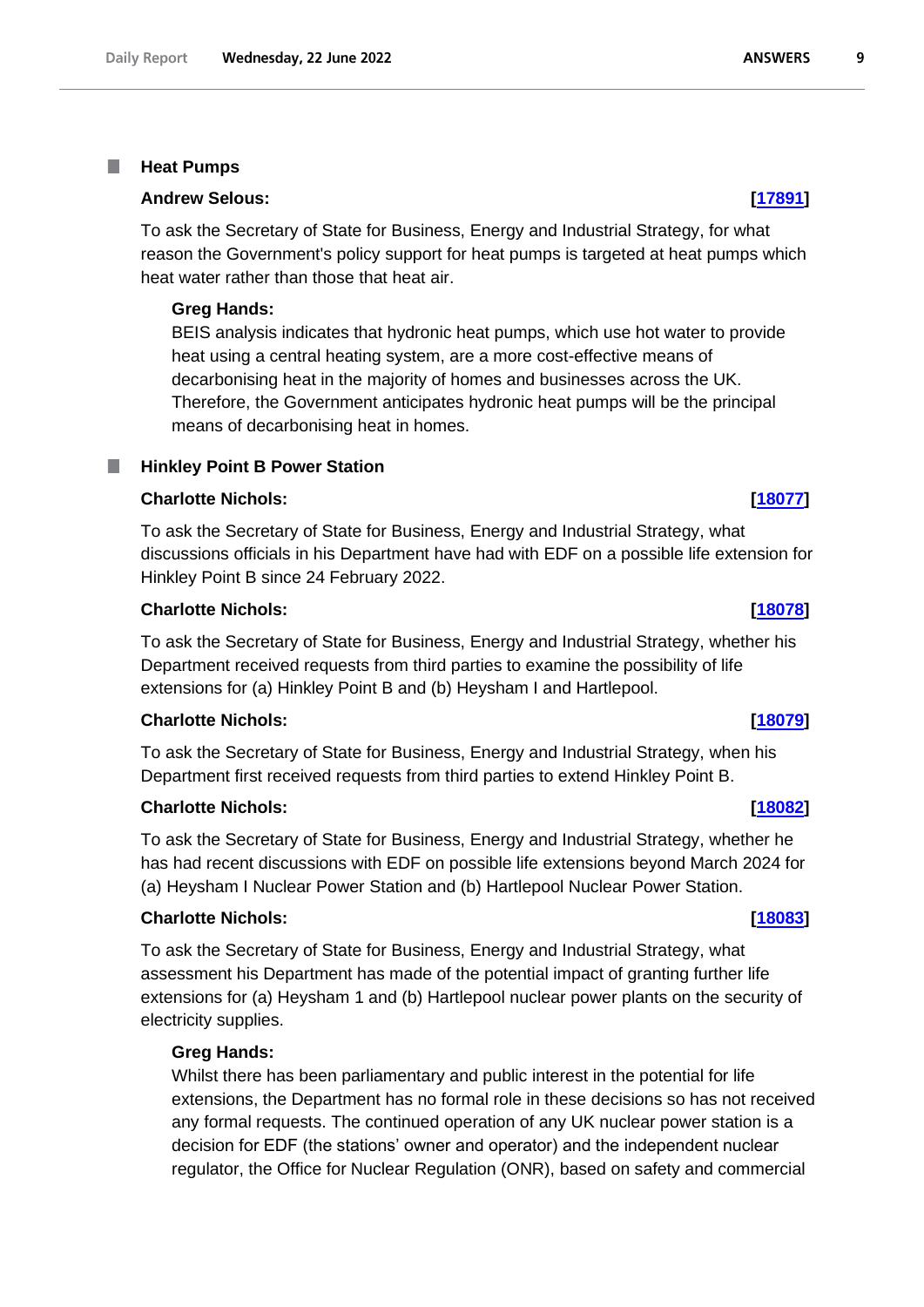considerations. The Department is in regular communication with EDF and the ONR. Security of electricity supply is secured through the Capacity Market which provides capacity with the right incentives to deliver when needed.

# **Charlotte Nichols: [\[18080\]](http://www.parliament.uk/business/publications/written-questions-answers-statements/written-question/Commons/2022-06-14/18080)**

To ask the Secretary of State for Business, Energy and Industrial Strategy, what assessment his Department has made of the potential impact of the retirement of Hinkley Point B on (a) electricity prices, (b) security of electricity supply, (c) balancing costs and (d) CO2 emissions.

# **Greg Hands:**

The Government regularly updates the latest assumptions around decommissioning dates of plants to ensure that its analysis of the power sector takes into account the latest available information. Published analysis captures the impact of plant retirements on electricity prices, security of supply, balancing costs and CO2 emissions.

# **Charlotte Nichols: [\[18081\]](http://www.parliament.uk/business/publications/written-questions-answers-statements/written-question/Commons/2022-06-14/18081)**

To ask the Secretary of State for Business, Energy and Industrial Strategy, what comparative assessment his Department has made of the price of electricity generated at Hinkley Point B and the wholesale market price of electricity.

# **Charlotte Nichols: [\[18084\]](http://www.parliament.uk/business/publications/written-questions-answers-statements/written-question/Commons/2022-06-14/18084)**

To ask the Secretary of State for Business, Energy and Industrial Strategy, whether his Department has made a comparative assessment of (a) the price of electricity generated at Heysham I and Hartlepool nuclear power plants and (b) the wholesale market price of electricity.

# **Greg Hands:**

Wholesale electricity market data is available at https://www.ofgem.gov.uk/wholesalemarket-indicators. Data on the price of the electricity sold by individual generators is commercially sensitive and not held by BEIS.

#### <span id="page-9-0"></span>ш **Human Experiments**

# **Anna Firth: [\[18118\]](http://www.parliament.uk/business/publications/written-questions-answers-statements/written-question/Commons/2022-06-14/18118)**

To ask the Secretary of State for Business, Energy and Industrial Strategy, if his Department will develop an action plan for setting out how the widespread adoption of human relevant research techniques can be facilitated.

# **George Freeman:**

Innovate UK, part of UK Research and Innovation, published the UK non-animal technologies roadmap in 2015 alongside the NC3Rs, the research councils and the UK's Defence Science and Technology Laboratory, setting out a long-term vision and strategy for non-animal technologies in the UK.

Innovate UK also supports innovative businesses in the development of non-animal technologies such as tumour organoids, stem cell-based disease models for drug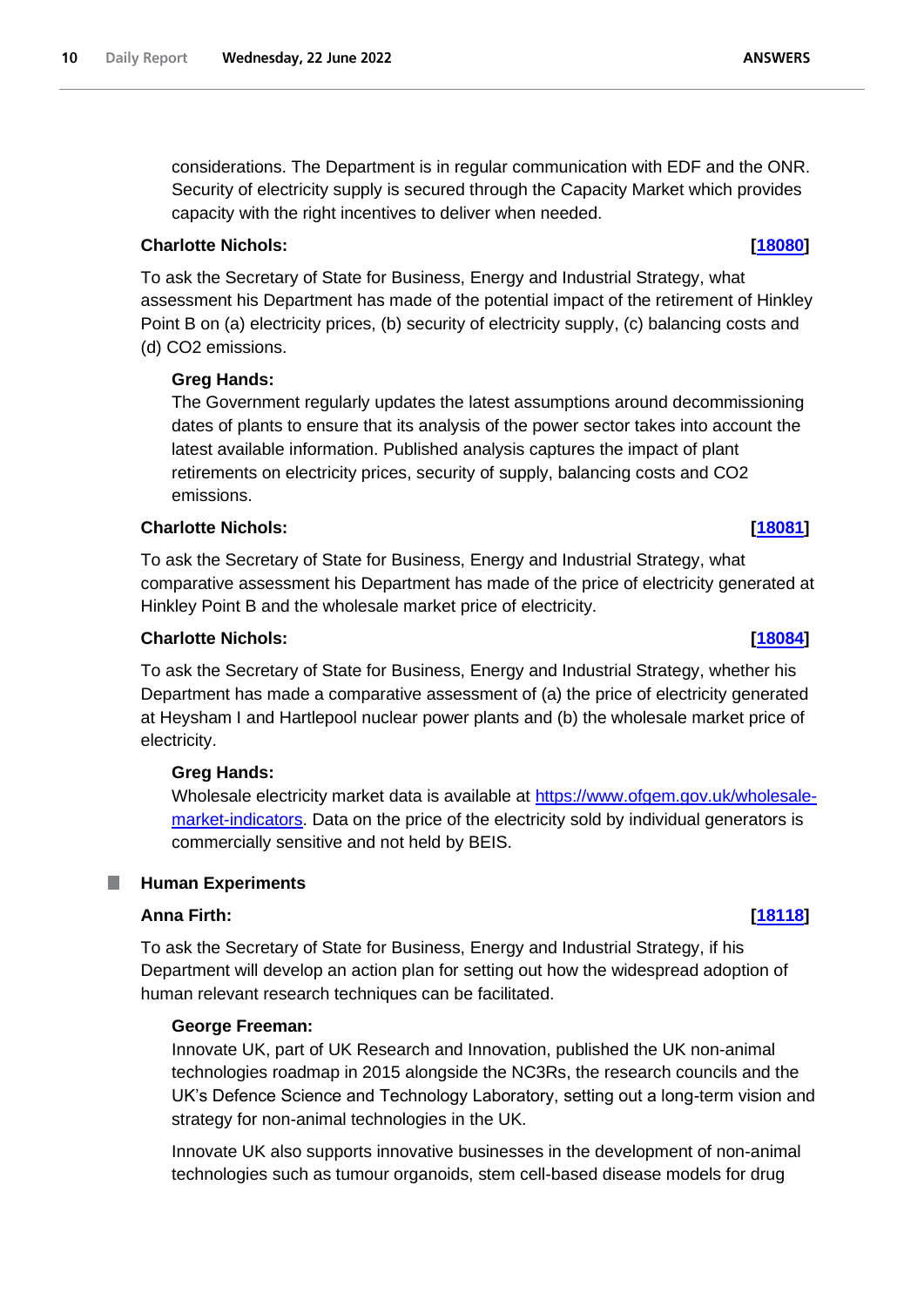discovery and research through programmes such as the Biomedical Catalyst and SMART, with additional infrastructure support provided through the Medicine Discovery Catapult.

#### <span id="page-10-0"></span>**Iron and Steel: Manufacturing Industries** ш

### **Stuart Anderson: [\[18985\]](http://www.parliament.uk/business/publications/written-questions-answers-statements/written-question/Commons/2022-06-15/18985)**

To ask the Secretary of State for Business, Energy and Industrial Strategy, what steps his Department is taking to help ensure that the steel industry has a sustainable future.

### **Lee Rowley:**

The Government recognises the vital role the steel sector plays in our economy and has supported the steel sector extensively, including providing over £600 million since 2013 to help with electricity costs. In April the Government announced the extension of this scheme for a further three years; more than doubling the previous budget and significantly increasing the level of relief.

The Government will continue to work with the sector to support its transition to a sustainable future. My rt. hon. Friend the Secretary of State and I engage regularly with the sector, including through the Steel Council.

## <span id="page-10-1"></span>**Members: Correspondence**

### **Robert Largan: [\[19024\]](http://www.parliament.uk/business/publications/written-questions-answers-statements/written-question/Commons/2022-06-15/19024)**

To ask the Secretary of State for Business, Energy and Industrial Strategy, when he plans to respond to the enquiry of 11 April 2022 from the hon. Member for High Peak, reference RL37171.

### **Robert Largan: [\[19027\]](http://www.parliament.uk/business/publications/written-questions-answers-statements/written-question/Commons/2022-06-15/19027)**

To ask the Secretary of State for Business, Energy and Industrial Strategy, when he plans to respond to the enquiry of 28 April 2022 from the hon. Member for High Peak, reference RL24042.

### **George Freeman:**

My rt. hon. Friend the Minister of State for Business, Energy and Clean Growth wrote to the hon. Member on 14 April about rising energy costs (RL37171) and about the Local Electricity Bill (RL24042), which was received by the Department on 12 April and not 28 April. Further copies of these responses have been sent to your office.

## <span id="page-10-2"></span>**Nuclear Power Stations: Construction**

# **Sir Gary Streeter: [\[17862\]](http://www.parliament.uk/business/publications/written-questions-answers-statements/written-question/Commons/2022-06-14/17862)**

To ask the Secretary of State for Business, Energy and Industrial Strategy, what comparative assessment he has made of the potential merits of PWR nuclear reactors and molten salt reactors in the context of the Government's plans for new nuclear power stations in the UK.

#### **ANSWERS** 11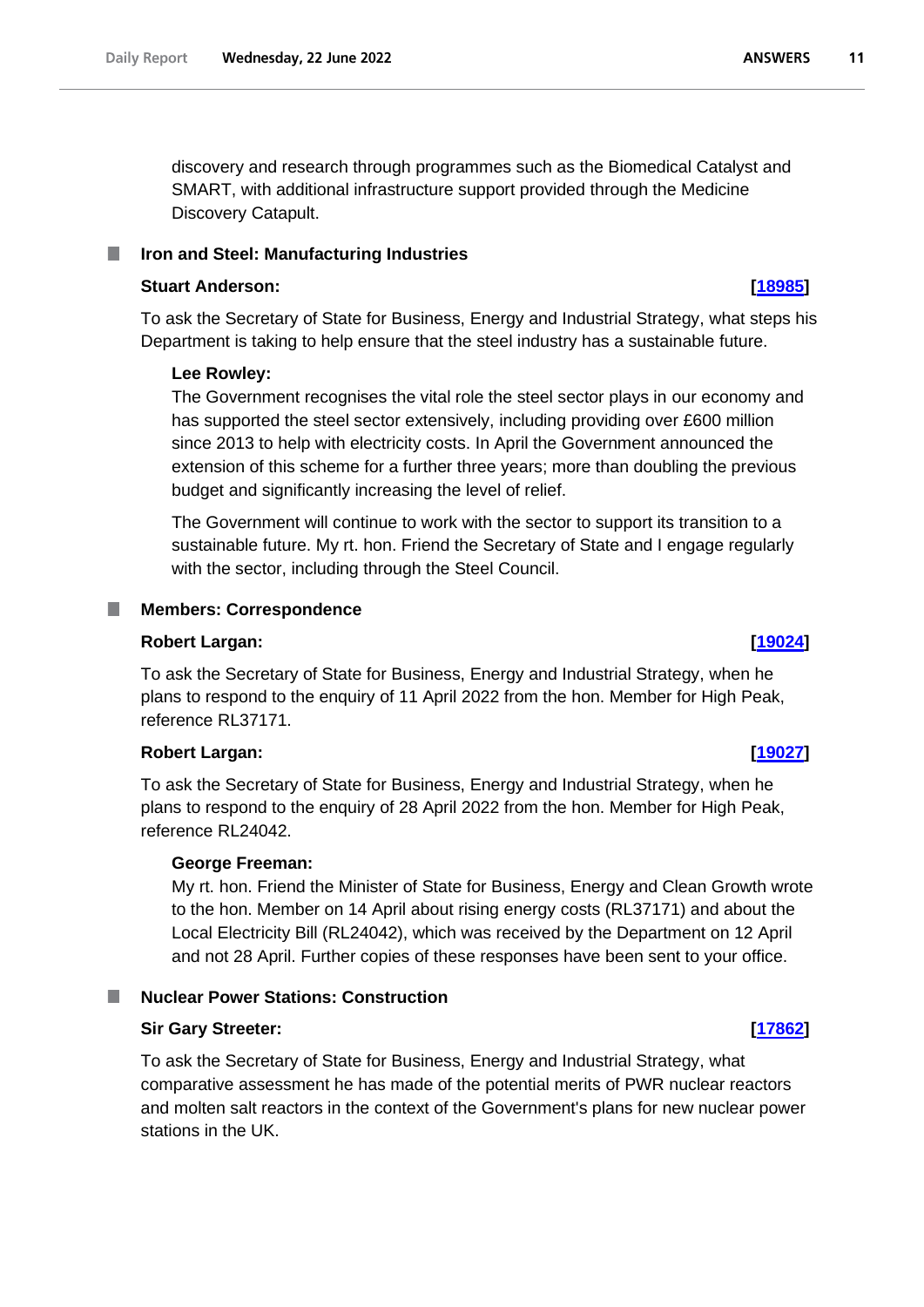## **Greg Hands:**

The Government has commissioned several comparative assessments of nuclear energy technologies over the last decade, many of which have included consideration of Molten Salt technologies.

The outputs of these assessments were considered, alongside other evidence sources, in the development of the "Advanced modular reactors (AMRs): technical assessment" published in July 2021 as part of the decision on the technology choice for the Advanced Modular Reactor (AMR) Research, Development & Demonstration (RD&D) programme. This can be found here:

[https://www.gov.uk/government/publications/advanced-modular-reactors-amrs](https://www.gov.uk/government/publications/advanced-modular-reactors-amrs-technical-assessment)[technical-assessment.](https://www.gov.uk/government/publications/advanced-modular-reactors-amrs-technical-assessment)

# **Charlotte Nichols: [\[18074\]](http://www.parliament.uk/business/publications/written-questions-answers-statements/written-question/Commons/2022-06-14/18074)**

To ask the Secretary of State for Business, Energy and Industrial Strategy, what the Government's policy is on business rate retention for local communities which are to host new nuclear power plants; and if he will make a statement.

### **Greg Hands:**

Community benefits will form one part of the Government's work on delivering ambitions for new build nuclear, as set out in the British Energy Security Strategy. The specifics, such as business rate retention, have not yet been determined.

## <span id="page-11-0"></span>**Off-payroll Working**

# **Imran Hussain: [\[17961\]](http://www.parliament.uk/business/publications/written-questions-answers-statements/written-question/Commons/2022-06-14/17961)**

To ask the Secretary of State for Business, Energy and Industrial Strategy, whether his Department plans to bring forward legislation on the umbrella company market following his Department's recent call for evidence and consultation on that market.

### **Paul Scully:**

The Government recently ran a Call for Evidence on the umbrella company market to ensure it has a detailed and up to date understanding of the market and how it is continuing to evolve. This Call for Evidence, which was issued jointly by HM Treasury, HMRC and BEIS, closed on 22 February 2022. Officials in the three departments are working closely together to consider the evidence submitted and the summary of responses will be published in due course.

#### <span id="page-11-1"></span>**Offshore Industry: North Sea** .

### **Jim Shannon: [\[17942\]](http://www.parliament.uk/business/publications/written-questions-answers-statements/written-question/Commons/2022-06-14/17942)**

To ask the Secretary of State for Business, Energy and Industrial Strategy, what assessment he has made of the potential contributions to energy security of the Jackdaw Field Development in the North Sea.

### **Greg Hands:**

Shell's February 2022 Environmental Statement notes that at its peak, the Jackdaw development is expected to deliver 6.5% of UK Continental Shelf gas production for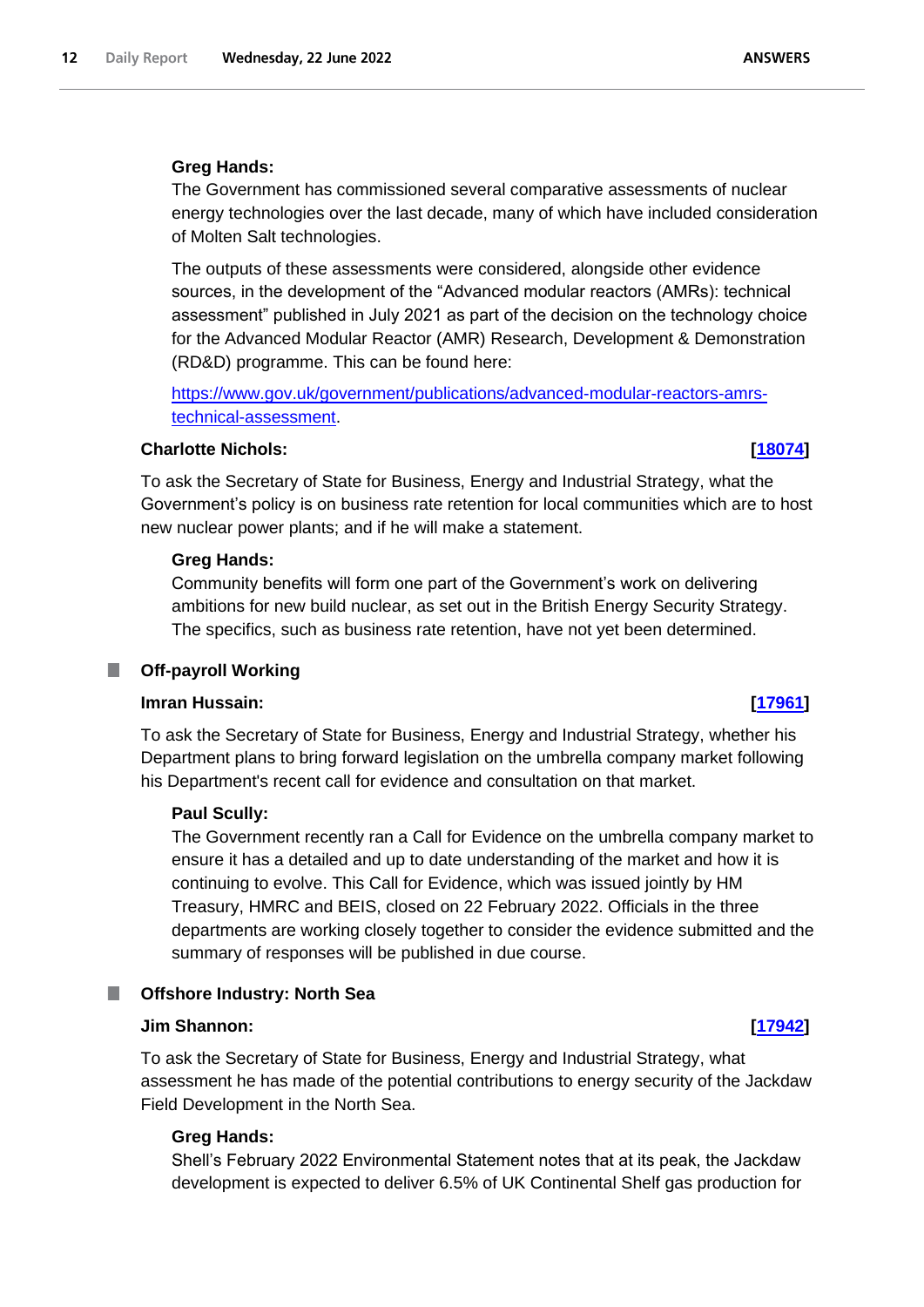less than 1% of UK Continental Shelf emissions and produce an amount of energy equivalent to heating over 1.4 million UK homes.

# <span id="page-12-0"></span>**Petrol: Prices**

# **Mr Richard Holden: [\[18089\]](http://www.parliament.uk/business/publications/written-questions-answers-statements/written-question/Commons/2022-06-14/18089)**

To ask the Secretary of State for Business, Energy and Industrial Strategy, what steps he is taking to help ensure that petrol stations do not apply unreasonable mark-ups for consumers.

# **Greg Hands:**

The Government has asked the Competition and Markets Authority (CMA) to conduct an urgent review of the fuel market, as well as a longer-term market study under the Enterprise Act 2002, to explore whether the retail fuel market has adversely affected consumer interests. As part of this, the Government has asked for the CMA's advice on the extent to which competition has resulted in the fuel duty cut being passed on to consumers and the reasons for local variations in the price of road fuel.

# <span id="page-12-1"></span>**Solar Power: Feed-in Tariffs**

# **Dame Diana Johnson: [\[17899\]](http://www.parliament.uk/business/publications/written-questions-answers-statements/written-question/Commons/2022-06-14/17899)**

To ask the Secretary of State for Business, Energy and Industrial Strategy, whether he plans to increase the feed-in tariff for people with solar panels.

## **Greg Hands:**

The FIT tariff rates are adjusted annually in line with the Retail Prices Index (RPI) and there are no current plans to adjust this policy.

# <span id="page-12-2"></span>**Wind Power: South East**

# **Bob Seely: [\[17114\]](http://www.parliament.uk/business/publications/written-questions-answers-statements/written-question/Commons/2022-06-13/17114)**

To ask the Secretary of State for Business, Energy and Industrial Strategy, whether his Department has plans to support the expansion of the offshore wind industry to the southeast coast.

## **Greg Hands:**

The Government set out in the British Energy Security Strategy its ambition to deliver up to 50GW of offshore wind by 2030. The South-East stands to benefit from the growth of this sector with, for example, RWE developing the 1.2GW Rampion 2 project off the Sussex coast.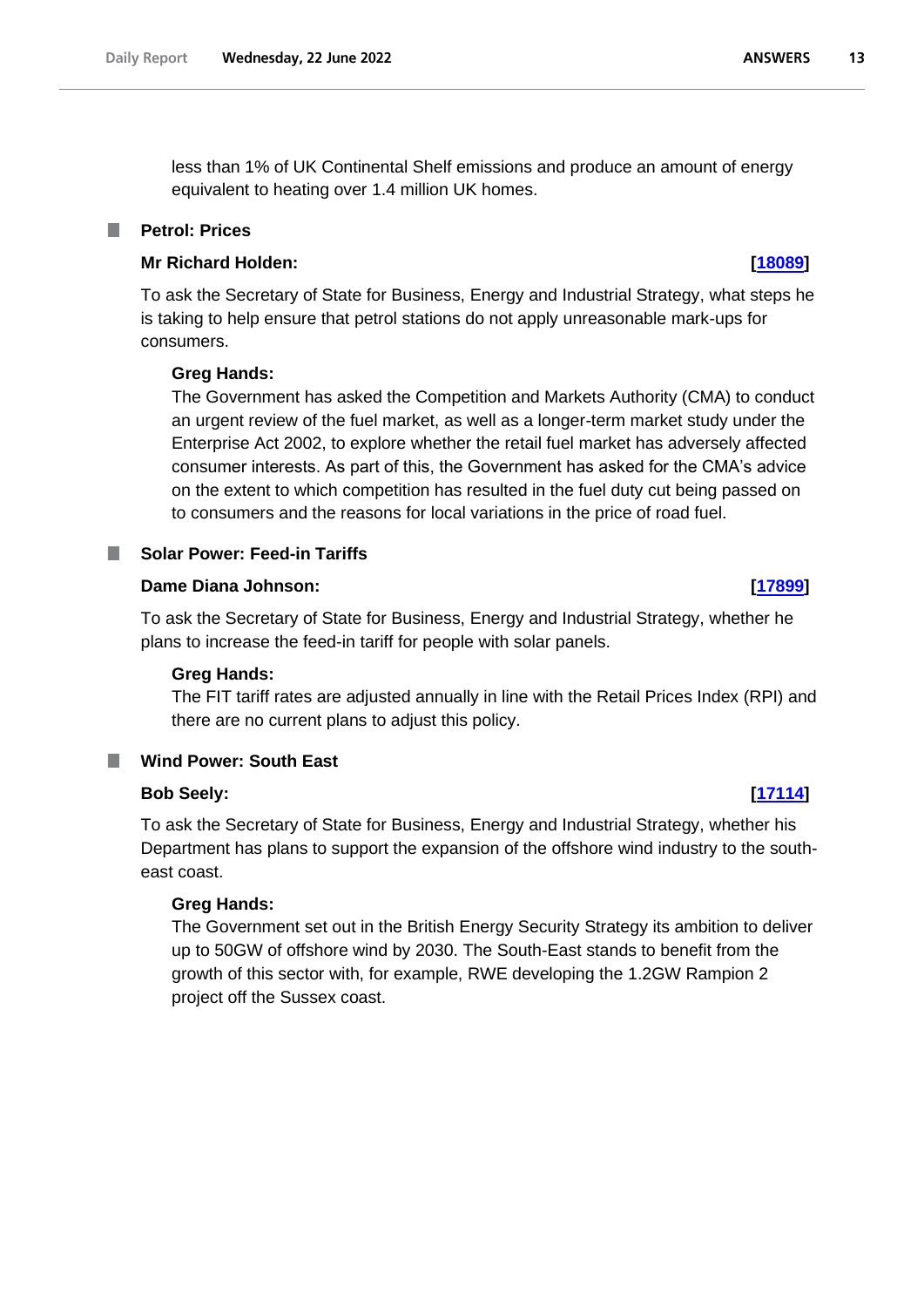# <span id="page-13-0"></span>**CABINET OFFICE**

#### <span id="page-13-1"></span>**[Subject Heading to be Assigned]** ш

### **Jim Shannon: [\[19618\]](http://www.parliament.uk/business/publications/written-questions-answers-statements/written-question/Commons/2022-06-16/19618)**

To ask the Minister for the Cabinet Office, what steps the Government is taking to strengthen the UK's cyber security in the context of the potential increased risk of malicious cyber activity from Russia.

### **Michael Ellis:**

Our new National Cyber and Government Cyber Security Strategies set out our approach to making the UK more resilient to cyber attacks and countering cyber threats. We have undertaken significant outreach within the Government and Critical National Infrastructure (CNI) sectors, and the UK Devolved Administrations, providing mitigating advice to bolster the UK's cyber preparedness.

The Chancellor of the Duchy of Lancaster recently wrote to Cabinet colleagues to seek assurances that their departments and sectors are implementing the necessary resilience measures.

All organisations should follow the [NCSC's guidance](https://www.ncsc.gov.uk/guidance/actions-to-take-when-the-cyber-threat-is-heightened) on actions to take when the cyber threat is heightened. Individuals should follow the NCSC's Cyber Aware guidance.

### <span id="page-13-2"></span>**Coronavirus: Death**

### **Paul Blomfield: [\[18889\]](http://www.parliament.uk/business/publications/written-questions-answers-statements/written-question/Commons/2022-06-15/18889)**

To ask the Minister for the Cabinet Office, with reference to the Answer of 30 July 2021 to Question 35830 on Coronavirus: Death, if he will publish figures on the proportion of NHS staff who have died from covid-19 since March 2020 in each ethnic group for which figures are available.

#### **Mrs Heather Wheeler:**

The information requested falls under the remit of the UK Statistics Authority.

A response to the hon. Member's Parliamentary Question of 15 June is attached.

#### **Attachments:**

1. UKSA Letter [UKSA\_Response\_to\_PQ18889.pdf]

#### <span id="page-13-3"></span>**Public Sector: Conduct** a an

### **Dave Doogan: [\[19678\]](http://www.parliament.uk/business/publications/written-questions-answers-statements/written-question/Commons/2022-06-16/19678)**

To ask the Minister for the Cabinet Office, what recent assessment has the Prime Minister made of the adequacy of the standards of probity in public life.

### **Michael Ellis:**

Her Majesty's Government is committed to maintaining high standards of conduct and probity, whilst making improvements where necessary to policies and processes which help support this.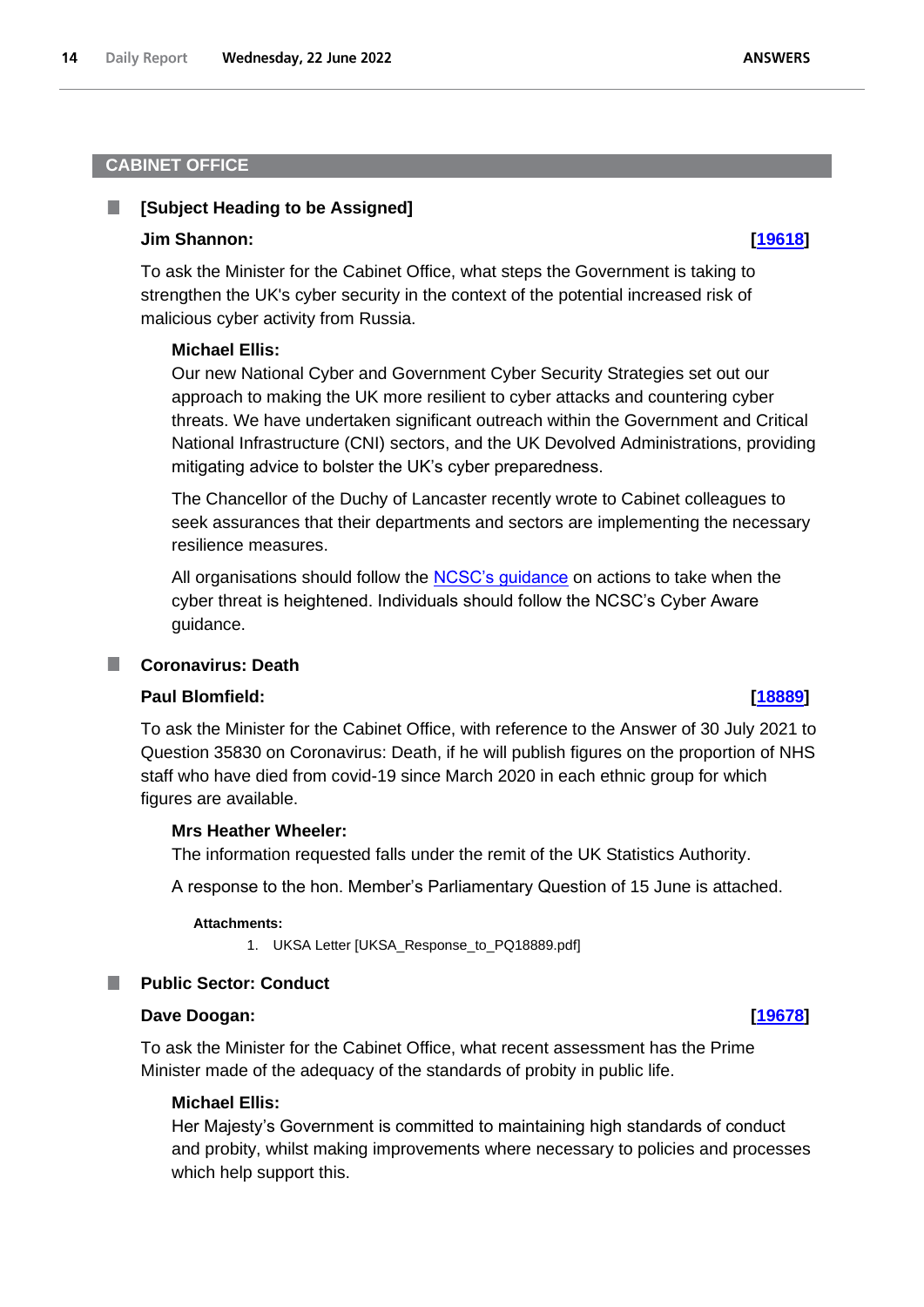There are a range of mechanisms in place to maintain and drive up standards, including Codes of Conduct (such as the Ministerial Code, Civil Service Code, Special Adviser Code), policies and guidance (such as Managing Public Money), and bodies and offices charged with overseeing aspects of government activity (for example the Advisory Committee on Business Appointments and the Civil Service Commission). The Committee on Standards in Public Life also issues regular reports with ideas and recommendations for the Government and other public bodies to consider.

I also refer the Hon. Member to the written ministerial statement of 16 December 2021, Official Report, [HCWS500,](https://questions-statements.parliament.uk/written-statements/detail/2021-12-16/hcws500) on the Government's anti-corruption strategy work.

### <span id="page-14-0"></span>**COP26**

#### <span id="page-14-1"></span>**[Subject Heading to be Assigned]** T.

## **Jim Shannon: [\[19614\]](http://www.parliament.uk/business/publications/written-questions-answers-statements/written-question/Commons/2022-06-16/19614)**

To ask the President of COP26, what steps the Government is taking to play a leading in role in delivering on the Glasgow Leaders Declaration on Forest and Land Use.

# **Alok Sharma:**

The UK Presidency is continuing to lead international collaboration on Forest and Land Use, building on progress made at COP26. We held an international ministerial meeting on 1 June in Stockholm and we are continuing to work with countries that have endorsed the Declaration to gather views on implementation. We are creating a space for countries that are actively engaged in accelerating progress on the GLD to drive momentum and collectively address shared challenges.

### <span id="page-14-2"></span>**DEFENCE**

#### <span id="page-14-3"></span>**Afghanistan: Refugees** П

### **Ms Nusrat Ghani: [\[19629\]](http://www.parliament.uk/business/publications/written-questions-answers-statements/written-question/Commons/2022-06-16/19629)**

To ask the Secretary of State for Defence, on what date the oldest application that is yet to be fully processed was submitted to his Department through the Afghan Relocations and Assistance Policy (ARAP); how many staff in his Department are assigned to dealing with outstanding ARAP applications as of 16 June 2022; how many ARAP applications were closed due to the applicant (a) being killed and (b) dying since the scheme was launched; and what estimate has he made of the number of people awaiting an outcome of their ARAP application who are known to be at risk of being killed by the Taliban.

### **James Heappey:**

The earliest unresolved case dates from 1 April 2021 and relates to an individual that we have contacted three times requesting further information relating to their eligibility.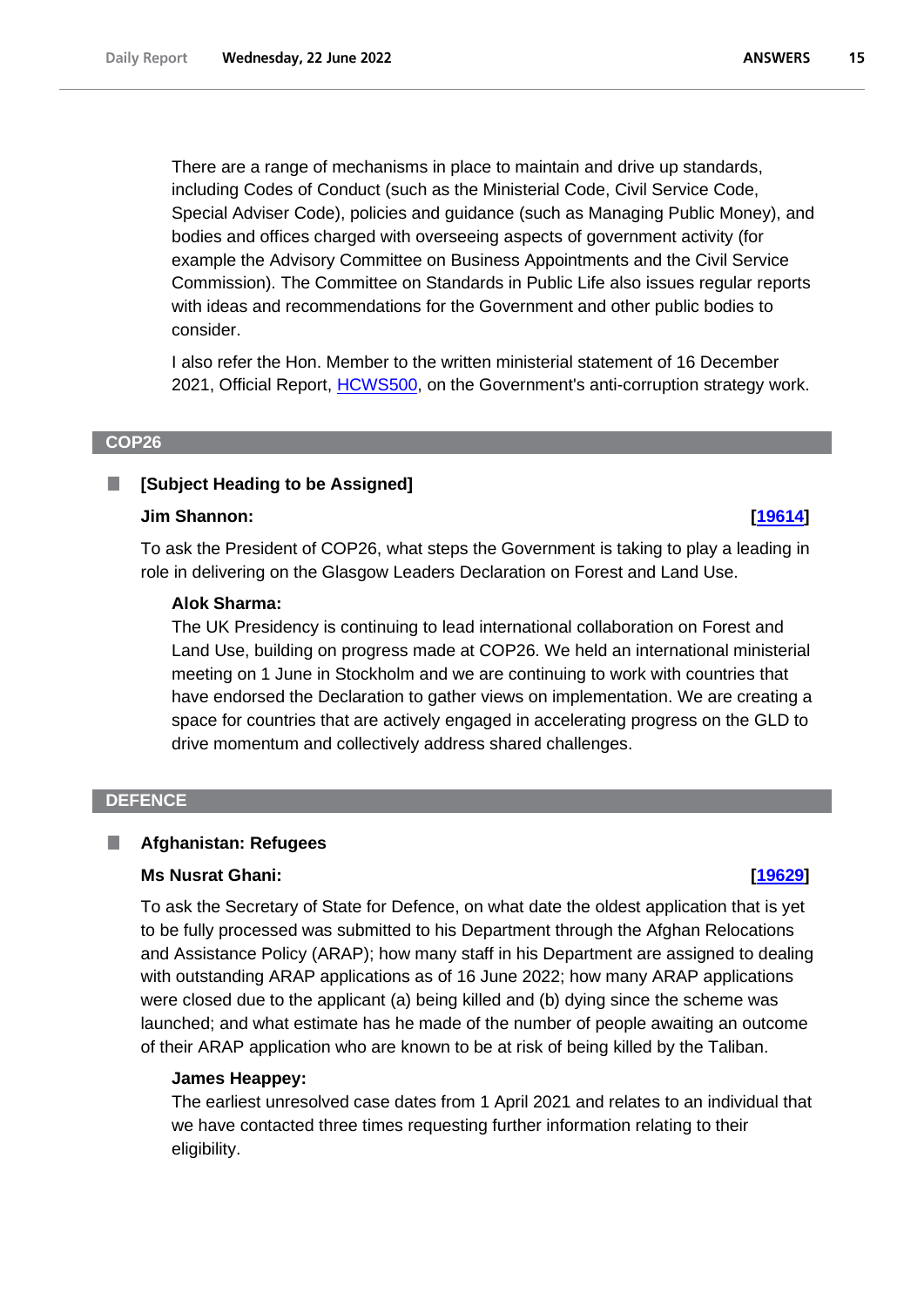Since January 2022, the Ministry of Defence has received approximately 3,000 ARAP applications per month. Many of these are duplicates of applications already made. The number of open cases, therefore, does not reflect the number of eligible people that remain in Afghanistan. We assess that to be around 8,000 (inclusive of their dependents). This figure is subject to change as we continue to work through the outstanding applications.

No cases have been closed because of the death of an applicant although we are aware of the acute threat that a number of applicants face whilst they remain in Afghanistan.

However, the speed of decision making in HM Government is not the regulator on the speed of evacuation. Many ARAP applicants are undocumented and cannot leave Afghanistan through any official route. We are bringing them out at the speed our partners in the region will allow.

Whilst we are putting additional resource into clearing a backlog of ARAP applications, our priority is in securing permission from regional partners to accelerate the pace at which we can bring undocumented applicants out of Afghanistan.

# <span id="page-15-0"></span>**Armed Forces: Death**

### **Crispin Blunt: [\[18758\]](http://www.parliament.uk/business/publications/written-questions-answers-statements/written-question/Commons/2022-06-15/18758)**

To ask the Secretary of State for Defence, how many British armed forces personnel who served in the (a) Gulf war in 1991, (b) Iraq war in 2003 and (c) Operation Herrick (i) died on active service during those conflicts or (ii) subsequently took their own lives due to (A) post-traumatic stress disorder and (B) other causes.

## **Leo Docherty:**

The number of UK Armed Forces personnel who died during active service in each of the specified conflicts is presented in the following table:

# **UK Armed Forces deaths as a result of operations in Gulf 1, Iraq and Afghanistan, as of 28 February 2022**

| <b>CONFLICT</b>   | <b>DATE</b>                            | <b>NUMBER OF DEATHS</b> |
|-------------------|----------------------------------------|-------------------------|
| Gulf 1            | 2 August 1990 to 7 March<br>1991       | 45                      |
| Iraq (Op TELIC)   | 20 January 2003 to 22 May<br>2011      | 178                     |
| Afghanistan $1,2$ | 11 September 2001 to 28<br>August 2021 | 457                     |

## **Table Notes:**

1. As part of an ongoing commitment to report deaths for all operations overseas led by the Permanent Joint Headquarters, deaths as a result of these operations are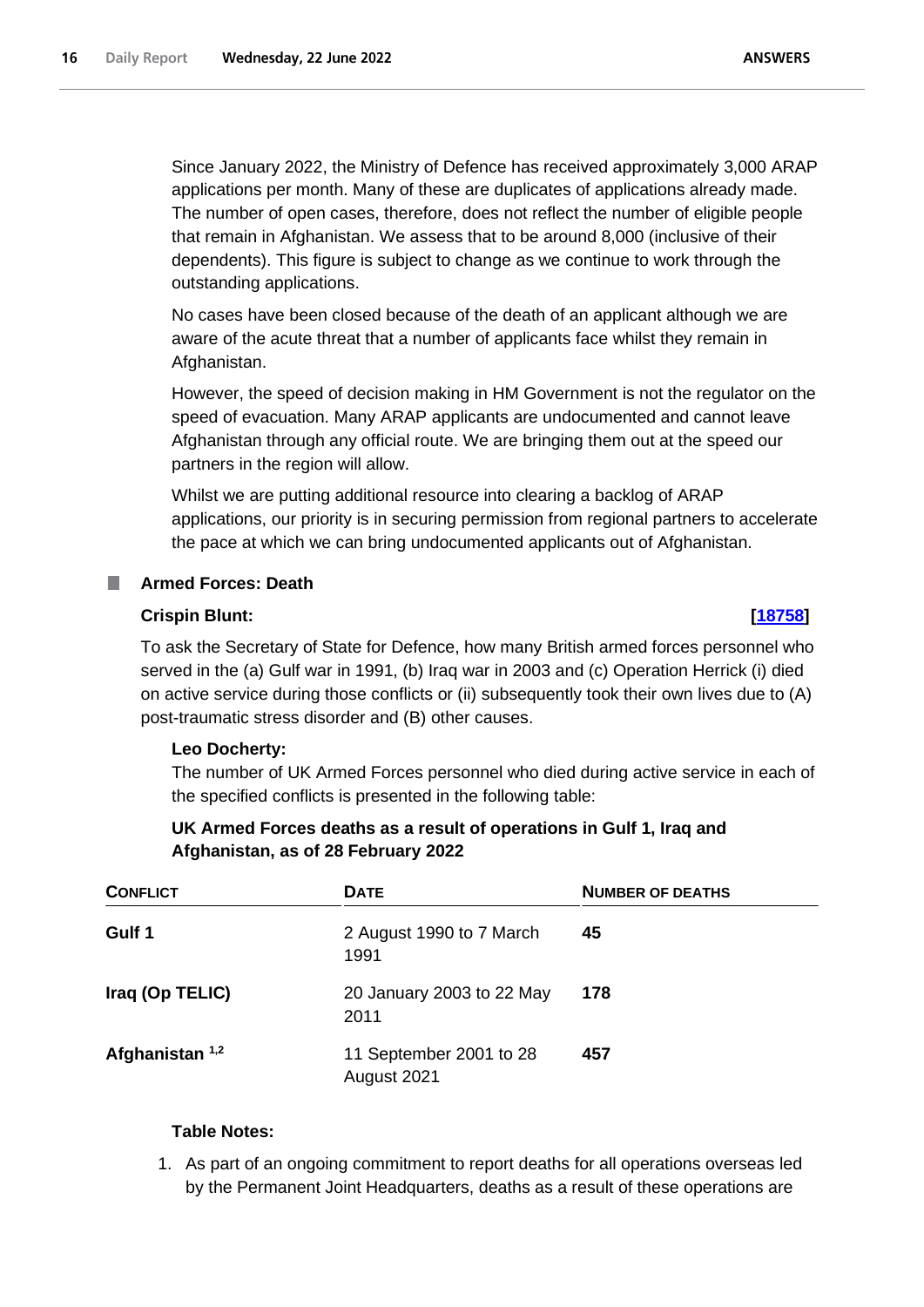published biannually: [https://www.gov.uk/government/collections/uk-armed-forces](https://www.gov.uk/government/collections/uk-armed-forces-and-uk-civilian-operational-casualty-and-fatality-statistics)[and-uk-civilian-operational-casualty-and-fatality-statistics.](https://www.gov.uk/government/collections/uk-armed-forces-and-uk-civilian-operational-casualty-and-fatality-statistics)

2. Includes deaths on Operation VERITAS, Operation HERRICK and Operation TORAL.

The number of UK Armed Forces personnel who served during Gulf 1 who subsequently took their own lives was 216 as of 31 December 2015 (source: 1990/1991 Gulf Conflict UK Gulf Veterans Mortality Data: Causes of Death). This includes both coroner-confirmed suicides and open verdict deaths, in line with the definition used by the Office for National Statistics. Information is not held on the numbers of former serving personnel who deployed to Iraq or Afghanistan who subsequently took their own lives. However, Defence Statistics are in the process of setting up a new project to understand the long-term consequences of military service (including all deaths) for all personnel who have served since 2001, including recent conflicts in Iraq and Afghanistan.

In 2018, the then Secretary of State for Defence directed that, going forward, the study should include all personnel to understand the impact of continued deployments overseas, and it should provide near real time surveillance of causes of death in Serving personnel and veterans. The study is currently going through MOD Ethics and the NHS Health Research Authority Confidentiality Advisory Group ahead of the data flows starting between NHS Digital and MOD. Defence Statistics expect to start reporting for England and Wales later this year with data for Scotland and Northern Ireland following. The first report is expected in 2022.

Information is not held by the Ministry of Defence (MOD) on whether subsequent deaths for former serving personnel were due to post-traumatic stress disorder or other causes. Cause of death information is collated from the death certificate; this source of information does not provide any insight into the life factors and medical conditions that may have resulted in individuals taking their own lives.

#### <span id="page-16-0"></span>**European Fighter Aircraft** ш

## **Sir Mark Hendrick: [\[17881\]](http://www.parliament.uk/business/publications/written-questions-answers-statements/written-question/Commons/2022-06-14/17881)**

To ask the Secretary of State for Defence, what recent assessment he has made of the effect of recent usage of the Eurofighter Typhoon aircraft on the timescales for its replacement by the Tempest model.

# **Jeremy Quin:**

Recent usage of the Typhoon will not affect the introduction of the Future Combat Air System (FCAS) which is being developed to enter service from 2035, before Typhoon's earliest possible out of service date of 2040. Routine fleet management of flying hours will ensure the Typhoon fleet is able to remain in frontline service and react to surge requirements until then.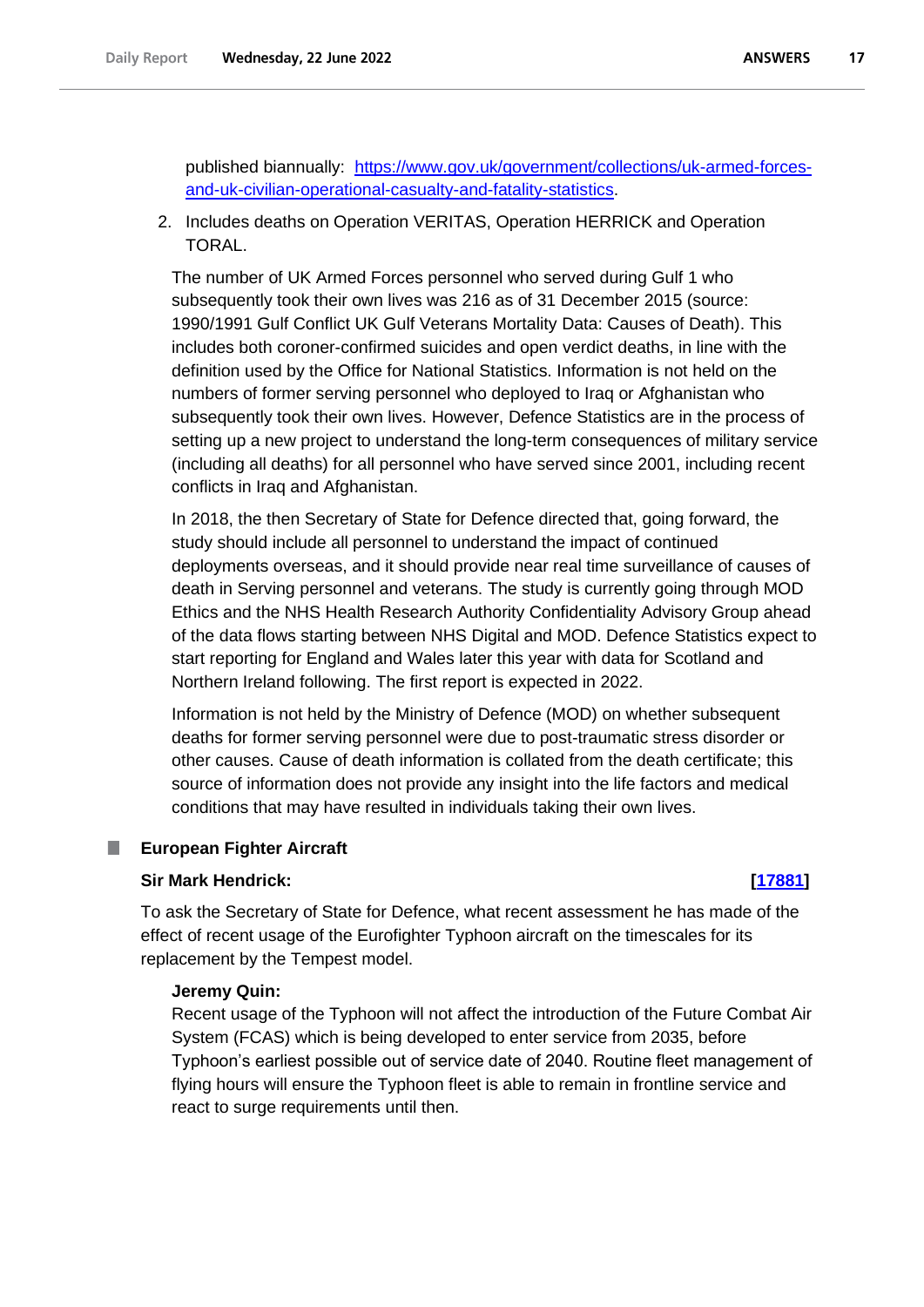#### <span id="page-17-0"></span>T. **Future Combat Air System**

### **Mr Kevan Jones: [\[18821\]](http://www.parliament.uk/business/publications/written-questions-answers-statements/written-question/Commons/2022-06-15/18821)**

To ask the Secretary of State for Defence, what estimate he has made on the timetable for a final decision being made on the inclusion of international partners in the Future Combat Air System programme.

## **Jeremy Quin:**

Our approach to the Future Combat Air System programme is international by design, helping us to strengthen global relationships, share expertise and cost and to develop a next generation capability that will meet future threats. Work to identify the optimal partnering arrangement is progressing at pace, so that we can build on this before the end of the Concept and Assessment Phase in 2024.

# <span id="page-17-1"></span>**Hashem Abedi and Salman Abedi**

### **Kenny MacAskill: [\[20316\]](http://www.parliament.uk/business/publications/written-questions-answers-statements/written-question/Commons/2022-06-17/20316)**

To ask the Secretary of State for Defence, whether Salman and Hashem Abedi were rescued from Libya by the Royal Navy in August 2014.

### **James Heappey:**

As stated in my previous response to the hon. Member's Question 19000, the Ministry of Defence is aware of the historic Libyan links of the two named individuals (Salman Abedi and Hashem Abedi).

However, given the fact that this is a Named Day question, the Department would be happy to provide the hon. Member with a fuller written answer to facilitate interrogation of the relevant records relating to Operation Overleap in 2014.

### **Attachments:**

1. UIN1900-Salman Abedi and Hashem Abedi [UIN19000 Hashem Abedi and Salman Abedi.docx]

## <span id="page-17-2"></span>**Ministry of Defence: Communication**

### **Rachel Hopkins: [\[19756\]](http://www.parliament.uk/business/publications/written-questions-answers-statements/written-question/Commons/2022-06-16/19756)**

To ask the Secretary of State for Defence, how much expenditure was allocated by his Department in (a) 2019, (b) 2020 and (c) 2021 to (i) internal communications and (ii) the employment of staff to work on internal communications.

# **Leo Docherty:**

Expenditure on internal communications by the Ministry of Defence Head Office Directorate of Defence Communications (DDC) was as follows:

| FINANCIAL YEAR (FY)                     | 2020-21 | 2021-22  |  |
|-----------------------------------------|---------|----------|--|
| <b>Internal Communications</b>          | £2,000  | £2.000   |  |
| Employment of staff to work on £775,000 |         | £896,000 |  |
| internal communications                 |         |          |  |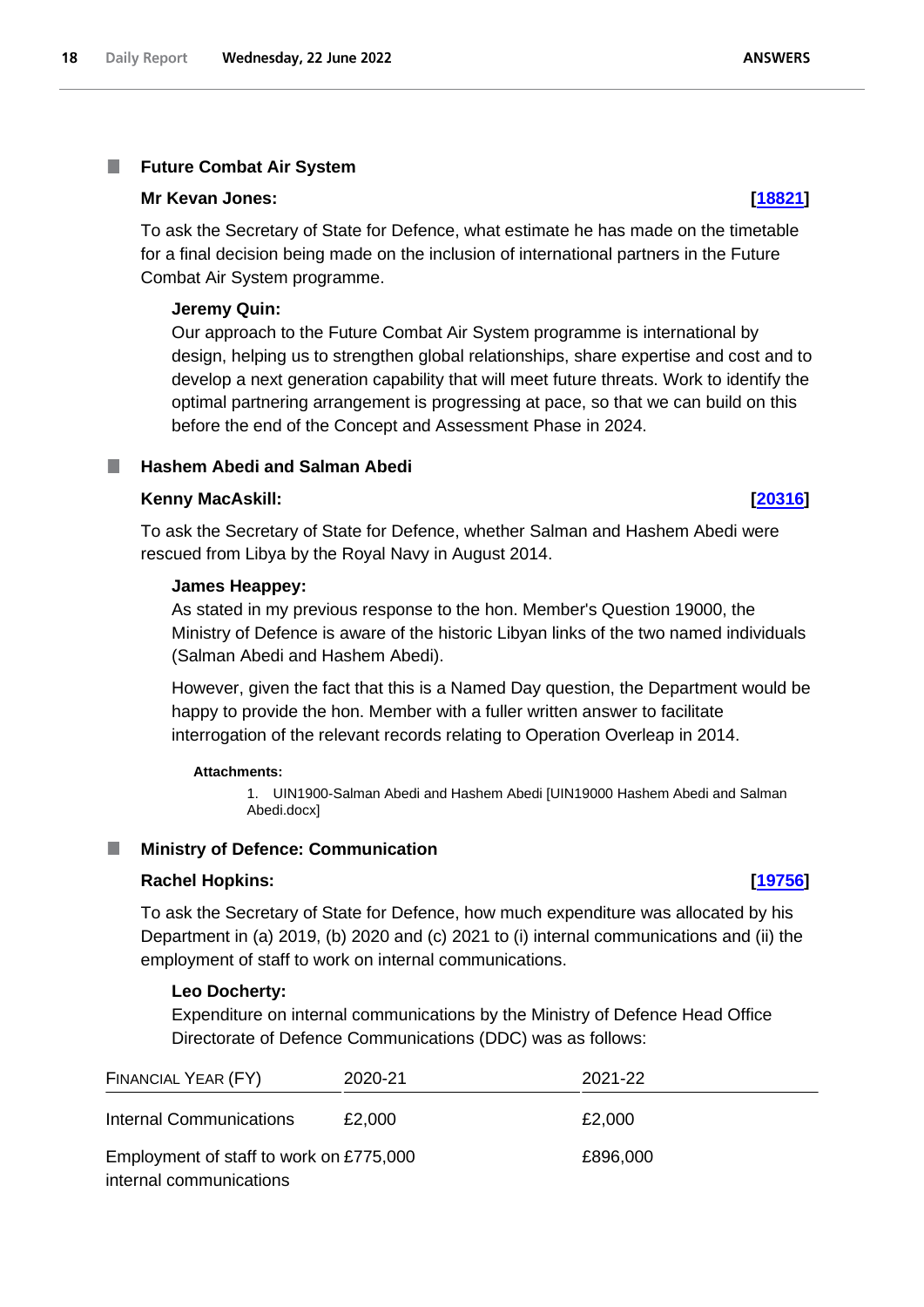| FINANCIAL YEAR (FY) | 2020-21  | 2021-22  |
|---------------------|----------|----------|
| <b>TOTAL</b>        | £777,000 | £898,000 |

Information for (FY) 2019-20 is not held.

#### <span id="page-18-0"></span>**I Ministry of Defence: Consultants**

# **Rachel Hopkins: [\[19754\]](http://www.parliament.uk/business/publications/written-questions-answers-statements/written-question/Commons/2022-06-16/19754)**

To ask the Secretary of State for Defence, how much his Department spent in total on external management consultants in (a) 2019, (b) 2020 and (c) 2021; and what ten projects or work areas in each of those financial years required the greatest expenditure on support from those consultants.

### **Jeremy Quin:**

A summary of this spend is shown below;

| <b>FINANCIAL YEAR</b> | <b>VALUE (£MILLION)</b> |  |
|-----------------------|-------------------------|--|
| 2020-21               | 109.668                 |  |
| 2019-20               | 98.080                  |  |

Financial data relating to the 2021-22 financial year is currently being finalised as part of the Departmental Annual Report and Accounts (ARAc) which remains subject to NAO audit.

FY 2020-21 Breakdown by Area of Defence;

| <b>TOP LEVEL BUDGET</b>                           | <b>EMILLION</b> |  |
|---------------------------------------------------|-----------------|--|
| UK Strategic Command-Logistics and Support 23.095 |                 |  |
| Army Command-Headquarters                         | 11.411          |  |
| Defence Infrastructure Organisation               | 9.350           |  |
| Head Office-Defence People                        | 8.317           |  |
| Defence Equipment and Support                     | 7.252           |  |
| <b>Submarine Delivery Agency</b>                  | 6.125           |  |
| Defence Nuclear Organisation                      | 5.388           |  |
| Army Command-Field Army                           | 5.221           |  |
| <b>Head Office-Finance</b>                        | 3.277           |  |
| Head Office- Security, Policy and Operations      | 2.783           |  |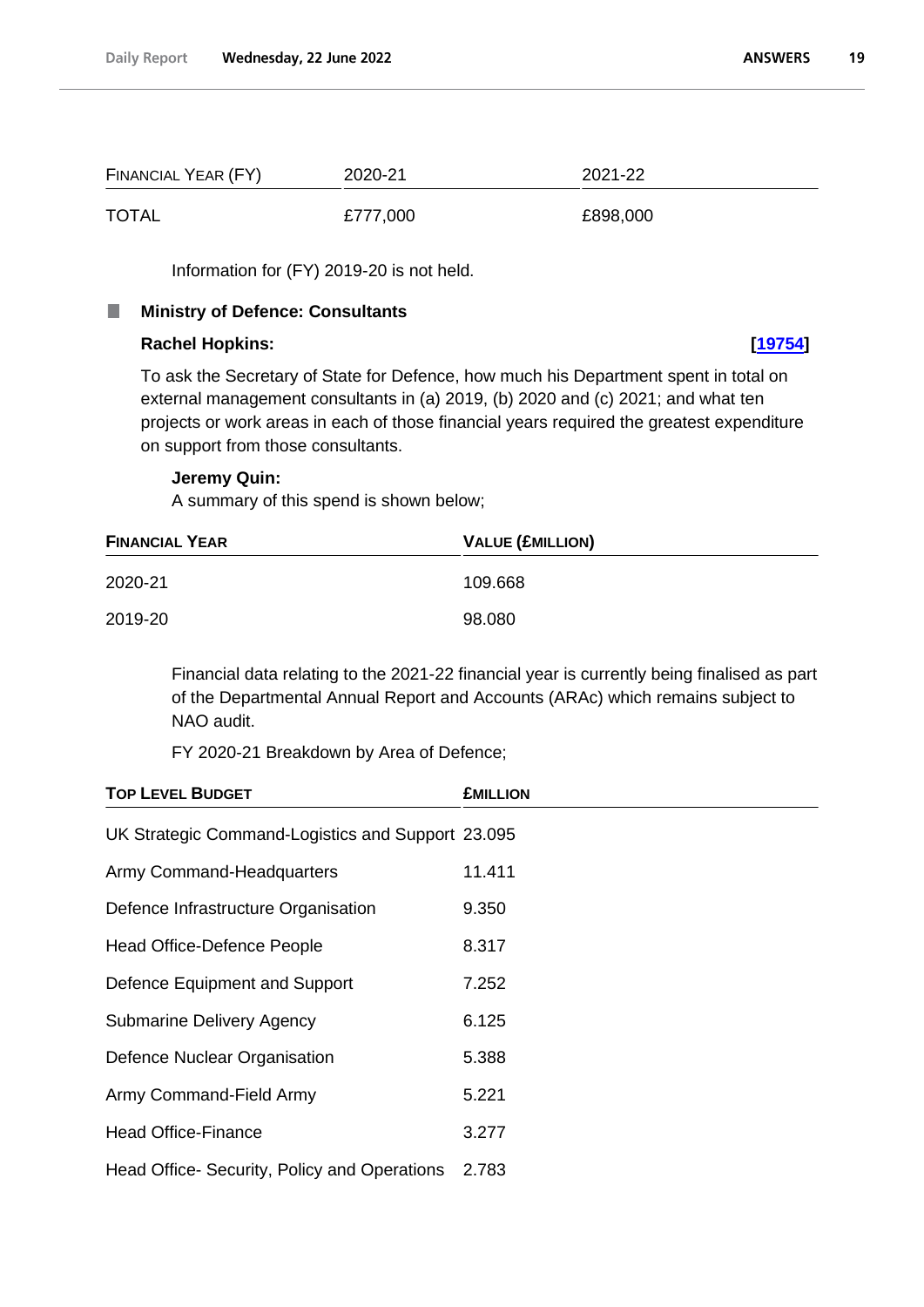FY 2019-20 Breakdown by Area of Defence;

| <b>TOP LEVEL BUDGET</b>                         | <b>£MILLION</b> |
|-------------------------------------------------|-----------------|
| <b>Head Office-Corporate</b>                    | 13.204          |
| <b>Strategic Command-Headquarters</b>           | 12.117          |
| <b>Submarine Delivery Agency</b>                | 8.860           |
| Defence Equipment and Support                   | 8.152           |
| Army Command-Headquarters                       | 6.723           |
| Head Office-Defence People                      | 6.270           |
| <b>Strategic Command-Other</b>                  | 5.605           |
| Strategic Command-Joint Force Development 4.979 |                 |
| <b>Strategic Command-Logistics and Support</b>  | 4.866           |
| Defence Infrastructure Organisation             | 3.018           |

## **Rachel Hopkins: [\[19755\]](http://www.parliament.uk/business/publications/written-questions-answers-statements/written-question/Commons/2022-06-16/19755)**

To ask the Secretary of State for Defence, how much his Department spent in total on external recruitment consultants in (a) 2019, (b) 2020 and (c) 2021; how many full time equivalent posts were filled as a result of that expenditure; and how many of those posts were filled by individuals recruited from outside the civil service.

### **Jeremy Quin:**

Although examples will exist for specific roles, the Department does not, in general, make use of external recruitment consultants to fill fulltime roles and the information requested is not centrally held.

#### <span id="page-19-0"></span>**Ministry of Defence: Digital Technology and Video Recordings** H

### **Rachel Hopkins: [\[19758\]](http://www.parliament.uk/business/publications/written-questions-answers-statements/written-question/Commons/2022-06-16/19758)**

To ask the Secretary of State for Defence, how much expenditure was allocated by his Department in (a) 2019, (b) 2020 and (c) 2021 to (i) the production of digital and video content, (ii) the employment of in-house staff to produce digital and video content and (iii) the payment of external companies and individuals to produce digital and video content.

### **Leo Docherty:**

The Ministry of Defence (MOD) Head Office Directorate of Defence Communications (DDC) currently has two military and two MOD civilian staff employed full-time in digital content production at a total cost of approximately £247,000 per year.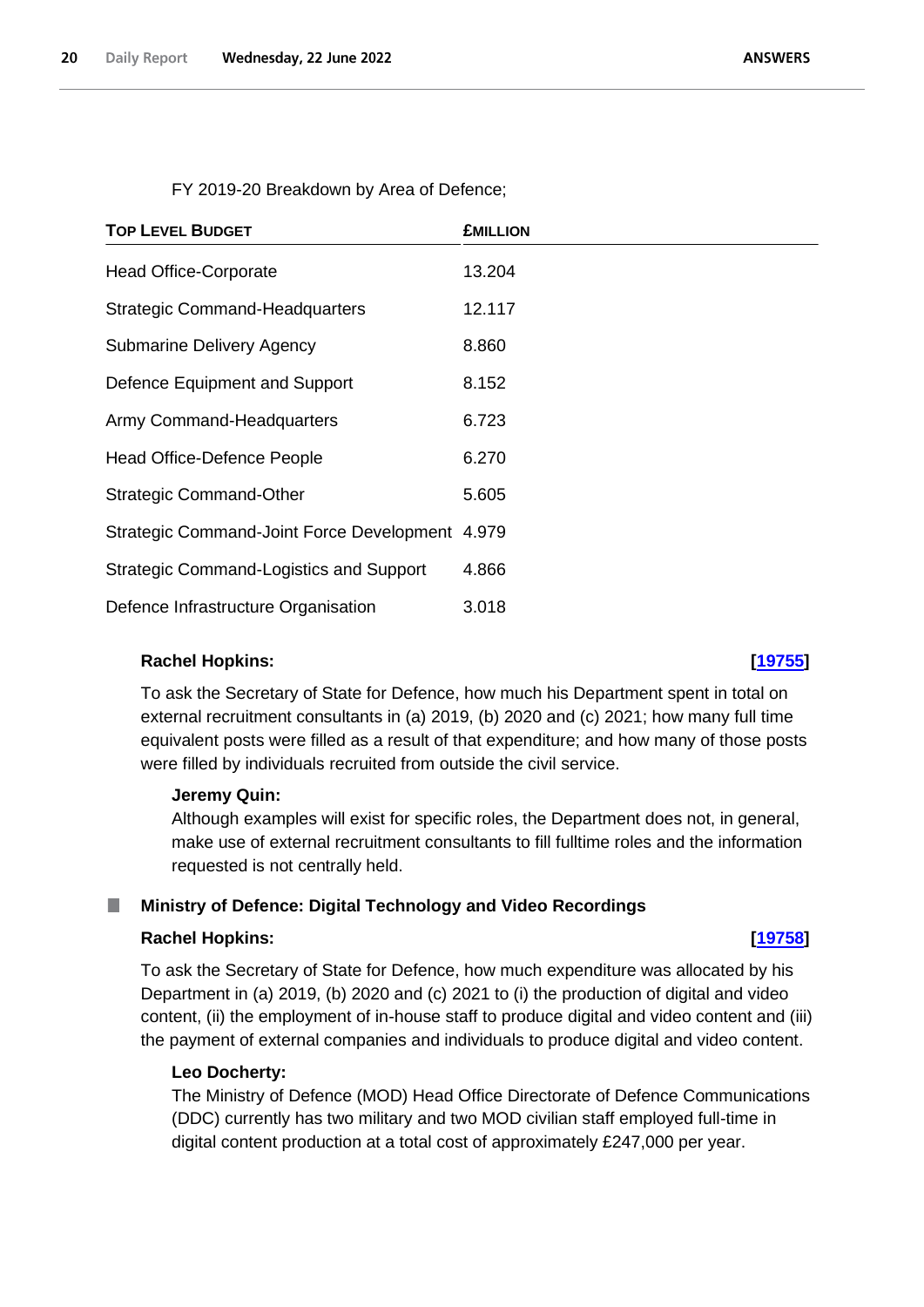#### <span id="page-20-0"></span>T. **Ministry of Defence: Information Officers**

### **Rachel Hopkins: [\[19757\]](http://www.parliament.uk/business/publications/written-questions-answers-statements/written-question/Commons/2022-06-16/19757)**

To ask the Secretary of State for Defence, how many individuals were employed by his Department to work on internal communications in (a) 2019, (b) 2020 and (c) 2021.

# **Leo Docherty:**

The average number of staff working in the Ministry of Defence Head Office Directorate of Defence Communications (DDC) to deliver internal communications functions in 2020-21 was 12 and in 2021-22 was 14. The information for 2019-20 is not held.

<span id="page-20-1"></span>**Ukraine: Military Aid** T.

## **John Healey: [\[20208\]](http://www.parliament.uk/business/publications/written-questions-answers-statements/written-question/Commons/2022-06-17/20208)**

To ask the Secretary of State for Defence, how many M109 long-range weapons his Department has purchased to gift to Ukraine.

### **Jeremy Quin:**

As the Defence Secretary announced on 15 June, the UK has purchased and refurbished more than 20 M109 for delivery to the Armed Forces of Ukraine.

### **John Healey: [\[20209\]](http://www.parliament.uk/business/publications/written-questions-answers-statements/written-question/Commons/2022-06-17/20209)**

To ask the Secretary of State for Defence, how much his Department spent purchasing M190 long-range weapons to gift to Ukraine.

## **Jeremy Quin:**

Due to commercial sensitivities I am unable to confirm the exact figure committed to M109 purchases at this stage.

### **John Healey: [\[20210\]](http://www.parliament.uk/business/publications/written-questions-answers-statements/written-question/Commons/2022-06-17/20210)**

To ask the Secretary of State for Defence, when he expects the M190 long-range weapons purchased by his Department for Ukraine to arrive in that country.

# **James Heappey:**

We expect the M109 to begin arriving in Ukraine imminently.

# <span id="page-20-2"></span>**DIGITAL, CULTURE, MEDIA AND SPORT**

<span id="page-20-3"></span>**Birmingham City Football Club: Sales** 

# **Yasmin Qureshi: [\[18865\]](http://www.parliament.uk/business/publications/written-questions-answers-statements/written-question/Commons/2022-06-15/18865)**

To ask the Secretary of State for Digital, Culture, Media and Sport, whether her Department has made an assessment of Laurence Bassini's potential purchase of Birmingham City Football Club.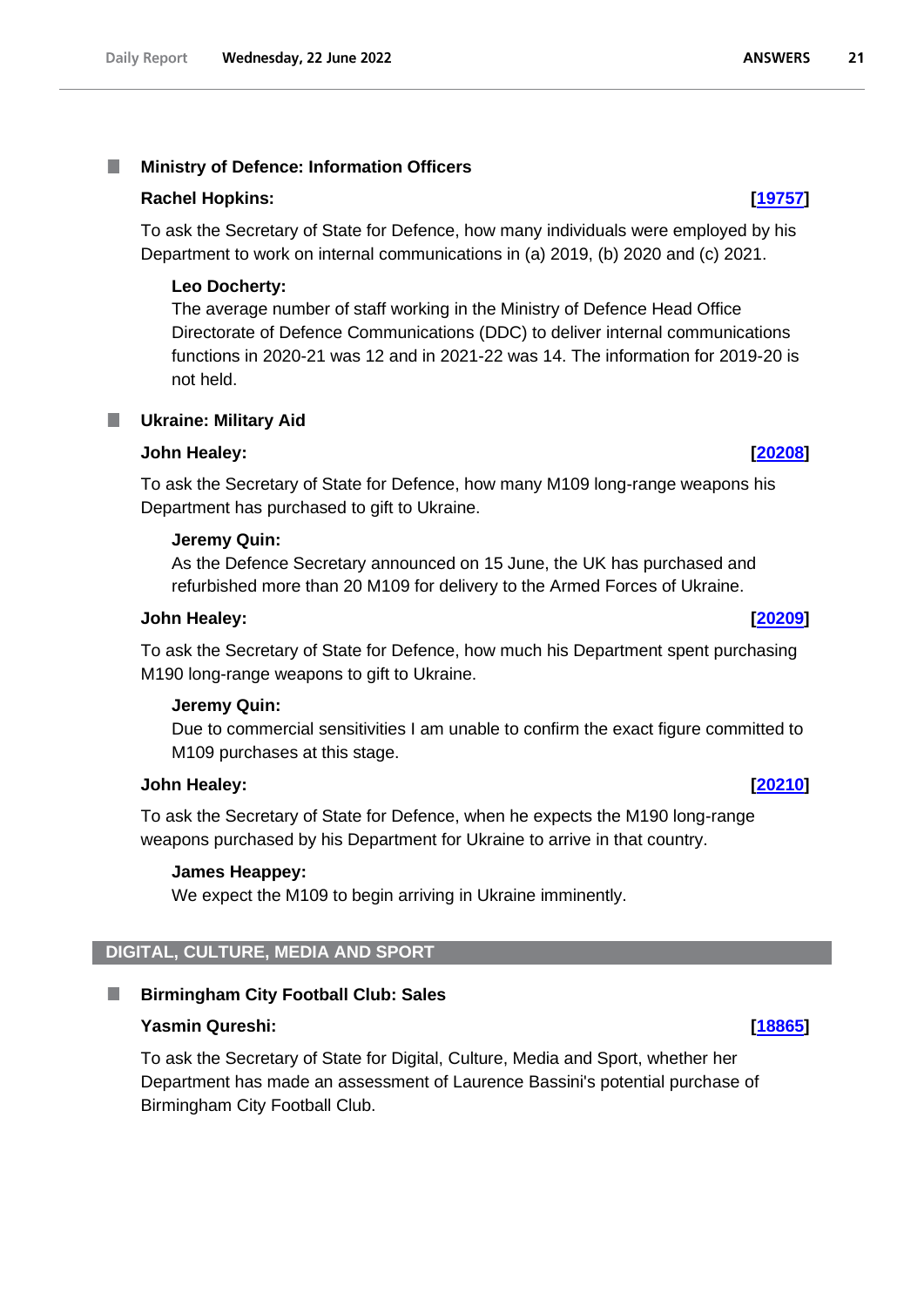# **Nigel Huddleston:**

The Government does not currently assess the ownership or governance arrangements of individual football clubs, but we recognise that they have unique social value and it is vital that they are protected.

The Fan Led Review recommended that a new owners' and directors' tests for clubs should be established by an Independent Regulator for English Football. The Government agrees this will help to ensure the future sustainability of our football clubs and the stability of the game. The Government's response to the Review sets out that the tests should be strengthened by enhancing due diligence to check source of funds and the strength of business and financial plans, and that an integrity style test will be introduced. The forthcoming White Paper will provide further details on how the enhanced tests will work, and what will be in scope of the integrity test.

# <span id="page-21-0"></span>■ **Department for Digital, Culture, Media and Sport: MG OMD**

# **Emily Thornberry: [\[20238\]](http://www.parliament.uk/business/publications/written-questions-answers-statements/written-question/Commons/2022-06-17/20238)**

To ask the Secretary of State for Digital, Culture, Media and Sport, what the maximum value, inclusive of VAT, is of the contract that her Department has agreed with Manning Gottlieb OMD for the provision of strategic media activation services under the terms of the Crown Commercial Service's media services framework agreement reference RM6123.

# **Julia Lopez:**

The Media Services (RM6123) framework agreement includes the provision of strategic media activation services (LOT 1) and was put in place following a competitive tender in December 2021. Customers can use this framework agreement by putting in place a call off. Manning Gottlieb OMD is the supplier for strategic media activation services (LOT 1).

The framework commenced on 14 December 2021 and is due to end on 13 December 2025.

The maximum contract value of the Department's Call-Off Contract with Manning Gottlieb OMD, under Crown Commercial Services Media Services Framework (RM6123), is £9,600,000 (including VAT). This is a maximum value and there is no commitment to spend.

# <span id="page-21-1"></span>**Digital Technology: Productivity**

# **Angela Rayner: [\[18919\]](http://www.parliament.uk/business/publications/written-questions-answers-statements/written-question/Commons/2022-06-15/18919)**

To ask the Secretary of State for Digital, Culture, Media and Sport, with reference to the research of Professor Bart van Ark from the University of Manchester on the digital economy, whether her Department is taking steps to help ensure that digital technologies can support inclusive productivity.

# **Chris Philp:**

We recognise that, as highlighted in Professor's van Ark's research, digital technology can only fulfil its potential of increasing productivity without widening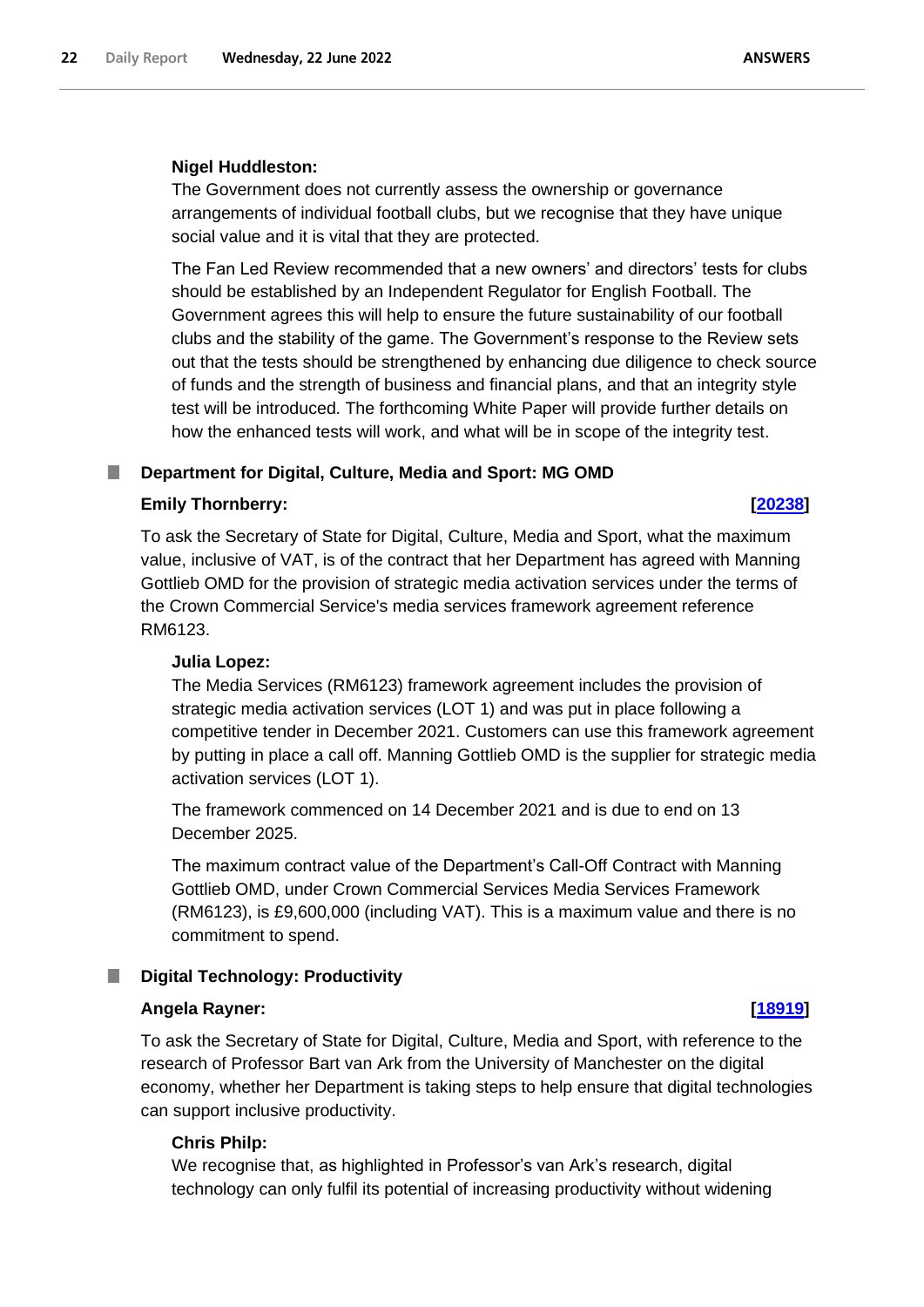societal inequality, when it is made available to everyone. Our recently published Digital Strategy sets out our ambitions for harnessing the power of digital technologies to the benefit of our economy and society as a whole. The Government recognises the barriers associated with digital exclusion, so we are addressing these in particular through our work on digital infrastructure and essential digital skills.

DCMS is backing Project Gigabit with £5 billion, so that hard to reach communities are not left out. To further improve access to the internet, help is available for low income households to access broadband, mobile and landline services through a range of low-cost social tariffs.

To improve access to vital digital skills, the government has introduced a digital entitlement for adults with no or low digital skills. This allows adults wishing to acquire essential digital skills to gain specified digital qualifications, up to level 1, free of charge. Essential Digital Skills Qualifications (EDSQs), introduced alongside the digital entitlement, are based on new national standards which set out the digital skills people need to get on in life and work. We also support the provision of essential digital skills training in community settings through the Adult Education Budget.

DCMS also launched the Digital Skills Council at London Tech Week in June 2022. The Council will bring together industry leaders and training experts from Manchester Digital, Amazon Web Services and Multiverse. Working directly with employers, the council will encourage investment in employer-led training to upskill workforces. The group will also look at ways the industry can inspire the next generation of talent from a wide range of backgrounds to consider a digital career and identify opportunities to accelerate existing good practice within other industry groups.

Public libraries also play an important role in tackling digital exclusion. Around 2,900 public libraries in England provide a trusted network of accessible locations with staff, volunteers, free wifi, public PCs, and assisted digital access to a wide range of digital services. Volunteers and library staff have been trained in digital skills so that they can provide library users with support in using digital applications and services.

## <span id="page-22-0"></span>**Film and Television: Carbon Emissions**

### **Dan Carden: [\[20304\]](http://www.parliament.uk/business/publications/written-questions-answers-statements/written-question/Commons/2022-06-17/20304)**

To ask the Secretary of State for Digital, Culture, Media and Sport, whether she has had discussions with the Chancellor of the Exchequer on the potential merits of using the tax system to incentivise low carbon or carbon neutral TV and film production.

### **Julia Lopez:**

This Government believes the creative industries, including TV and film production, have a great opportunity to lead the way in transitioning to a low carbon economy, and welcomes the work delivered by a number of schemes in this area, including BAFTA's 'albert' sustainability initiative.

The Government will continue to facilitate discussions on sustainable production within the industry domestically and internationally, as it did when the UK held the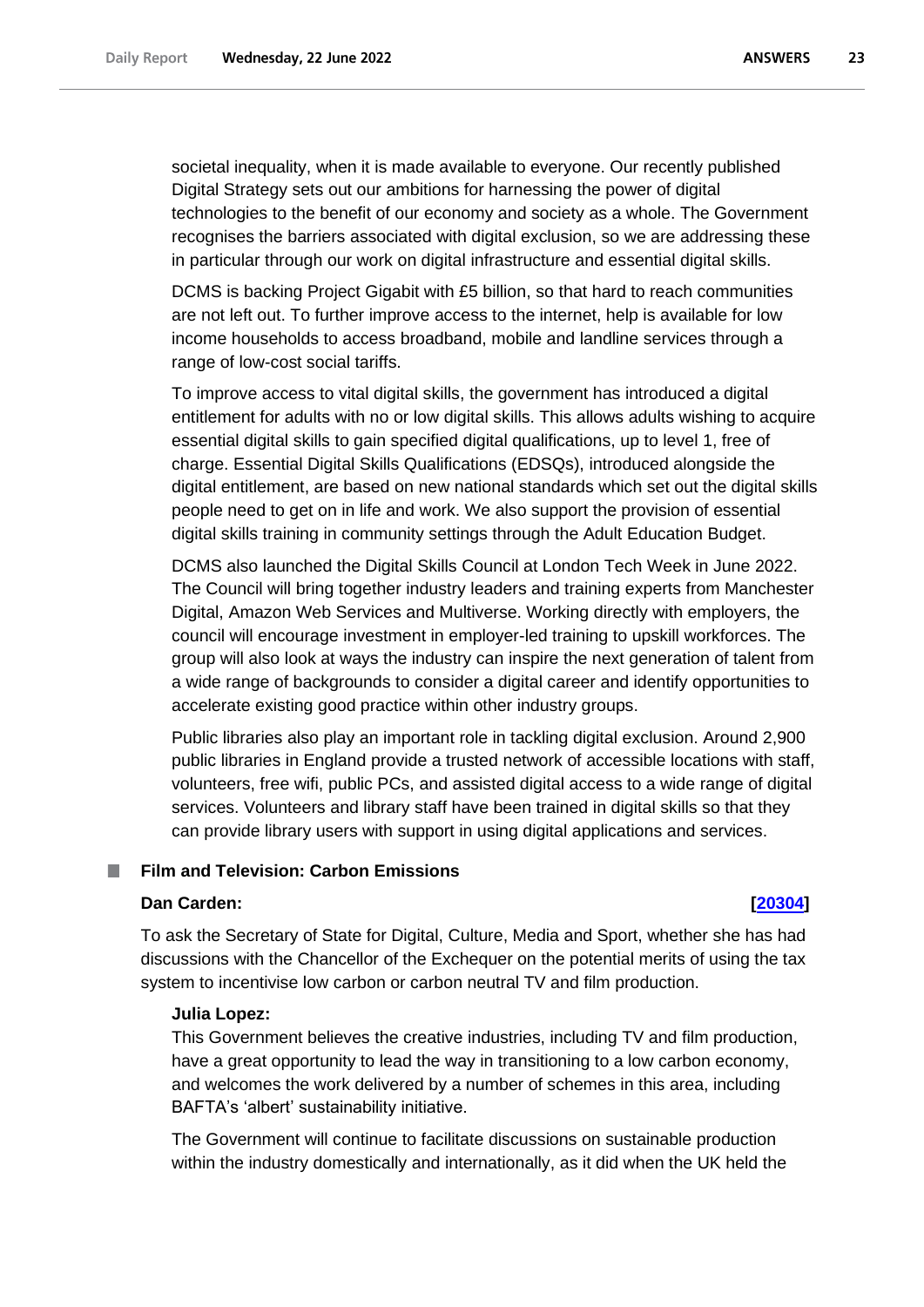Presidency of the Council of Europe's European Audiovisual Observatory last year, with the theme 'sustainability'.

The Government keeps all tax reliefs under review and regularly receives proposals for changes to tax reliefs. When considering changes, HM Treasury must ensure they provide support to businesses across the economy in a fair way and represent good value for money for the taxpayer.

# <span id="page-23-0"></span>**Gambling**

## **Ronnie Cowan: [\[21230\]](http://www.parliament.uk/business/publications/written-questions-answers-statements/written-question/Commons/2022-06-20/21230)**

To ask the Secretary of State for Digital, Culture, Media and Sport, whether the forthcoming gambling White Paper will specify that gambling affordability assessments should be put in place independently of the gambling industry.

# **Chris Philp:**

I refer the hon. Member to the answer I gave on 17 May to Question UIN 338.

#### <span id="page-23-1"></span>m. **Loneliness**

# **Colleen Fletcher: [\[17954\]](http://www.parliament.uk/business/publications/written-questions-answers-statements/written-question/Commons/2022-06-14/17954)**

To ask the Secretary of State for Digital, Culture, Media and Sport, what recent assessment she has made of trends in the levels of loneliness and social isolation in (a) Coventry North East constituency, (b) Coventry, (c) the West Midlands and (d) England in each of the last three years; and what (i) financial and (ii) other steps her Department is taking to tackle loneliness and social isolation in those areas.

# **Nigel Huddleston:**

DCMS collects data on levels of loneliness in England through its annual Community Life Survey, which suggests that prevalence of loneliness has remained similar to pre-COVID levels, with 6% of adults reporting that they are always or often lonely. Secondary analysis of this data suggests that young adults (aged 16-34) are five times as likely to be lonely compared to people aged 65+ whilst people that experienced mental distress were four times as likely to be lonely than those who did not.

The Department does not routinely collect data on loneliness in local areas. However, DCMS works closely with experts such as the Office for National Statistics (ONS) to monitor other data sources and build our understanding. In 2021, ONS published the [first estimates of loneliness at a local authority level,](https://www.ons.gov.uk/peoplepopulationandcommunity/wellbeing/articles/mappinglonelinessduringthecoronaviruspandemic/2021-04-07) which suggests 11% of adults over 16 in Coventry feel lonely often or always. However, as the [ONS report](https://www.ons.gov.uk/peoplepopulationandcommunity/wellbeing/articles/mappinglonelinessduringthecoronaviruspandemic/2021-04-07) states, because of small sample sizes and large confidence intervals, local authorities should not be ranked against each other. Unfortunately we don't have the data available to estimate loneliness levels at a regional or constituency level.

The Government continues to take action to tackle loneliness through public communications to reduce the stigma about loneliness, building the evidence base on loneliness and supporting other government departments and external organisations to consider loneliness in their work.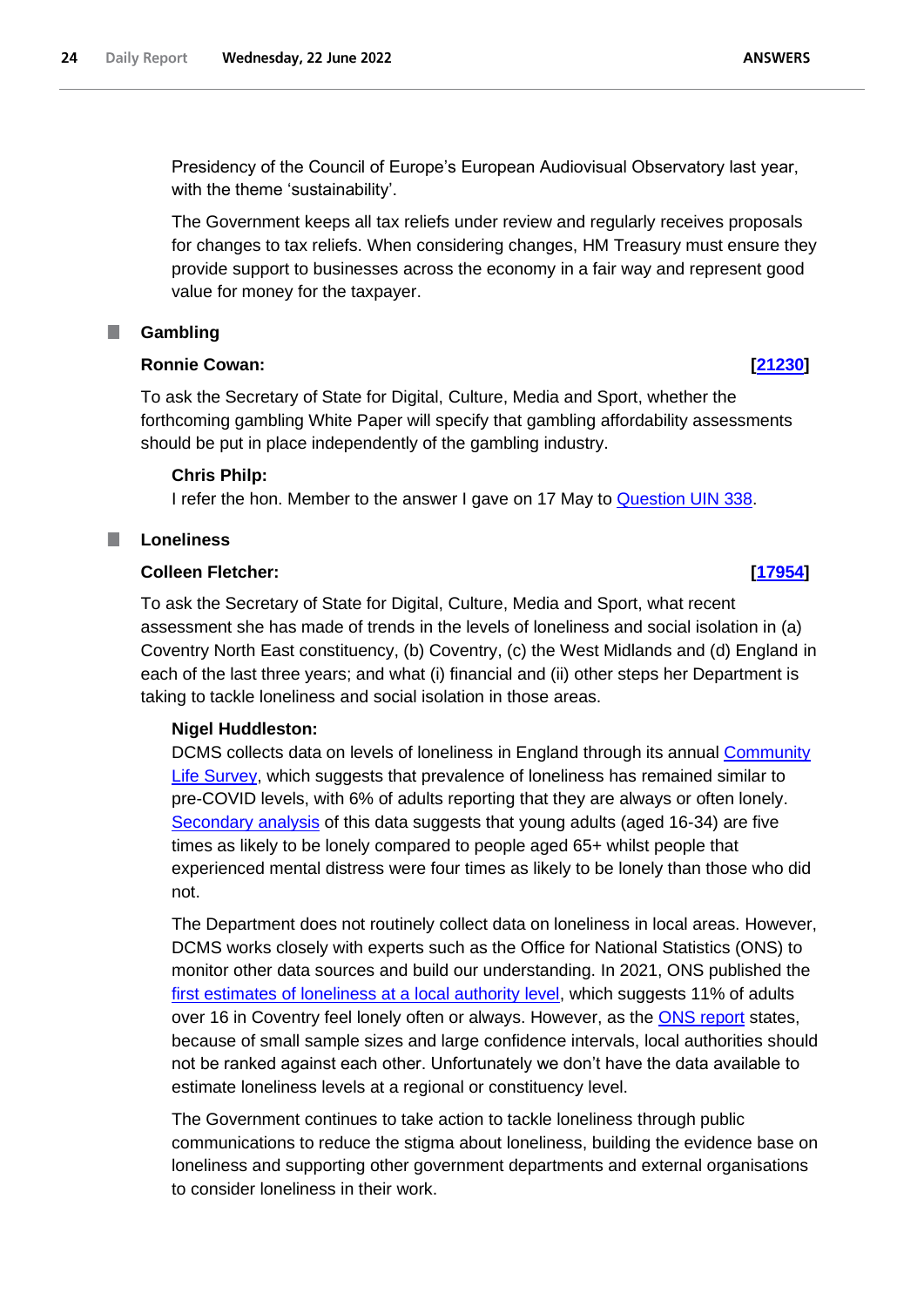Copies of the [first,](https://www.gov.uk/government/publications/loneliness-annual-report-the-first-year) [second](https://www.gov.uk/government/publications/loneliness-annual-report-the-second-year) and [third](https://www.gov.uk/government/publications/loneliness-annual-report-the-third-year/tackling-loneliness-annual-report-february-2022-the-third-year) annual reports on the government's work on tackling loneliness are available in the Libraries of the House and online.

### <span id="page-24-0"></span>**Sports**

# **Tom Hunt: [\[18067\]](http://www.parliament.uk/business/publications/written-questions-answers-statements/written-question/Commons/2022-06-14/18067)**

To ask the Secretary of State for Digital, Culture, Media and Sport, what assessment she has made of the impact of increasing grassroots sport opportunities on the level of physical activity undertaken in local authority areas.

#### **Nigel Huddleston:**

Sport and physical activity are incredibly important for our physical and mental health and this government is committed to ensuring that everyone, regardless of background, should have access to and benefit from quality sport and physical activity opportunities.

Since the government launched its sports strategy, Sporting Future in 2015, we have achieved a huge amount.

Sport England has allocated over £1.5 billion to nearly 5,000 grassroots organisations across the UK, increasing opportunities for individuals all over the country to get active.

In 2020 alone, Sport England distributed over £340 million of Exchequer and Lottery funding to support the development of grassroots sport in England, in addition to £100 million through the National Leisure Recovery Fund.

The Government also invests £18 million each year in community sport facilities via the Football Foundation. In partnership with the Football Association and Premier League, this results in £70 million being invested into community sport facilities every year.

The Government has also recently announced a £30 million package to refurbish 4,500 park tennis courts throughout the country in partnership with the Lawn Tennis Association.

On top of this, the Prime Minister has committed to delivering the grassroots pitches every community needs and this has already resulted in an investment of £25 million by the government in 2021/22 to upgrade and improve facilities across the UK. At the Spending Review, a further £205 million was pledged over the next three years, targeted at the communities most in need, with the aim of increasing participation in sport among under-represented groups, as part of the government's levelling up plans.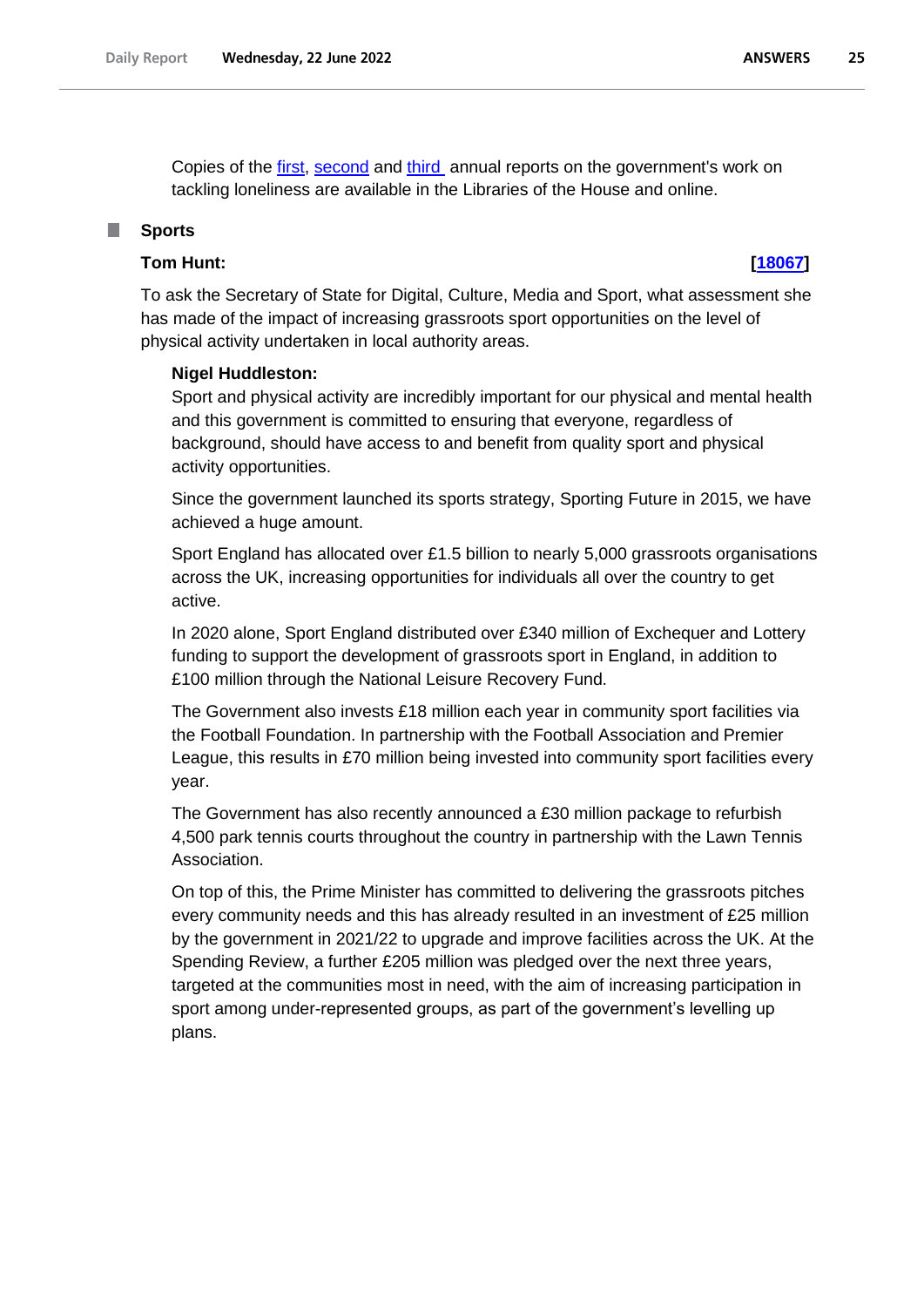## <span id="page-25-0"></span>**EDUCATION**

#### <span id="page-25-1"></span>**Apprentices: Assessments** ш

## **Mr Toby Perkins: [\[20244\]](http://www.parliament.uk/business/publications/written-questions-answers-statements/written-question/Commons/2022-06-17/20244)**

To ask the Secretary of State for Education, whether he has made an assessment of the costs to business of the changes in End Point Assessment arrangements for degree apprenticeships from September 2022.

# **Mr Toby Perkins: [\[20245\]](http://www.parliament.uk/business/publications/written-questions-answers-statements/written-question/Commons/2022-06-17/20245)**

To ask the Secretary of State for Education, what representations he has received from civil engineering employers on the planned changes in End Point Assessment arrangements for degree apprenticeship from September 2022.

# **Mr Toby Perkins: [\[20246\]](http://www.parliament.uk/business/publications/written-questions-answers-statements/written-question/Commons/2022-06-17/20246)**

To ask the Secretary of State for Education, what professions have been made exempt from the new End Point Assessment arrangements from September 2022 as outlined in the recent Degree Apprenticeship Review; and what criteria are used to determine their exemptions.

# **Mr Toby Perkins: [\[20247\]](http://www.parliament.uk/business/publications/written-questions-answers-statements/written-question/Commons/2022-06-17/20247)**

To ask the Secretary of State for Education, in advance of the changes to Degree Apprenticeship End Point Assessment in September 2022, what analysis his Department has conducted on how the new arrangements will assure competence in civil engineering if not undertaken by independent professional engineering institutions.

## **Alex Burghart:**

This is a matter for the Institute for Apprenticeships and Technical Education. I have asked its Chief Executive, Jennifer Coupland, to write to the hon. Member and a copy of her reply will be placed in the Libraries of both Houses.

#### <span id="page-25-2"></span>**Class Sizes** ш

## **Colleen Fletcher: [\[17957\]](http://www.parliament.uk/business/publications/written-questions-answers-statements/written-question/Commons/2022-06-14/17957)**

To ask the Secretary of State for Education, if he will make an estimate of the average class size in (a) primary and (b) secondary schools in (i) Coventry North East constituency, (ii) Coventry, (iii) the West Midlands and (iv) England in each of the last five years.

## **Mr Robin Walker:**

The department publishes annual figures on average class sizes in state-funded schools in England. The data is from the January school census and is published in 'schools, pupils and their characteristics' here: https://explore-educationstatistics.service.gov.uk/find-statistics/school-pupils-and-their-characteristics.

The attachment gives averages for primary and secondary class sizes for schools in Coventry North East from the 2017/18 academic year to the 2021/22 academic year. The department has calculated the figures from the published school level underlying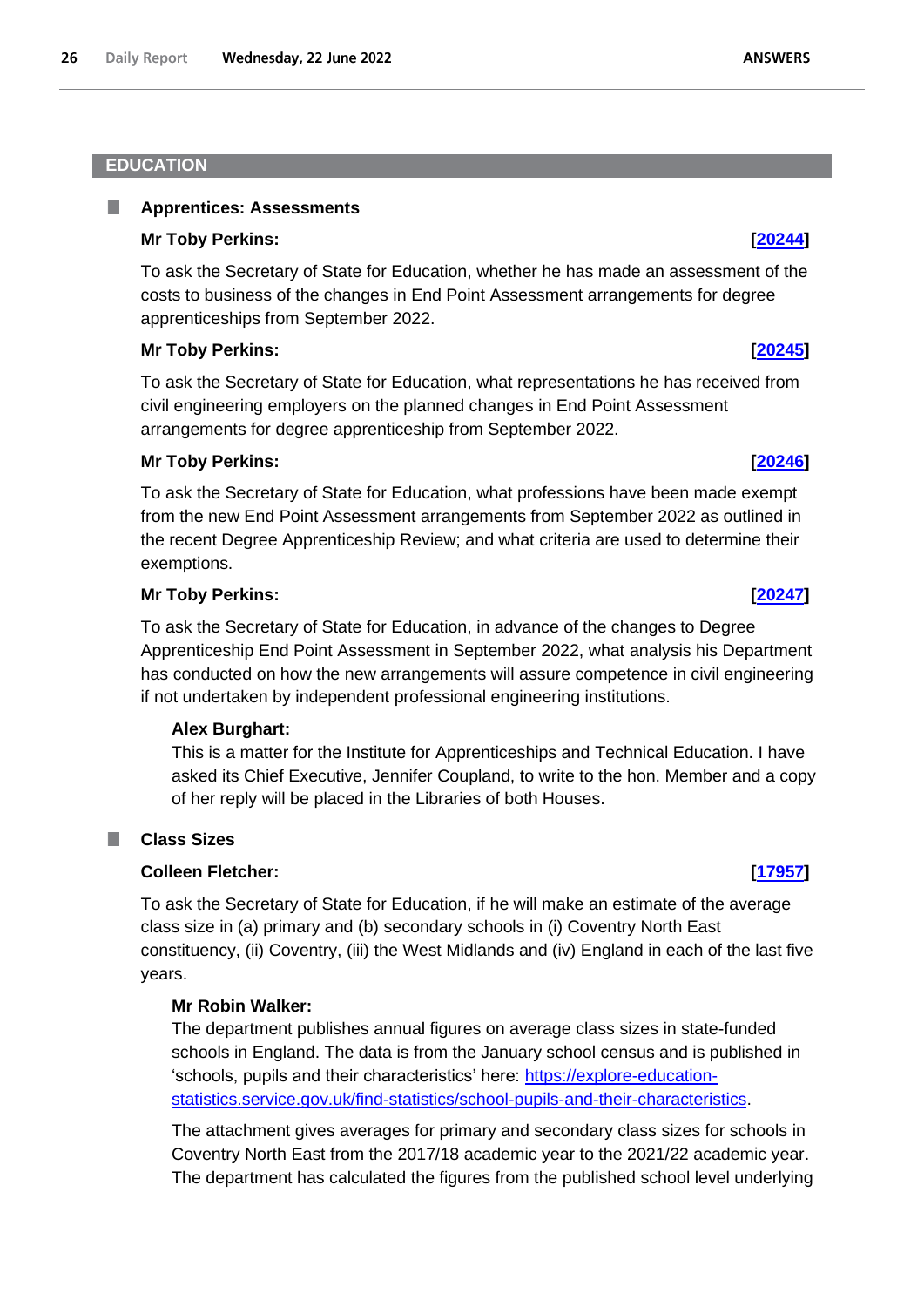**ANSWERS** 27

data. The following link is for a table showing comparable figures for Coventry, the West Midlands and England over the same period: [https://explore-education](https://explore-education-statistics.service.gov.uk/data-tables/permalink/e65ecbc6-9bbd-419e-8641-0abc370c7508)[statistics.service.gov.uk/data-tables/permalink/e65ecbc6-9bbd-419e-8641-](https://explore-education-statistics.service.gov.uk/data-tables/permalink/e65ecbc6-9bbd-419e-8641-0abc370c7508) [0abc370c7508.](https://explore-education-statistics.service.gov.uk/data-tables/permalink/e65ecbc6-9bbd-419e-8641-0abc370c7508)

#### **Attachments:**

1. 17957\_class\_size\_2018\_to\_2022 [17957\_average\_class\_size\_from\_Jan\_2018\_to\_Jan\_2022.pdf]

#### <span id="page-26-0"></span>**I Free Schools**

# **Rob Roberts: [\[19719\]](http://www.parliament.uk/business/publications/written-questions-answers-statements/written-question/Commons/2022-06-16/19719)**

To ask the Secretary of State for Education, how many free schools there are as of 16 June 2022; what assessment he has made of the effectiveness of the free schools programme; and if he will make a statement.

### **Mr Robin Walker:**

Education is a devolved matter, and the response outlines the information for England only.

There are 613 open free schools which, based on the latest Ofsted judgements, will create more than 155,000 good and outstanding school places for children when at full capacity. Mainstream primary and secondary free schools are more likely to be rated good or outstanding by Ofsted than state-funded mainstream schools nationally and all open 16 to 19 free schools with an Ofsted judgement are good or outstanding.

The free schools programme remains an important part of the department's plan to level up standards and respond where there is need for more school places.

The department launched a further round of free school applications on 10 June 2022 covering mainstream, special, and alternative provision free schools. The mainstream wave is seeking to approve free schools where there is the greatest need for new school places, prioritising proposals in Education Investment Areas. This will include a targeted number of new academic 16 to 19 free schools to help talented children from disadvantaged backgrounds get to leading universities.

Further information on free school application rounds is available here: [https://www.gov.uk/education/set-up-a-free-school.](https://www.gov.uk/education/set-up-a-free-school)

### <span id="page-26-1"></span>**Primary Education: Physical Education and Sports**

### **Stephen McPartland: [\[20250\]](http://www.parliament.uk/business/publications/written-questions-answers-statements/written-question/Commons/2022-06-17/20250)**

To ask the Secretary of State for Education, what plans he has to confirm Primary PE and Sports Premium funding allocations for young children.

### **Will Quince:**

The department is aware of the importance of giving primary schools as much notice as possible of the funding for the PE and sport premium in order to support its effective use. The department will confirm the level of funding for the PE and sport premium for the 2022/23 academic year in due course.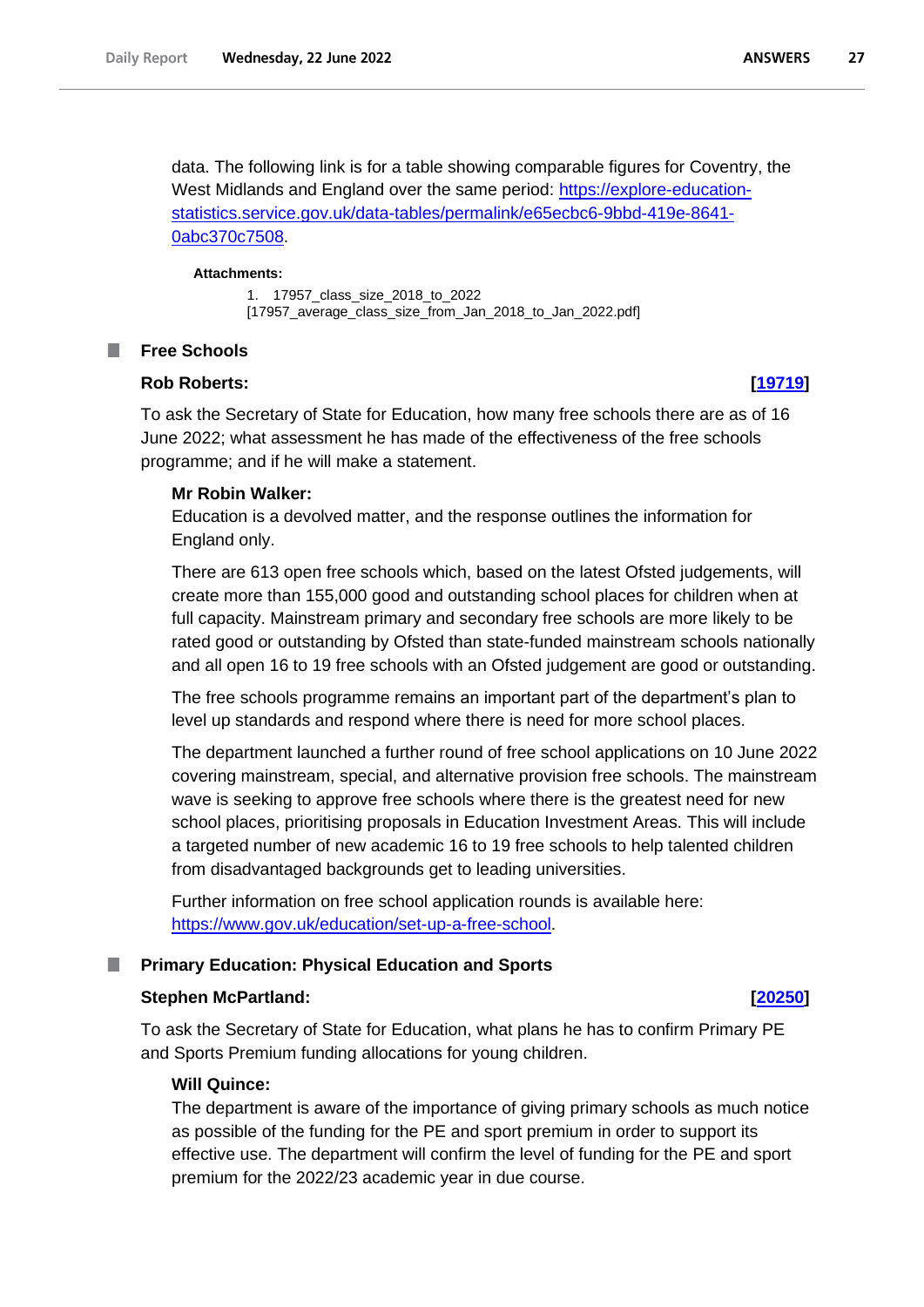#### <span id="page-27-0"></span>T. **Primary Education: South West**

### **Darren Jones: [\[18016\]](http://www.parliament.uk/business/publications/written-questions-answers-statements/written-question/Commons/2022-06-14/18016)**

To ask the Secretary of State for Education, if he will make an estimate of the average class size in primary schools in (a) North Swindon, (b) South Swindon, (c) Bournemouth East, (d) Bournemouth West, (e) Bristol East, (f) Bristol North West, (g) Bristol South, (h) Bristol West, (i) Exeter, (j) Filton and Bradley Stoke, (k) Kingswood and (l) Stroud constituency in (i) May 1997, (ii) May 2010, (iii) December 2019 and (iv) June 2022.

## **Darren Jones: [\[18017\]](http://www.parliament.uk/business/publications/written-questions-answers-statements/written-question/Commons/2022-06-14/18017)**

To ask the Secretary of State for Education, if he will make an estimate of the average class size in secondary schools in (a) North Swindon, (b) South Swindon, (c) Bournemouth East, (d) Bournemouth West, (e) Bristol East, (f) Bristol North West, (g) Bristol South, (h) Bristol West, (i) Exeter, (j) Filton and Bradley Stoke, (k) Kingswood and (l) Stroud constituency in (i) May 1997, (ii) May 2010, (iii) December 2019 and (iv) June 2022.

# **Mr Robin Walker:**

The department does not hold figures on class sizes for dates throughout the year. Class size is collected annually on January school census day and regarded as a representative sample of class size. The attached tables give average primary and secondary school class sizes as of January 2019 and 2022 for schools in the constituencies listed. We do not hold the data at constituency level for 1997 or 2010.

#### **Attachments:**

- 1. 18016\_17\_table\_2 [18017\_secondary\_class\_sizes.pdf]
- 2. 18016\_18017\_table [18016\_primary\_class\_sizes.pdf]

#### <span id="page-27-1"></span>**Pupils: Exercise and Sports** ш

### **Colleen Fletcher: [\[17958\]](http://www.parliament.uk/business/publications/written-questions-answers-statements/written-question/Commons/2022-06-14/17958)**

To ask the Secretary of State for Education, if he will make an estimate of the average number of hours per week of (a) sport and (b) other physical activity that was undertaken by pupils in (i) primary and (ii) secondary schools in (A) Coventry North East constituency, (B) Coventry, (C) the West Midlands and (D) England in each of the last five years.

### **Will Quince:**

The government is committed to supporting children and young people to be active and achieve the 60 active minutes of activity recommended by the Chief Medical Officer. Sport England's Active Lives Children and Young People Survey provides a comprehensive overview of activity levels in children across England aged 5 to 16, and years 1 to 11. This data can be accessed via the latest report, which focused on the 2020/21 academic year, and is available at: https://www.sportengland.org/knowyour-audience/data/active-lives. The data can be broken down by local authority and region, but not by constituency, and includes data from the 2017/18, 2018/19, 2019/20 and 2020/21 academic years.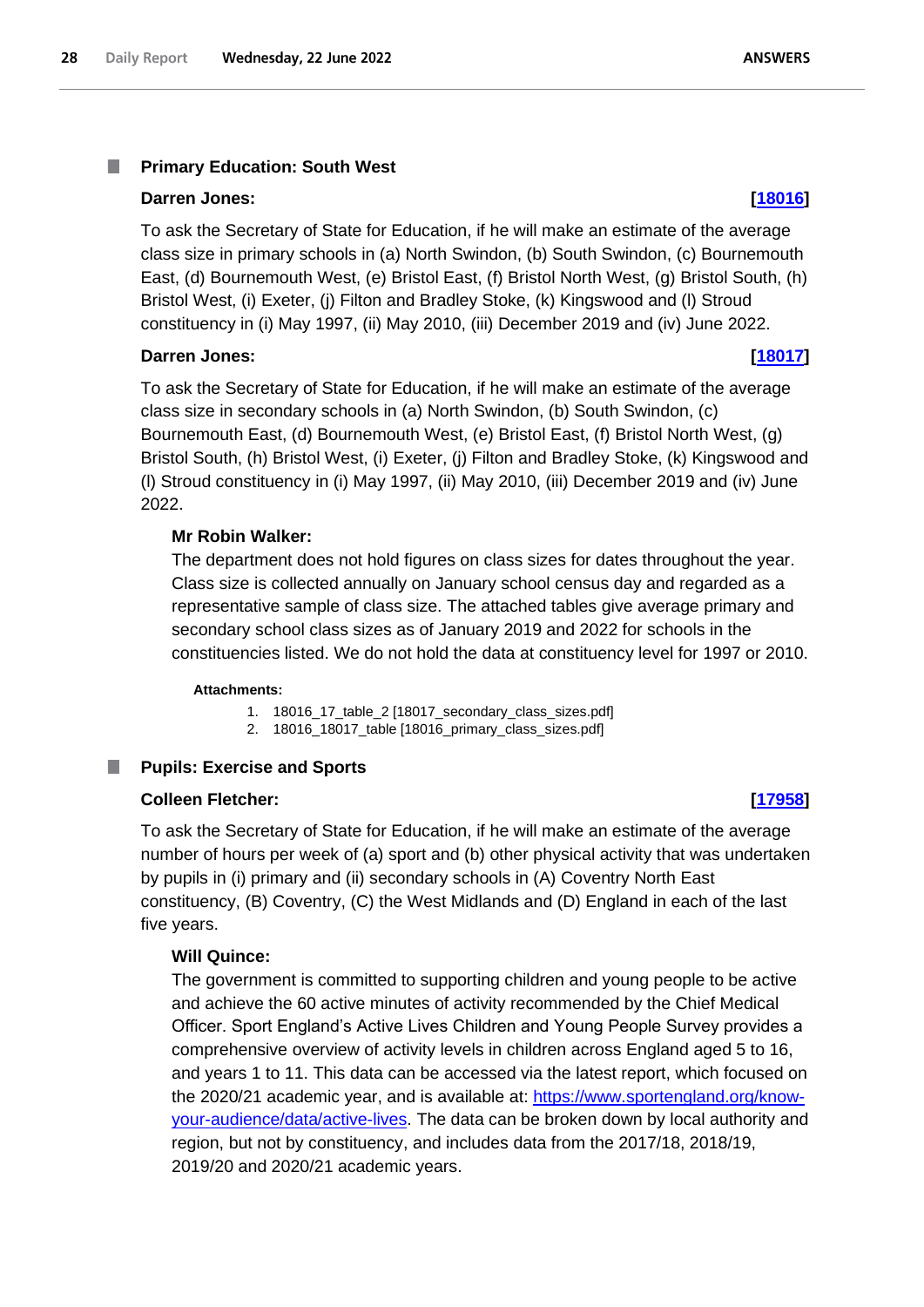#### <span id="page-28-0"></span>T. **Pupils: Refugees**

### **Peter Gibson: [\[18060\]](http://www.parliament.uk/business/publications/written-questions-answers-statements/written-question/Commons/2022-06-14/18060)**

To ask the Secretary of State for Education, what language assistance he is providing to (a) schools and (b) colleges to assist them in serving the needs of (i) Afghan and (ii) Ukrainian children.

### **Mr Robin Walker:**

Schools are responsible for ensuring that all of their pupils, including those who are classed as having a first language other than English, can access the full curriculum and have opportunity to achieve their potential.

Through the English as an additional language (EAL) factor in the national funding formula (NFF), schools are allocated funding for pupils who are classed as having EAL and who have started in the state-funded education system in England within the last three years. This equates to an additional £565 per primary school pupil and £1,530 per secondary school pupil in the 2022/23 financial year. The NFF will distribute a total of £410 million through the EAL factor in the current financial year. Schools have flexibility over how they use their overall funding budget to support their EAL pupils, as they are best placed to understand and respond to the particular needs of their pupils.

Ukrainians aged 16 to 19 living in the UK under the Ukraine Family Scheme, and the Ukraine Sponsorship Scheme (Homes for Ukraine) are eligible to enrol as a student in 16 to 19 education providers, although providers may ask to see evidence of their eligibility.

Afghans aged 16 to 19 recognised as having a legal right to reside in UK are immediately entitled to 16 to 19 funding and are therefore able to enrol at 16 to 19 education providers.

16 to 19 education providers include further education colleges, sixth form colleges and school sixth forms. 16 to 19 study programmes can include English for speakers of other languages (ESOL) courses or other English tuition, depending on the needs of the student.

### <span id="page-28-1"></span>**Pupils: Roma**

### **Paul Bristow: [\[15776\]](http://www.parliament.uk/business/publications/written-questions-answers-statements/written-question/Commons/2022-06-10/15776)**

To ask the Secretary of State for Education, what steps his Department is taking to help improve educational attainment by Romani children.

### **Mr Robin Walker:**

The department recognises the issues faced by Gypsy, Roma and Traveller children and young people and understands how schools can make a difference. While some Gypsy, Roma and Traveller pupils perform very well at school, as a group, their attainment and attendance at school is particularly low at every key stage of education.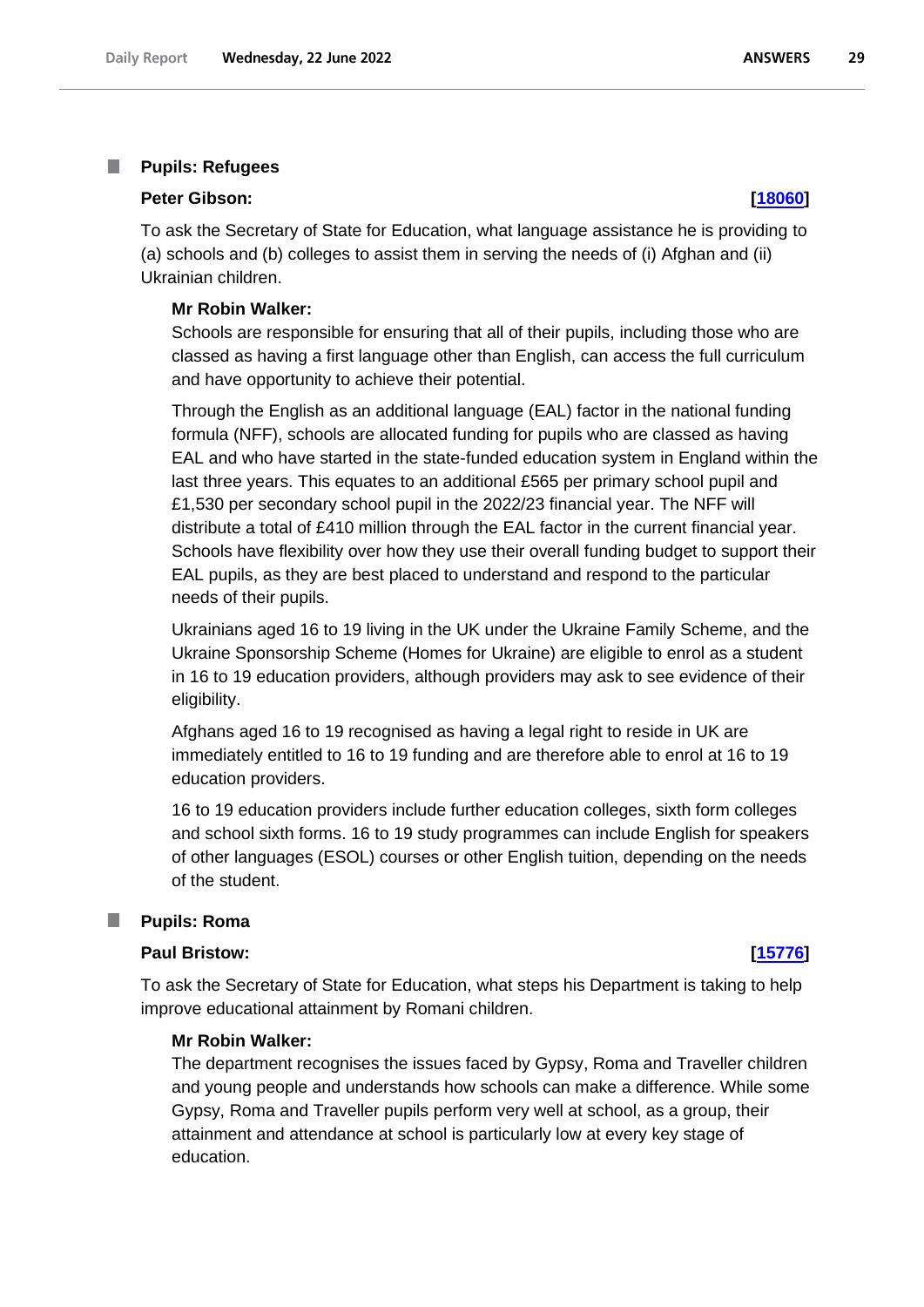The department understands that the most significant factor affecting pupil attainment, which cuts across all ethnicities, is economic disadvantage. That is why the department has continued to provide pupil premium funding and has increased the funding to over £2.5 billion in the 2021/22 financial year. The department has also reformed its funding system so that funding is distributed based on schools' and pupils' needs and characteristics. We have focused our education recovery funding on pupils most in need.

Schools serving pupils from Gypsy, Roma and Traveller backgrounds are likely to attract funding through additional needs factors in the schools national funding formula (NFF). This specifically includes the mobility factor, English as an additional language (EAL), and deprivation factors.

The NFF allocates 17%, or £6.7 billion of all funding in the 2022/23 financial year through additional needs factors based on deprivation, low prior attainment, EAL, and mobility. The total amount allocated through the deprivation factors in the NFF is increasing by £225 million, or 6.7%, in 2022/23. In addition, the 2022/23 schools supplementary grant will provide significant additional funding for deprivation.

The department wants to ensure all children and young people are able to reach their potential and experience the transformative effect of a high-quality education. We continue to support schools and leaders to respond to the needs of their schools and communities, including Gypsy, Roma and Traveller children.

#### <span id="page-29-0"></span>**School Meals: Food Supply** T.

## **Mrs Sharon Hodgson: [\[11586\]](http://www.parliament.uk/business/publications/written-questions-answers-statements/written-question/Commons/2022-06-01/11586)**

To ask the Secretary of State for Education, whether his Department has plans to provide support or extra resources to local authorities and schools to mitigate potential pressures on public food supplies due to rising energy, food and labour costs; and what steps his Department is taking to help ensure that that major suppliers can fulfil existing and new contacts for school meal provision.

## **Will Quince:**

The provision of free school meals (FSM) to children who are eligible for them is of the utmost importance to this government. The department recognises the cost pressures that some schools and suppliers may be facing, and as usual are holding regular meetings with other government departments and with food industry representatives, covering a variety of issues including public sector food supplies.

Schools fund benefit-related FSM from their core funding which they receive through the schools block of the dedicated schools grant and is derived from the national funding formula (NFF). For the 2022/23 financial year, the funding schools attract through the 'FSM factor' in the NFF is increasing to £470 per eligible pupil.

In recognition of cost pressures, after the NFF rates were set, the department received additional funding from HM Treasury for core schools funding in the 2022/23 financial year, which we distributed through a schools supplementary grant. As a result of this additional funding, core schools funding for mainstream schools is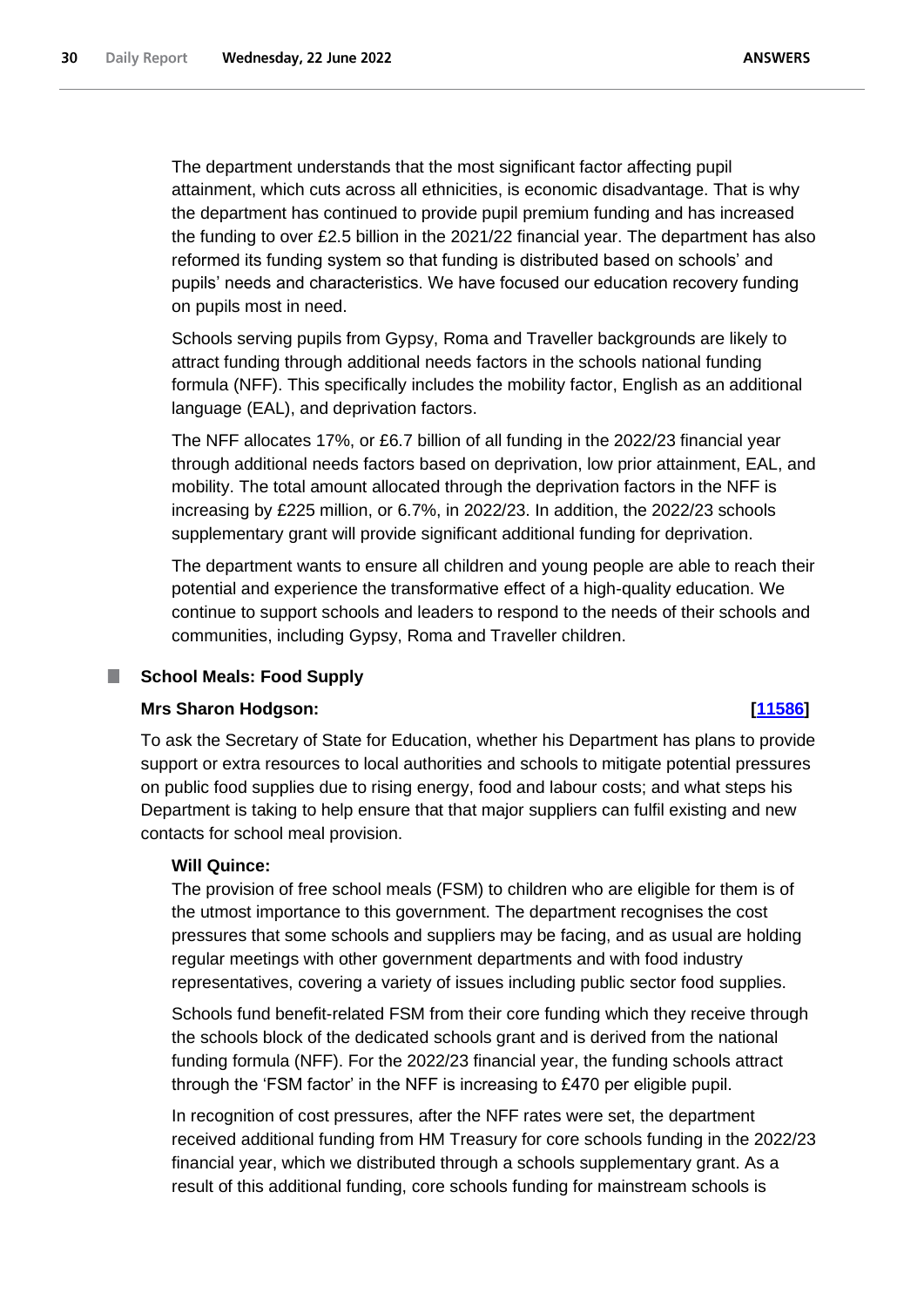increasing by £2.5 billion in the 2022/23 financial year, compared to last year. We have also given schools the autonomy to agree individual contracts with school food suppliers and caterers, using their increased core funding.

On Tuesday 14 June my right hon. Friend, the Secretary of State for Education, announced an increase to the per pupil meal rate for Universal Infant Free School Meals from £2.34 to £2.41. This will be backdated to April 2022.

# <span id="page-30-0"></span>**Schools: Platinum Jubilee 2022**

## **Bridget Phillipson: [\[18885\]](http://www.parliament.uk/business/publications/written-questions-answers-statements/written-question/Commons/2022-06-15/18885)**

To ask the Secretary of State for Education, how many of the Platinum Jubilee books procured for schools to mark the occasion have (a) been earmarked for use as ministerial gifts, (b) been earmarked for delivery, or have been delivered, to schools, (c) were delivered to schools ahead of the half term holiday which included the Jubilee weekend, (d) have since been delivered to schools and (e) remain to be delivered to schools.

## **Mr Robin Walker:**

The department is due to deliver over 4.6 million copies of 'Queen Elizabeth: A Platinum Jubilee Celebration' to schools in England and Northern Ireland. This represents 4,513,000 copies for schools in England, and 184,541 copies for schools in Northern Ireland.

The department has given 40 books as ministerial gifts. Between 16 May and 20 June 2022, 2,411,000 copies of the book were delivered to schools. 562,000 of these were delivered ahead of the Jubilee weekend. All books have been delivered to schools in Northern Ireland. There are approximately 2,389,000 books still to be delivered to schools in England by 11 July 2022.

The Scottish and Welsh Governments requested that the department run an opt-in process, giving their schools the choice of whether to order books. The number of books required is being finalised. They will be printed over the summer and delivered to schools in September.

### <span id="page-30-1"></span>**ENVIRONMENT, FOOD AND RURAL AFFAIRS**

### <span id="page-30-2"></span>**Animal and Plant Health Agency: Weybridge**

### **Dr Neil Hudson: [\[18113\]](http://www.parliament.uk/business/publications/written-questions-answers-statements/written-question/Commons/2022-06-14/18113)**

To ask the Secretary of State for Environment, Food and Rural Affairs, with reference to the National Audit Office's report on Improving the UK's science capability for managing animal diseases, what steps the Government plans to take to (a) support and (b) improve animal disease monitoring and prevention through development and upgrade of the Animal and Plant Health Agency's Weybridge site.

### **Jo Churchill:**

The Government is committed to the strongest possible standards of protection against animal diseases. It is investing £1.4 billion (including £200 million in this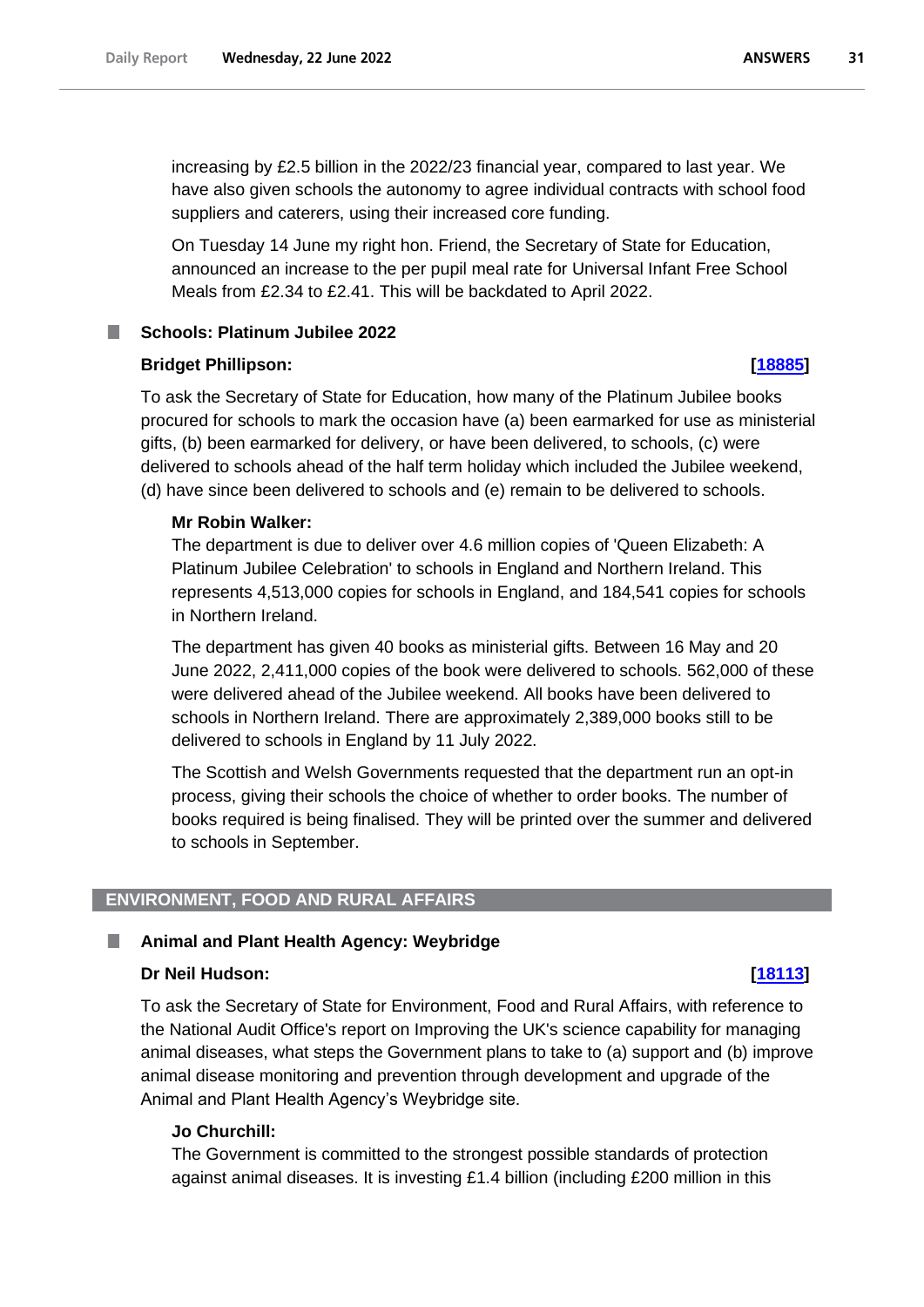Spending Review period) to secure the long-term future of the Weybridge facility. This substantial investment recognises the essential role of this laboratory, and will enable its excellent scientists to continue to protect the country, boosting our resilience and strengthening our understanding of health risks to, and from, animals and plants.

# **Ruth Jones: [\[18045\]](http://www.parliament.uk/business/publications/written-questions-answers-statements/written-question/Commons/2022-06-14/18045)**

To ask the Secretary of State for Environment, Food and Rural Affairs, how much his Department has spent on energy costs in each of the last three years.

<span id="page-31-0"></span>**Department for Environment, Food and Rural Affairs: Energy**

# **Victoria Prentis:**

| 2019-20     | 2020-21     | 2021-22     |  |
|-------------|-------------|-------------|--|
| £17,145,000 | £17,121,968 | £19,179,382 |  |

Energies covered in these costs are: electricity, gas, oil, LPG, biomass and any other liquid fuels.

The scope of organisations covered in this data is aligned to the Greening Government Commitments (GGC) as specified by the Annual Report and Account guidance.

It is important to note that changes to the GGC reporting scope mean that the figures for 2021-22 cover a different scope to 2019-20 & 2020-21.

2021-22 scope:

- Core Department
- Forestry Commission (Forestry England)
- The Water Services Regulation Authority
- Animal and Plant Health Agency
- Centre for Environment, Fisheries and Aquaculture Science
- Rural Payments Agency
- Veterinary Medicines Directorate
- Agriculture and Horticulture Development Board
- Royal Botanic Gardens Kew
- Consumer Council for Water
- Environment Agency
- Joint Nature Conservation Committee
- Marine Management Organisation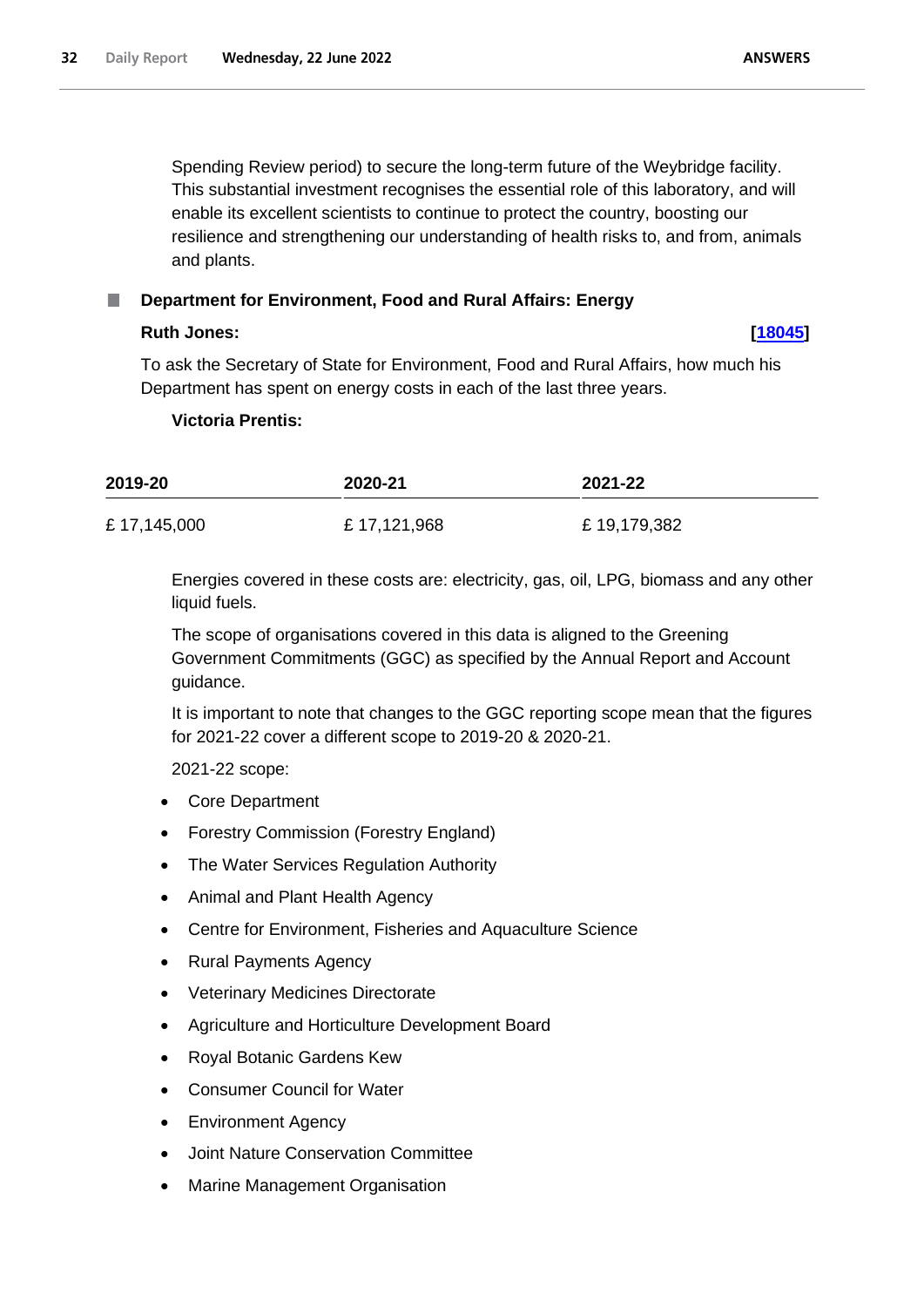- Sea Fish Industry Authority
- Lake District National Park Authority
- Other Defra group bodies and other government departments (Under the major occupier rule, Defra reports the environmental impact of other government departments which occupy its buildings. Also included are some of Defra group Bodies which do not meet the threshold for GGC reporting but are of insufficient materiality to remove from the departmental dataset.)

2019-20 & 2020-21 scope:

- Core Department
- Forestry Commission (Forestry England)
- Animal and Plant Health Agency
- Centre for Environment, Fisheries and Aquaculture Science
- Rural Payments Agency
- Veterinary Medicines Directorate
- Royal Botanic Gardens Kew
- Environment Agency
- Marine Management Organisation
- Natural England
- Other Defra group bodies and other government departments

#### <span id="page-32-0"></span>П **Dogs: Electronic Training Aids**

### **Greg Smith: [\[18068\]](http://www.parliament.uk/business/publications/written-questions-answers-statements/written-question/Commons/2022-06-14/18068)**

To ask the Secretary of State for Environment, Food and Rural Affairs, pursuant to the Answer of 25 May to Question 3747, on what date did his officials become aware that academics his Department commissioned to research electronic training collars for dogs had previously made representations to the Department to ban them.

## **Victoria Prentis:**

I refer the hon. Member back to my answer of 25 May to  $PQ$  3747. In particular, the Government is satisfied that the processes for tendering and considering bids, relating to the research on e-collars in 2007, were conducted in accordance with the rules on government procurement exercises. The Government is also satisfied that the resultant peer-reviewed Defra-commissioned research carried out between 2007 and 2010 is robust.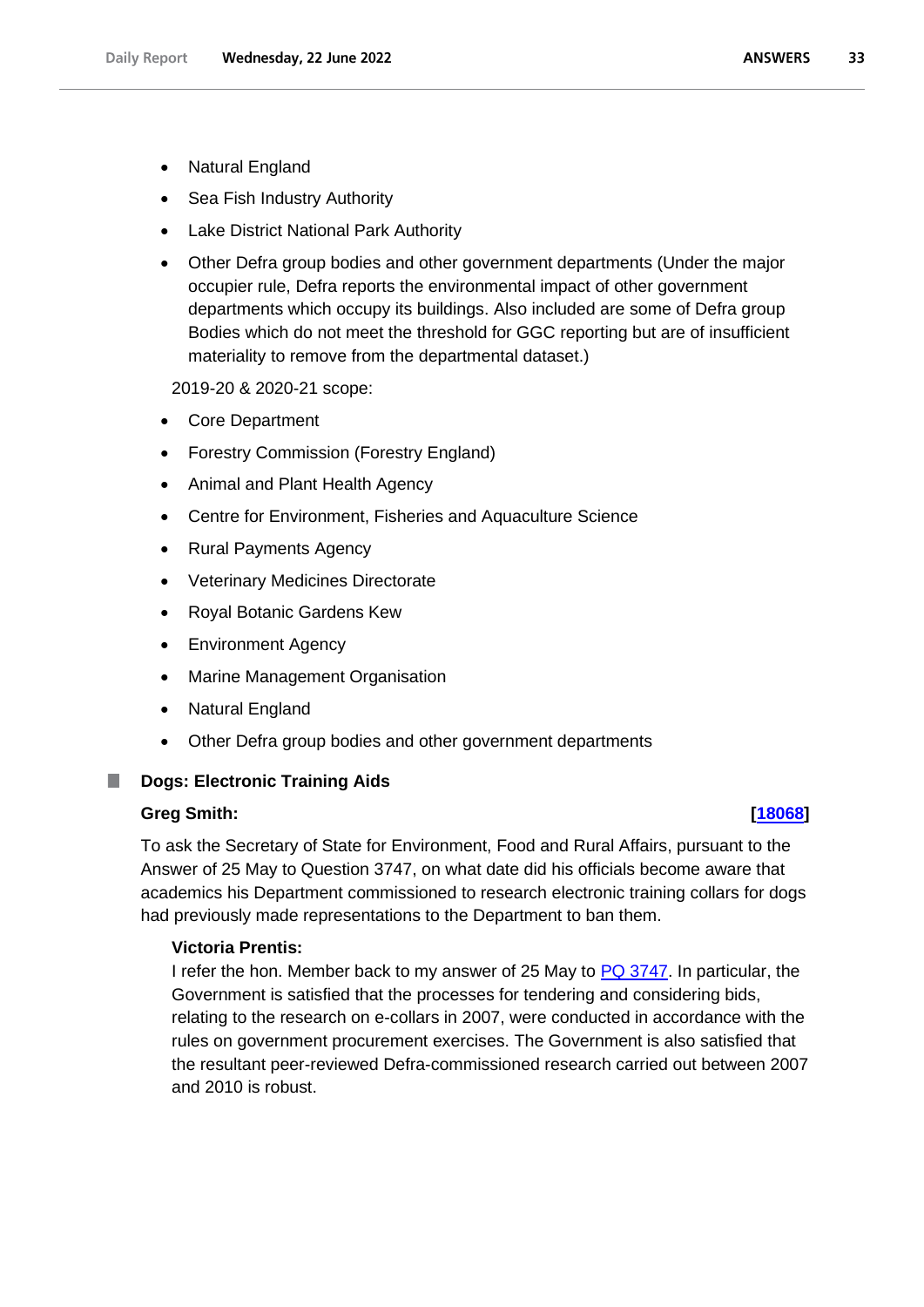#### <span id="page-33-0"></span>H **Dogs: Romania**

### **Lloyd Russell-Moyle: [\[18012\]](http://www.parliament.uk/business/publications/written-questions-answers-statements/written-question/Commons/2022-06-14/18012)**

# To ask the Secretary of State for Environment, Food and Rural Affairs, for what reason the Government's extended ban on the commercial import of dogs also includes the ban of rescue dogs from countries such as Romania.

### **Victoria Prentis:**

The UK, Scottish and Welsh Governments have temporarily suspended the commercial import of dogs, cats and ferrets into Great Britain if they originate from or have been dispatched from Belarus, Poland, Romania or Ukraine, until 9 July 2022.

We appreciate the impact that the temporary suspension will have on rescue organisations that operate in these countries. However, this measure is important to protect our biosecurity and the health of pets in this country.

This decision has been taken because of the serious health risk to humans and animals in Great Britain from commercial cats, dogs and ferrets from Belarus, Poland, Romania or Ukraine that do not comply with UK health and documentation requirements.

We understand the fluid situation at present due to the crisis and are aware that Romania, Belarus and Poland are currently experiencing high volumes of animal movements from Ukraine. Movements from these countries into Great Britain therefore present a higher risk at the current time due to the flow of animals from Ukraine.

In particular, there is evidence to suggest that commercial consignments of pet animals from Ukraine are being moved into Poland, Romania and Belarus, including strays, rescue and abandoned animals.

Unlike non-commercial pets accompanying Ukrainian refugees, these animals often have unknown history and disease status which increases the risk of disease spread.

Our standards of biosecurity are among the highest in the world. The Government takes the importation of pets seriously and is committed to preserving our high standards of biosecurity. The movement of commercial pets from Belarus, Poland, Romania and Ukraine represents a clear and serious enough biosecurity risk at the current time that we therefore consider the suspension of these movements necessary to protect the health of people and pets in Great Britain.

This risk has been exacerbated further by serious cases of non-compliance. There is a history of non-compliant movements of rescue animals into Great Britain from this region, which further increases the biosecurity risk.

The Government appreciates the work of genuine rescue and rehoming organisations who work to ensure that unwanted and abandoned animals are given the opportunity to find a forever home while importantly complying with our animal health and welfare legislation. It is important to note that this is a temporary measure which will be reviewed in due course. We would encourage organisations which are temporarily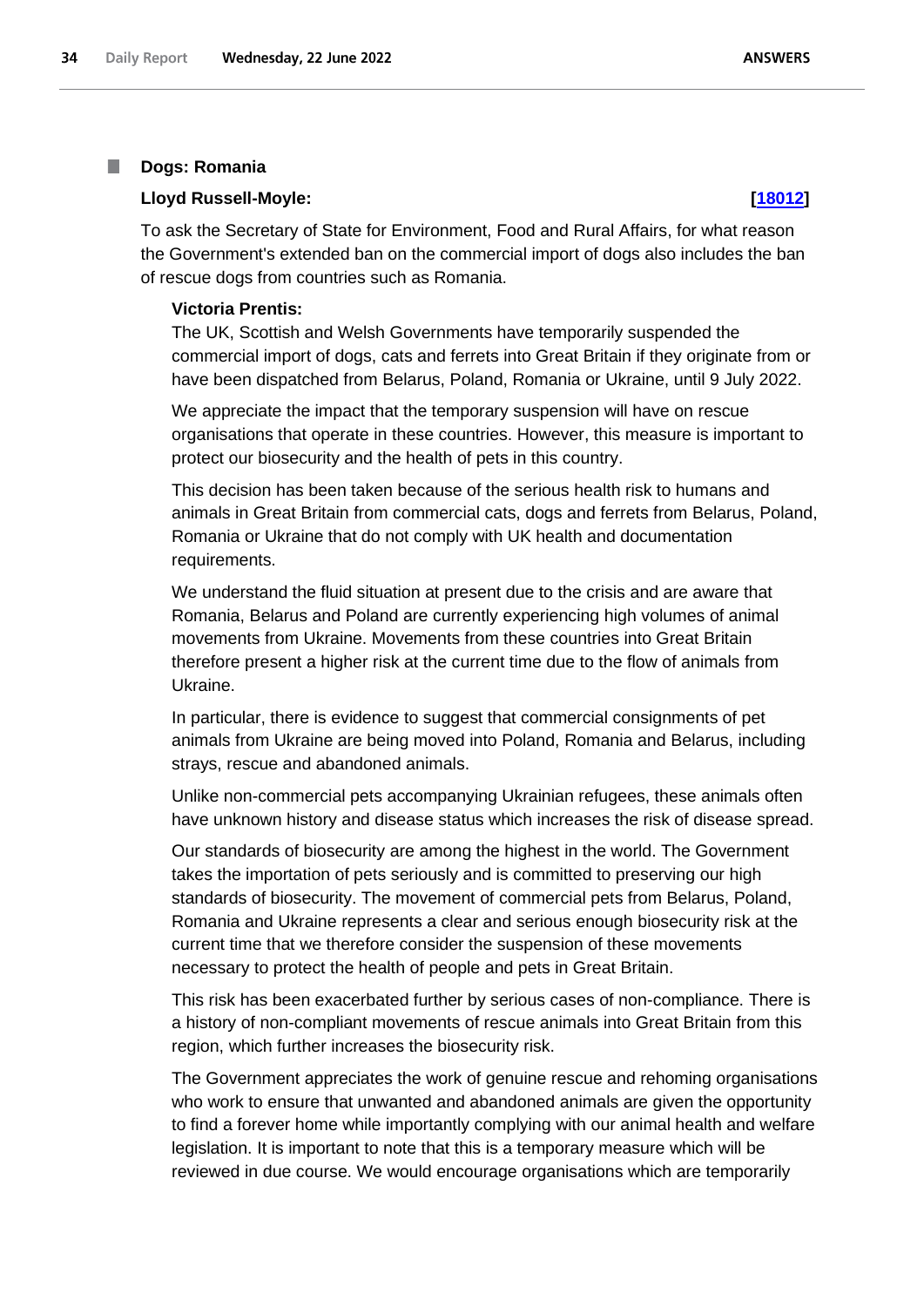unable to import rescue dogs, cats, and ferrets into Great Britain to provide help and assistance to animals in situ.

#### <span id="page-34-0"></span>T. **Droughts**

# **Rachael Maskell: [\[17024\]](http://www.parliament.uk/business/publications/written-questions-answers-statements/written-question/Commons/2022-06-13/17024)**

To ask the Secretary of State for Environment, Food and Rural Affairs, what steps he has taken to identify areas of the UK at risk of drought.

### **Rachael Maskell: [\[17025\]](http://www.parliament.uk/business/publications/written-questions-answers-statements/written-question/Commons/2022-06-13/17025)**

To ask the Secretary of State for Environment, Food and Rural Affairs, whether the Government has an updated drought mitigation strategy.

## **Rachael Maskell: [\[17026\]](http://www.parliament.uk/business/publications/written-questions-answers-statements/written-question/Commons/2022-06-13/17026)**

To ask the Secretary of State for Environment, Food and Rural Affairs, what steps he is taking to use natural resources to mitigate drought in (a) urban communities and (b) rural communities and agriculture.

### **Rebecca Pow:**

The Government is committed to a twin track approach to improving water supply resilience as set out in the 25 Year Environment Plan and the National Infrastructure Strategy. This involves action to reduce water demand alongside investing in new supply infrastructure where necessary.

The Environment Agency's National Framework for Water Resources, published in March 2020, sets out the strategic water needs for England, and all its regions and sectors, up to 2050 and beyond. The Framework sets out how we will reduce demand, halve leakage rates, develop new supply infrastructure, move water to where it's needed, increase the drought resilience of water supplies and reduce the need for drought measures that can harm the environment. The proposed Environment Act 2021 water demand target would make these demand and leakage reductions statutory.

Informed by the National Framework for Water Resources, five regional water resources groups are producing a set of co-ordinated, cross-sector plans. The plans will take account of the Adaptation Committee's Climate Change Risk Assessment, used to inform the Government's National Adaptation Programme. The plans will be consulted on at the end of 2022, with water companies own water resources plans. They will set out how water supply needs are met over at least a 25 year period, further assessing and achieving improved resilience to climate change and droughts.

#### <span id="page-34-1"></span>ш **Elephants: Animal Welfare**

## **Layla Moran: [\[15364\]](http://www.parliament.uk/business/publications/written-questions-answers-statements/written-question/Commons/2022-06-09/15364)**

To ask the Secretary of State for Environment, Food and Rural Affairs, whether he plans to bring forward legislative proposals to prevent stop tourist companies promoting holidays that support cruel treatment of captive Asian elephants.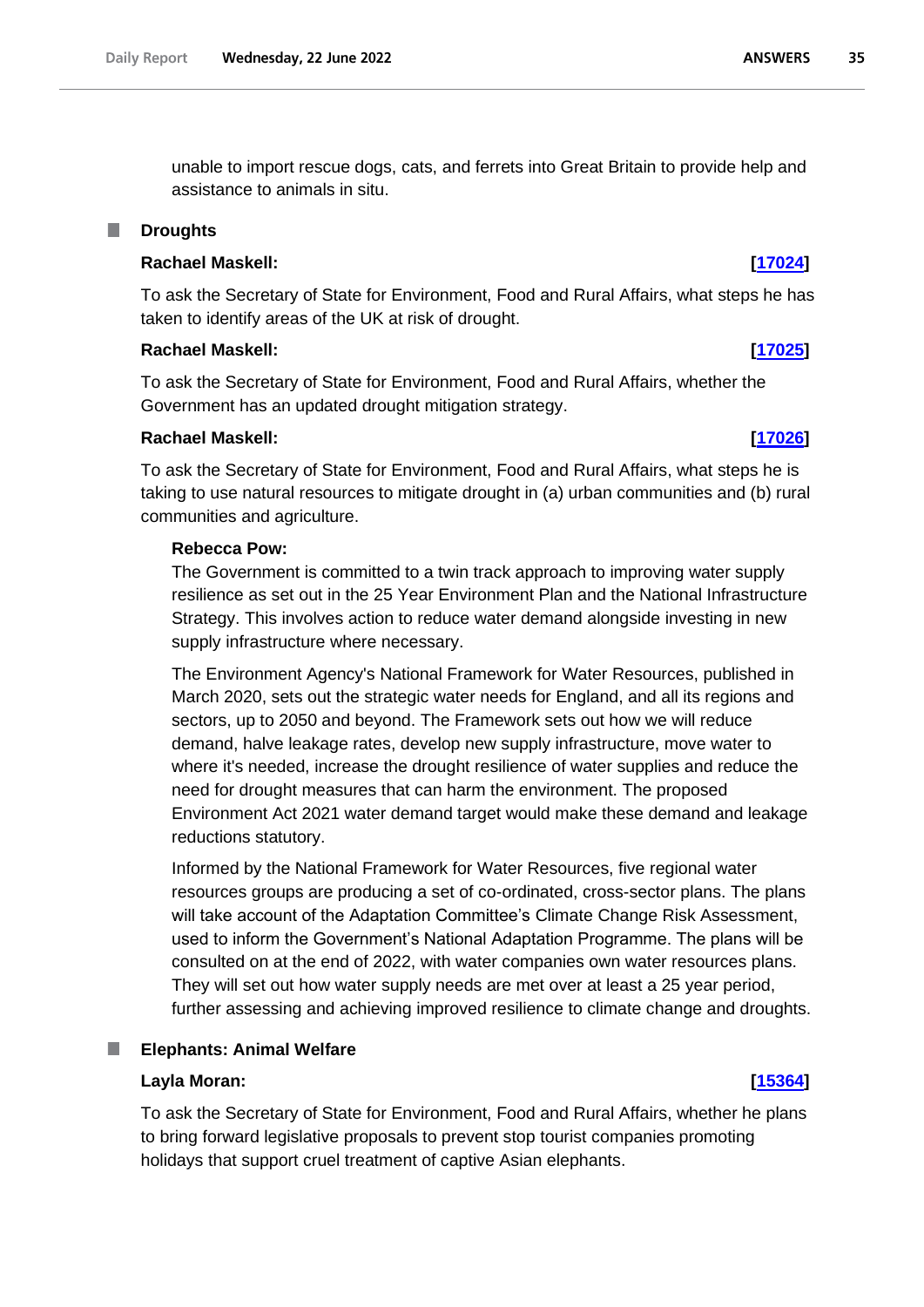# **Jo Churchill:**

This Government takes the welfare of all animals seriously and the Government has been made aware that animals including Asian elephants, that are part of tourist attractions, can be subjected to cruel and brutal training practices to ensure their compliance.

As set out in our Action Plan for Animal Welfare, we are committed to promoting high animal welfare standards, both at home and abroad. We have engaged with the travel industry and other stakeholder organisations, and we support measures which ensure that money from tourists from this country is not channelled towards animal experiences abroad that involve the unacceptable treatment of animals.

The Government is committed to exploring available options to deliver the action plan, including to limit the advertising and offering for sale of these experiences.

#### <span id="page-35-0"></span>T. **Fertilisers**

### **Mark Pritchard: [\[16890\]](http://www.parliament.uk/business/publications/written-questions-answers-statements/written-question/Commons/2022-06-13/16890)**

To ask the Secretary of State for Environment, Food and Rural Affairs, when he expects his working group on fertilisers to report; what assessment he has made of the impact of rises in fertiliser prices on farmers in Shropshire; and if he will make a statement.

### **Jo Churchill:**

On 31 March Minister Prentis hosted the first meeting of the Fertiliser Taskforce with key industry bodies to discuss potential mitigations to the challenges which global supply pressures are causing. On 18 May I hosted the second Taskforce meeting. Ministers will continue to meet with key industry bodies for further Fertiliser Taskforce sessions in the coming months, to help identify and mitigate potential risks. Defra fertiliser blogs on gov.uk from 30 March and 11 May have reported on the Fertiliser Taskforce meetings.

Global gas prices have impacted production of fertilisers internationally and domestically. Some international companies halted or reduced production, and some countries such as China reduced the export of some fertiliser products to protect their domestic demands. However, supply of all fertilisers in the UK has remained available throughout the last 12 months although high prices reduced demand from farmers.

While global fertiliser prices have risen, the supply chain providing imports of fertiliser to the UK has remained dynamic. CF Fertilisers continues to produce ammonium nitrate fertiliser from its plant at Billingham.

Government actions, such as bringing forward half of this year's Basic Payment Scheme payment as an advance injection of cash to farm businesses, will help farmers deal with high fertiliser prices.

We are monitoring the situation closely, including through the UK Agriculture Market Monitoring Group. Defra is in regular contact with key industry figures including the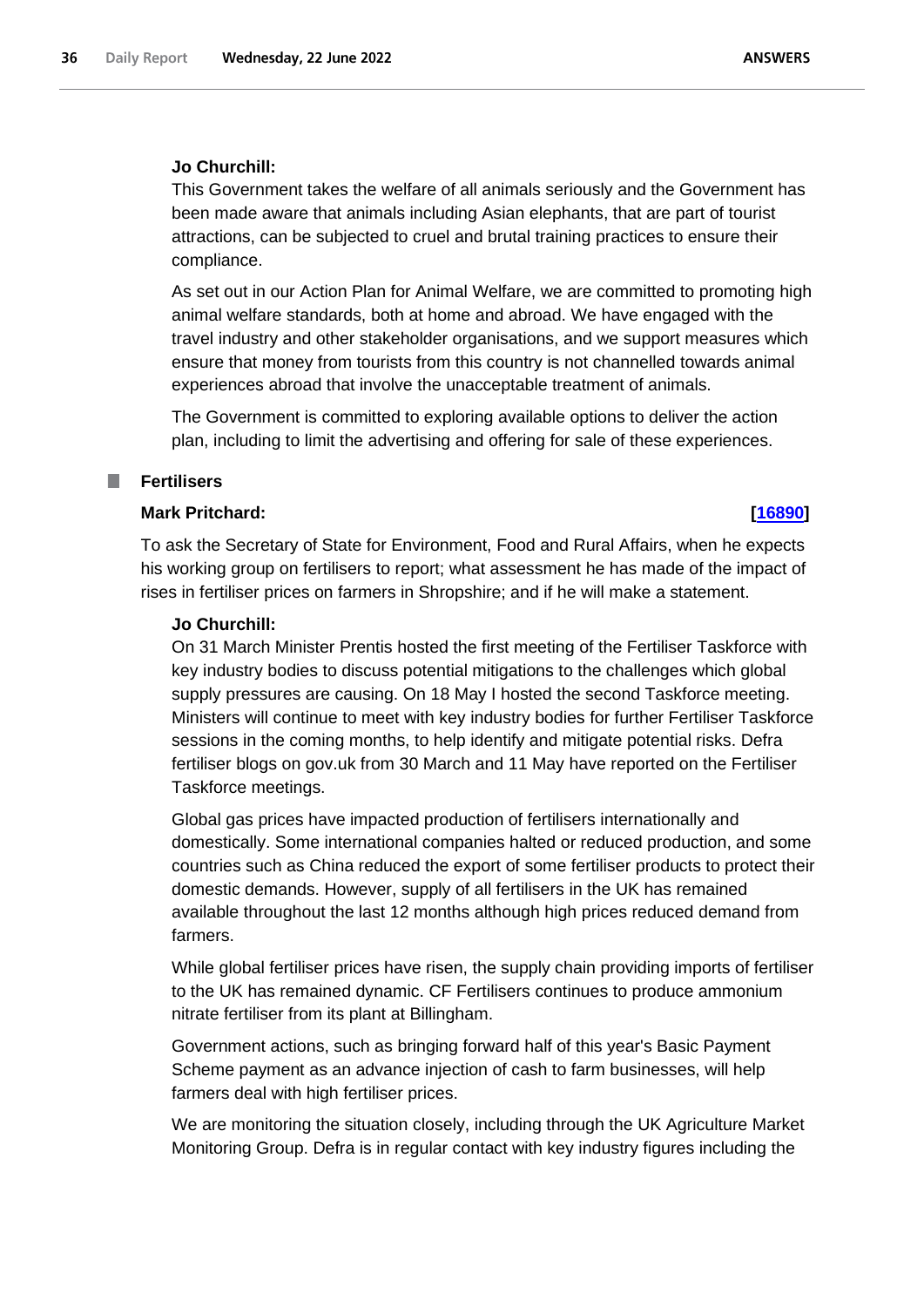National Farmers Union, the Agriculture and Horticulture Development Board and the Agricultural Industries Confederation.

## **Angus Brendan MacNeil: [\[19592\]](http://www.parliament.uk/business/publications/written-questions-answers-statements/written-question/Commons/2022-06-16/19592)**

To ask the Secretary of State for Environment, Food and Rural Affairs, what assessment his Department has made of the availability of fertiliser in the last 12 months.

## **Jo Churchill:**

Global gas prices have impacted production of fertilisers internationally and domestically. Some international companies halted or reduced production, and some countries, such as China, reduced the export of some fertiliser products to protect their domestic demands. However, supply of all fertilisers in the UK has remained available throughout the last 12 months although high prices reduced demand from farmers.

While global fertiliser prices have risen, the supply chain providing imports of fertiliser to the UK has remained dynamic. CF Fertilisers continues to produce ammonium nitrate fertiliser from its plant at Billingham. New season fertiliser prices since May have fallen from their peak caused by high global gas prices, allowing many farmers to purchase fertiliser and take-up was extremely good.

Government actions, such as bringing forward half of this year's Basic Payment Scheme payment as an advance injection of cash to farm businesses, will help farmers deal with high fertiliser prices. In addition, the Government announced on 30 March a number of actions to help mitigate the current issues and support farmers and growers ahead of the next growing season. These included changes to statutory guidance to the Environment Agency on how they should implement the "Farming Rules for Water" to provide clarity to farmers on how they can use slurry and other manures during autumn and winter to meet agronomic needs; increased grants funding to help farmers and growers boost research and development; and a delay to changes to the use of urea by at least a year. When the urea restrictions are introduced, they will be related to the use of ammonia inhibitors rather than a complete ban.

We are monitoring the situation closely, including through the UK Agriculture Market Monitoring Group. Defra is in regular contact with key industry figures including the National Farmers Union, the Agriculture and Horticulture Development Board and the Agricultural Industries Confederation.

# **Food: Carbon Dioxide**

### **Dr Neil Hudson: [\[18111\]](http://www.parliament.uk/business/publications/written-questions-answers-statements/written-question/Commons/2022-06-14/18111)**

To ask the Secretary of State for Environment, Food and Rural Affairs, what assessment he has made of the resilience of carbon dioxide supplies for the food and drink sectors.

# **Dr Neil Hudson: [\[18112\]](http://www.parliament.uk/business/publications/written-questions-answers-statements/written-question/Commons/2022-06-14/18112)**

To ask the Secretary of State for Environment, Food and Rural Affairs, what assessment he has made of the resilience of carbon dioxide supplies for use in abattoirs.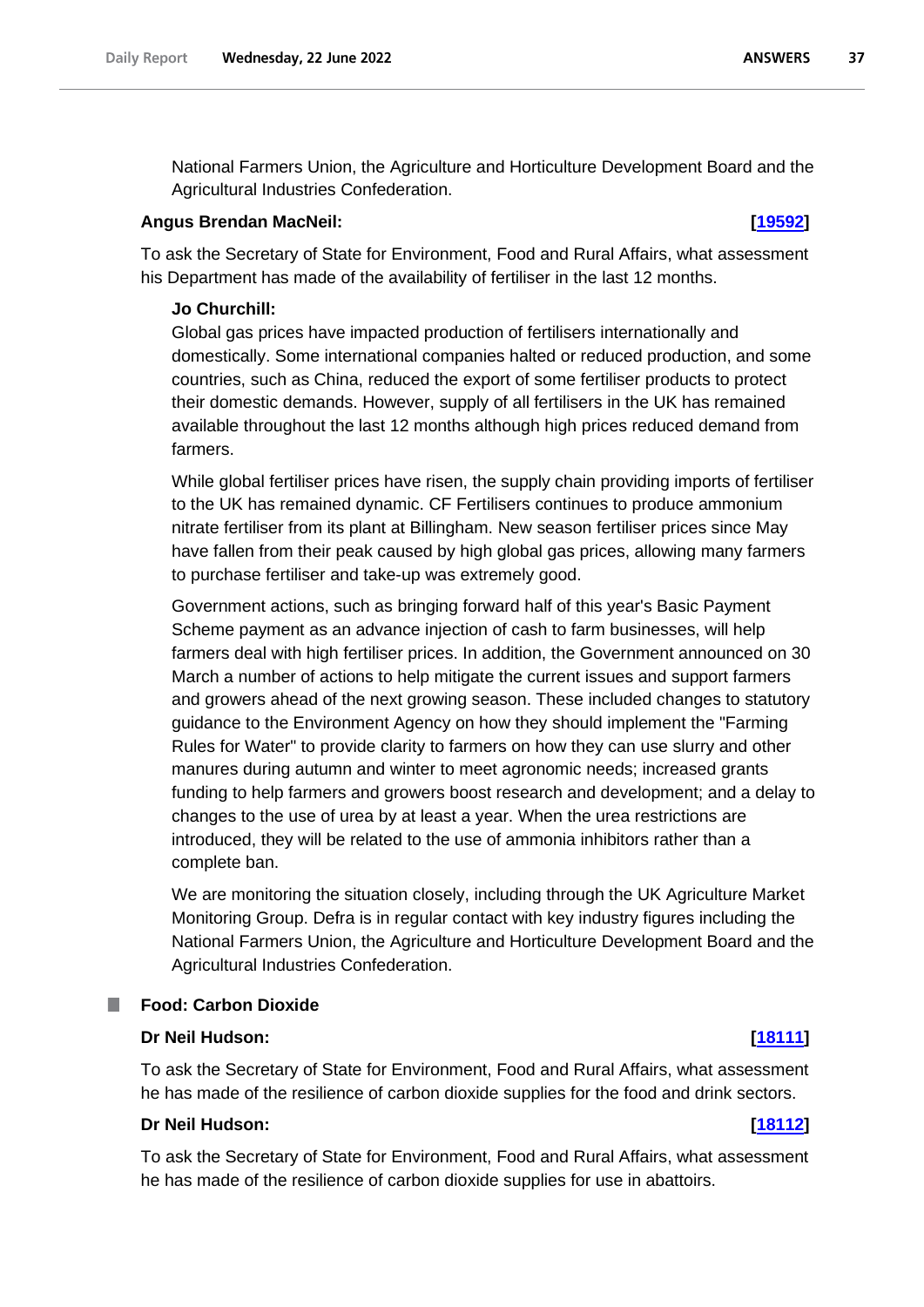## **Victoria Prentis:**

Towards the end of 2021, approximately 80% of UK carbon dioxide (CO2) was sourced from a single UK producer. The market has now diversified and reliance on a single producer has now diminished. Currently, only 42% of supply comes from this producer, with the rest of CO2 supply met by other producers ranging from biofuel plants, anaerobic digestion plants (AD) and European imports. In addition, the Government is supporting the further diversification of the market though work to ensure that CO2 from AD plants meets food and beverage or industrial grade standards.

All major slaughterhouses were surveyed earlier this year on their CO2 resilience. The majority of these slaughterhouses have mitigation strategies in place or do not use CO2. The Government continues to analyse the situation to ensure that UK food and drink businesses and abattoirs, are able to secure CO2.

# **Food: Waste**

# **Rachael Maskell: [\[17974\]](http://www.parliament.uk/business/publications/written-questions-answers-statements/written-question/Commons/2022-06-14/17974)**

To ask the Secretary of State for Environment, Food and Rural Affairs, what steps he is taking to help encourage (a) the public and (b) businesses to limit food waste.

### **Jo Churchill:**

The Government is investing £2.6 million this last year to combat food waste. That includes funding the Waste and Resources Action Plan (WRAP) and through them we work to address food waste in households and supply chains.

We support the Courtauld 2030 Commitment, a voluntary agreement with industry to tackle food waste, which includes a target of a 50% per capita reduction in food waste by 2030 against a 2007 baseline. Action through Courtauld includes working with businesses to measure and reduce food waste through the Food Waste Reduction Roadmap and the key tool to Target Measure and Act on waste. The Government is currently conducting a consultation on options to improve food waste reporting by large businesses as measuring leads to a reduction in waste.

[Improved food waste reporting by large food businesses in England -](https://www.gov.uk/government/consultations/improved-food-waste-reporting-by-large-food-businesses-in-england) GOV.UK [\(www.gov.uk\)](https://www.gov.uk/government/consultations/improved-food-waste-reporting-by-large-food-businesses-in-england)

Courtauld signatories also play a key role in providing consumers with support in reducing food waste at home for instance through offering storage advice and appropriate labelling.

### <https://wrap.org.uk/taking-action/food-drink/initiatives/courtauld-commitment>

The Government also funds WRAP's citizen campaigns such as Food Waste Action Week and Love Food Hate Waste, which aim to raise public awareness of food waste and the ways in which citizens can reduce it. This includes advice on how to shop for, store and cook foods in ways that minimise waste.

<https://www.lovefoodhatewaste.com/>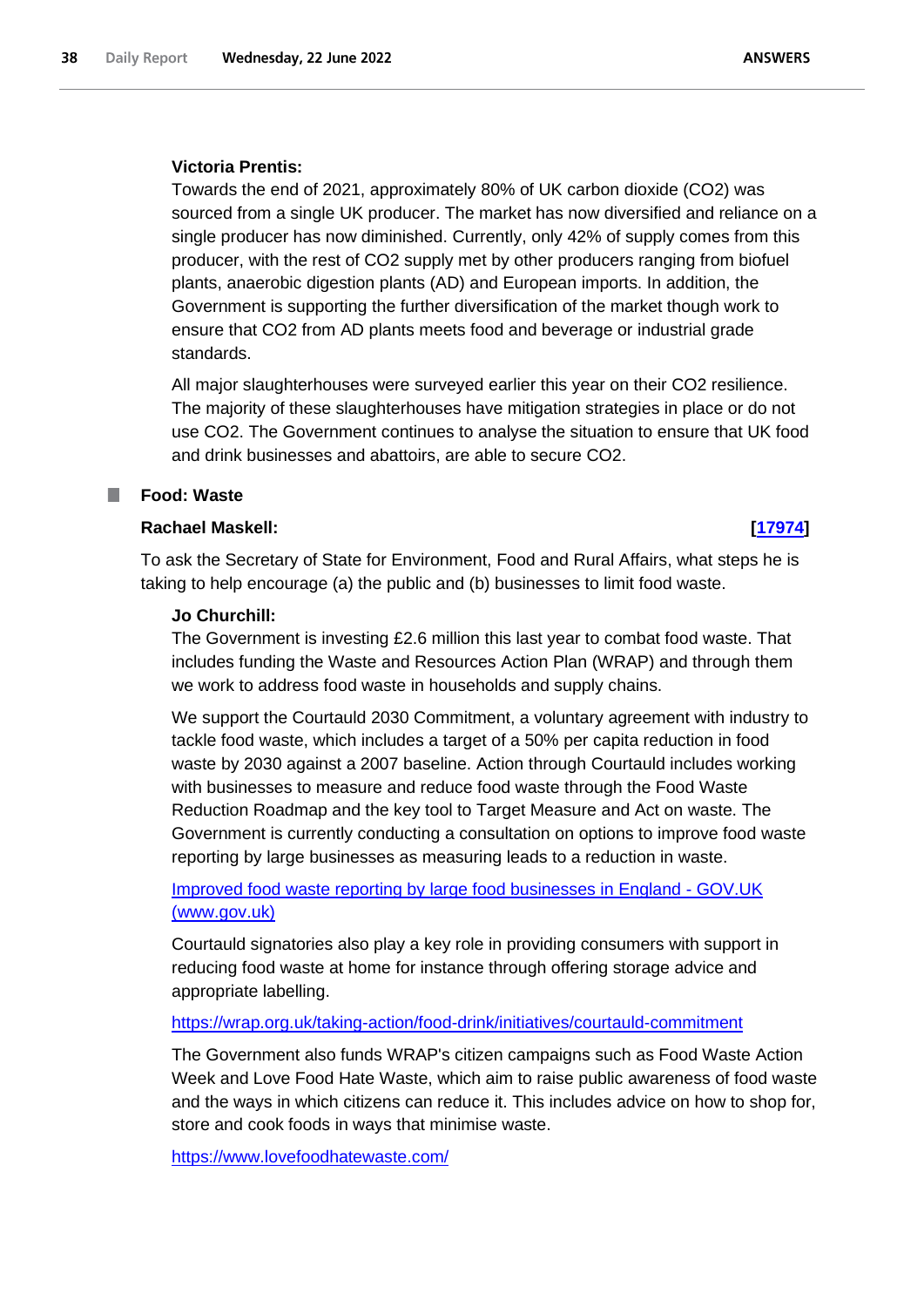New s45 of the Environmental Protection Act (as amended by the Environment Act 2021) will require all local authorities in England to arrange for the collection of food waste for recycling. This must always be collected separately from residual waste and dry recyclable materials so that it can be recycled. Research has shown that helping people to understand what they throw away can help them to cut down on food waste. Dates for the requirement to introduce food waste collections from households will be published shortly.

# **Package Holidays: Animal Welfare**

# **Alex Cunningham: [\[17932\]](http://www.parliament.uk/business/publications/written-questions-answers-statements/written-question/Commons/2022-06-14/17932)**

To ask the Secretary of State for Environment, Food and Rural Affairs, what assessment he has made of the potential merits of introducing a domestic ban on the (a) advertising and (b) offering for sale of attractions, activities or experiences abroad that involve (i) elephant rides and (ii) other forms of exploitation of animals.

# **John McNally: [\[17967\]](http://www.parliament.uk/business/publications/written-questions-answers-statements/written-question/Commons/2022-06-14/17967)**

To ask the Secretary of State for Environment, Food and Rural Affairs, what plans he has to introduce a ban on the domestic (a) advertising and (b) sale of wild animal experiences, including elephant rides overseas.

## **Henry Smith: [\[19607\]](http://www.parliament.uk/business/publications/written-questions-answers-statements/written-question/Commons/2022-06-16/19607)**

To ask the Secretary of State for Environment, Food and Rural Affairs, if he will introduce a ban on the domestic (a) advertising and (b) sale of (i) elephant rides and (ii) other wild animal experiences overseas.

### **Jo Churchill:**

This Government takes the welfare of all animals seriously and the Government has been made aware that animals including Asian elephants, that are part of tourist attractions, can be subjected to cruel and brutal training practices to ensure their compliance.

As set out in our Action Plan for Animal Welfare, we are committed to promoting high animal welfare standards, both at home and abroad. We have engaged with the travel industry and other stakeholder organisations, and we support measures which ensure that money from tourists from this country is not channelled towards animal experiences abroad that involve the unacceptable treatment of animals.

The Government is committed to exploring available options to deliver the action plan, including to limit the advertising and offering for sale of these experiences.

# **Packaging: Recycling**

# **Fleur Anderson: [\[19004\]](http://www.parliament.uk/business/publications/written-questions-answers-statements/written-question/Commons/2022-06-15/19004)**

To ask the Secretary of State for Environment, Food and Rural Affairs, if he will make an assessment of the potential merits of requiring manufacturers to show in plain English on all forms of product packaging whether and in what way that packaging can be recycled.

### **ANSWERS**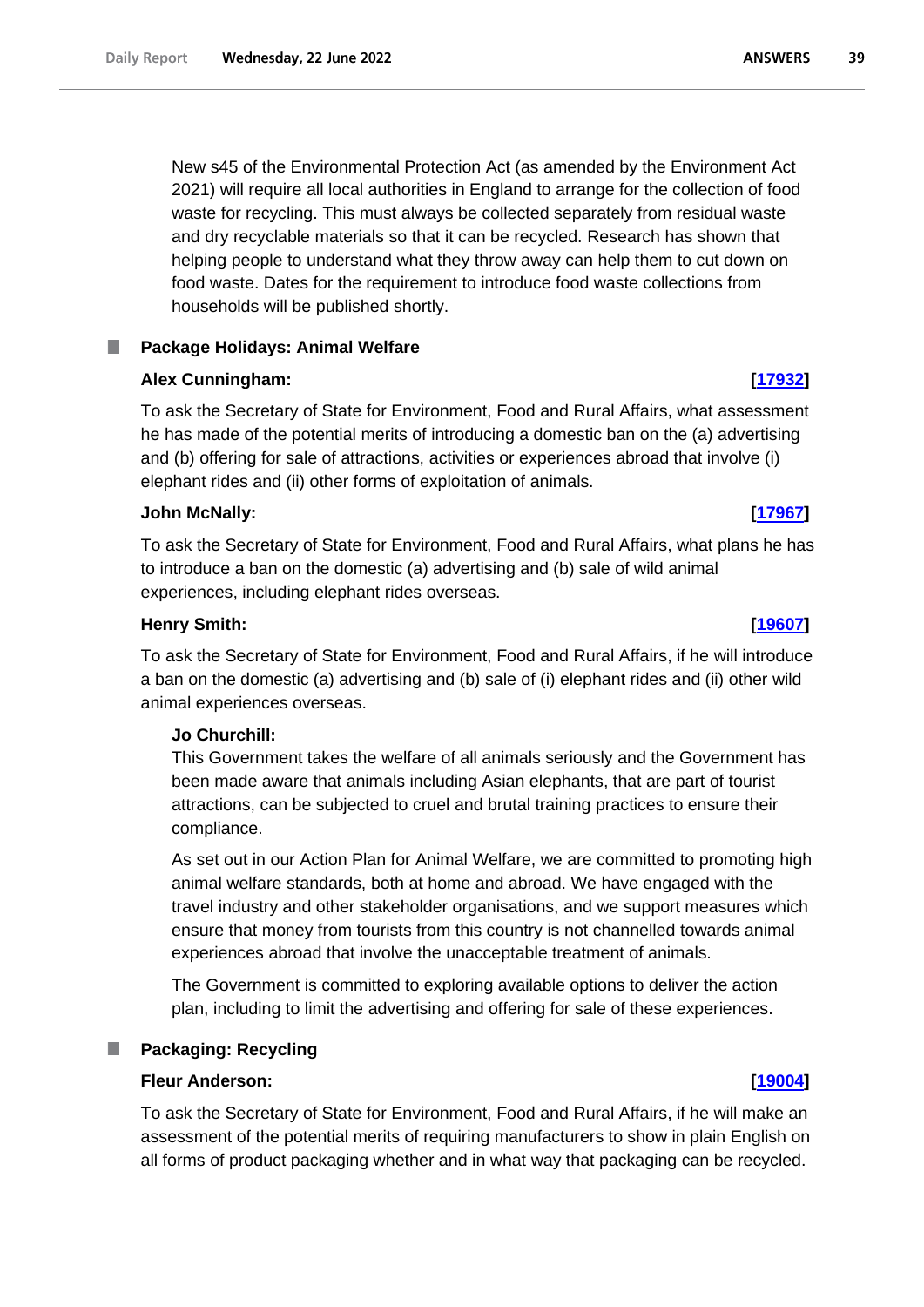# **Jo Churchill:**

I would direct the hon. Member to the recently published response to consultation on Extended Producer Responsibility, where the Government set out its intention to introduce clear mandatory recyclability labelling on all packaging.

### m. **Public Footpaths: Christchurch**

## **Sir Christopher Chope: [\[17863\]](http://www.parliament.uk/business/publications/written-questions-answers-statements/written-question/Commons/2022-06-14/17863)**

To ask the Secretary of State for Environment, Food and Rural Affairs, with reference to the Notice by the Secretary of State under section 52 of the National Parks and Access to the Countryside Act 1949: Kimmeridge Bay to Highcliffe, published on 6 April 2022, for what reason he made a decision on the route of the coastal path between Mudeford and Hengistbury Head inconsistent with the recommendation of the Planning Inspector; and what assessment he made of the potential (a) adequacy and (b) effectiveness of the ferry service that had been proposed to form part of that costal path.

### **Rebecca Pow:**

The Planning Inspector concluded that Natural England's proposals do not fail to strike a fair balance in respect of any of the grounds raised in objections to the route between Mudeford and Hengistbury. The Inspector suggested that consideration be given to a modification to make the Christchurch Harbour route a formal alternative route and the ferry service the main route, thereby alleviating the concerns of objectors. The Secretary of State gave due consideration to this option, as per the Planning Inspector's recommendation, but decided against adopting it.

The ferry service is seasonal and would not provide a continuous route for the England Coast Path. Moreover, the route around Christchurch Harbour will exclusively use existing paths and deliver significant recreational value. Where objections to the Christchurch Harbour route were submitted, the route will follow a public right of way and the land falling within the coastal margin is existing common land; therefore, there will be no material change as a result of the establishment of the England Coast Path.

Overall, following careful consideration, the Secretary of State determined that a route around Christchurch Harbour is consistent with the coastal access duty in the 2009 Act, which sets out the desirability of minimising interruptions to the route, and that the proposed route also follows the approach described in Natural England's approved Coastal Access Scheme.

### ш **Waste Management**

# **Mr Kevan Jones: [\[18820\]](http://www.parliament.uk/business/publications/written-questions-answers-statements/written-question/Commons/2022-06-15/18820)**

To ask the Secretary of State for Environment, Food and Rural Affairs, whether he has plans to create a fit and proper person test for people operating waste management companies.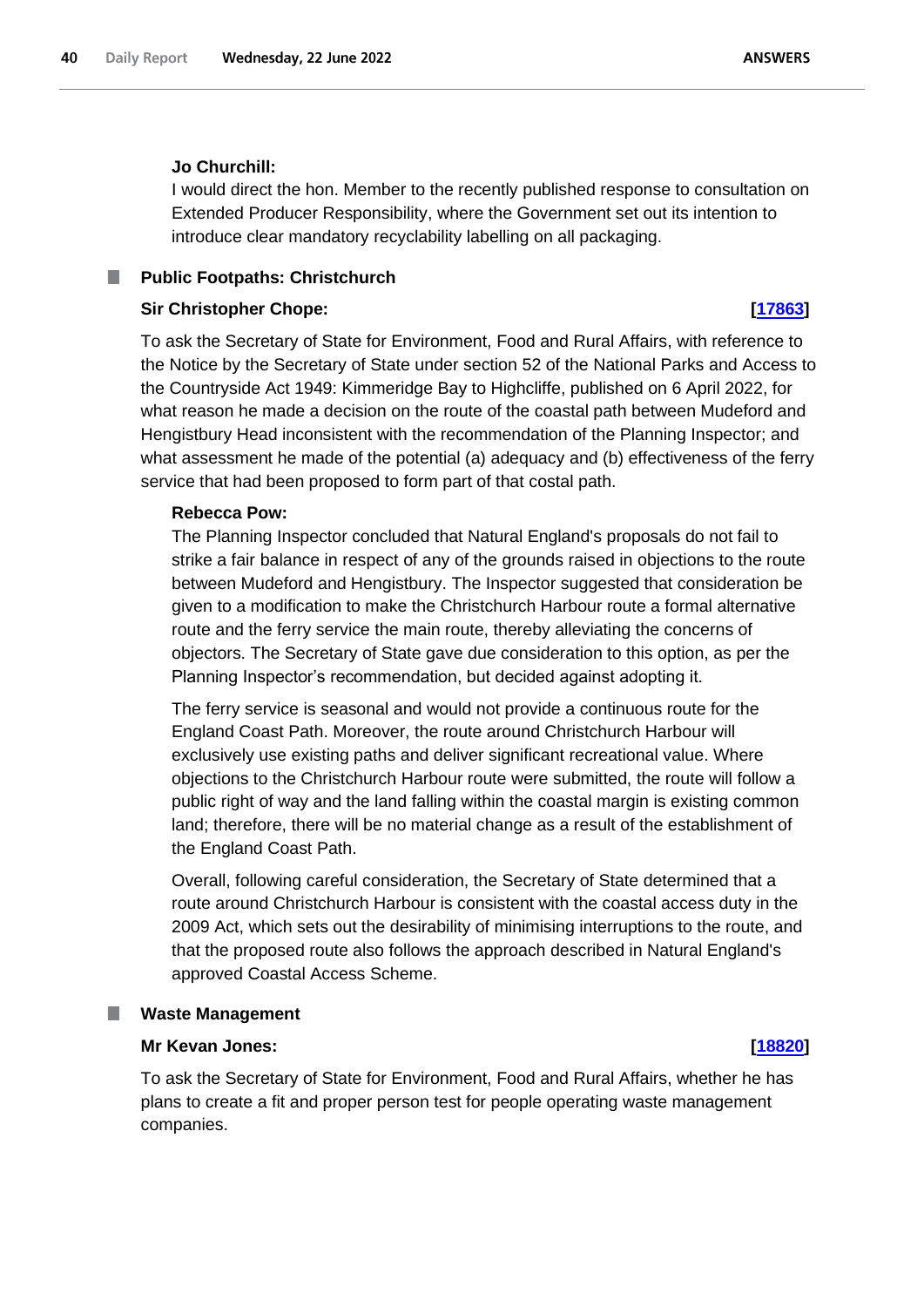# **Jo Churchill:**

The requirement to demonstrate competence for waste site permits is well established.

In 2019 the Government strengthened the regulators' assessment and enforcement of operator competence to raise the standard of competence across all permitted waste sites. This included expanding the list of convictions to be taken into account when assessing permit applications to include, for example, offences related to organised crime and violent or threatening behaviour as well offences relating to fraud and tax evasion.

The Government also recently consulted on reform of the waste carrier, broker, dealer regime and expect to publish the response in due course.

# **Waste: Crime**

## **Mr Kevan Jones: [\[18816\]](http://www.parliament.uk/business/publications/written-questions-answers-statements/written-question/Commons/2022-06-15/18816)**

To ask the Secretary of State for Environment, Food and Rural Affairs, whether he plans to assess the cost of waste crime to the UK economy.

## **Jo Churchill:**

The Environmental Services Association (ESA) estimates the cost of waste crime to the English economy in the 2018/19 financial year at £924 million. Scaled up to UKlevel, the cost is estimated to be a little over £1 billion. The work done on behalf of ESA uses data produced by sources including HMRC, the Environment Agency (EA) and Defra, as well as EA analysis into costs and impacts of waste crime.

We have already taken action by introducing new powers to stop illegal waste sites posing a risk to the environment, including the ability to lock up sites and to force rogue operators to clean up all their waste. Building on this, measures in the Environment Act 2021 give agencies stronger powers of entry and access to evidence in prosecuting waste crimes. We have also set up the Joint Unit for Waste Crime to disrupt serious and organised waste crime and reduce its impact.

Our electronic waste tracking reforms will make it harder than ever to mis-identify waste or dispose of it inappropriately. Planned changes to the Carriers, Brokers and Dealers licensing regime will modernise licensing and make it even harder for rogue operators to escape detection. We will also soon publish our plans for reform of the exemptions regime, removing opportunities for criminals to abuse the system.

# **Water Supply**

# **Colleen Fletcher: [\[17959\]](http://www.parliament.uk/business/publications/written-questions-answers-statements/written-question/Commons/2022-06-14/17959)**

To ask the Secretary of State for Environment, Food and Rural Affairs, if he will make an estimate of the amount of water lost through leakage in (a) Coventry, (b) the West Midlands and (c) England in each of the last three years.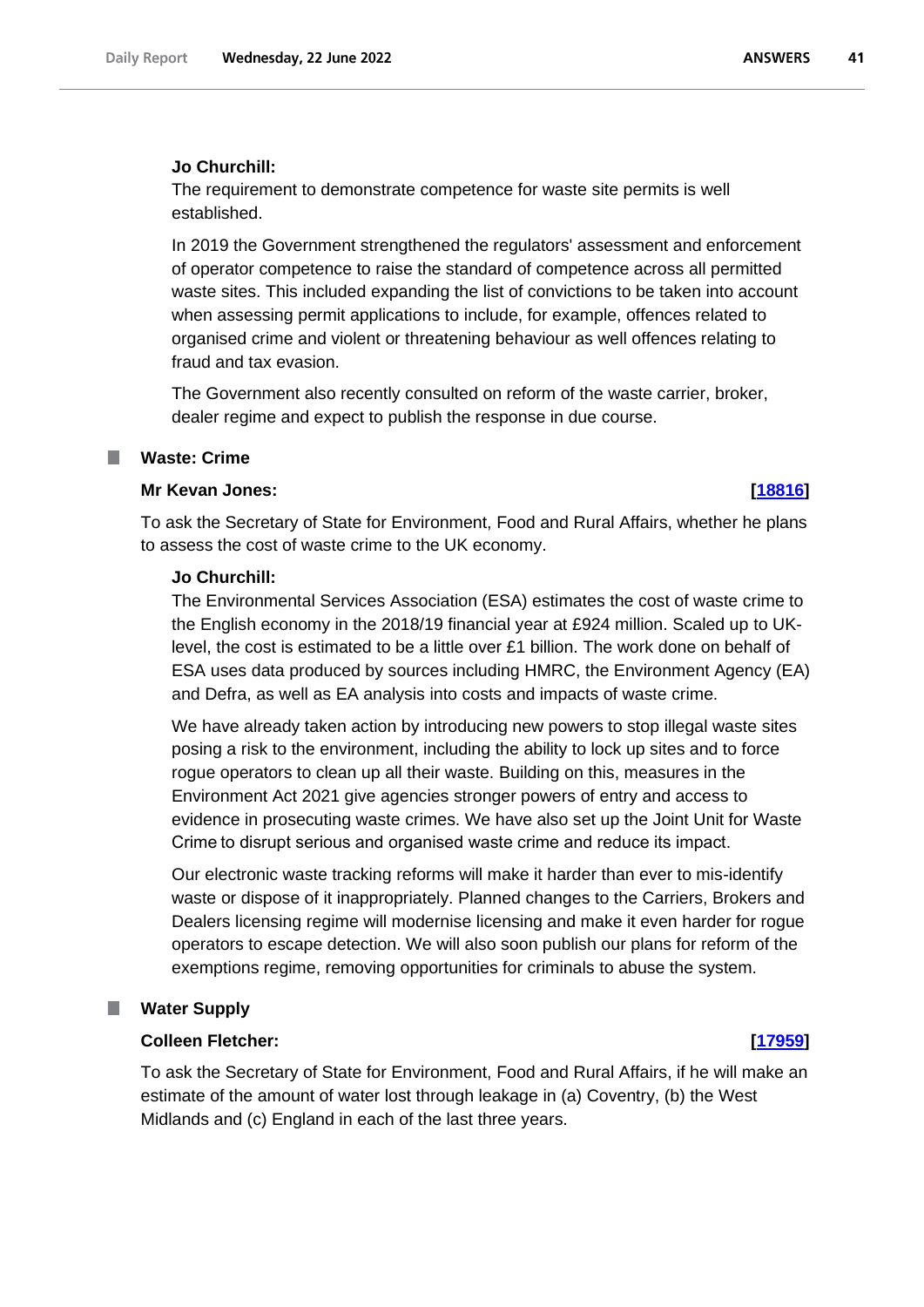# **Rebecca Pow:**

The most recent leakage data water companies reported to the Environment Agency is for the financial year ending March 2021. The reported data is at water company level. Coventry is served by Severn Trent Water, which also provides water services to wider parts of the West Midlands. South Staffordshire water also supplies water to customers in parts of the West Midlands.

Reported leakage for Severn Trent Water for the last three years in millions of litres per day (Ml/d) is as follows:

- 2018-19, 417.8 ml/d;
- 2019-20, 398.8 ml/d;
- 2020-21, 410.2 ml/d.

Reported leakage for South Staffordshire Water for the last three years in millions of litres per day (Ml/d) is as follows:

- 2018-19, 70.5 Ml/d;
- 2019-20, 68.9 Ml/d;
- 2020-21, 65.5 Ml/d.

Reported leakage for England for the last three years in millions of litres per day (ml/d) is as follows:

- 2018-19, 2969.8 ml/d;
- 2019-20, 2772.6 ml/d;
- 2020-21, 2829.1 ml/d.

The Government had set clear expectations that water companies should cut their leakage by 50% by 2050, based on 2018 levels.

# **FOREIGN, COMMONWEALTH AND DEVELOPMENT OFFICE**

# **Colombia: Human Rights**

# **Lloyd Russell-Moyle: [\[18973\]](http://www.parliament.uk/business/publications/written-questions-answers-statements/written-question/Commons/2022-06-15/18973)**

П

To ask the Secretary of State for Foreign, Commonwealth and Development Affairs, what recent discussions she has had with her Colombian counterpart on human rights in that country.

# **Vicky Ford:**

Colombia is an FCDO Human Rights Priority Country and UK ministers and senior officials regularly raise human rights issues, as well as specific cases of concern, with the Colombian Government.

Most recently, Lord Ahmad discussed human rights and the security situation in Colombia in his meeting with President Duque on 12 April.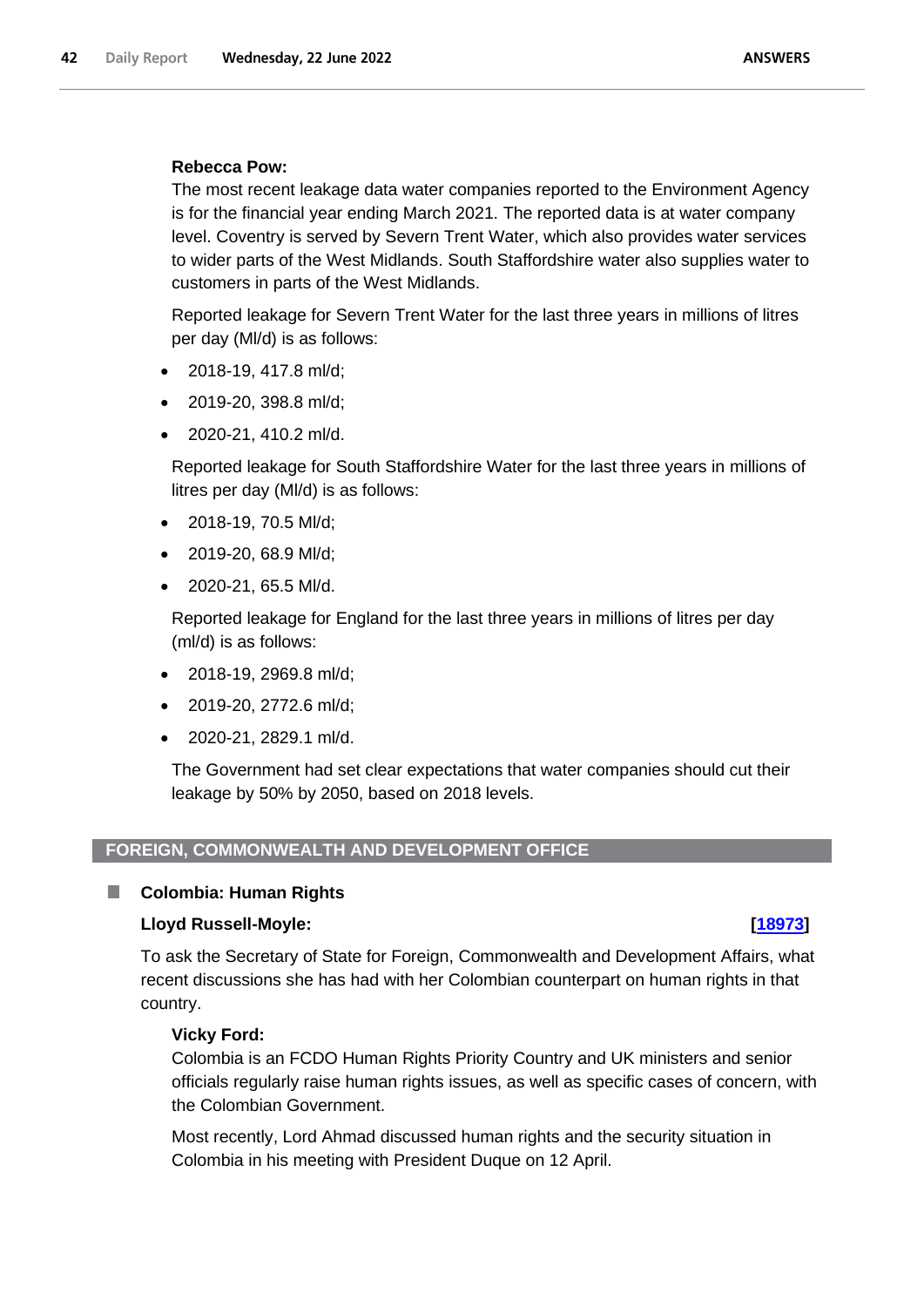### **Ghana: Politics and Government I**

# **Ruth Jones: [\[18035\]](http://www.parliament.uk/business/publications/written-questions-answers-statements/written-question/Commons/2022-06-14/18035)**

To ask the Secretary of State for Foreign, Commonwealth and Development Affairs, what recent assessment she has made of the political and security situation in Ghana.

### **Vicky Ford:**

Ghana has a strong reputation for democratic rule. Since the beginning of the Fourth Republic there have been eight successful elections in Ghana. Through the Economic Community of West African States Ghana has led the response to recent coups elsewhere in the region - including in Mali, Guinea and Burkina Faso. The deteriorating situation across West Africa and the Sahel is concerning and we are committed to strengthening our defence partnership with Ghana as the Prime Minister and President Akufo-Addo set out in their meeting in April. In my own visit to Ghana last month I took forward those discussions, and we look forward to further progress at the upcoming UK-Ghana Security Dialogue.

# **Human Trafficking**

# **Jim Shannon: [\[17939\]](http://www.parliament.uk/business/publications/written-questions-answers-statements/written-question/Commons/2022-06-14/17939)**

П

To ask the Secretary of State for Foreign, Commonwealth and Development Affairs, what steps she is taking with international counterparts to tackle human trafficking.

### **Vicky Ford:**

The UK Government continues to provide international leadership to end modern slavery, forced labour and human trafficking in line with UN Sustainable Development Goal 8.7 by 2030. Under the UK's 2021 presidency of the G7, leaders committed to work collaboratively to eradicate forced labour, protect victims and improve transparency in global supply chains. The UK Migration and Modern Slavery Envoy, with the support of the FCDO, continues to coordinate these efforts internationally with multilateral and bilateral partners to address the key drivers of human trafficking.

The crisis in Ukraine has created an increased risk of human trafficking, in response we have allocated £220 million of humanitarian aid with a focus on protecting and supporting the most vulnerable groups, particularly women and girls. We continue to work with international partners to promote a coordinated UN and multilateral response and to drive forward our priorities on human trafficking. The UK Government will publish the review of the Modern Slavery Strategy in the coming months. This will set out our priorities over the coming years in tackling human trafficking internationally.

# **India: Humanitarian Situation**

### **Ruth Jones: [\[18049\]](http://www.parliament.uk/business/publications/written-questions-answers-statements/written-question/Commons/2022-06-14/18049)**

To ask the Secretary of State for Foreign, Commonwealth and Development Affairs, whether she has made a recent assessment of the humanitarian situation in Uttar Pradesh.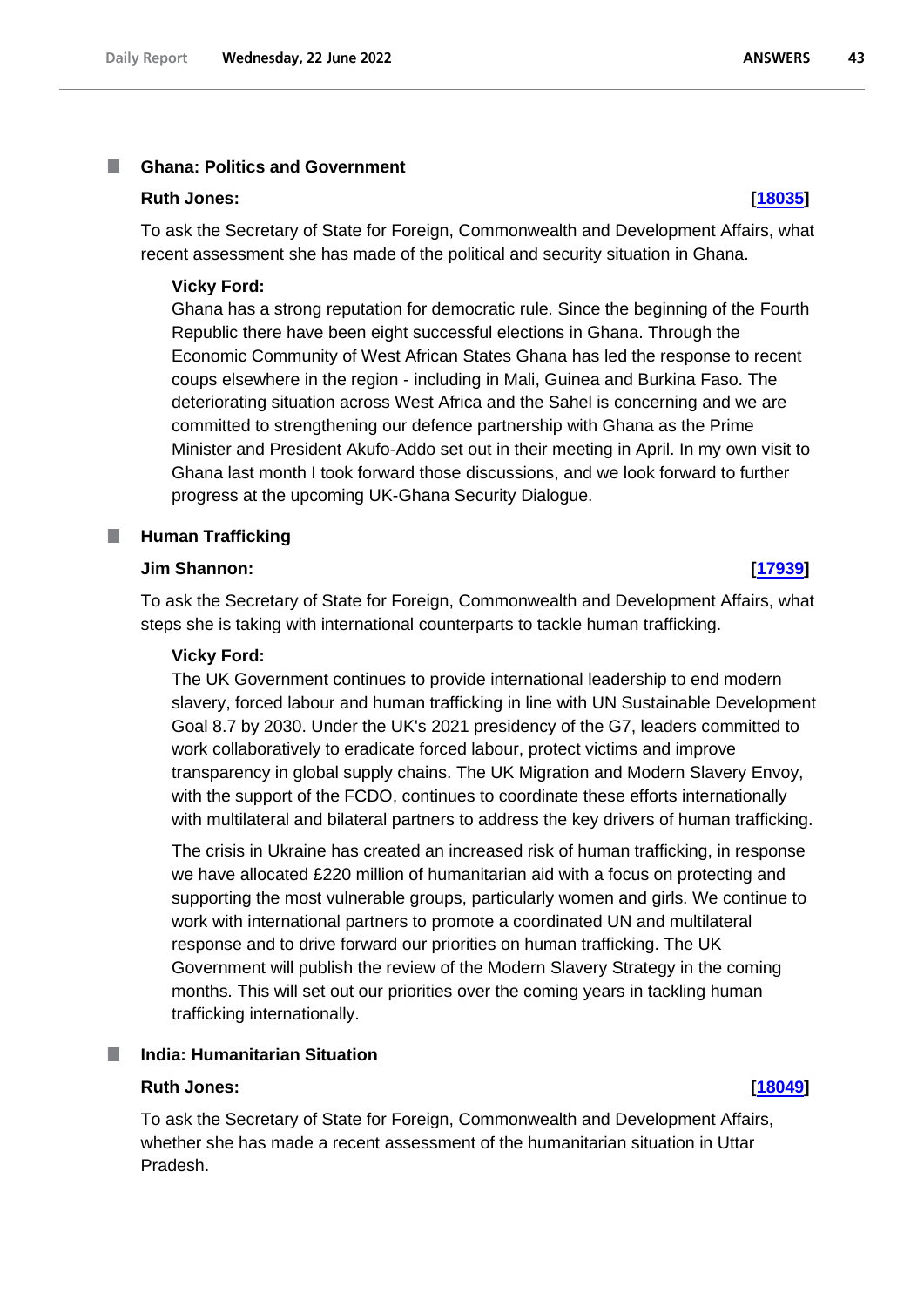## **Vicky Ford:**

Protests this month have erupted in parts of Uttar Pradesh (UP) over Bharatiya Janata Party (BJP) spokesperson Nupur Sharma and former Delhi BJP media head Naveen Kumar Jindal's remarks on Prophet Muhammed. The police have arrested several suspects in connection with stone-pelting and illegal gatherings during protests. Following the protests, UP authorities have demolished the houses of some of the alleged Muslim protestors in what is being termed 'bulldozer politics', using violation of planning law as the justification. The demolitions triggered condemnation from opposition leaders and sections of the media for targeting the minority Muslim community, though many in India have also welcomed such measures. PM Modi and senior members of his Government have yet to make any public comment on these events.

### L. **India: Muslims**

# **Ruth Jones: [\[18048\]](http://www.parliament.uk/business/publications/written-questions-answers-statements/written-question/Commons/2022-06-14/18048)**

To ask the Secretary of State for Foreign, Commonwealth and Development Affairs, whether she has made recent representations to the Indian Government on the safety and security of Muslims in Uttar Pradesh.

## **Vicky Ford:**

We are aware of recent reports about the situation in Uttar Pradesh and we condemn any instances of discrimination because of religion or belief, regardless of the country or faith involved. The UK is committed to defending freedom of religion or belief for all and promoting respect and tolerance between different religious and non-religious communities. We engage with India on a range of human rights matters and where we have concerns, we raise them directly with the Government of India, including at Ministerial level.

The British High Commission in New Delhi and our network of Deputy High Commissions will continue to follow reports of violence and discrimination closely, while recognising that these are matters for India. It is for the Indian Government to address the concerns of all Indian citizens, regardless of faith.

### **Jagtar Singh Johal** ш

## **Catherine West: [\[18001\]](http://www.parliament.uk/business/publications/written-questions-answers-statements/written-question/Commons/2022-06-14/18001)**

To ask the Secretary of State for Foreign, Commonwealth and Development Affairs, if she will raise the case of Jagtar Singh Johal in her next discussion with her Indian counterpart.

### **Vicky Ford:**

The UK Government takes all allegations of human rights violations very seriously, and we regularly raise Mr Johal's case directly with the Government of India at official and Ministerial level. The Prime Minister raised Mr Johal's case with Prime Minister Narendra Modi on 22 April as part of a wide-ranging discussion. The Foreign Secretary last raised Mr Johal's case with the Indian Minister of External Affairs, Dr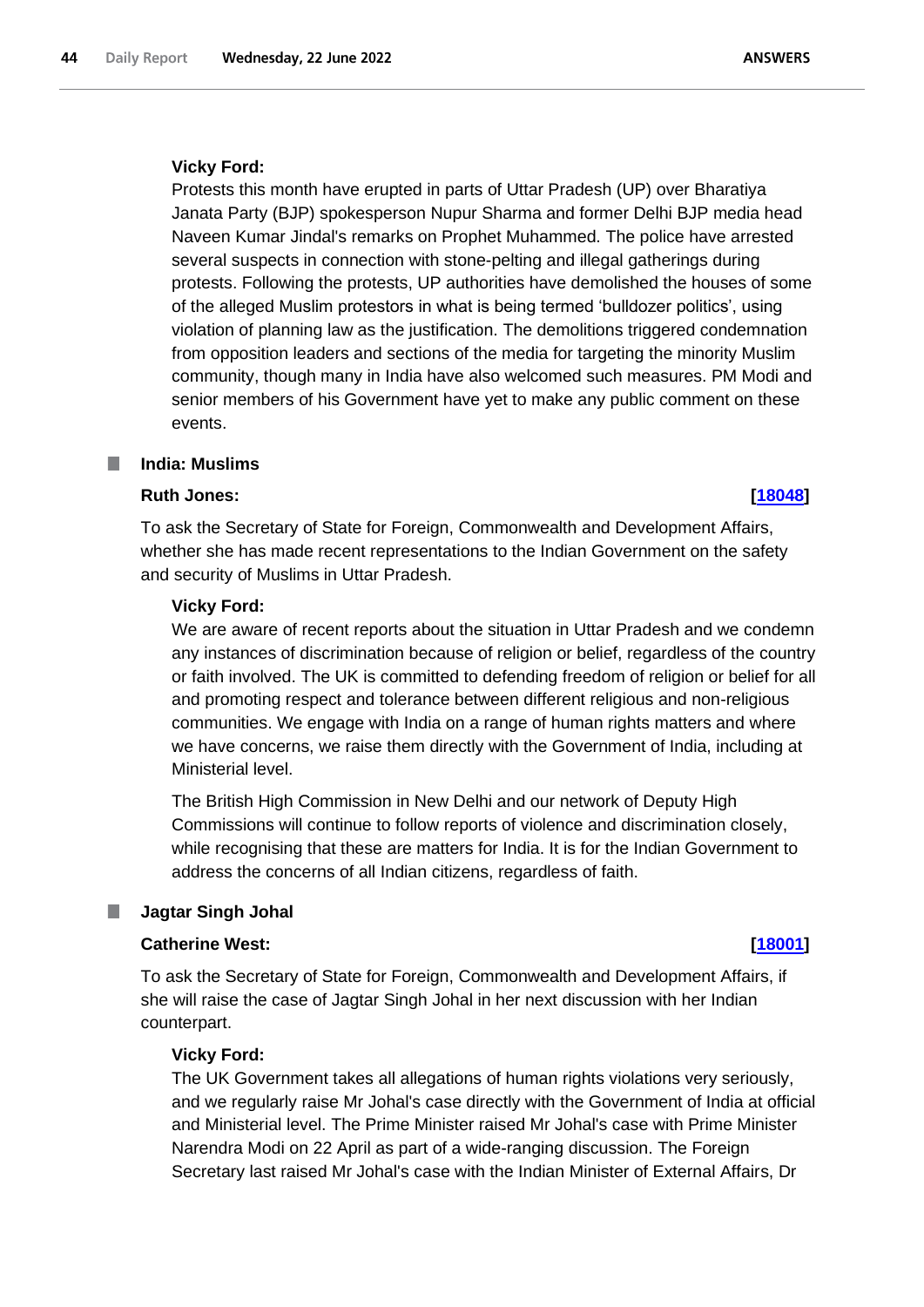Subrahmanyam Jaishankar, on 31 March 2022. Consular staff have attended a number of hearings in Mr Johal's case in an observer capacity, and did so on 2, 3, 4, 7, and 9 June. This Government will continue to look to raise our concerns about Mr Johal's case at all appropriate opportunities.

## **Ruth Jones: [\[18038\]](http://www.parliament.uk/business/publications/written-questions-answers-statements/written-question/Commons/2022-06-14/18038)**

To ask the Secretary of State for Foreign, Commonwealth and Development Affairs, whether she has had recent discussions with her international counterparts on the aid funding required to help Mozambique tackle climate change.

# **Vicky Ford:**

The PM's regional COP26 Envoy spoke to the Mozambican PM, Deputy Foreign Minister, Environment Minister, and Finance Minister about climate change and Mozambique's finance needs last year. The British High Commission in Maputo is coleading a discussion between development partners and the Government of Mozambique to develop and implement a climate finance strategy to enable the country to significantly enhance its access to, and use of, climate finance from a diverse range of sources.

### **Somaliland: Humanitarian Situation** ш

### **Ruth Jones: [\[18036\]](http://www.parliament.uk/business/publications/written-questions-answers-statements/written-question/Commons/2022-06-14/18036)**

To ask the Secretary of State for Foreign, Commonwealth and Development Affairs, what recent discussions she has had with her international counterparts on the humanitarian situation in Somaliand.

## **Vicky Ford:**

The UK is deeply concerned by the humanitarian situation across the Horn of Africa. Somaliland declared a drought emergency on 13 January 2022, indicating 810,000 people are in need of humanitarian assistance.

The UK is providing urgently-needed humanitarian assistance to those most affected across Somalia, including Somaliland. We acted early in our response to the humanitarian situation, including initial humanitarian funding of £14.5 million. In April, the UK also played a critical role in convening the recent UN Horn of Africa Drought Roundtable which took place in late April in Geneva which mobilised roughly US \$400 million in new funding. I [Minister Ford] announced an additional £25 million for famine prevention across Somalia. This raises our total humanitarian spend in Somalia, including Somaliland, to £39.5 million in 2022 alone. We continue to engage closely with our international partners to increase life-saving support from the international community. I have written to World Bank President Malpass this week urging further action on food security in the Horn of Africa.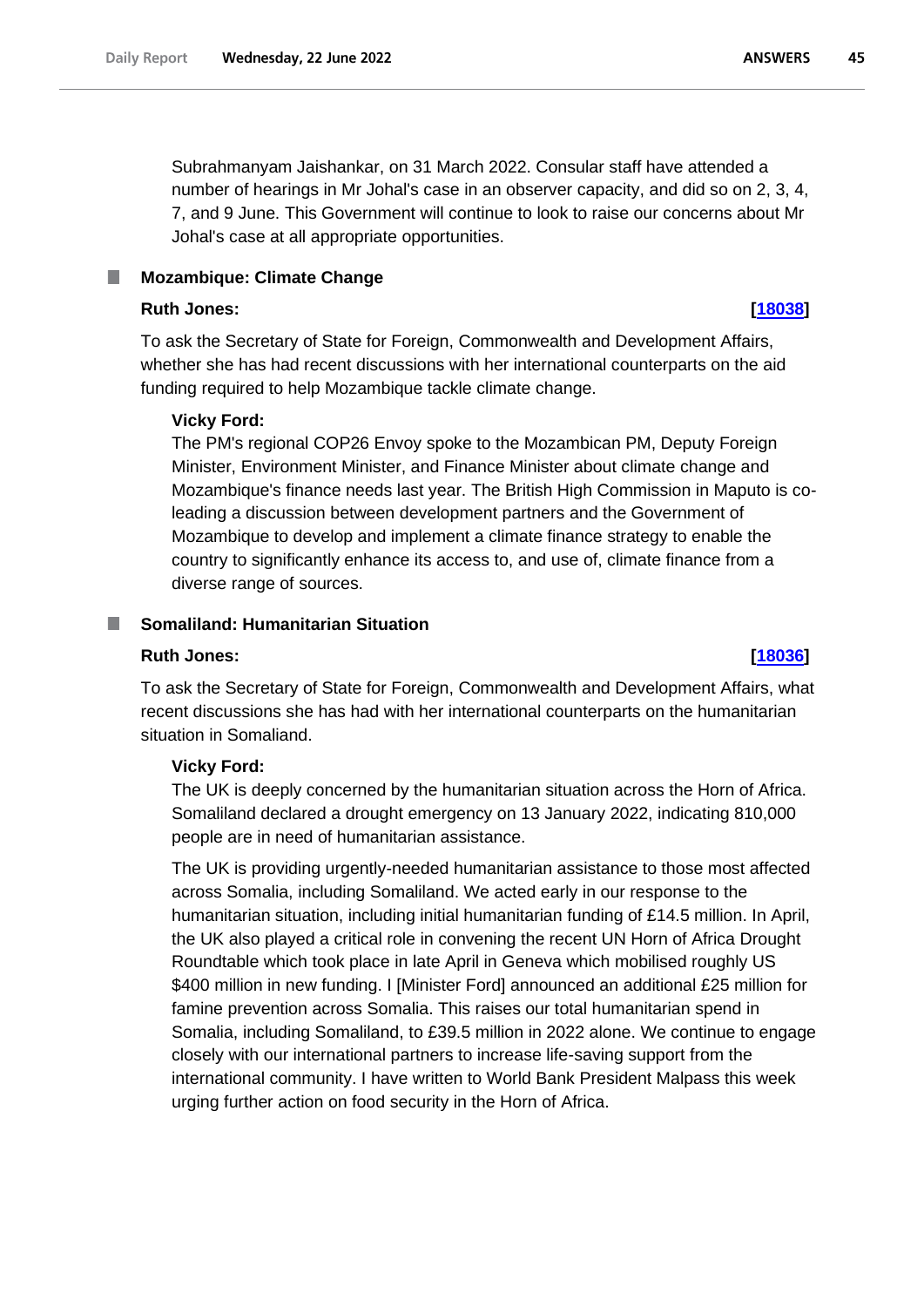### **Sudan: Political Prisoners** I.

### **Ms Lyn Brown: [\[17905\]](http://www.parliament.uk/business/publications/written-questions-answers-statements/written-question/Commons/2022-06-14/17905)**

To ask the Secretary of State for Foreign, Commonwealth and Development Affairs, if she will make an estimate of the number of political prisoners in detention in Sudan as of 14 June 2022.

### **Vicky Ford:**

Verifiable data on the number of detainees in Sudan is hard to establish, but has clearly formed a major part of the suppression of opposition and dissent by the military. The decision of the Sudanese authorities to lift the State of Emergency and release a number of political detainees is a welcome and important step in creating a favourable environment for political talks. We are, however, pressing the authorities to take further steps and to release all those arbitrarily detained. Most recently, we made clear the need for the authorities to ensure all civil and political freedoms are respected and an end to violence against protestors at the UN Security Council on 3 June. We will also use the current session of the UN Human Rights Council to maintain attention on the situation in Sudan, including the issue of detainees.

### **Zimbabwe: Climate Change**

### **Ruth Jones: [\[18037\]](http://www.parliament.uk/business/publications/written-questions-answers-statements/written-question/Commons/2022-06-14/18037)**

To ask the Secretary of State for Foreign, Commonwealth and Development Affairs, whether she has had recent discussions with her international counterparts on the aid funding required to help Zimbabwe tackle climate change.

### **Vicky Ford:**

The Minister for Africa spoke to President Mnangagwa on 1 November 2021 at COP26 where she discussed bilateral relations, human rights, sanctions, elections and climate change. The UK has welcomed Zimbabwe's commitment to a 40% reduction in green-house gas emissions by 2030 and looks forward to engaging on its implementation. At COP26 Zimbabwe also endorsed the Glasgow Declaration on Forestry and Land Use, committing to end deforestation by 2030, and the Green Grids Initiative - a global coalition focused on increasing the production of clean energy.

The UK is working with the Government of Zimbabwe to create an enabling market environment that will attract British investment in clean renewable energy. The UK is also supporting Zimbabwe to deal with the effects of climate change through programmes focusing on water and energy infrastructure and climate-smart agriculture.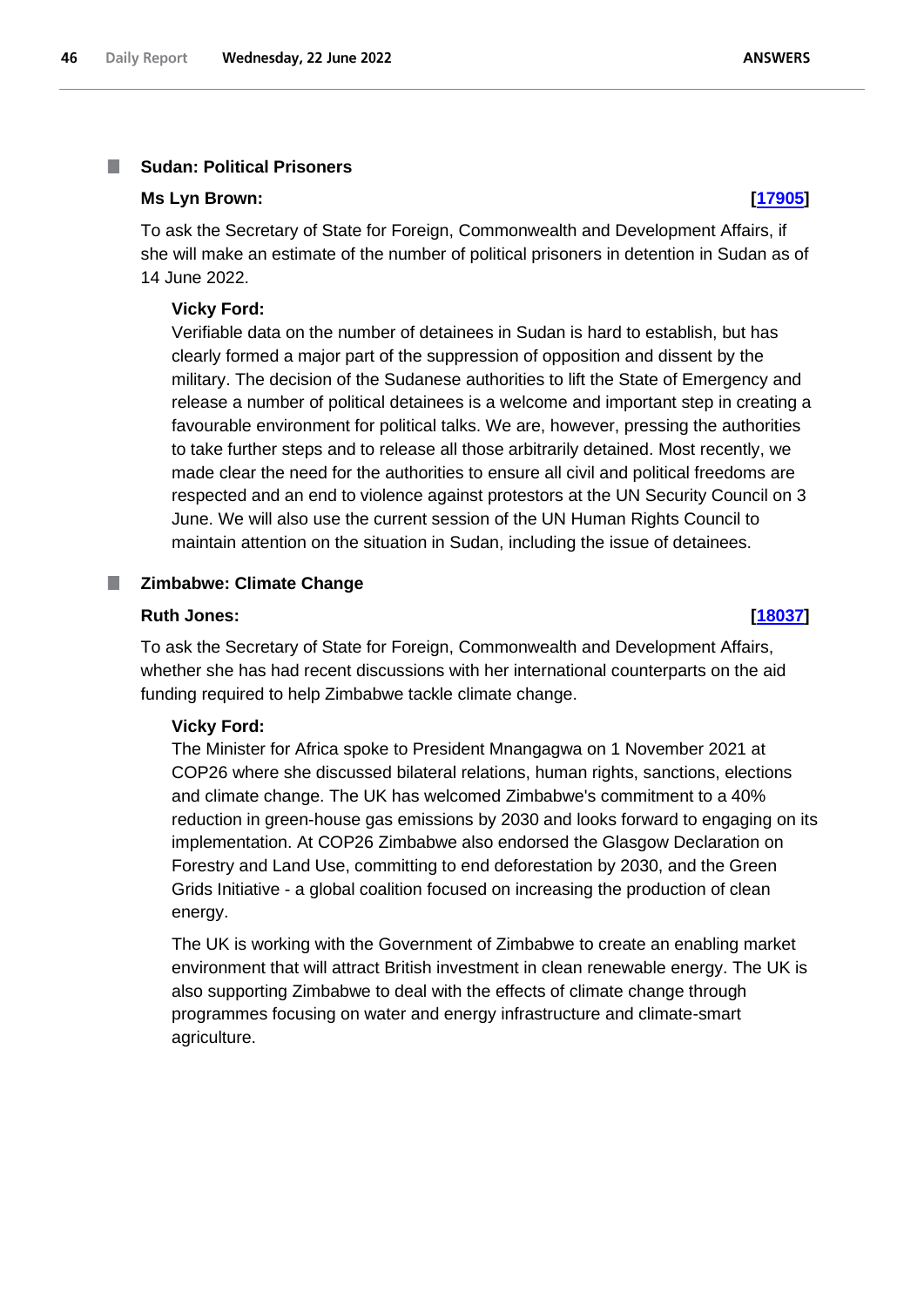### . **[Subject Heading to be Assigned]**

# **Jim Shannon: [\[19615\]](http://www.parliament.uk/business/publications/written-questions-answers-statements/written-question/Commons/2022-06-16/19615)**

To ask the Secretary of State for Health and Social Care, what recent estimate he has made of the number of people diagnosed with orthorexia in the latest period for which data is available.

# **Gillian Keegan:**

No specific estimate has been made, as data on the number of people with orthorexia is not collected centrally.

# **Alcoholic Drinks: Labelling**

# **Kenny MacAskill: [\[19002\]](http://www.parliament.uk/business/publications/written-questions-answers-statements/written-question/Commons/2022-06-15/19002)**

To ask the Secretary of State for Health and Social Care, with reference to the Alcohol Health Alliance UK's report Contents unknown: How alcohol labelling still fails consumers, published in June 2022, whether his Department plans to take steps to help improve consumers' knowledge of the sugar and nutritional content of alcoholic drinks.

# **Kenny MacAskill: [\[19003\]](http://www.parliament.uk/business/publications/written-questions-answers-statements/written-question/Commons/2022-06-15/19003)**

To ask the Secretary of State for Health and Social Care, with reference to the Alcohol Health Alliance UK's report Contents unknown: How alcohol labelling still fails consumers, published in June 2022, if his Department will take steps to ensure that all alcoholic drink labels include up to date guidelines from the Chief Medical Officers on low risk drinking.

# **Maggie Throup:**

I refer the hon. Member to the answer I gave on 13 June 2022 to Question 14633.

# **Wayne David: [\[19579\]](http://www.parliament.uk/business/publications/written-questions-answers-statements/written-question/Commons/2022-06-16/19579)**

To ask the Secretary of State for Health and Social Care, what recent assessment his Department has made of the potential merits of requiring alcohol product labels to display the Chief Medical Officers' low-risk drinking guidelines.

# **Maggie Throup:**

The Government has worked with the alcohol industry to ensure that alcohol labels reflect the United Kingdom Chief Medical Officers' (CMOs) low risk drinking guidelines for drinks produced after 1 September 2019.

We have announced the intention to consult on whether to introduce mandatory calorie labelling on prepacked alcohol and alcohol sold in on-trade businesses such as pubs and restaurants. The consultation will also seek views on whether the provision of the UK CMOs' low risk drinking guidelines should be mandatory or continue on a voluntary basis.

47

**ANSWERS**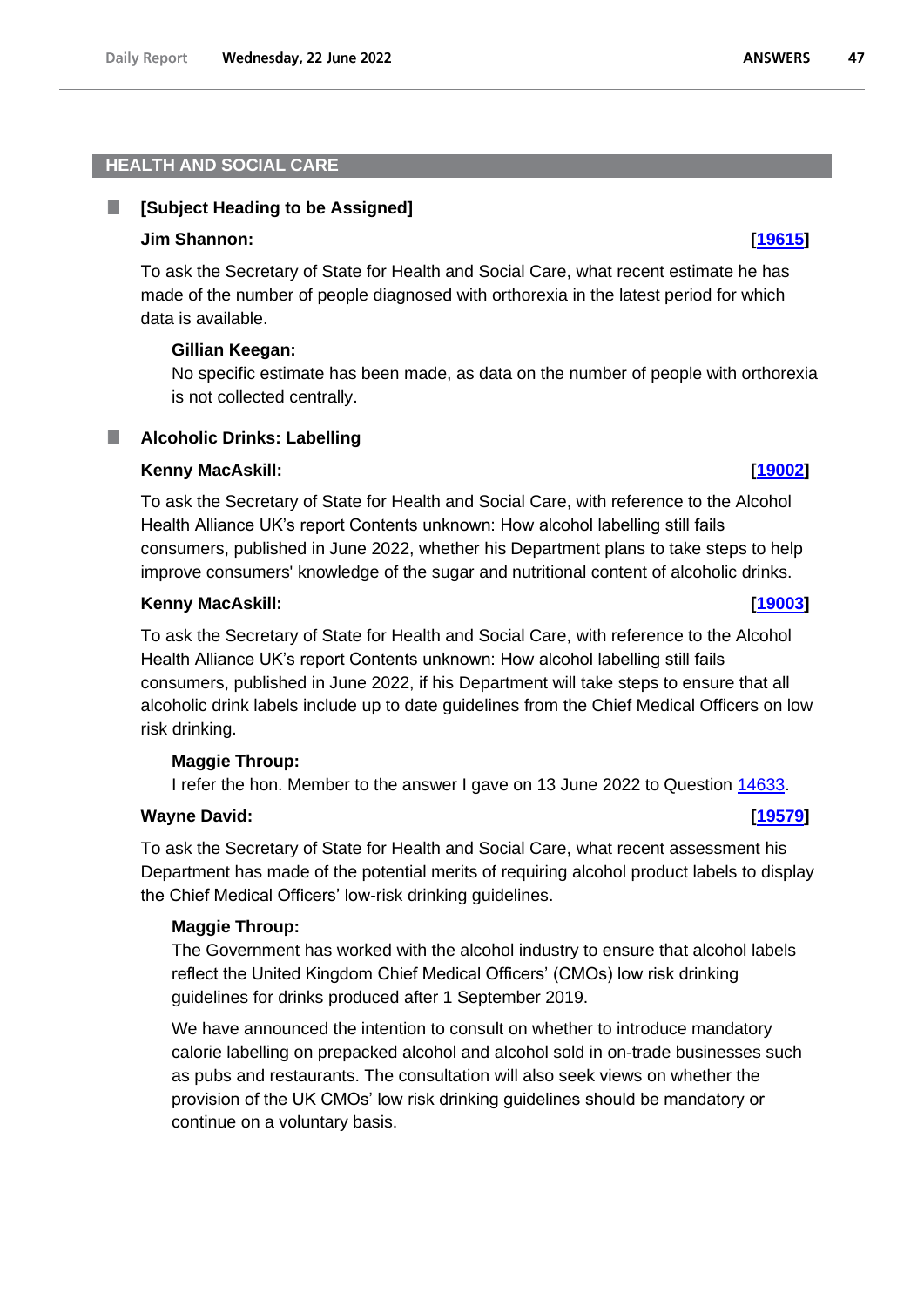### **Alcoholism: Rehabilitation** I.

## **Paul Bristow: [\[18072\]](http://www.parliament.uk/business/publications/written-questions-answers-statements/written-question/Commons/2022-06-14/18072)**

To ask the Secretary of State for Health and Social Care, if he will make an assessment of the potential merits of including (a) Nalmefene and (b) Naltrexone as part of an alcohol harm reduction strategy.

### **Maggie Throup:**

The National Institute for Health and Care Excellence (NICE) recommends nalmefene as an option for reducing alcohol consumption for people with alcohol dependence who have a high drinking risk level, without physical withdrawal symptoms and who do not require immediate detoxification. NICE also recommends oral naltrexone for harmful drinkers and people with mild dependence who have not responded to psychological interventions alone, and for people with moderate and severe dependence, following successful withdrawal. NICE recommends that these medications should only be prescribed along with psychosocial intervention.

The Office for Health Improvement and Disparities is developing United Kingdom guidelines for the clinical management of harmful drinking and alcohol dependence, which will include guidance on prescribing nalmefene and naltrexone. Publication of these guidelines is expected later this year.

### **In Ambulance Services: York**

## **Rachael Maskell: [\[19638\]](http://www.parliament.uk/business/publications/written-questions-answers-statements/written-question/Commons/2022-06-16/19638)**

To ask the Secretary of State for Health and Social Care, what assessment he has made of the impact of ambulance waiting times on (a) mortality rates and (b) other clinical outcomes for patients in York.

# **Rachael Maskell: [\[19639\]](http://www.parliament.uk/business/publications/written-questions-answers-statements/written-question/Commons/2022-06-16/19639)**

To ask the Secretary of State for Health and Social Care, what the average time is between first contacting an ambulance and an ambulance arriving for people in York who have experienced (a) a myocardial infarction or (b) a stroke.

### **Rachael Maskell: [\[19640\]](http://www.parliament.uk/business/publications/written-questions-answers-statements/written-question/Commons/2022-06-16/19640)**

To ask the Secretary of State for Health and Social Care, what estimate he has made of the average amount of time between an ambulance arriving at York hospital and that ambulance crew handing over a patient to the hospital staff.

## **Rachael Maskell: [\[19641\]](http://www.parliament.uk/business/publications/written-questions-answers-statements/written-question/Commons/2022-06-16/19641)**

To ask the Secretary of State for Health and Social Care, whether he has made a recent assessment of (a) the potential merits of providing more emergency treatments to patients before they reach A&E and (b) the potential impact of that approach on patient outcomes.

### **Edward Argar:**

No assessment of the impact of ambulance waiting times in York has been made. The average time between first contacting an ambulance and an ambulance arriving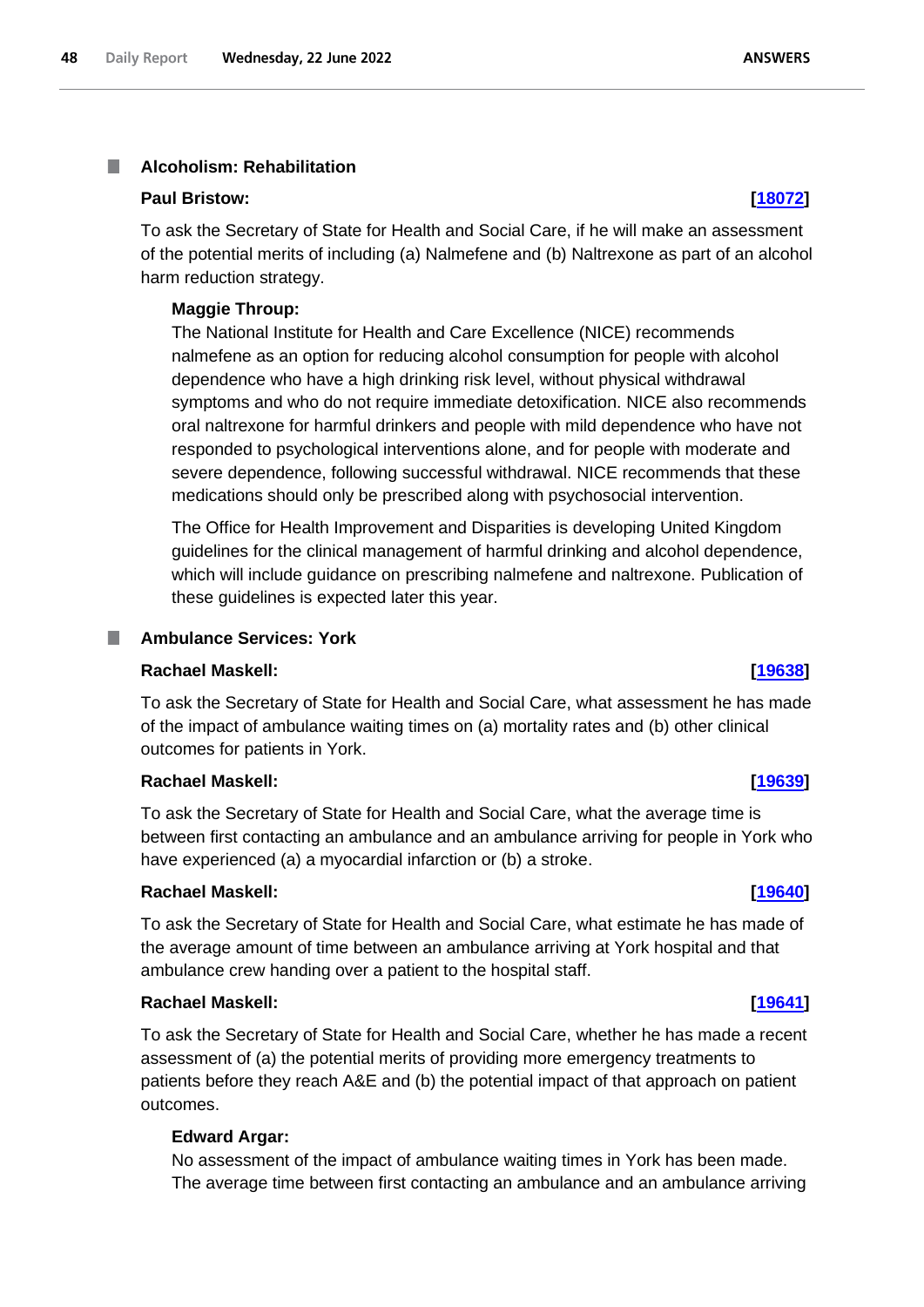for people in York who have experienced a myocardial infarction or a stroke is not collected centrally. Strokes and myocardial infarctions are typically triaged as Category 2 'Emergency' calls. The average ambulance response time for Category 2 calls in Yorkshire for May 2022 was 32 minutes and 42 seconds.

No estimate of the average time between an ambulance arriving at York Hospital and the crew handing over a patient to the hospital staff has been made. This information is not centrally collected. No recent national assessment of providing more emergency treatments to patients prior to arrival in accident and emergency has been made.

# **Ambulance Services: Yorkshire and the Humber**

# **Stephanie Peacock: [\[14591\]](http://www.parliament.uk/business/publications/written-questions-answers-statements/written-question/Commons/2022-06-08/14591)**

To ask the Secretary of State for Health and Social Care, what the average ambulance response time was in (a) Barnsley, (b) South Yorkshire and (c) Yorkshire Ambulance Service Area in each year since 2010.

# **Edward Argar:**

Ambulance response times in Barnsley and South Yorkshire are not held centrally, as data is collected at regional ambulance trust level.

The following table shows the mean average ambulance response time in hours, minutes and seconds for Yorkshire Ambulance Service from the introduction of the national response time standard in September 2017 to May 2022 in each incident category. Average ambulance response times were not collected under the previous 'Category A' national response time standards.

| CATEGORY 1                      | CATEGORY 2 | CATEGORY 3 | CATEGORY 4 |         |
|---------------------------------|------------|------------|------------|---------|
| September 2017 to<br>March 2018 | 0:07:48    | 0:23:57    | 0:55:04    | 1:20:41 |
| 2018/19                         | 0:07:21    | 0:20:26    | 0:50:28    | 1:08:59 |
| 2019/20                         | 0:07:12    | 0:20:34    | 0:48:09    | 0:52:33 |
| 2020/21                         | 0:07:38    | 0:20:36    | 0:47:23    | 1:04:06 |
| 2021/22                         | 0:09:16    | 0:36:06    | 1:47:39    | 2:24:48 |
| April to May 2022               | 0:09:35    | 0:42:03    | 1:59:08    | 2:26:57 |

Source: NHS Ambulance Quality Indicators.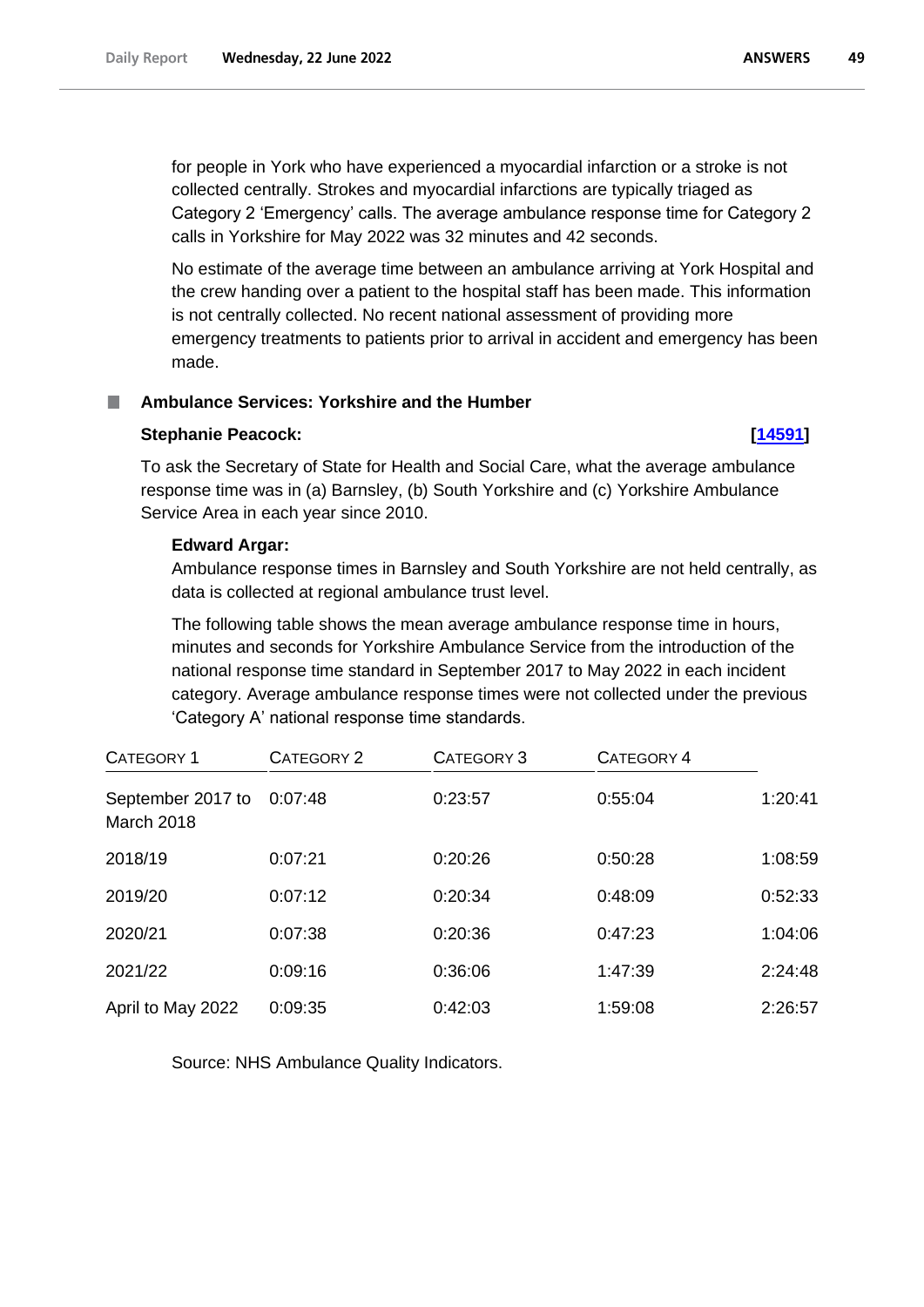### **Batten Disease: Health Education** T.

## **Alexander Stafford: [\[19032\]](http://www.parliament.uk/business/publications/written-questions-answers-statements/written-question/Commons/2022-06-15/19032)**

To ask the Secretary of State for Health and Social Care, what steps his Department has taken to raise awareness of Batten disease (a) in general and (b) since Batten Disease Awareness Day on 9 June 2022.

### **Maria Caulfield:**

While we have no specific plans in relation to Batten Disease Awareness Day, the 2021 UK Rare Diseases Framework aims to improve the awareness of all rare diseases. England's Rare Diseases Action Plan, published on 28 February 2022, sets out specific actions to increase knowledge and improve the resources available to health care professionals. This includes education and training programmes and developing innovative digital resources, integrated into existing digital platforms or websites to provide easily accessible information on rare diseases.

## **Batten Disease: Research**

### **Alexander Stafford: [\[19034\]](http://www.parliament.uk/business/publications/written-questions-answers-statements/written-question/Commons/2022-06-15/19034)**

To ask the Secretary of State for Health and Social Care, whether his Department has taken steps to support research going into curing (a) Batten Disease and (b) other Neuronal Ceroid Lipofuscinoses.

# **Maria Caulfield:**

The Department funds research into rare diseases such as neuronal ceroid lipofuscinoses, including Batten disease, through the National Institute for Health and Care Research (NIHR). Applications for funding are subject to peer review and judged in open competition, with awards made based on the importance of the topic to patients and health and care services, value for money and scientific quality. In the past five years, the NIHR has awarded £105,000 for a study into Batten disease. In addition, the NIHR has supported the delivery of 10 studies relating to Batten disease or other neuronal ceroid lipofuscinoses via its infrastructure. The UK Rare Diseases Framework also addresses research, with each nation committed to publishing an action plan by the end of 2022.

### **Bowel Cancer: Diagnosis** .

### **Feryal Clark: [\[18100\]](http://www.parliament.uk/business/publications/written-questions-answers-statements/written-question/Commons/2022-06-14/18100)**

To ask the Secretary of State for Health and Social Care, what steps his Department is taking to improve early-stage diagnosis of bowel cancer.

## **Maria Caulfield:**

The NHS Long Term Plan sets out the ambition for 75% of cancers to be diagnosed at stage 1 or 2 by 2028, including bowel cancer. NHS England and NHS Improvement are extending the NHS Bowel Cancer Screening Programme to include 50 to 59 year olds in a phased approach over four years, which commenced in 2021/22 for those aged 56 years old.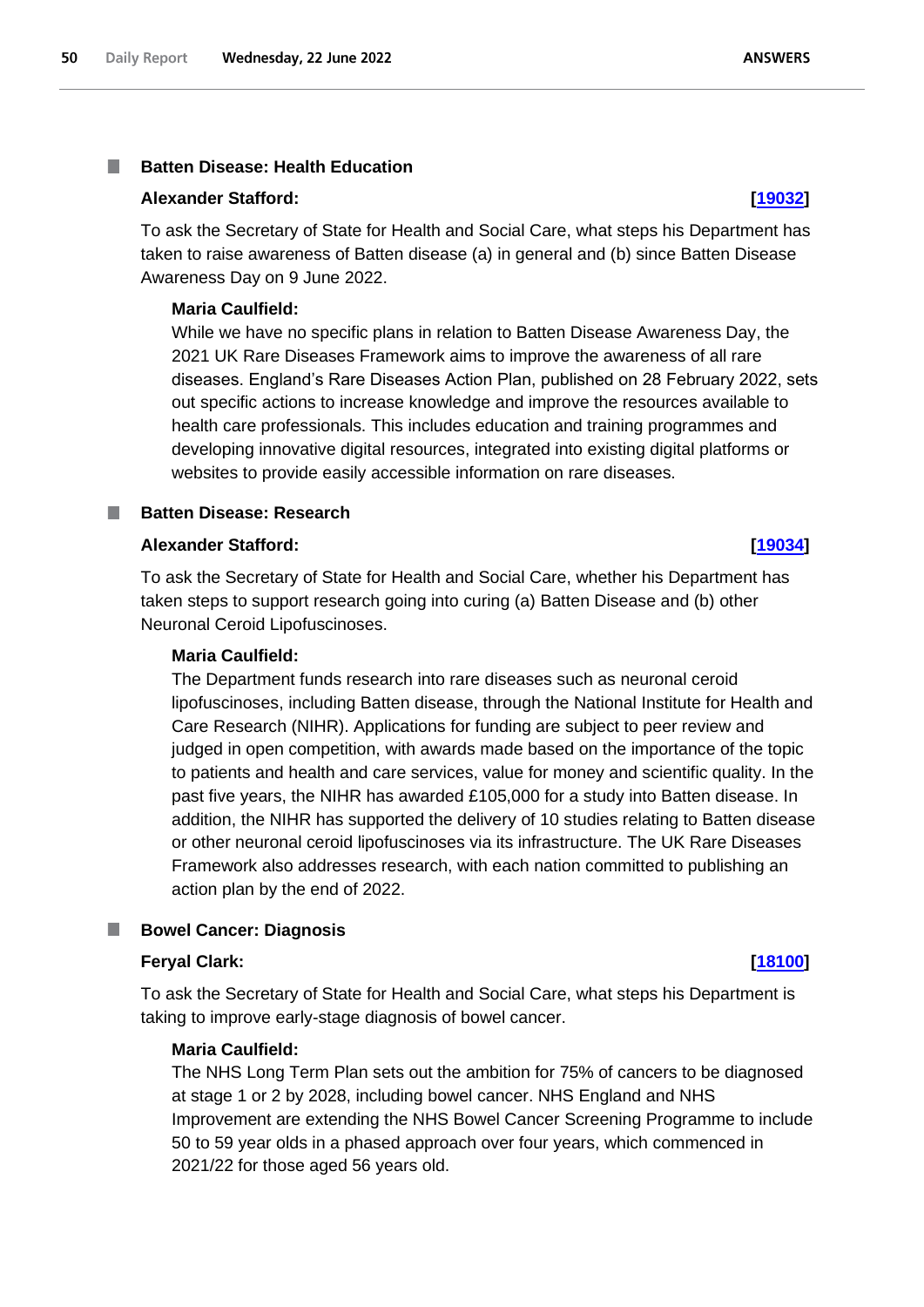The call for evidence to inform the forthcoming 10 Year Cancer Plan contained a section on the early diagnosis of cancer and officials are currently analysing the responses received. The Plan will set out how we will improve cancer services and further details will be available in due course.

# **Feryal Clark: [\[18102\]](http://www.parliament.uk/business/publications/written-questions-answers-statements/written-question/Commons/2022-06-14/18102)**

To ask the Secretary of State for Health and Social Care, what steps he is taking to ensure that all hospitals are offering genetic testing for bowel cancer patients for Lynch syndrome.

# **Maria Caulfield:**

Genomic testing for patients in the National Health Service in England is delivered through seven NHS Genomic Laboratory Hubs (GLHs), as outlined in the National Genomic Test Directory. The Directory sets out the eligibility criteria for patients, the genomic targets to be tested and the method used. This includes genomic testing for Lynch syndrome for eligible bowel cancer patients, in accordance with the National Institute of Health and Care Excellence's (NICE) guidance.

NICE advises that all patients with bowel cancer should be tested for Lynch syndrome. NHS England and NHS Improvement have published a framework for testing and surveillance and provided funding to Cancer Alliances. NHS England and NHS Improvement's Genomics Unit is supporting the implementation of testing pathways for Lynch syndrome, identifying champions in every colorectal multidisciplinary team and delivering training to cancer teams. Infrastructure to allow patients with Lynch syndrome to be enrolled into the NHS Bowel Cancer Screening Programme is also being established.

### **Breast Cancer: Plastic Surgery** a a s

# **Liz Twist: [\[18013\]](http://www.parliament.uk/business/publications/written-questions-answers-statements/written-question/Commons/2022-06-14/18013)**

To ask the Secretary of State for Health and Social Care, what the average waiting time for breast reconstruction has been since March 2020.

# **Edward Argar:**

This information is not held in the format requested as Hospital Episode Statistics data is collected by financial year. In 2020/21, the mean average waiting time for breast reconstruction between a decision to admit and admission to hospital was 209 days, with an average median waiting time of 140 days. Provisional data for 2021/22 shows that the mean average waiting time was 256 days, with a median average of 132 days.

# **Breast Cancer: Screening**

# **Elliot Colburn: [\[17138\]](http://www.parliament.uk/business/publications/written-questions-answers-statements/written-question/Commons/2022-06-13/17138)**

To ask the Secretary of State for Health and Social Care, pursuant to the Answer of 29 March 2022 to Question 146652 on Breast Cancer: Screening, what steps his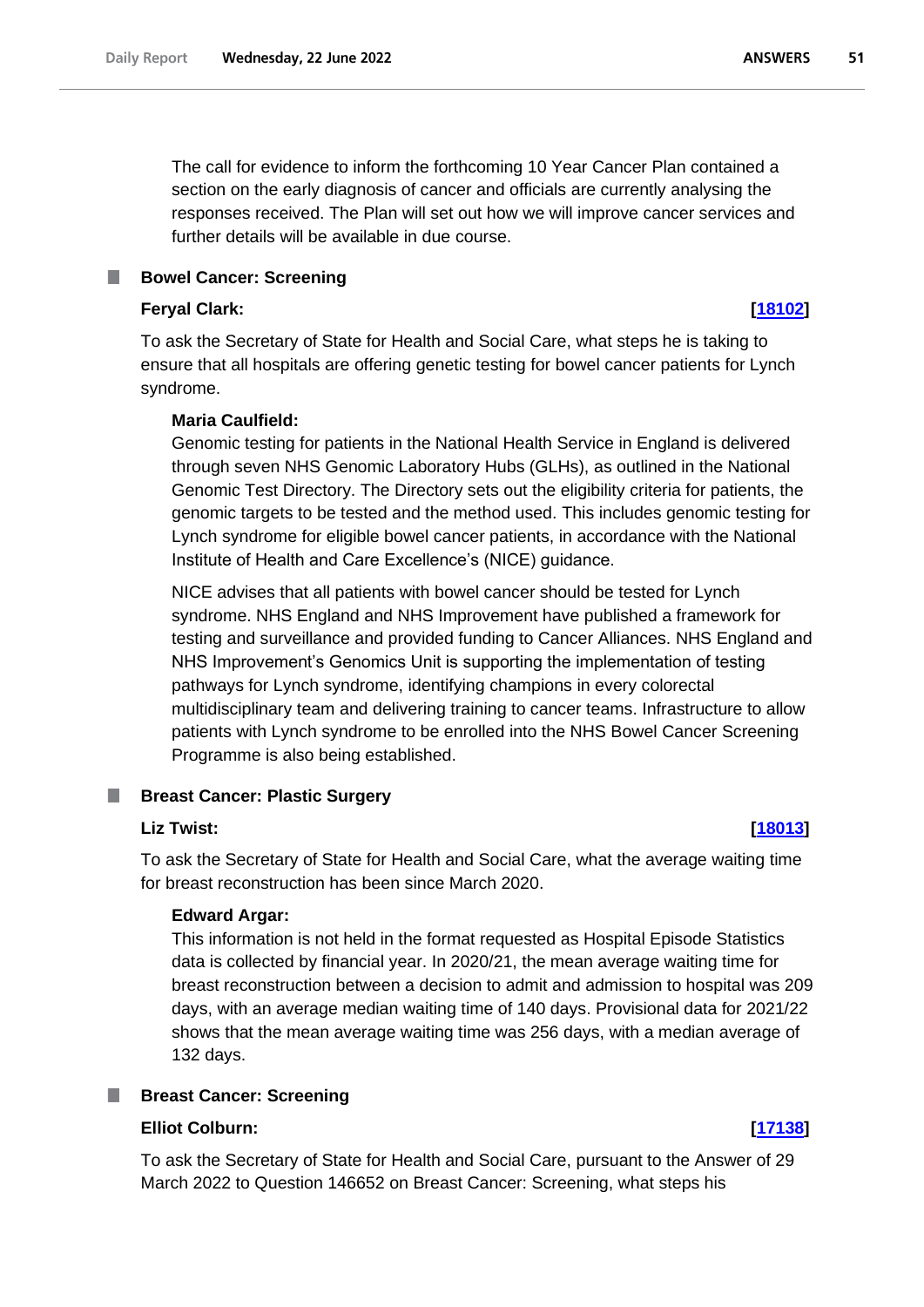Department plans to take this year to increase uptake of breast screening in areas and amongst communities with historically lower levels of uptake.

# **Maria Caulfield:**

In 2022/23, National Health Service regional commissioners will work with Cancer Alliances and charities to develop regional uptake improvement plans. This will include incorporating the lessons learned from the successful COVID-19 vaccination programme in achieving a high uptake among disadvantaged communities.

# **Cancer: Health Services**

# **Feryal Clark: [\[18092\]](http://www.parliament.uk/business/publications/written-questions-answers-statements/written-question/Commons/2022-06-14/18092)**

To ask the Secretary of State for Health and Social Care, how the Health Disparities White Paper will address disparities in capacity between cancer services.

# **Maria Caulfield:**

The health disparities white paper will review the factors which influence health disparities. We will also publish a 10 Year Cancer Plan later this year, which will address the disparities in cancer care. Further information on the white paper and the Plan will be confirmed in due course.

# **Care Workers and Nurses: Vacancies**

## **John McDonnell: [\[14407\]](http://www.parliament.uk/business/publications/written-questions-answers-statements/written-question/Commons/2022-06-08/14407)**

To ask the Secretary of State for Health and Social Care, what assessment he has made of the implications for his policies of the findings of the Royal College of Nursing report entitled Nursing Under Unsustainable Pressure: Staffing for Safe and Effective Care, published on 6 June 2020, that (a) 82 per cent of respondents from nursing and midwifery staff across the UK said there was a shortfall of one or more registered nurses on their last shift and (b) 63 per cent said there was a shortfall of one or more health care support workers; and what steps he plans to take to tackle those shortfalls.

# **Edward Argar:**

Local National Health Service trusts are responsible for managing staffing levels and for recruiting the appropriate number of health professionals required to meet local service need. We have committed to deliver 50,000 more nurses and ensure the NHS is on a trajectory to a sustainable long-term supply. In March 2022, there were more than 30,000 additional nurses, compared to September 2019. Since 2020, nursing students have been eligible for a non-repayable training grant of a minimum of £5,000. Additional funding is also available for childcare costs, accommodation costs and travel costs.

# **Chronic Fatigue Syndrome**

# **Lloyd Russell-Moyle: [\[18974\]](http://www.parliament.uk/business/publications/written-questions-answers-statements/written-question/Commons/2022-06-15/18974)**

To ask the Secretary of State for Health and Social Care, with reference to his written ministerial statement of 12 May 2022 on Myalgic Encephalomyelitis and Chronic Fatigue Syndrome, if he will take steps to ensure that representatives of the British Association of

# **ANSWERS**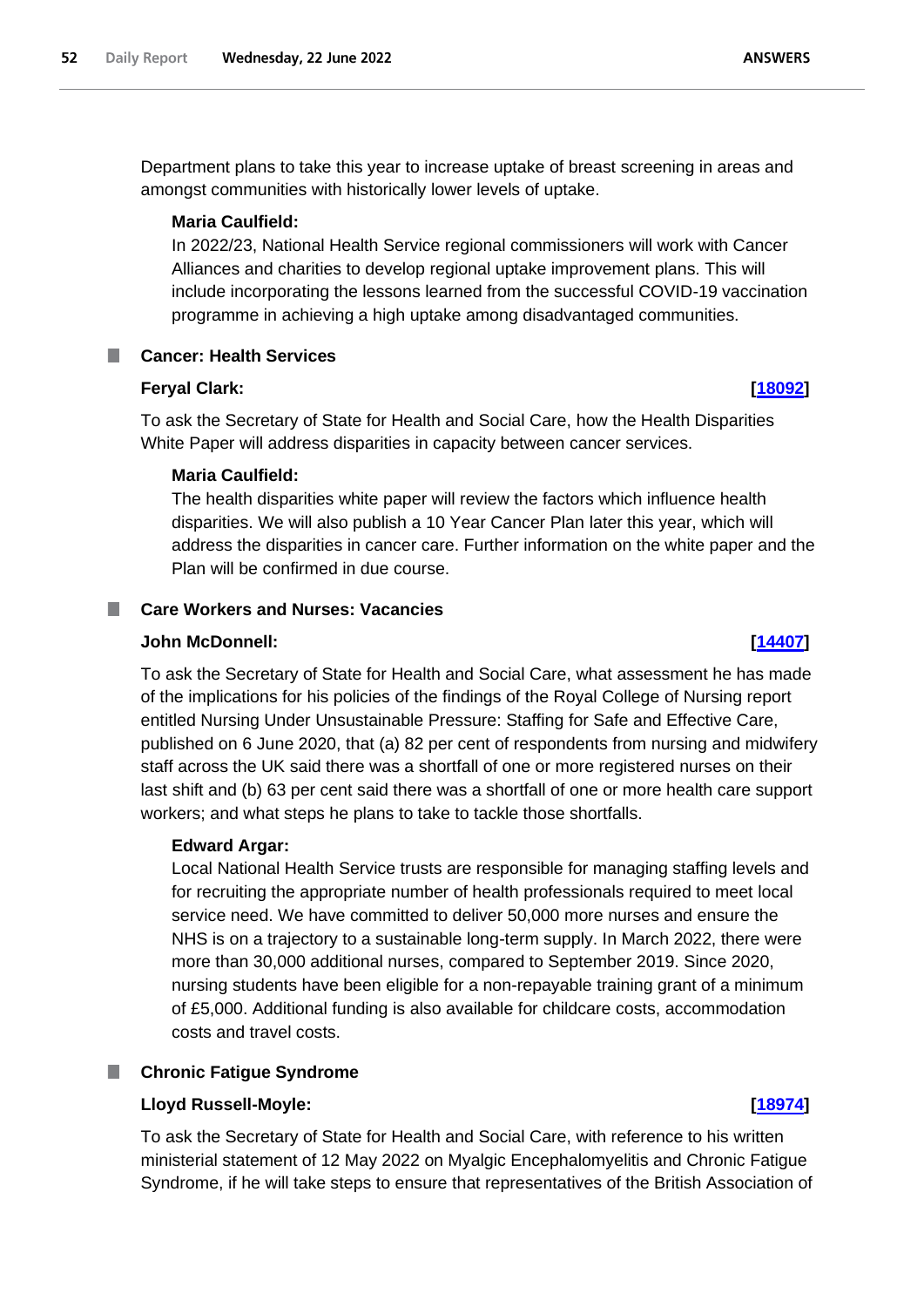Clinicians in ME/CFS are consulted on policy proposals in the context of its expertise in assessing and managing patients; and if he will make a statement.

### **Gillian Keegan:**

Officials are working with a range of stakeholders, including the British Association of Clinicians in ME/CFS, to develop a cross-Government delivery plan on myalgic encephalomyelitis/chronic fatigue syndrome.

# **Coronavirus: Medical Treatments**

# **Caroline Lucas: [\[17910\]](http://www.parliament.uk/business/publications/written-questions-answers-statements/written-question/Commons/2022-06-14/17910)**

To ask the Secretary of State for Health and Social Care, if he will take steps to ensure that sufficient antiviral supply is in place for (a) pharmacies and (b) GPs to provide a test to treat scheme that enables people in vulnerable and elderly groups for whom vaccines might be less effective to get access to effective treatment quickly after testing positive for covid-19; and if he will make a statement.

## **Maggie Throup:**

The Government has secured a supply of 4.98 million patient courses of two oral COVID-19 antiviral treatments, nirmatrelvir + ritonavir and molnupiravir. At present, those in the highest risk patient cohort who test positive for the virus can directly access antivirals and free lateral flow device testing through the integrated triage and treatment service delivered by the COVID Medicines Delivery Units (CMDUs). This patient cohort includes people at the highest risk from severe disease progression, including those who cannot take a vaccine for medical reasons and those for whom vaccines may be less effective. COVID-19 antivirals cannot currently be accessed via primary care settings. Any decisions on the longer-term deployment of COVID-19 treatments beyond the highest risk groups through CMDUs will be subject to the outcomes of the PANORAMIC study on the effectiveness of antivirals in the United Kingdom population.

### **Coronavirus: Vaccination** T.

# **Caroline Lucas: [\[17909\]](http://www.parliament.uk/business/publications/written-questions-answers-statements/written-question/Commons/2022-06-14/17909)**

To ask the Secretary of State for Health and Social Care, if he will make it his policy to roll out covid-19 boosters in autumn 2022 using an age and risk factor priority scheme; and if he will make a statement.

## **Maggie Throup:**

On 19 May 2022, the Joint Committee on Vaccination and Immunisation (JCVI) published interim advice on an autumn COVID-19 vaccine booster programme. This advised that a booster vaccine should be offered in autumn 2022 to residents in a care home for older adults and staff; frontline health and social care workers; all those 65 years old and over; and adults aged 16 to 64 years old in a clinical risk group. Vaccination of other groups and definitions of clinical risk groups remain under consideration within the JCVI's ongoing review. The Government will consider the JCVI's final recommendations for the autumn booster programme later this year.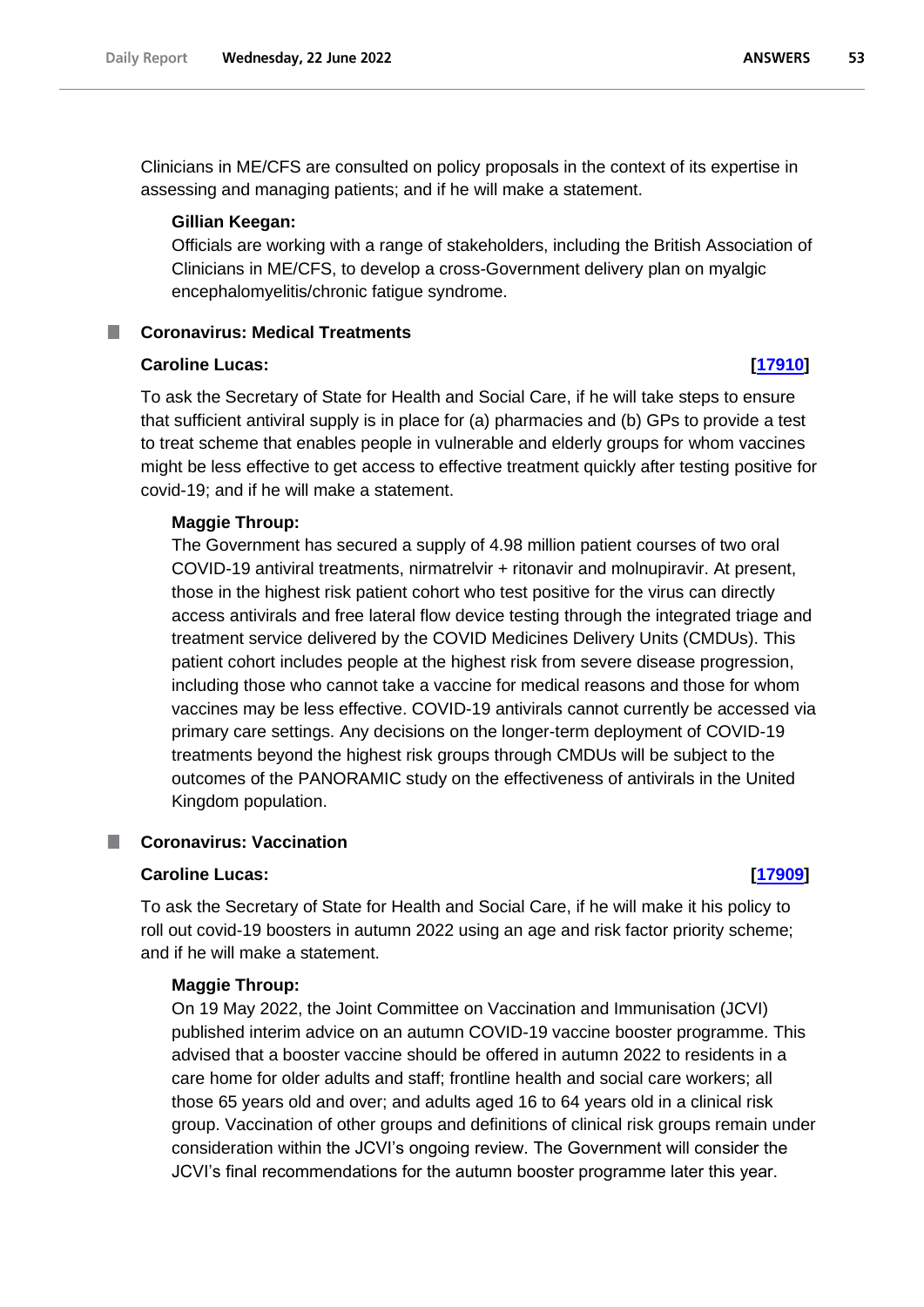### **Nick Gibb: [\[18761\]](http://www.parliament.uk/business/publications/written-questions-answers-statements/written-question/Commons/2022-06-15/18761)**

To ask the Secretary of State for Health and Social Care, what estimate he has made of the number of dentists in West Sussex offering NHS dental services in the latest period for which figures are available.

# **Nick Gibb: [\[18762\]](http://www.parliament.uk/business/publications/written-questions-answers-statements/written-question/Commons/2022-06-15/18762)**

To ask the Secretary of State for Health and Social Care, what estimate he has made of the number of dentists in West Sussex accepting patients for NHS dental services in the latest period for which figures are available.

# **Maria Caulfield:**

In 2020/21, the latest period for which figures are available, there were 527 dentists with National Health Service activity in the NHS West Sussex Clinical Commissioning Group. To improve information on the number of NHS dentists accepting patients, including in West Sussex, we have written to dental practices to ensure that this information is updated via NHS.UK.

### **Depressive Illnesses: Nutrition** a a s

### **Jim Shannon: [\[18904\]](http://www.parliament.uk/business/publications/written-questions-answers-statements/written-question/Commons/2022-06-15/18904)**

To ask the Secretary of State for Health and Social Care, if he will make an assessment of the potential merits of encouraging people diagnosed with depression to adopt a Mediterranean diet.

# **Maggie Throup:**

Mental health outcomes are considered in the Scientific Advisory Committee on Nutrition's risk assessments, depending on the evidence base. The Department has no further plans to assess the impact of any dietary measures to prevent or treat depression as there is currently insufficient evidence to attribute mental health outcomes to any individual dietary pattern.

The Government promotes a healthy balanced diet, as depicted in the Eatwell Guide, for maintaining general health and wellbeing and for reducing the risk of diet-related diseases. While there is no single Mediterranean diet, such diets tend to include higher intakes of vegetables, fruit, legumes, cereals, fish and monounsaturated fatty acids; lower intakes of saturated fat, dairy products and meat. This dietary pattern broadly aligns with the Eatwell Guide.

### T. **Free School Meals and Healthy Start Scheme**

### **Caroline Lucas: [\[13088\]](http://www.parliament.uk/business/publications/written-questions-answers-statements/written-question/Commons/2022-06-06/13088)**

To ask the Secretary of State for Health and Social Care, pursuant to the Answer of 30 May 2022 to Question 7962 on Healthy Start Scheme, if he is considering other measures to cover the gap between the end of eligibility to Healthy Start and the start of free school meals; and if he will make a statement.

**ANSWERS**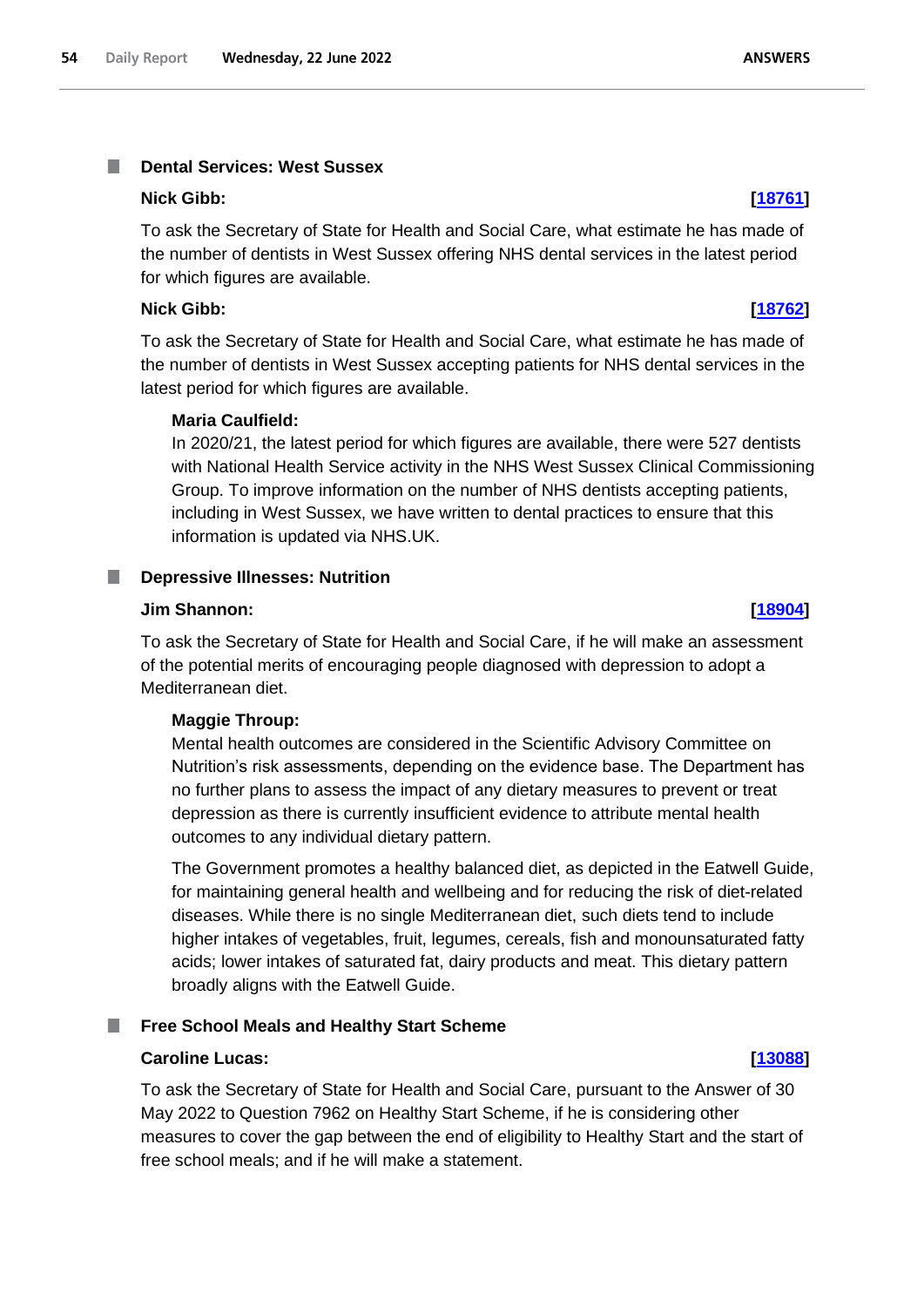# **Maggie Throup:**

The Department is not considering other measures to cover the period between the end of eligibility for Healthy Start and the start of free school meals.

# **Health Professions: Cancer**

# **Sarah Olney: [\[18006\]](http://www.parliament.uk/business/publications/written-questions-answers-statements/written-question/Commons/2022-06-14/18006)**

To ask the Secretary of State for Health and Social Care, with reference to the Answer of 26 April to Question 155729, how the additional £50 million will be invested to expand the cancer and diagnostic workforce; and what proportion of the funding will be allocated to (a) support and (b) grow the breast imaging and diagnostic cancer workforce.

### **Edward Argar:**

The additional funding will contribute to the expansion of postgraduate medical training for cancer-related medical professions, such as pathologists and histopathologists, clinical radiologists and oncologists. Individual budgets for each area will be determined by Health Education England's business planning in due course.

## **Health Professions: Migrant Workers**

### **Daisy Cooper: [\[18063\]](http://www.parliament.uk/business/publications/written-questions-answers-statements/written-question/Commons/2022-06-14/18063)**

To ask the Secretary of State for Health and Social Care, with reference to e-petition 604472, Reduce indefinite leave to remain fees from £2389 to £243 for health workers, whether he has had discussions with the Home Secretary on reducing the indefinite leave to remain fees for health and social care workers from £2389 to £243.

# **Edward Argar:**

The Secretary of State for Health and Social Care regularly discusses the immigration system with the Secretary of State for the Home Department, in particular the impact of immigration regulations and fees on those seeking to work in the health and care sectors. The Government is considering the findings of the Migration Advisory Committee's report into Adult Social Care and Immigration, published on 27 April 2022, and a response to the recommendations will be published in due course.

# **Health: Air Pollution**

# **Feryal Clark: [\[18108\]](http://www.parliament.uk/business/publications/written-questions-answers-statements/written-question/Commons/2022-06-14/18108)**

To ask the Secretary of State for Health and Social Care, what discussions his Department has had with the Department for Environment, Food, and Rural Affairs about reducing levels of air pollution in the context of the Environment Act 2021.

# **Maggie Throup:**

We have ongoing discussions with the Department for Environment, Food and Rural Affairs on reducing air pollution and establishing new air quality targets through the Environment Act 2021.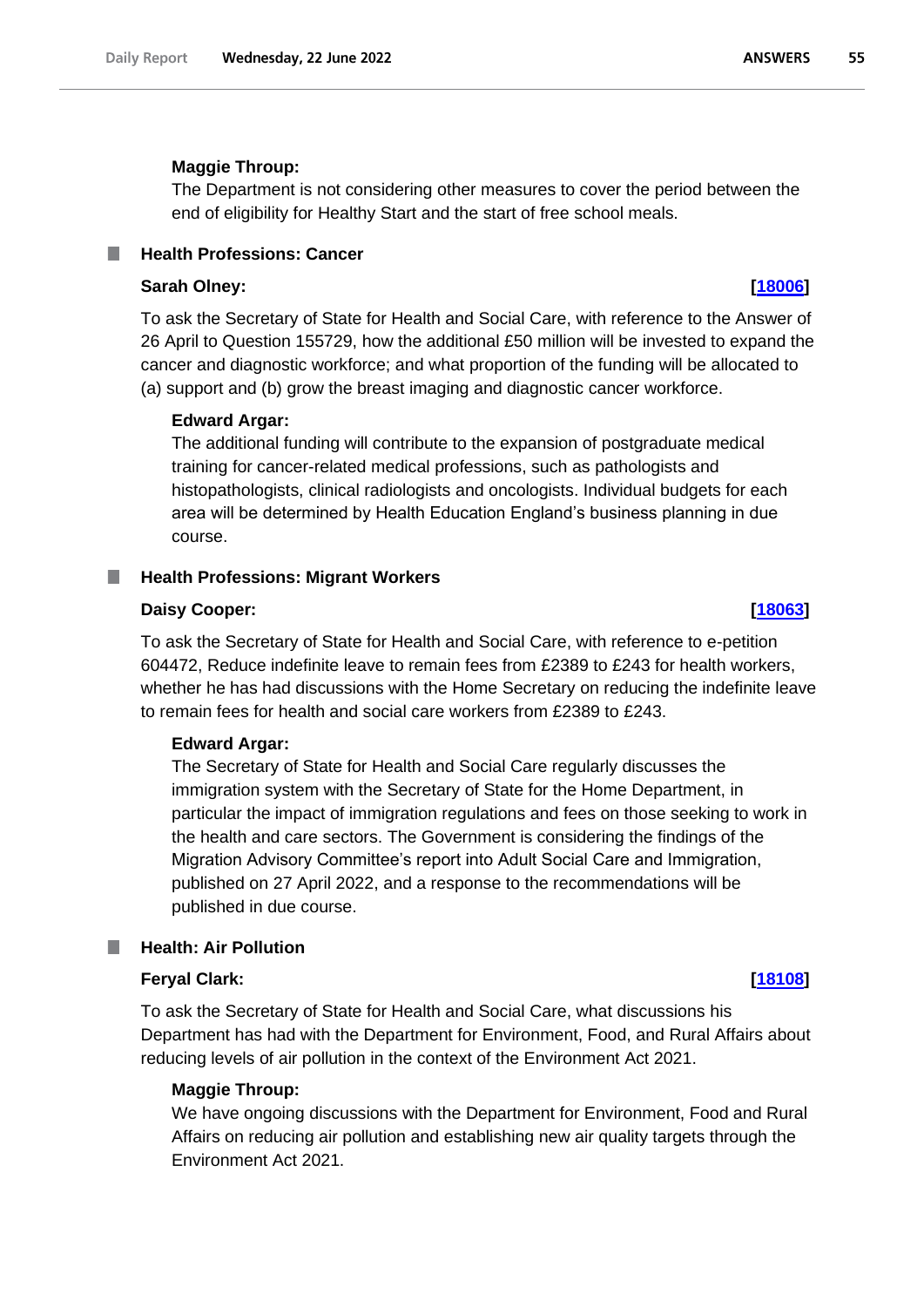# **Thangam Debbonaire: [\[15732\]](http://www.parliament.uk/business/publications/written-questions-answers-statements/written-question/Commons/2022-06-10/15732)**

To ask the Secretary of State for Health and Social Care, whether he plans to meet with representatives of junior doctors to discuss their working conditions and pay.

# **Edward Argar:**

We have regular meetings with representatives of the British Medical Association, including through the quarterly Social Partnership Forum. Junior doctors are currently in a four-year collectively agreed pay and contract reform deal from 1 April 2019 to 31 March 2023. Through the NHS People Plan and People Promise we are modernising National Health Service working cultures to ensure that the NHS is an attractive place to work. This includes a focus on staff health and wellbeing, more support for flexible working and a commitment to tackling inequality.

### **Kidney Cancer** ш

# **Laura Trott: [\[14640\]](http://www.parliament.uk/business/publications/written-questions-answers-statements/written-question/Commons/2022-06-08/14640)**

To ask the Secretary of State for Health and Social Care, whether his Department plans to take steps to support the development of NICE guidelines and a quality standard for kidney cancer.

# **Edward Argar:**

There are no current plans for the National Institute for Health and Care Excellence (NICE) to develop a guideline or quality standard on kidney cancer. However, NICE has recommended a number of medicines for the treatment of renal cell carcinoma through its technology appraisal programme, which are now routinely available to National Health Service patients. NICE has also has made recommendations on the referral of people patients with possible symptoms of renal cancer for further investigation in its guideline on suspected cancer. Where a NICE guideline or quality standard does not exist, clinicians should take into account other sources of clinical guidance.

# **Long Covid: Children**

# **Stephen Morgan: [\[19673\]](http://www.parliament.uk/business/publications/written-questions-answers-statements/written-question/Commons/2022-06-16/19673)**

To ask the Secretary of State for Health and Social Care, whether he is taking steps to increase funding for research on children suffering from long covid.

# **Maria Caulfield:**

The Department commissions research through the National Institute for Health and Care Research (NIHR). We have invested more than £50 million into research projects for Post-COVID-19 Syndrome. Of this £38.6 million has been allocated through two specific research calls. The first of these was jointly funded by the NIHR and UK Research and Innovation, with approximately £1.36 million awarded to the CLoCk Study, led by University College London, examining the long term effects of COVID-19 infection in children and young people. The NIHR welcomes funding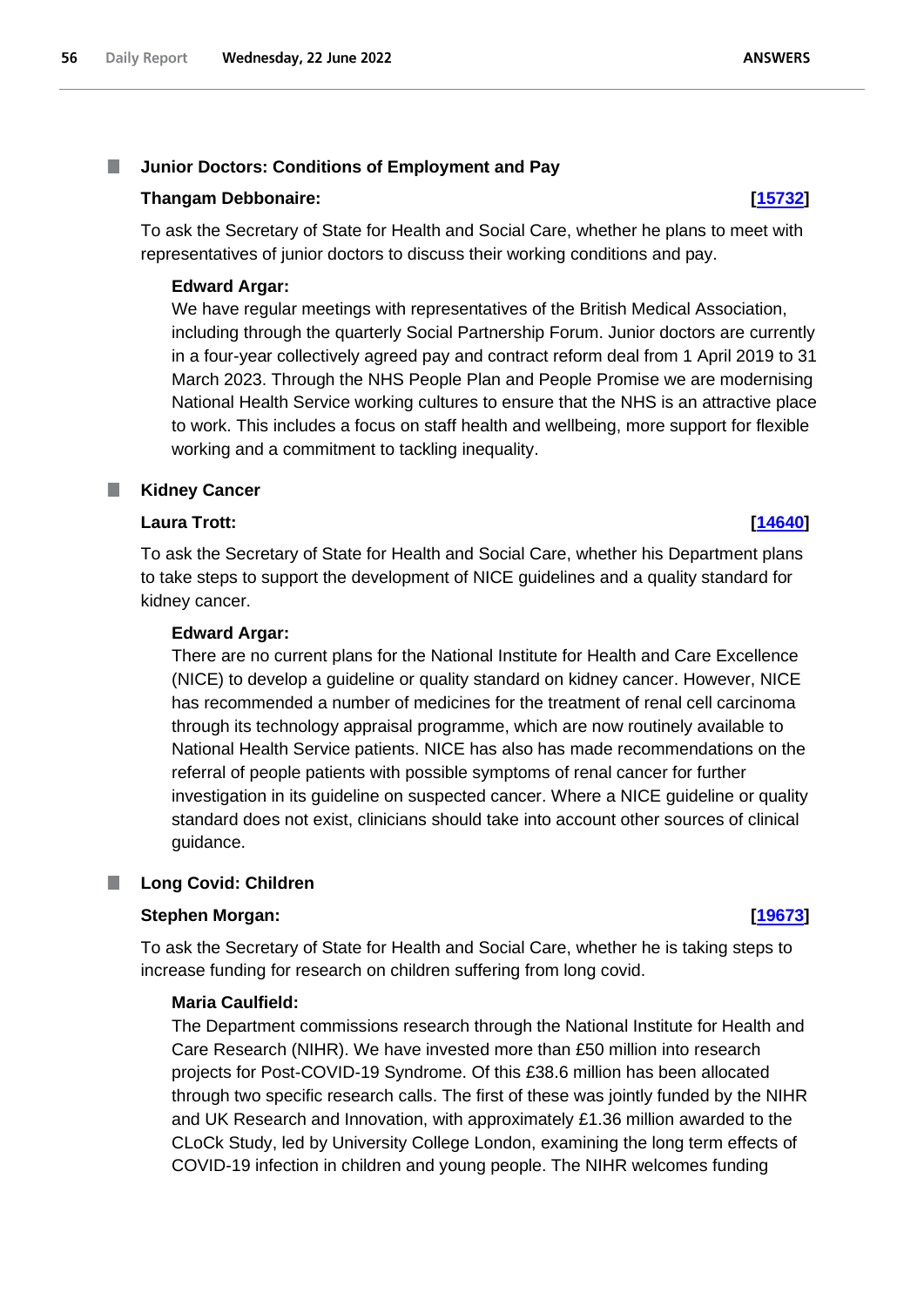applications for research into any aspect of human health, including Post COVID-19 Syndrome in children.

# **Members: Correspondence**

# **Crispin Blunt: [\[18757\]](http://www.parliament.uk/business/publications/written-questions-answers-statements/written-question/Commons/2022-06-15/18757)**

To ask the Secretary of State for Health and Social Care, for what reason his Department took more than five months to reply to correspondence from the hon. Member for Reigate sent on 5 December 2021 on behalf of a constituent regarding student nurse placement hours.

# **Edward Argar:**

In 2021, the Department received over 43,500 items of correspondence – an increase of almost four times compared to 2019. While we endeavour to reply to cases within 20 working days, the increased volumes of correspondence have led to backlog of cases, which officials are addressing as quickly as possible. We are committed to restoring our response times for correspondence to pre-pandemic levels.

# **Rosie Cooper: [\[18852\]](http://www.parliament.uk/business/publications/written-questions-answers-statements/written-question/Commons/2022-06-15/18852)**

To ask the Secretary of State for Health and Social Care, when he plans to respond to the letter from the hon. Member for West Lancashire of 20 April 2022 regarding continence care, reference ZA59501.

# **Edward Argar:**

*[Holding answer 20 June 2022]:* We replied to the hon. Member on 21 June 2022.

# **Mental Health Act 1983**

# **Tony Lloyd: [\[17876\]](http://www.parliament.uk/business/publications/written-questions-answers-statements/written-question/Commons/2022-06-14/17876)**

To ask the Secretary of State for Health and Social Care, what representations he received on the needs of children and young people during public consultations on the White Paper on Reforming the Mental Health Act.

# **Gillian Keegan:**

The Government consulted on the proposals for legislation made by the Independent Review of the Mental Health Act in 2018, including the white paper 'Reforming the Mental Health Act', which received more than 1,700 responses. Of the responses, 1,449 were used in the qualitative analysis, of which 1,119 responses were received from individuals. This included 74 from people aged under 25 years old; 1,020 from people aged 25 years old and over; and 25 respondents did not specify their age. There were also 330 responses received on behalf of organisations, including those representing the needs of children and young people.

# **Tony Lloyd: [\[17877\]](http://www.parliament.uk/business/publications/written-questions-answers-statements/written-question/Commons/2022-06-14/17877)**

To ask the Secretary of State for Health and Social Care, what steps he will take to address the needs of children and young people as part of the proposed reform of the Mental Health Act 1983.

### **ANSWERS** 57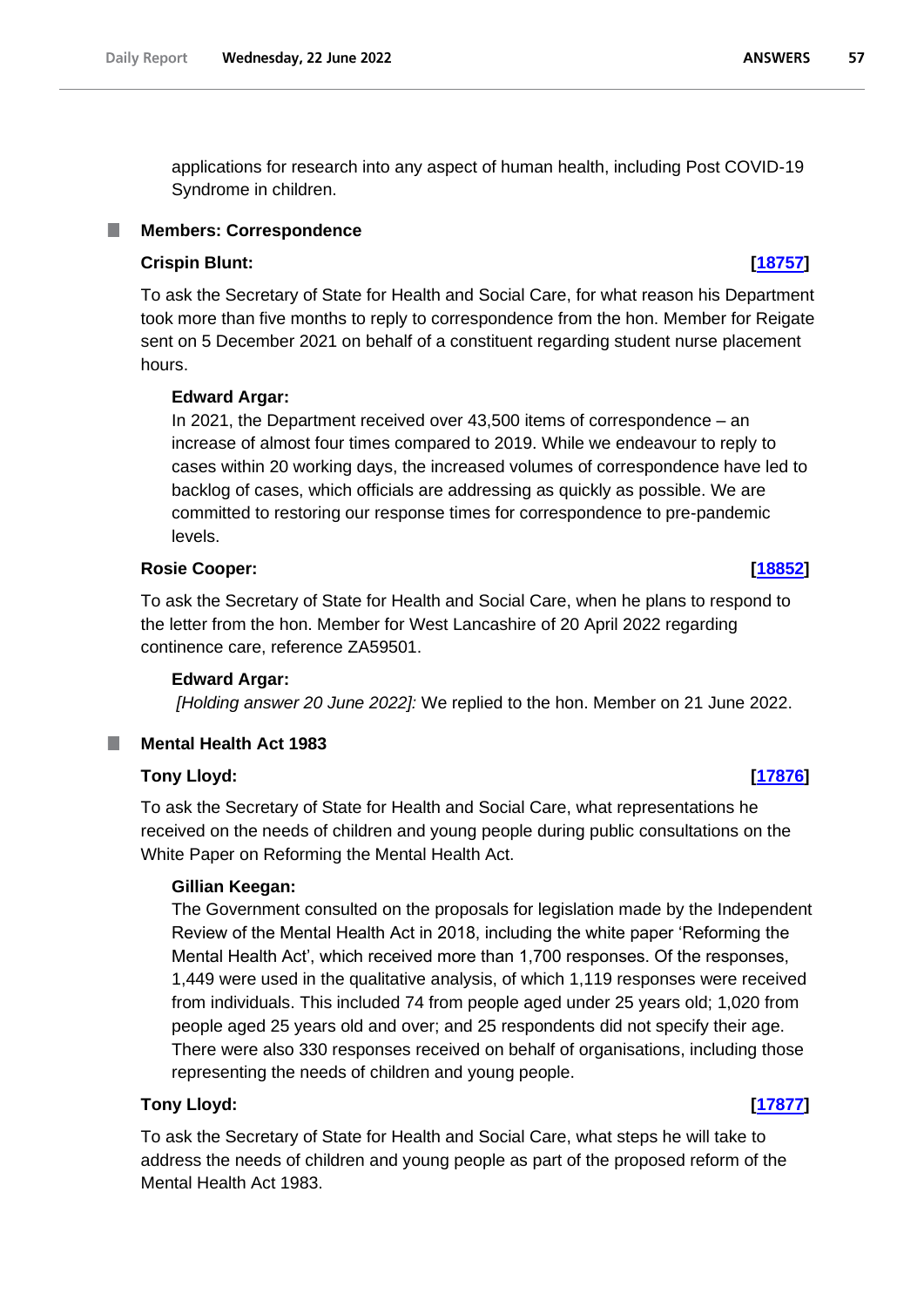# **Gillian Keegan:**

A draft Mental Health Bill will be published shortly. The legislative reforms aim to give greater autonomy to children and young people to inform their care and treatment and ensure that inpatients, whether or not they are detained under the Mental Health Act 1983, are given improved support to access their rights under the Act.

**Monkeypox: Vaccination**

# **Lloyd Russell-Moyle: [\[18972\]](http://www.parliament.uk/business/publications/written-questions-answers-statements/written-question/Commons/2022-06-15/18972)**

To ask the Secretary of State for Health and Social Care, pursuant to the Answer of 6 June 2022 to Question 6877 on Monkeypox: Vaccination, if he will make an assessment of the potential merits of offering a monkeypox vaccine to at risk groups during a routine sexual health check-up.

# **Maggie Throup:**

The UK Health Security Agency regularly reviews vaccine eligibility. The Imvanex vaccine is currently offered pre-exposure to healthcare workers who are at high-risk of coming into contact with the virus. This includes individuals working in sexual health services and high consequence infectious disease units. The vaccine is also offered post-exposure to higher categories of close contacts of confirmed cases, ideally within four days of exposure. This can be extended to 14 days for those in high-risk groups, including gay and bisexual men, men who have sex with men, pregnant women, young children, the elderly and those who are immunosuppressed.

### **NHS England: Staff** П

### **Mr Andrew Mitchell: [\[18808\]](http://www.parliament.uk/business/publications/written-questions-answers-statements/written-question/Commons/2022-06-15/18808)**

To ask the Secretary of State for Health and Social Care, what plans he has to consult with health and social care (a) organisations and (b) charities on the forthcoming NHS England workforce strategy.

# **Edward Argar:**

We intend to engage with a range of stakeholders in developing this plan, including health and social care organisations and charities where appropriate.

# **Peter Aldous: [\[18895\]](http://www.parliament.uk/business/publications/written-questions-answers-statements/written-question/Commons/2022-06-15/18895)**

To ask the Secretary of State for Health and Social Care, whether he has plans to consult with representatives of health and social care (a) organisations and (b) charities on the forthcoming NHS England workforce strategy.

# **Edward Argar:**

We intend to engage with a range of stakeholders in developing this plan, including health and social care organisations and charities where appropriate.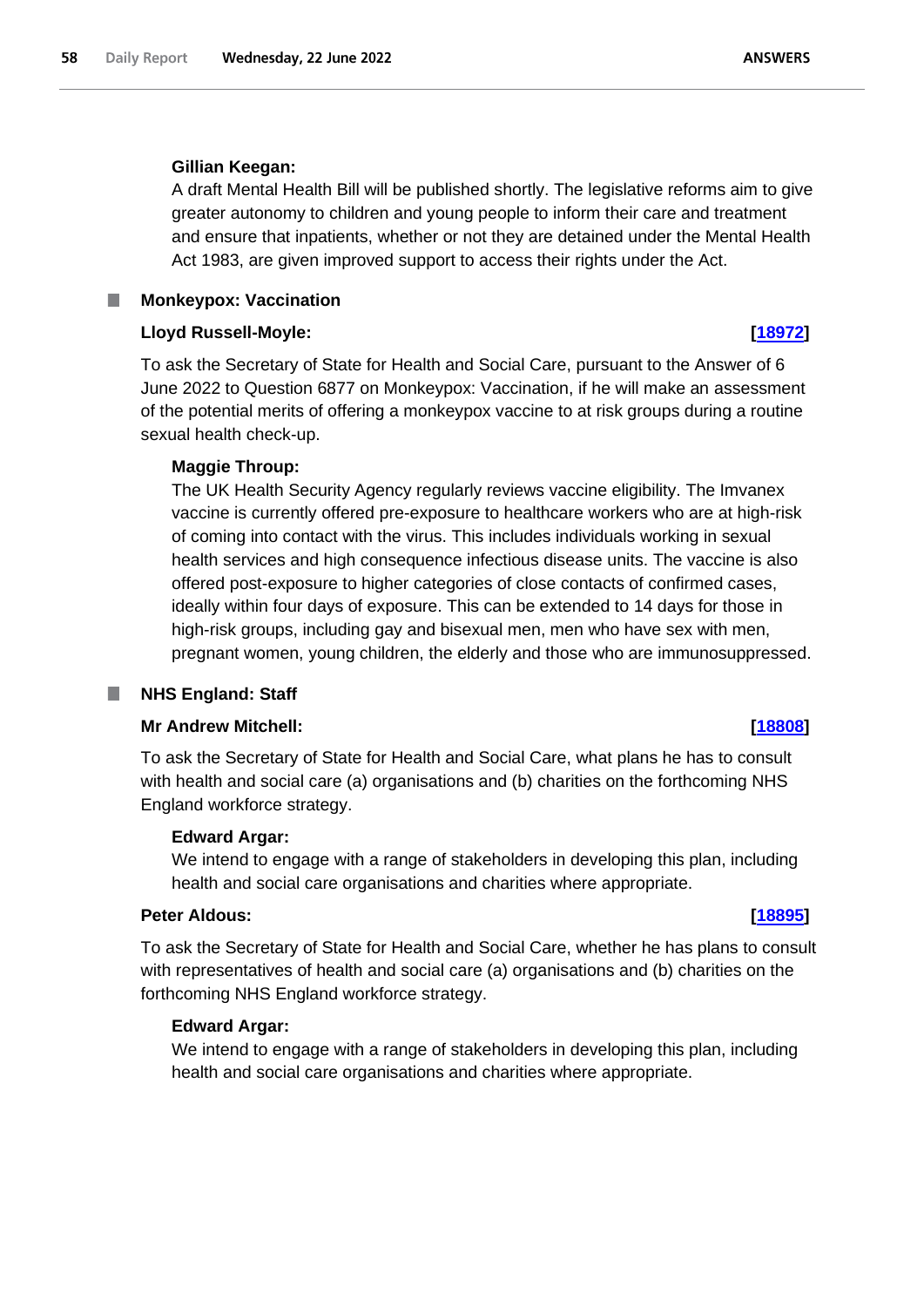### **NHS: Car Allowances** T.

# **Dan Jarvis: [\[20253\]](http://www.parliament.uk/business/publications/written-questions-answers-statements/written-question/Commons/2022-06-17/20253)**

To ask the Secretary of State for Health and Social Care, whether he has had recent conversations with the National Joint Council on the potential impact of increasing the standard mileage and fuel rates for NHS workers in line with the increased cost of petrol.

### **Edward Argar:**

We have had no recent discussions with the National Joint Council. The reimbursement of travel costs for National Health Service workers is a matter for the NHS Staff Council, the partnership of employers and NHS trades unions. This is addressed in the NHS Terms and Conditions, jointly agreed by employers and the NHS trades unions.

The current rate for staff who use their vehicles to make journeys in the performance of their duties is 56p per mile, which is above HM Revenue and Customs' approved mileage rate of 45p per mile. This rate reduces after 3,500 miles to 20p per mile. The NHS Terms and Conditions sets out the process for reviewing the rate of reimbursement every six months, which includes reviewing fluctuations in fuel prices.

The NHS Staff Council has recently published a joint statement on mileage, where the Council commits to write to the Department on the scope and the remit to undertake a possible review. The joint statement is available at the following link:

[https://www.nhsemployers.org/sites/default/files/2022-05/009%20NHS%20SC%20-](https://www.nhsemployers.org/sites/default/files/2022-05/009%20NHS%20SC%20-%20Joint%20statement%20on%20reimbursement%20of%20travel%20costs%20in%20England%20MAY%202022.pdf) [%20Joint%20statement%20on%20reimbursement%20of%20travel%20costs%20in%](https://www.nhsemployers.org/sites/default/files/2022-05/009%20NHS%20SC%20-%20Joint%20statement%20on%20reimbursement%20of%20travel%20costs%20in%20England%20MAY%202022.pdf) [20England%20MAY%202022.pdf](https://www.nhsemployers.org/sites/default/files/2022-05/009%20NHS%20SC%20-%20Joint%20statement%20on%20reimbursement%20of%20travel%20costs%20in%20England%20MAY%202022.pdf)

## **NHS: Drugs**

### **Navendu Mishra: [\[17149\]](http://www.parliament.uk/business/publications/written-questions-answers-statements/written-question/Commons/2022-06-13/17149)**

To ask the Secretary of State for Health and Social Care, whether he has had discussions with officials in his Department on the potential merits of introducing maximum time limits on medication waiting lists.

## **Edward Argar:**

*[Holding answer 16 June 2022]:* The National Institute for Health and Care Excellence (NICE) evaluates all new licensed medicines and licence extensions for existing medicines and aims to issue draft guidance on use around the time of licensing, with final guidance within 90 days of licensing wherever possible. The National Health Service is legally required to fund medicines recommended by NICE within 90 days of the publication of its final guidance. Recent initiatives such as the Innovative Licensing and Access Pathway, Project Orbis and the Innovative Medicines Fund will further support the rapid introduction of effective new medicines for the benefit of NHS patients.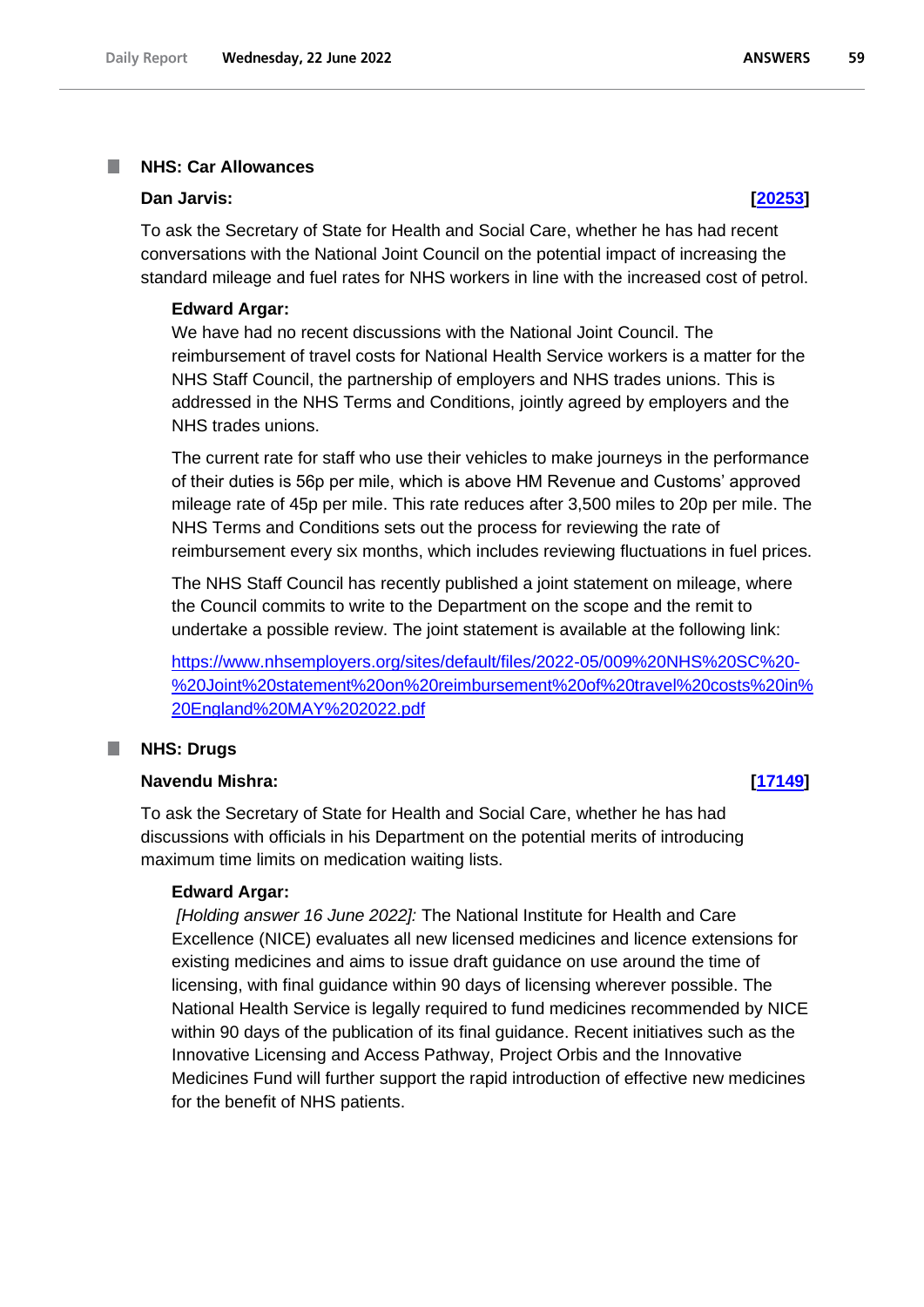### T. **NHS: Ethnic Groups**

# **Marsha De Cordova: [\[15369\]](http://www.parliament.uk/business/publications/written-questions-answers-statements/written-question/Commons/2022-06-09/15369)**

To ask the Secretary of State for Health and Social Care, what steps he is taking with NHS leaders to tackle discrimination and provide support for Black, Asian and Ethnic Minority staff to progress into leadership roles in response to the findings of the independent report, Leadership for a collaborative and inclusive future, published on 8 June 2022.

### **Edward Argar:**

The Government has accepted the recommendations in report and an implementation plan will follow. This will include embedding inclusive leadership practice as the responsibility of all leaders, more stringently enforcing existing equal opportunity and fairness measures, such as increasing the representation of ethnic minority staff at senior levels and enhancing the role of the Care Quality Commission to improve outcomes.

The National Health Service is overhauling recruitment and promotion practices to increase representation at senior levels and reducing the disproportionate number of minority ethnic people entering disciplinary processes.

### **NHS: Hearing Impairment** .

### **Mark Pawsey: [\[8993\]](http://www.parliament.uk/business/publications/written-questions-answers-statements/written-question/Commons/2022-05-25/8993)**

To ask the Secretary of State for Health and Social Care, what support is available to deaf people to access employment within the NHS.

### **Edward Argar:**

The NHS People Plan commits to creating a diverse workforce and reforming staff recruitment and promotion practices to ensure greater inclusivity.

The Workforce Disability Equality Standard (WDES) is a mandated framework of ten measures, including recruitment, which compares the workplace experiences of disabled and non-disabled staff. National Health Service organisations use the data collected to develop action plans and it provides comparative information to demonstrate progress. Following the WDES's data analysis report in 2021, recommendations include developing opportunities for local unemployed disabled people to gain work experience within NHS organisations and convening inclusive recruitment panels to include disabled staff, particularly for senior roles.

# **NHS: Staff**

### **Colleen Fletcher: [\[17949\]](http://www.parliament.uk/business/publications/written-questions-answers-statements/written-question/Commons/2022-06-14/17949)**

To ask the Secretary of State for Health and Social Care, what steps his Department is taking to support NHS workers in (a) Coventry, (b) the West Midlands and (c) England with the rising cost of living.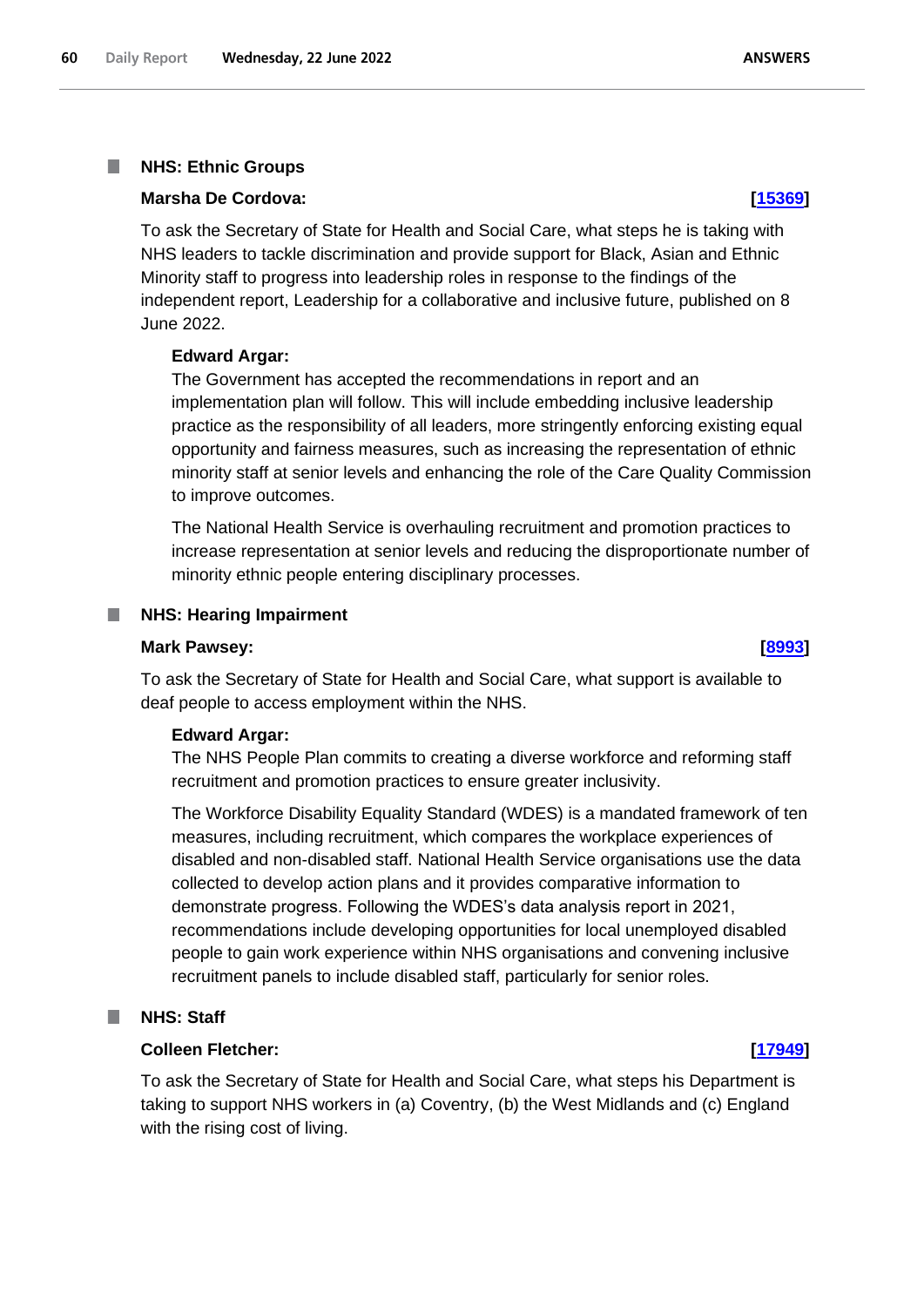# **Edward Argar:**

The Government committed to providing a pay increase this year for National Health Service workers in England, in addition to the 3% last year when pay was frozen in the public sector. The Government is looking to the independent Pay Review Bodies (PRBs) for a recommendation for the NHS. The PRBs consider a number of factors when formulating these recommendations, including the cost of living and inflation, recruitment and retention, affordability and value for the taxpayer. The Government will consider the recommendations before responding.

Approximately eight million households in the United Kingdom, including in Coventry and the West Midlands, will receive at least £1,200 this year, including a new one-off £650 cost of living payment. Universal support also increases to £400 as the October discount on energy bills increases and the requirement to repay it is removed. This provides total support for the cost of living to £37 billion this year.

# **North East Ambulance Service NHS Trust**

## **Wes Streeting: [\[20275\]](http://www.parliament.uk/business/publications/written-questions-answers-statements/written-question/Commons/2022-06-17/20275)**

To ask the Secretary of State for Health and Social Care, whether the scope of the independent review into the North East Ambulance Service will include the use of nondisclosure agreements across the NHS.

# **Wes Streeting: [\[20276\]](http://www.parliament.uk/business/publications/written-questions-answers-statements/written-question/Commons/2022-06-17/20276)**

To ask the Secretary of State for Health and Social Care, whether the scope of the independent review of the North East Ambulance Service will include the role of understaffing and under-resourcing.

# **Wes Streeting: [\[20278\]](http://www.parliament.uk/business/publications/written-questions-answers-statements/written-question/Commons/2022-06-17/20278)**

To ask the Secretary of State for Health and Social Care, by what date the independent review into the North East Ambulance Service will report.

# **Wes Streeting: [\[20279\]](http://www.parliament.uk/business/publications/written-questions-answers-statements/written-question/Commons/2022-06-17/20279)**

To ask the Secretary of State for Health and Social Care, what the terms of reference are for the independent review into the North East Ambulance Service.

# **Maria Caulfield:**

The review will be commissioned and overseen by NHS England and NHS Improvement and full details of its terms of reference, scope and reporting schedule will be announced in due course.

# **Wes Streeting: [\[20277\]](http://www.parliament.uk/business/publications/written-questions-answers-statements/written-question/Commons/2022-06-17/20277)**

To ask the Secretary of State for Health and Social Care, what steps he will take to ensure that whistleblowers will receive adequate (a) protection and (b) support if they come forward during the independent review into the North East Ambulance Service.

# **Maria Caulfield:**

There are longstanding provisions in the Employment Rights Act 1996, as amended by the Public Interest Disclosure Act 1998, which provide protection against detriment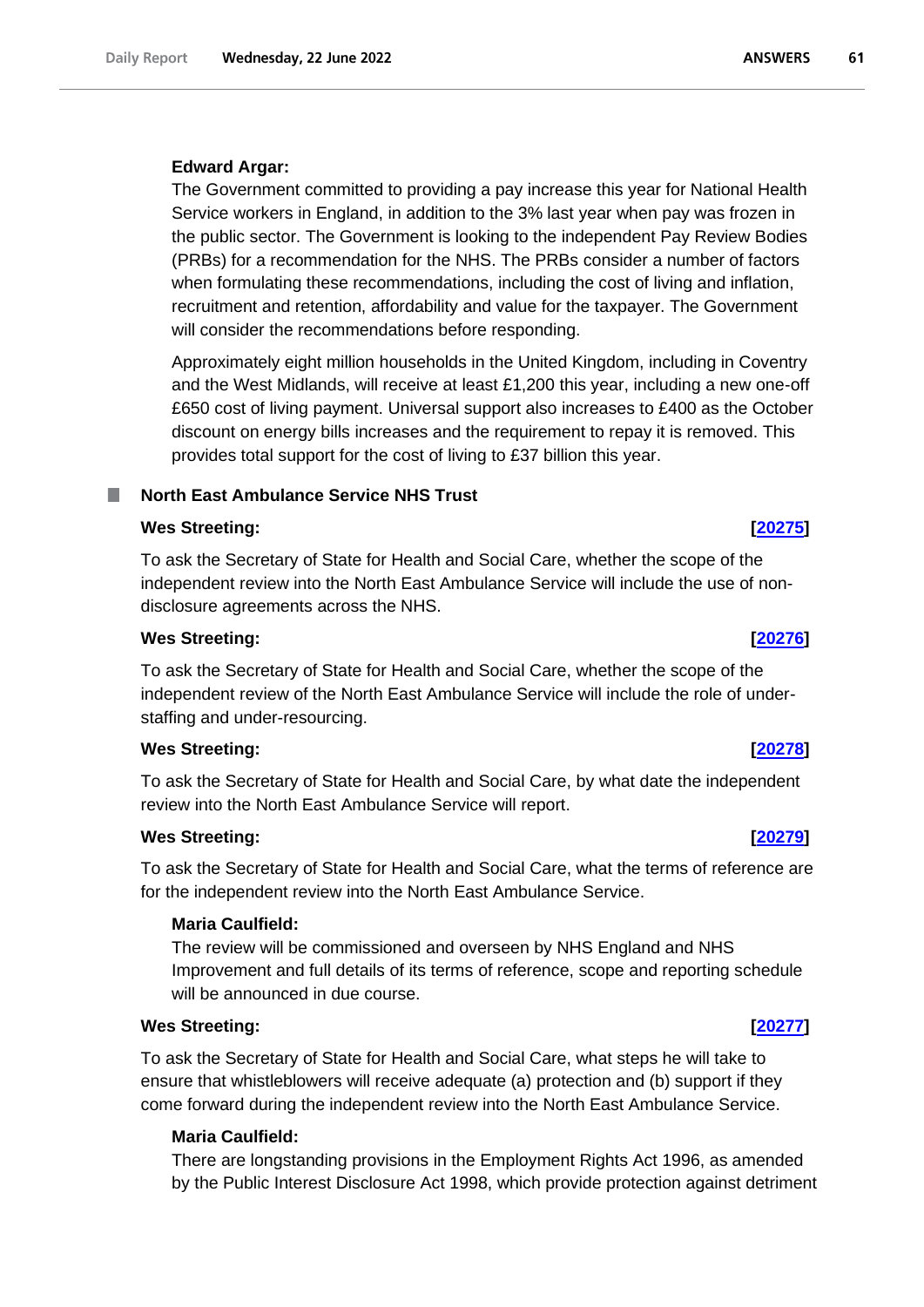in employment on the basis that a worker has made a 'protected disclosure'. To qualify for protection a disclosure must be made in accordance with the requirements as set out in the legislation.

For those who contribute to NHS England and NHS Improvement's forthcoming review into the North East Ambulance Service, we expect that appropriate data protection policies are established to ensure information obtained in the course of the investigation is confidential. The review should comply at all times with the current data protection legislation, including whistleblowing, or any future changes to this legislation, including the handling of personal data. Additionally, we would expect the Chair to take responsibility for preserving the integrity of the data and preventing the corruption or loss of such data.

# **Pharmacy: Health Services**

# **Feryal Clark: [\[18103\]](http://www.parliament.uk/business/publications/written-questions-answers-statements/written-question/Commons/2022-06-14/18103)**

# To ask the Secretary of State for Health and Social Care, what assessment he has made of the potential merits of increasing investment in clinical services provided by community pharmacy.

# **Maria Caulfield:**

The Community Pharmacy Contractual Framework 2019-24 commits £2.592 billion each year to the sector and sets out how community pharmacy will deliver more clinical services, such as treatment and advice for minor illnesses. In each year, further clinical services have been introduced or expanded. Negotiations with the Pharmaceutical Services Negotiating Committee are currently ongoing to determine additional services which could be delivered under the Framework.

### **Prostate Cancer: Medical Treatments** ш

# **Alex Norris: [\[18022\]](http://www.parliament.uk/business/publications/written-questions-answers-statements/written-question/Commons/2022-06-14/18022)**

To ask the Secretary of State for Health and Social Care, pursuant to the Answer of 18 May to Question 86 on Prostate Cancer, what assessment his Department has made of the NHS's readiness for using lutetium vipivotide tetraxetan in the treatment of prostatespecific membrane antigen positive metastatic castration-resistant prostate cancer.

# **Edward Argar:**

The National Institute for Health and Care Excellence (NICE) is the independent body which makes recommendations for the National Health Service on the clinical and cost effectiveness of new medicines. NICE is currently appraising lutetium vipivotide tetraxetan for the treatment of prostate-specific membrane antigen-positive castration-resistant metastatic prostate cancer. If recommended, it will be eligible for funding and available to National Health Service patients through the Cancer Drugs Fund on publication of NICE's draft guidance. It expected to published in autumn 2022.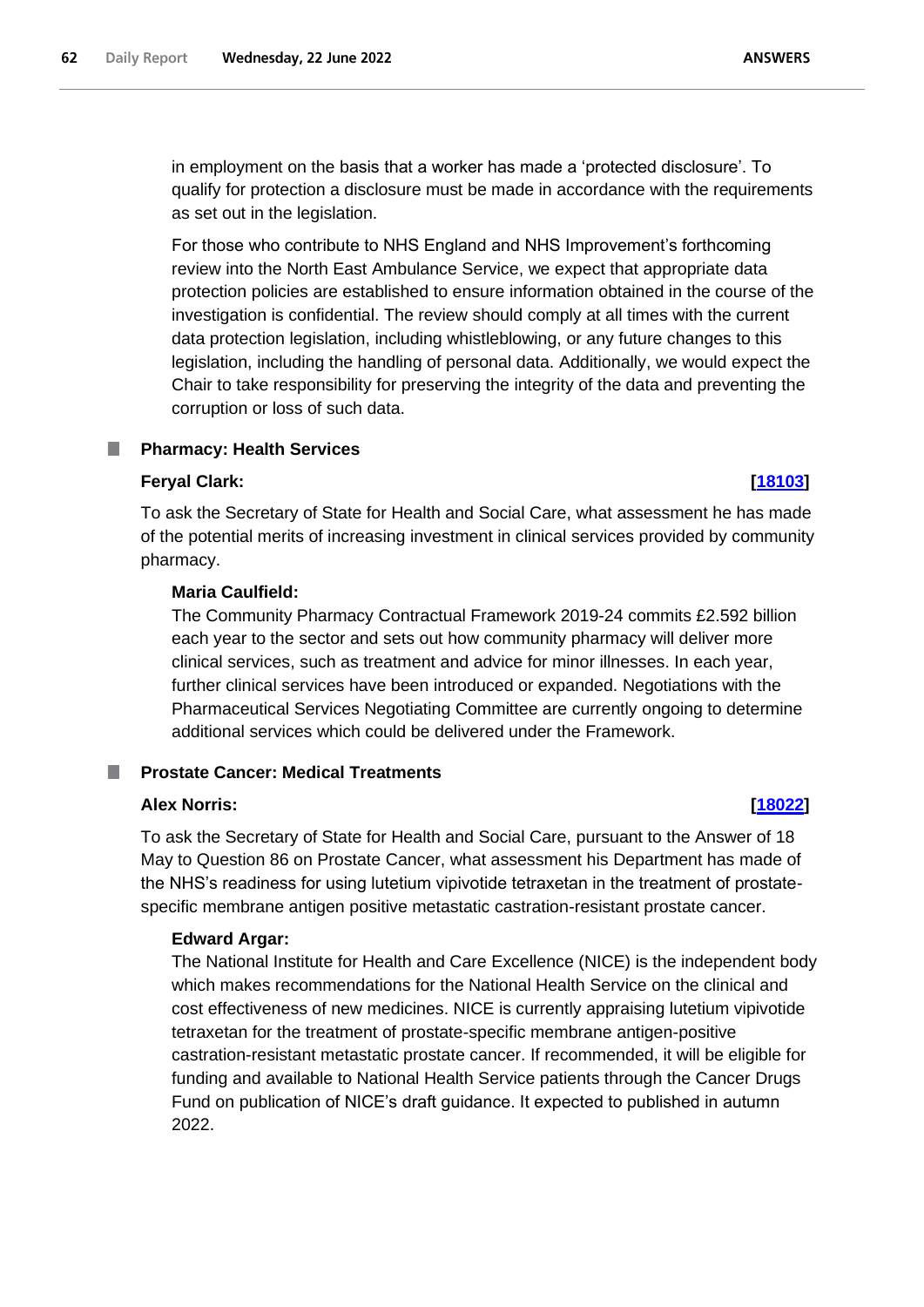### **Protective Clothing: Storage**

### **Angela Rayner: [\[16968\]](http://www.parliament.uk/business/publications/written-questions-answers-statements/written-question/Commons/2022-06-13/16968)**

To ask the Secretary of State for Health and Social Care, what the average cost to the public purse is of storing personal protective equipment in a shipping container for one month.

### **Edward Argar:**

The current average cost of storing personal protective equipment in a shipping container is £378 per month per container for site charges and an additional £107 per month if the container is rented, rather than owned by the Department.

### **Radiotherapy: Medical Equipment** m.

### **Feryal Clark: [\[18095\]](http://www.parliament.uk/business/publications/written-questions-answers-statements/written-question/Commons/2022-06-14/18095)**

To ask the Secretary of State for Health and Social Care, what proportion of radiotherapy treatment machines in current use in the NHS are over the 10 year recommended life span in use.

### **Maria Caulfield:**

As of 31 March 2022, NHS England and NHS Improvement estimate that there were approximately 20 linear accelerators (LINACs) or 7% of all LINACs aged 10 years or more in routine use in the National Health Service. Since 2016, approximately £162 million has been provided to support the replacement and upgrade of 100 LINACs.

### **Urinary Tract Infections: Screening**

## **Sarah Olney: [\[18008\]](http://www.parliament.uk/business/publications/written-questions-answers-statements/written-question/Commons/2022-06-14/18008)**

To ask the Secretary of State for Health and Social Care, with reference to UTI testing, what steps he is taking to support (a) better pain management, (b) treatment options and (c) additional education for the medical profession for that type of testing.

### **Gillian Keegan:**

The National Institute for Health and Care Excellence (NICE) guidance has provided guidance for clinicians to improve the diagnosis, treatment and management of urinary tract infections (UTIs), which includes advice on self-care and pain management. In October 2018, NICE published 'Urinary tract infection (recurrent): antimicrobial prescribing' in order to improve treatment, which is available at the following link:

# <https://www.nice.org.uk/guidance/ng112>

NHS England and NHS Improvement and the Accelerated Access Collaborative are working with NICE and the National Institute for Health and Care Research to identify the technologies which could potentially be accelerated into adoption in the National Health Service in England.

In addition, NHS England and NHS Improvement's RightCare Programme have developed a dashboard incorporating metrics relevant to monitoring the quality of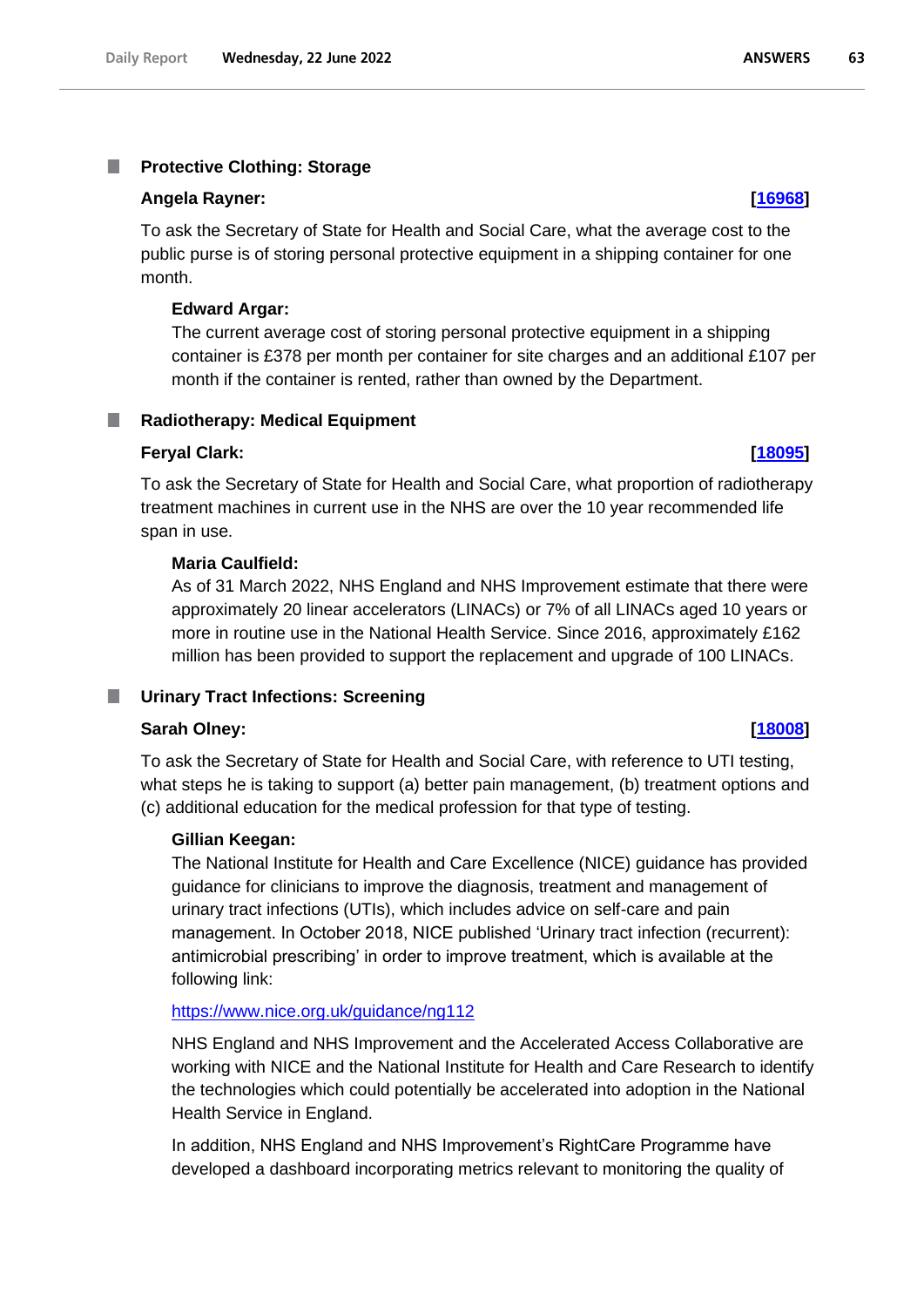care of patients with UTIs. This dashboard supports senior leaders in integrated care systems in assurance and oversight of UTI care and health professionals with quality improvement. NHS England and NHS Improvement's UTI workstream focuses on developing a co-ordinated pathway-based approach to improving the prevention, diagnosis, treatment and management of UTIs.

Health Education England's e-learning for healthcare has also added a new session to the Antimicrobial Resistance and Infections eLearning programme, which is available at the following link:

[https://www.e-lfh.org.uk/new-session-on-antimicrobial-prescribing-for-urinary-tract](https://www.e-lfh.org.uk/new-session-on-antimicrobial-prescribing-for-urinary-tract-infections-now-available/)[infections-now-available/](https://www.e-lfh.org.uk/new-session-on-antimicrobial-prescribing-for-urinary-tract-infections-now-available/)

## **HOME OFFICE**

### **Animal Experiments: Licensing** ш

### **Anna Firth: [\[18119\]](http://www.parliament.uk/business/publications/written-questions-answers-statements/written-question/Commons/2022-06-14/18119)**

To ask the Secretary of State for the Home Department, if her Department will carry out a review of the procedure for granting licences for animal experiments to help ensure that the provisions of the Animals (Scientific Procedures) Act 1986 are being enforced.

# **Damian Hinds:**

The Regulator for the use of animals in science fully implements the provisions of the Animals (Scientific Procedures) Act 1986 by following a published procedure for the granting of project licences.

The regulator has recently improved its processes and systems through a regulatory reform programme to assure compliance of establishments with the legislation.

### **Antisocial Behaviour: Newport West** .

### **Ruth Jones: [\[18039\]](http://www.parliament.uk/business/publications/written-questions-answers-statements/written-question/Commons/2022-06-14/18039)**

To ask the Secretary of State for the Home Department, whether she has made a recent assessment of the adequacy of police responses to reported antisocial behaviour incidents in Newport West constituency.

### **Kit Malthouse:**

There are various offences relating to illegal e-scooter use that the police can enforce with a Fixed Penalty Notice (FPN): uninsured driving can result in a FPN of £300 and 6 penalty points on a driving licence; riding without a driving licence can result in a FPN of £100 and 3-6 penalty points on a driving licence; while riding on the pavement can result in a FPN of £50.

Section 165 of the Road Traffic Act 1988 provides the power to seize privately owned e-scooters for driving without insurance or a driving licence.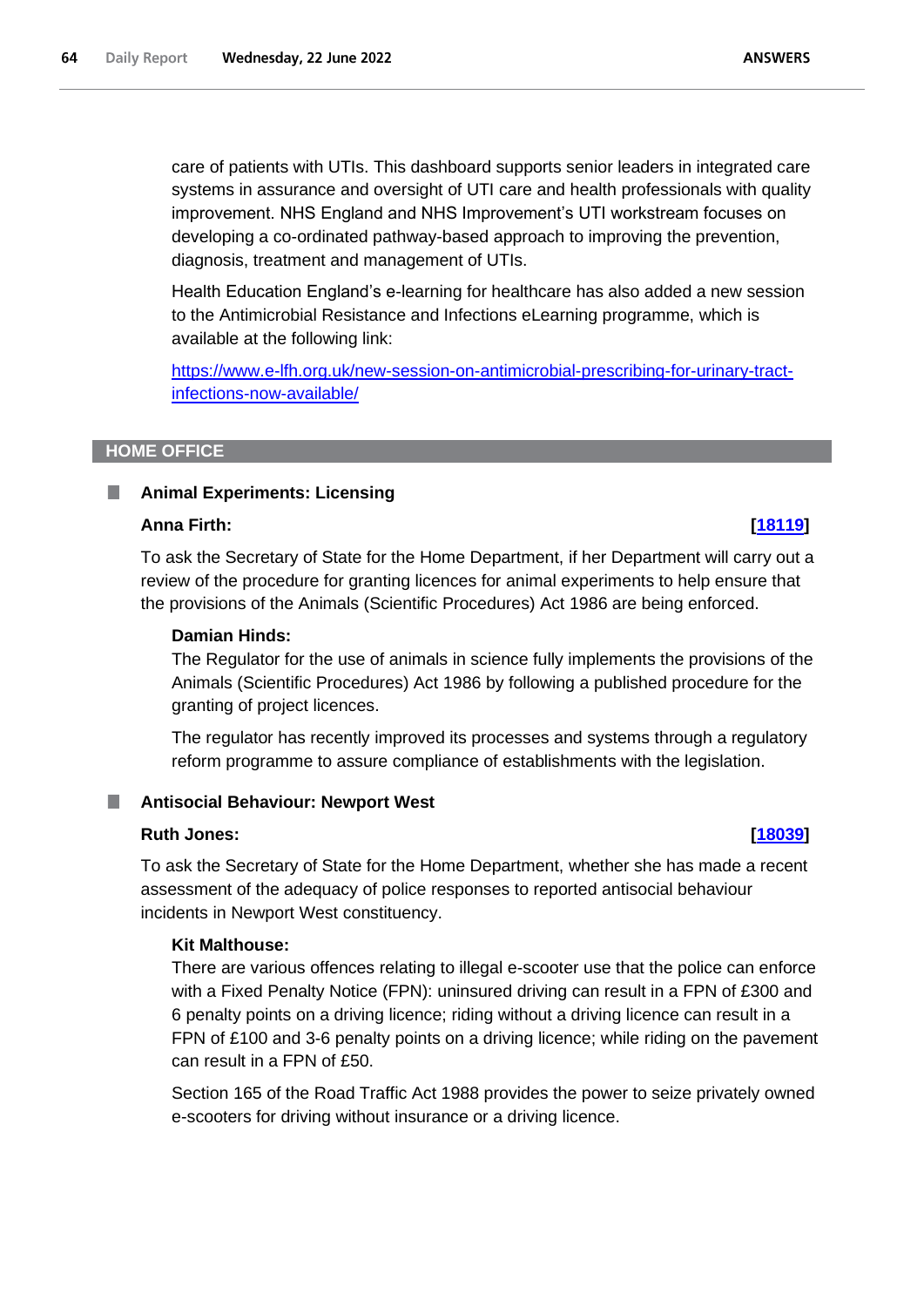Enforcement of road traffic law and deployment of available resources to tackle illegal riding of e-scooters is an operational matter for Chief Officers according to local policing plans.

# **Electric Scooters**

## **Alberto Costa: [\[18943\]](http://www.parliament.uk/business/publications/written-questions-answers-statements/written-question/Commons/2022-06-15/18943)**

To ask the Secretary of State for the Home Department, what the penalties are for people found using e-scooters illegally.

### **Kit Malthouse:**

There are various offences relating to illegal e-scooter use that the police can enforce with a Fixed Penalty Notice (FPN): uninsured driving can result in a FPN of £300 and 6 penalty points on a driving licence; riding without a driving licence can result in a FPN of £100 and 3-6 penalty points on a driving licence; while riding on the pavement can result in a FPN of £50. Section 165 of the Road Traffic Act 1988 provides the power to seize privately owned e-scooters for driving without insurance or a driving licence.

Enforcement of road traffic law and deployment of available resources to tackle illegal riding of e-scooters is an operational matter for Chief Officers according to local policing plans.

### T. **Employment: Ukraine**

### **Peter Gibson: [\[18056\]](http://www.parliament.uk/business/publications/written-questions-answers-statements/written-question/Commons/2022-06-14/18056)**

To ask the Secretary of State for the Home Department, what steps her Department is taking to to enable DBS checks to be undertaken on Ukrainians who are seeking employment in the UK.

## **Rachel Maclean:**

Except in some sectors like health and education, where DBS checks are mandated by the sector, the use of DBS checks is at the discretion of the employer.

The Disclosure and Barring Service (DBS) are able to provide criminal record certificates for those who have lived overseas and DBS checks therefore can be undertaken for Ukrainians who wish to work in those sectors where DBS checks are mandatory or where employers require them. However, as the DBS cannot access overseas criminal records, DBS checks will only contain information on criminal records in the UK. The Home Office provides guidance to employers who wish to request overseas criminal records checks for time spent abroad.

Specifically, Ukrainian citizens can apply for their criminal record checks via the website of the Ministry of Internal Affairs of Ukraine.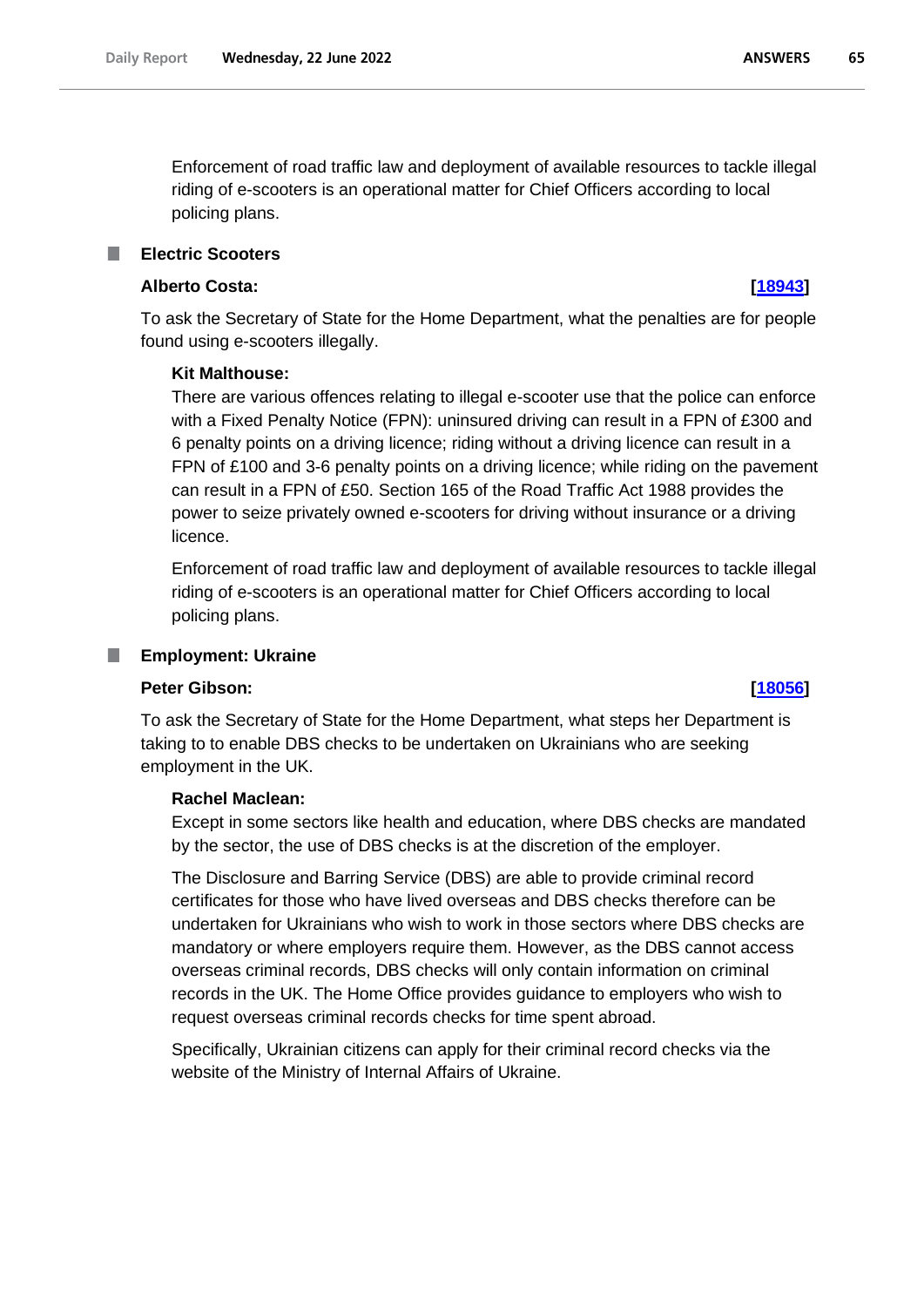### T. **Homes for Ukraine Scheme: Vetting**

### **Wendy Chamberlain: [\[5494\]](http://www.parliament.uk/business/publications/written-questions-answers-statements/written-question/Commons/2022-05-19/5494)**

To ask the Secretary of State for the Home Department, what process is in place to communicate with applicants under the Homes for Ukraine scheme in the event that their sponsors are required to undertake additional security checks.

### **Kevin Foster:**

*[Holding answer 24 May 2022]:* Where the decision has been taken that a sponsor is unsuitable, for whatever reason, sponsors will be contacted and told they cannot proceed with sponsoring under the Scheme.

Applicants will be offered the option to be matched, by voluntary and charitable organisations, with a new sponsor, without needing to complete a new application.

# **Passports: Applications**

## **Dame Diana Johnson: [\[17897\]](http://www.parliament.uk/business/publications/written-questions-answers-statements/written-question/Commons/2022-06-14/17897)**

To ask the Secretary of State for the Home Department, what recent progress her Department has made on reducing the backlog in passport applications.

### **Kevin Foster:**

To support the processing of an unprecedented demand, Her Majesty's Passport Office has increased its staffing numbers across the UK. 650 new staff have joined HM Passport Office since April 2021, with plans for a further 550 to have joined by the summer.

This has helped to process applications in record numbers. Across March, April, and May, HM Passport Office completed the processing of approximately three million applications, with 98.5% of applications from the UK being completed within the published processing time of up to ten weeks

### **Passports: Newport West** .

### **Ruth Jones: [\[18040\]](http://www.parliament.uk/business/publications/written-questions-answers-statements/written-question/Commons/2022-06-14/18040)**

To ask the Secretary of State for the Home Department, what recent progress her Department has made on reducing the backlog in passport applications from residents of Newport West constituency.

# **Kevin Foster:**

To support the processing of an unprecedented demand, Her Majesty's Passport Office has increased its staffing numbers across the UK. 650 new staff have joined HM Passport Office since April 2021, with plans for a further 550 to have joined by the summer.

This has helped to process applications in record numbers. Across March, April, and May, HM Passport Office completed the processing of approximately three million applications, with 98.5% of applications from the UK being completed within the published processing time of up to ten weeks.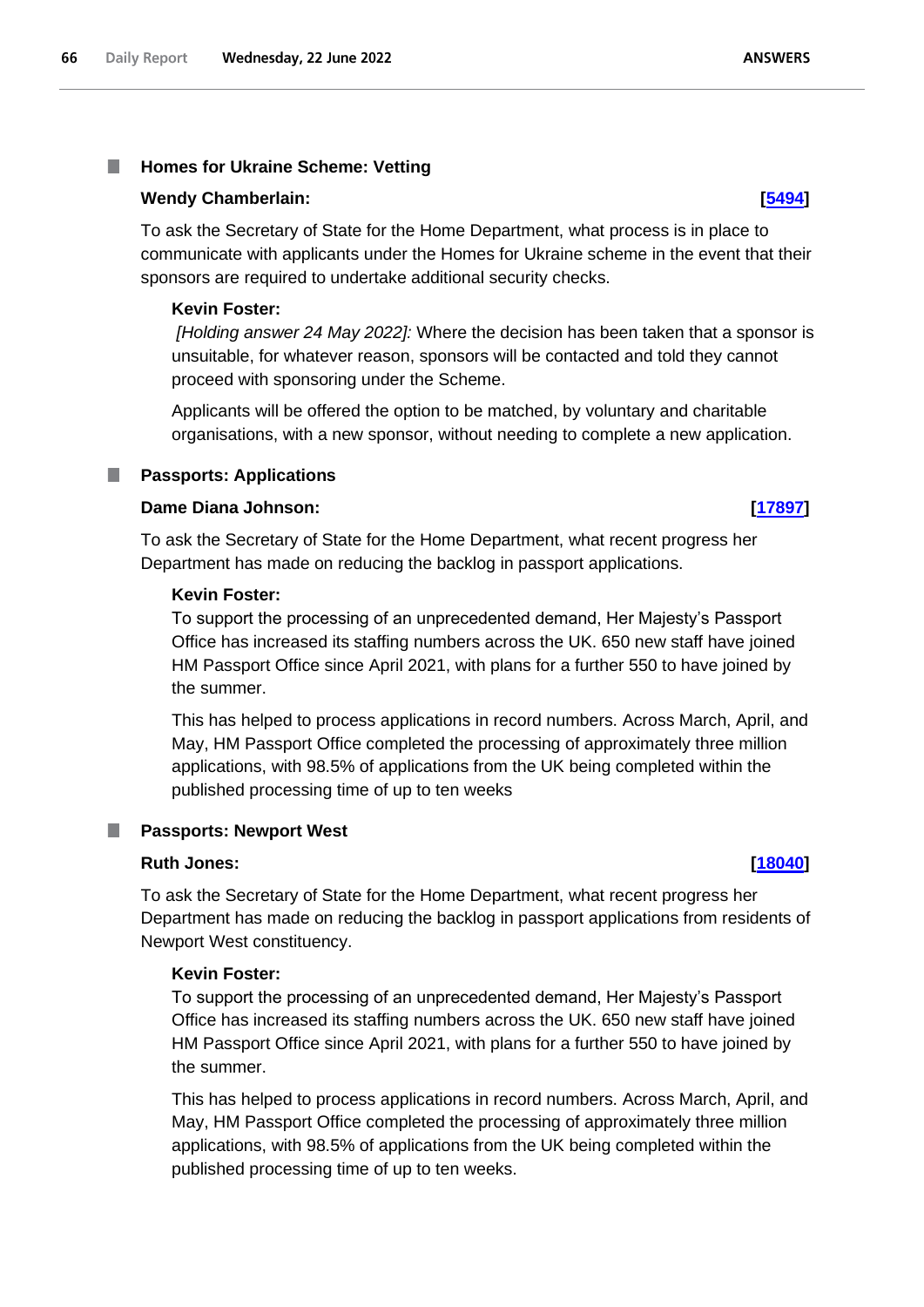# **Ruth Jones: [\[18041\]](http://www.parliament.uk/business/publications/written-questions-answers-statements/written-question/Commons/2022-06-14/18041)**

To ask the Secretary of State for the Home Department, how many people in Newport West constituency have waited longer than 6 weeks for their passport application to be processed in each of the last three years.

# **Kevin Foster:**

Since April 2021, customers have advised it takes up to ten weeks to process a passport application.

In May 2022, over 91% of applications from across the UK were completed within six weeks, and 98.5% within ten weeks.

### **Refugees: Afghanistan** T.

# **Caroline Lucas: [\[13691\]](http://www.parliament.uk/business/publications/written-questions-answers-statements/written-question/Commons/2022-06-07/13691)**

To ask the Secretary of State for the Home Department, with reference to the oral statement of the Minister for Afghan Resettlement of 6 January 2022, Official Report, column 185, how many refugees have (a) been referred and (b) been resettled in the UK following a referral by the United Nations High Commissioner for Refugees to the Afghan Citizens Resettlement Scheme.

# **Kevin Foster:**

*[Holding answer 15 June 2022]:* Eligible individuals can be referred onto the Afghan Citizens' Resettlement Scheme (ACRS) under one of three 'pathways', as set out in the policy statement of 13 September 2021:

https://www.gov.uk/government/publications/afghanistan-resettlement-andimmigration-policy-statement

Pathway two provides for vulnerable refugees who have fled Afghanistan to be referred for resettlement to the UK by the United Nations High Commissioner for Refugees (UNHCR). The launch of pathway two was announced on 13th June and we expect to begin receiving referrals soon

# **Peter Gibson: [\[18057\]](http://www.parliament.uk/business/publications/written-questions-answers-statements/written-question/Commons/2022-06-14/18057)**

To ask the Secretary of State for the Home Department, how many Afghan families remain in temporary accommodation.

# **Peter Gibson: [\[18058\]](http://www.parliament.uk/business/publications/written-questions-answers-statements/written-question/Commons/2022-06-14/18058)**

To ask the Secretary of State for the Home Department, if he will publish the details of local authorities that (a) have and (b) have not offered homes to Afghan families.

### **Kevin Foster:**

There are currently over 12,000 individuals from Afghanistan in bridging hotels.

We do not want to keep people in temporary accommodation for any longer than is necessary. We have moved, or are in the process of moving, over 6,700 people into homes since June 2021. Finding suitable homes for this number of people is a significant challenge. We are working across government and with over three hundred Local Authority partners to move Afghan evacuees into permanent homes

67

**ANSWERS**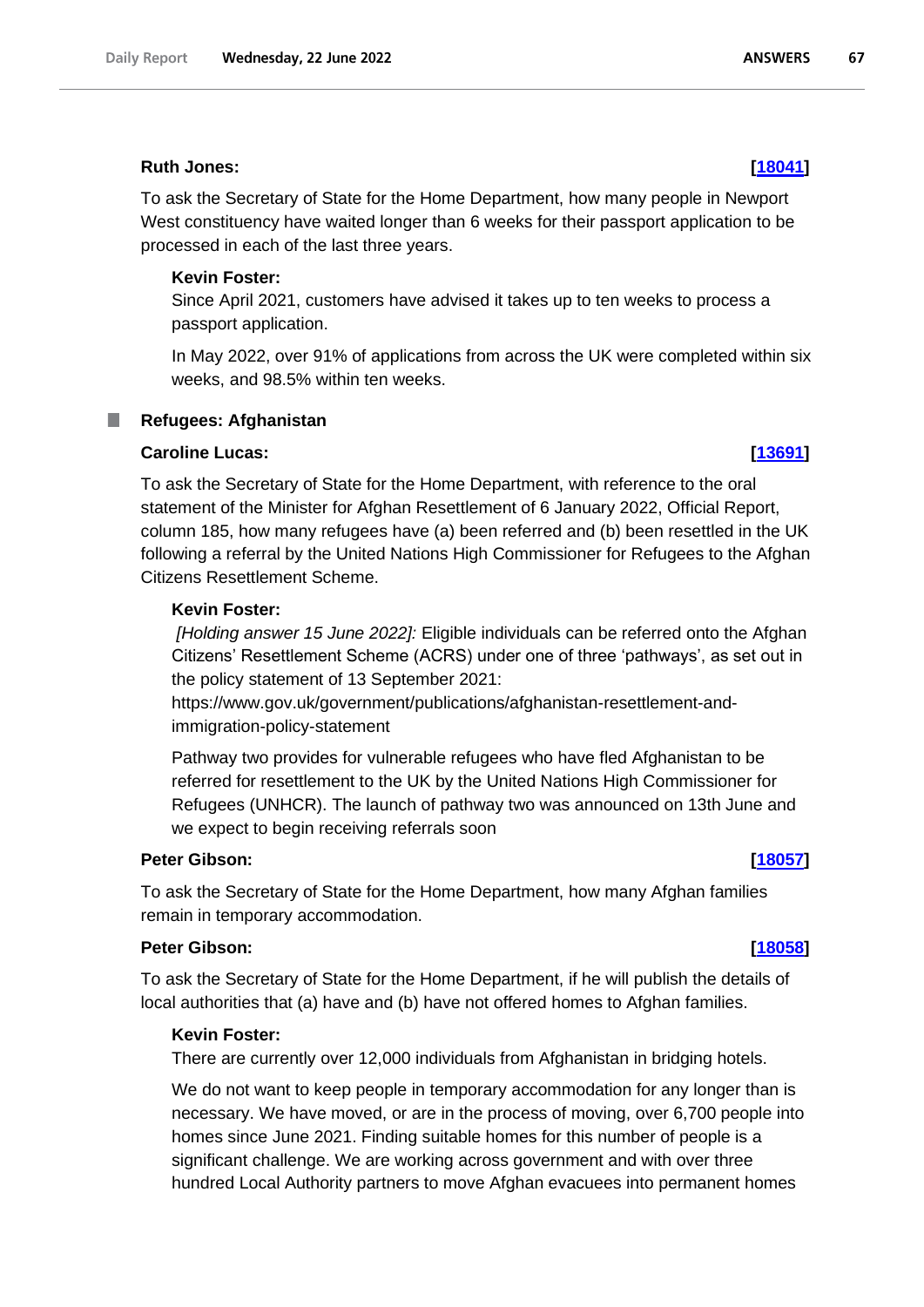as soon as possible so they can settle and rebuild their lives. Alongside our engagement with local authorities, we are reaching out to landlords, developers and the wider private rented sector to encourage further offers of properties, either directly to Local Authorities or through our Housing portal.

Data is not currently published on local authorities who have pledged properties to Afghan families. The Home Office publishes data on resettlement in the ' [Immigration](https://gbr01.safelinks.protection.outlook.com/?url=https%3A%2F%2Fwww.gov.uk%2Fgovernment%2Fcollections%2Fimmigration-statistics-quarterly-release&data=05%7C01%7CRASI-BriefingCorrespondence%40homeoffice.gov.uk%7C7016fd41d82e4828b3b108da4eb372d4%7Cf24d93ecb2914192a08af182245945c2%7C0%7C0%7C637908829866494684%7CUnknown%7CTWFpbGZsb3d8eyJWIjoiMC4wLjAwMDAiLCJQIjoiV2luMzIiLCJBTiI6Ik1haWwiLCJXVCI6Mn0%3D%7C3000%7C%7C%7C&sdata=Lln0hnu19Ng4GIbXAr1SNtF%2FGx0w3z%2FJgum%2FdV5dFV8%3D&reserved=0)  [Statistics Quarterly Release](https://gbr01.safelinks.protection.outlook.com/?url=https%3A%2F%2Fwww.gov.uk%2Fgovernment%2Fcollections%2Fimmigration-statistics-quarterly-release&data=05%7C01%7CRASI-BriefingCorrespondence%40homeoffice.gov.uk%7C7016fd41d82e4828b3b108da4eb372d4%7Cf24d93ecb2914192a08af182245945c2%7C0%7C0%7C637908829866494684%7CUnknown%7CTWFpbGZsb3d8eyJWIjoiMC4wLjAwMDAiLCJQIjoiV2luMzIiLCJBTiI6Ik1haWwiLCJXVCI6Mn0%3D%7C3000%7C%7C%7C&sdata=Lln0hnu19Ng4GIbXAr1SNtF%2FGx0w3z%2FJgum%2FdV5dFV8%3D&reserved=0) '. Information on how to use the dataset can be found in the 'Notes' page of the workbook. The latest data cover up to the end of March 2022.

## **INTERNATIONAL TRADE**

### **Department for International Trade: Belfast** T.

## **Peter Kyle: [\[19650\]](http://www.parliament.uk/business/publications/written-questions-answers-statements/written-question/Commons/2022-06-16/19650)**

To ask the Secretary of State for International Trade, with reference to the Answer of 25 April 2022 to Question 155847 on Department for International Trade: Belfast, how many staff work in the Trade and Investment hub in Belfast.

## **Penny Mordaunt:**

*[Holding answer 21 June 2022]:* As of June 2022, nine full time employees are employed in the Department for International Trade's Northern Ireland hub.

### **Developing Countries Trading Scheme: Human Rights** ш

### **Gareth Thomas: [\[17860\]](http://www.parliament.uk/business/publications/written-questions-answers-statements/written-question/Commons/2022-06-14/17860)**

To ask the Secretary of State for International Trade, whether her Department plans to include human rights safeguards in its proposed Developing Countries Trading Scheme; and if she will make statement.

# **Gareth Thomas: [\[17861\]](http://www.parliament.uk/business/publications/written-questions-answers-statements/written-question/Commons/2022-06-14/17861)**

To ask the Secretary of State for International Trade, whether her Department's proposed Developing Countries Trading Scheme will include (a) equivalent or (b) improved human rights protections in comparison to the Generalised Scheme of Preferences; and if she will make a statement.

# **Penny Mordaunt:**

The detailed proposals for the Developing Countries Trading Scheme (DCTS) will be published in 2022. When these proposals are published, my Rt. Hon. Friend the Secretary of State for International Trade will provide a written ministerial statement.

HM Government believes that growing trading relationships increases UK influence in open conversations with partners on a range of difficult issues, including human rights. The UK will continue to show global leadership in encouraging all states to uphold international human rights obligations and hold those who violate human rights to account.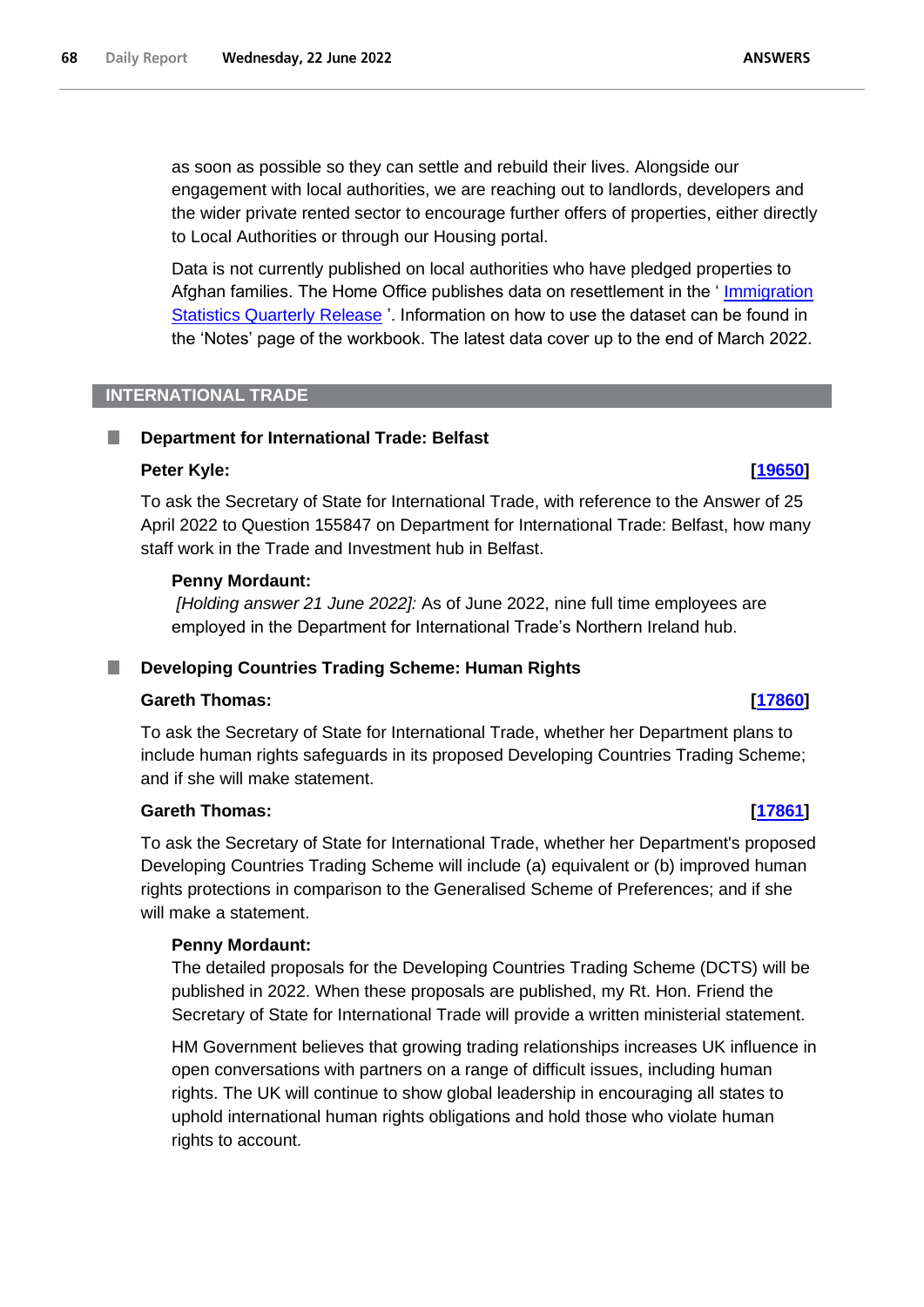### T. **Trade Agreements**

### **Dame Diana Johnson: [\[14452\]](http://www.parliament.uk/business/publications/written-questions-answers-statements/written-question/Commons/2022-06-08/14452)**

To ask the Secretary of State for International Trade, what recent steps she has taken to increase the proportion of UK trade through free trade agreements.

### **Penny Mordaunt:**

*[Holding answer 16 June 2022]:* We have secured trade agreements with 70 countries plus the EU, partners that accounted for £808bn of UK bilateral trade in 2021.

The Department for International Trade can report significant progress this year. We have signed a free trade agreement (FTA) with New Zealand and a Digital Economy Agreement with Singapore. We have completed three rounds of FTA negotiations with India and one round with Canada. We have completed a Call for Input on an enhanced FTA with Israel, and launched FTA negotiations with Mexico, Switzerland and Greenland. We are preparing to launch FTA negotiations with the Gulf Cooperation Council.

### **Whisky: Northern Ireland** ш

### **Jim Shannon: [\[15264\]](http://www.parliament.uk/business/publications/written-questions-answers-statements/written-question/Commons/2022-06-09/15264)**

To ask the Secretary of State for International Trade, if she will take steps to encourage the US administration to grant Irish whiskey from Northern Ireland the same level of distinctive product protection as currently afforded to Scotch whisky.

### **Penny Mordaunt:**

I am aware of the concerns raised by the Irish Whiskey Association with regard to protection of Irish whiskey, and their objective that Irish whiskey be offered equivalent protection to Scotch whisky in the US. We sought to address this issue through our previous free trade agreement negotiations, and we will continue to raise it in our ongoing engagement with the US.

### **JUSTICE**

### **Duty Solicitors: Wales** ш

## **Ruth Jones: [\[18044\]](http://www.parliament.uk/business/publications/written-questions-answers-statements/written-question/Commons/2022-06-14/18044)**

To ask the Secretary of State for Justice, what assessment he has made of the effect of trends in the number of duty solicitors in Wales on access to justice in that country.

# **James Cartlidge:**

The Legal Aid Agency (LAA) frequently reviews market capacity, including the number of duty solicitors on each local duty scheme, to make sure there is adequate provision of legal aid throughout England and Wales. The LAA moves quickly, where issues arise, to secure additional provision and to ensure continuity of legal aid services.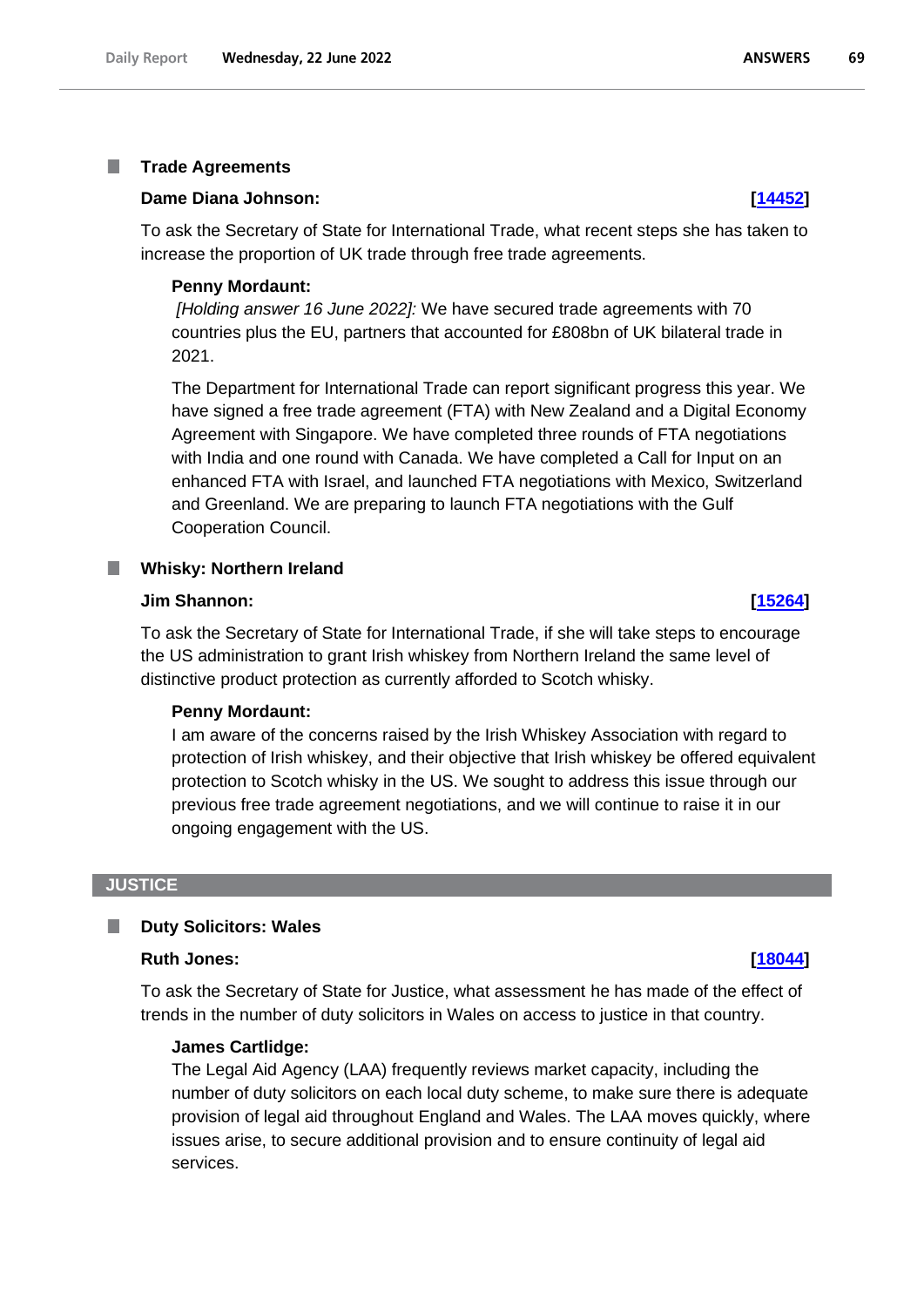The LAA is satisfied that there continues to be sufficient duty solicitor coverage across all duty schemes in Wales. Provision under the duty scheme is demand led and so there may be variations in numbers across each local rota or other fluctuations in numbers depending on prevailing market conditions.

A procurement exercise for new criminal legal aid contracts commencing on 1 October 2022 is currently underway. The LAA will publish lists of providers and duty solicitors under those contracts once the contract has commenced.

# **Prisoners' Release**

# **Ellie Reeves: [\[20296\]](http://www.parliament.uk/business/publications/written-questions-answers-statements/written-question/Commons/2022-06-17/20296)**

To ask the Secretary of State for Justice, when his plans to reduce Friday release will be implemented.

# **Kit Malthouse:**

This Government will legislate to enable offenders who are at risk of reoffending to be released up to two days earlier, where a release date falls on a Friday or before a bank holiday, when Parliamentary time allows.

We will continue to consider the views of stakeholders, including operational colleagues, prison staff and the third sector to shape the policy to ensure that legislative change reduces risk of reoffending, protects the public and effectively manages risk.

# **Prisons: Wales**

# **Liz Saville Roberts: [\[20281\]](http://www.parliament.uk/business/publications/written-questions-answers-statements/written-question/Commons/2022-06-17/20281)**

To ask the Secretary of State for Justice, with reference to the Answer of 9 February 2021 to Question 149308, what the most recent figures are for the number of (a) prison officers and (b) other staff members at (i) HMP Berwyn and (ii) other prisons in Wales who are Welsh speaking.

# **Victoria Atkins:**

HMPPS do not gather official statistics about the number of Welsh speaking staff in prisons. Equalities Leads in Wales have not repeated the informal exercise to collect local information since the responding to the question on 9 February 2021.

# **LEVELLING UP, HOUSING AND COMMUNITIES**

# **Asylum: Housing**

# **Rachael Maskell: [\[17985\]](http://www.parliament.uk/business/publications/written-questions-answers-statements/written-question/Commons/2022-06-14/17985)**

To ask the Secretary of State for Levelling Up, Housing and Communities, what recent discussions has he had with the Home Secretary on (a) the supply of housing available for asylum seekers and (b) addressing any shortages in that supply.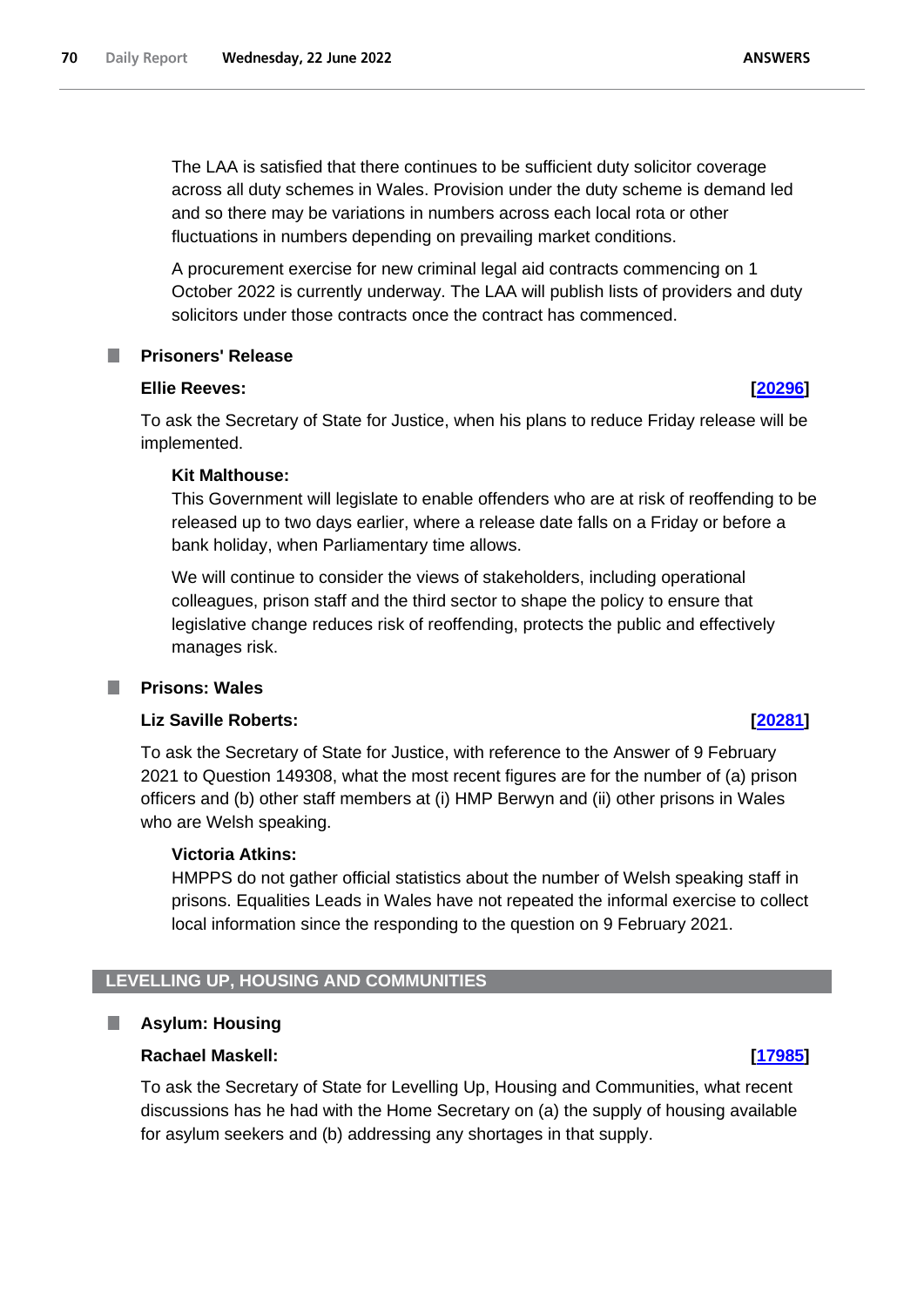## **Rachael Maskell: [\[17986\]](http://www.parliament.uk/business/publications/written-questions-answers-statements/written-question/Commons/2022-06-14/17986)**

To ask the Secretary of State for Levelling Up, Housing and Communities, if he will take steps to help ensure that housing proposals reflect the potential need to provide additional homes to support refugees and asylum seekers amid global instability.

### **Stuart Andrew:**

The UK has a long and proud history of welcoming migrants including recent arrivals from Ukraine, Afghanistan, Syria and Hong Kong.

Our respective departments work closely to ensure that those whom we welcome to our country have access to the support and services they need, including a place to live. The Secretary of State for DLUHC launched the Homes for Ukraine Scheme on 14 March 2022 in support of Ukrainian arrivals.

Other schemes and support are available for refugees fleeing conflicts in other parts of the world.

As has been the case under successive administrations, details of internal discussions are not normally disclosed.

# **Council Tax: Energy Bills Rebate**

## **Alicia Kearns: [\[18088\]](http://www.parliament.uk/business/publications/written-questions-answers-statements/written-question/Commons/2022-06-14/18088)**

To ask the Secretary of State for Levelling Up, Housing and Communities, whether his Department is making provisions for the council tax rebate to be given to people living in business-provided living accommodation.

# **Kemi Badenoch:**

The rebate is available to occupants of property in council tax bands  $A - D$  who are liable for council tax. This includes those in business-provided living accommodation. If the council tax bill is usually paid by the employer on the occupant's behalf, the council will contact the occupant to arrange a payment method. Anyone not eligible for the rebate but in financial hardship can apply to their local council's discretionary fund for support.

## **Council Tax: Rented Housing**

## **Dan Jarvis: [\[20254\]](http://www.parliament.uk/business/publications/written-questions-answers-statements/written-question/Commons/2022-06-17/20254)**

To ask the Secretary of State for Levelling Up, Housing and Communities, what recent assessment he has made of the potential merits of amending the council tax banding for council houses where the tenant is renting.

## **Kemi Badenoch:**

All properties are banded for council tax on a consistent basis, reflecting their open market capital value as at 1 April 1991. The Government has no plans to amend banding based on occupancy arrangements. The council tax system has a range of discounts and exemptions to reflect personal circumstances, including local council tax support schemes for households in financial need.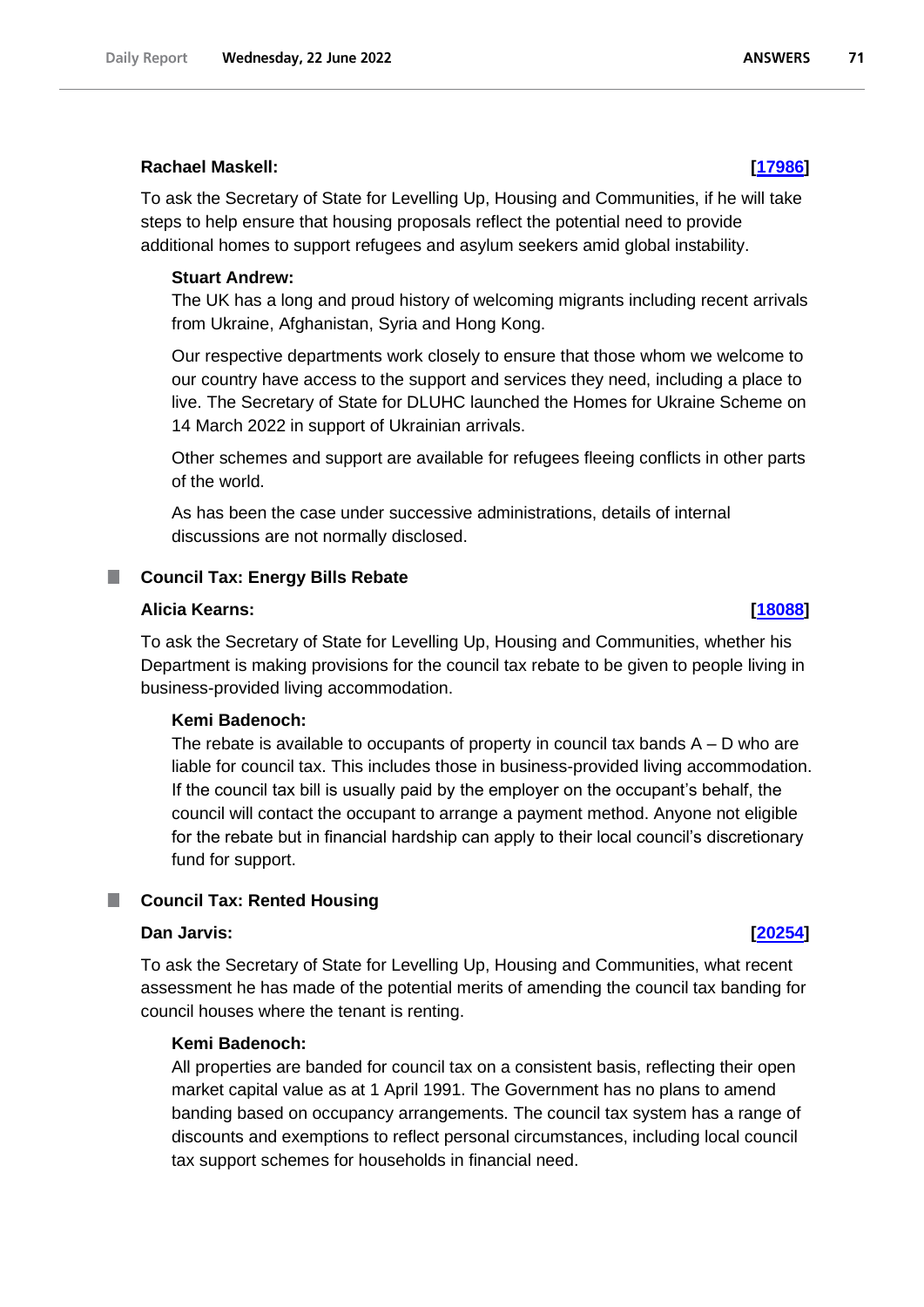### I. **Department for Levelling Up, Housing and Communities: MG OMD**

# **Emily Thornberry: [\[20237\]](http://www.parliament.uk/business/publications/written-questions-answers-statements/written-question/Commons/2022-06-17/20237)**

To ask the Secretary of State for Levelling Up, Housing and Communities, what the maximum value, inclusive of VAT, is of the contract that his Department has agreed with Manning Gottlieb OMD for the provision of strategic media activation services under the terms of the Crown Commercial Service's media services framework agreement reference RM6123.

# **Eddie Hughes:**

Spending on campaigns are published regularly on the gov.uk website as part of the department's transparency data made publicly available.

# **Help to Buy Scheme: Interest Charges**

# **Royston Smith: [\[17029\]](http://www.parliament.uk/business/publications/written-questions-answers-statements/written-question/Commons/2022-06-13/17029)**

To ask the Secretary of State for Levelling Up, Housing and Communities, whether his Department has considered waiving Help to Buy loan interests for those affected by unsafe cladding.

# **Royston Smith: [\[17030\]](http://www.parliament.uk/business/publications/written-questions-answers-statements/written-question/Commons/2022-06-13/17030)**

To ask the Secretary of State for Levelling Up, Housing and Communities, what assessment he has made of the potential merits of allowing properties bought with a Help to Buy loan and affected by unsafe cladding to be let out.

# **Royston Smith: [\[17031\]](http://www.parliament.uk/business/publications/written-questions-answers-statements/written-question/Commons/2022-06-13/17031)**

To ask the Secretary of State for Levelling Up, Housing and Communities, whether his Department has made an assessment of the potential merits of allowing people who bought a property with a Help to Buy loan which is affected by unsafe cladding to own a second home.

# **Stuart Andrew:**

The Government has provided £5.1 billion to remediate residential buildings over 18 metres, and recently announced contributions from developers estimated at £5 billion to help to fix the building safety crisis.

We have extended the exceptional criteria for subletting through the Help to Buy scheme to include homes affected by unsafe cladding. Guidance can be found in the following link [https://www.gov.uk/guidance/how-to-sublet-your-help-to-buy](https://gbr01.safelinks.protection.outlook.com/?url=https%3A%2F%2Fwww.gov.uk%2Fguidance%2Fhow-to-sublet-your-help-to-buy-home%23when-you-may-be-allowed-to-sublet-your-entire-home&data=05%7C01%7CParliamentary%40levellingup.gov.uk%7C53679c7967fe4972677a08da546a8262%7Cbf3468109c7d43dea87224a2ef3995a8%7C0%7C0%7C637915113667740198%7CUnknown%7CTWFpbGZsb3d8eyJWIjoiMC4wLjAwMDAiLCJQIjoiV2luMzIiLCJBTiI6Ik1haWwiLCJXVCI6Mn0%3D%7C3000%7C%7C%7C&sdata=NLNg%2BKT0fQOzmewzlaU32jS3a4ZNAvdSYAw4owXFoNw%3D&reserved=0)[home#when-you-may-be-allowed-to-sublet-your-entire-home.](https://gbr01.safelinks.protection.outlook.com/?url=https%3A%2F%2Fwww.gov.uk%2Fguidance%2Fhow-to-sublet-your-help-to-buy-home%23when-you-may-be-allowed-to-sublet-your-entire-home&data=05%7C01%7CParliamentary%40levellingup.gov.uk%7C53679c7967fe4972677a08da546a8262%7Cbf3468109c7d43dea87224a2ef3995a8%7C0%7C0%7C637915113667740198%7CUnknown%7CTWFpbGZsb3d8eyJWIjoiMC4wLjAwMDAiLCJQIjoiV2luMzIiLCJBTiI6Ik1haWwiLCJXVCI6Mn0%3D%7C3000%7C%7C%7C&sdata=NLNg%2BKT0fQOzmewzlaU32jS3a4ZNAvdSYAw4owXFoNw%3D&reserved=0)

There are no existing plans to change other aspects of the Help to Buy loan rules. However, we will keep these policies under review and recognise the unique circumstances of people affected by the cladding crisis.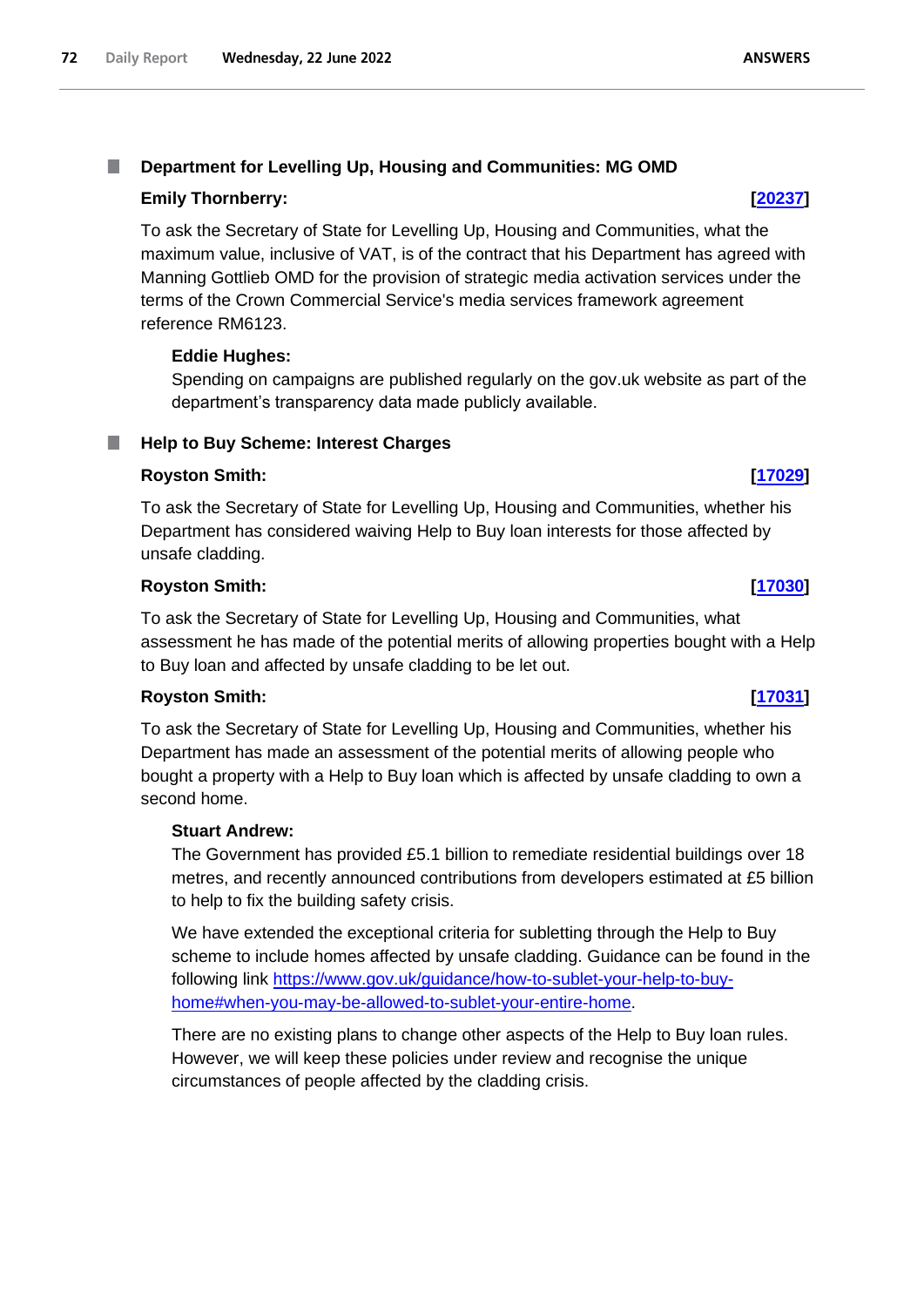#### T. **Housing: Construction**

#### **Rachael Maskell: [\[17976\]](http://www.parliament.uk/business/publications/written-questions-answers-statements/written-question/Commons/2022-06-14/17976)**

To ask the Secretary of State for Levelling Up, Housing and Communities, if he will take steps to enable residents to determine housing tenure prior to sites being committed for development.

#### **Stuart Andrew:**

Our National Planning Policy Framework makes clear that local authorities should assess the size, type and tenure of housing needed for different groups in the community and reflect this in their planning policies. As part of developing these policies, local authorities are required to engage in robust consultation to ensure that the views of local residents and communities are taken into account.

#### **Levelling Up Fund**

## **John Healey: [\[20207\]](http://www.parliament.uk/business/publications/written-questions-answers-statements/written-question/Commons/2022-06-17/20207)**

To ask the Secretary of State for Levelling Up, Housing and Communities, when the application portal for round two of the Levelling Up Fund bids will open.

#### **Neil O'Brien:**

Work is ongoing to open the application portal for the second round of the Levelling Up Fund as soon as possible. In the meantime, applicants already have access to all the information needed to develop their applications. We have encouraged places to use these tools to prepare their applications in readiness to upload when the portal launches.

#### **Second Homes I**

#### **Rachael Maskell: [\[17977\]](http://www.parliament.uk/business/publications/written-questions-answers-statements/written-question/Commons/2022-06-14/17977)**

To ask the Secretary of State for Levelling Up, Housing and Communities, whether he has had discussions with relevant stakeholders on the most effective potential interventions for the purposes of slowing down second home ownership, whether as homes to live in, rent out or use commercially as holiday lets.

#### **Stuart Andrew:**

The Government recognises the benefits that second homes can bring to local economies and to the tourism sector and does not wish to interfere with people's freedom to live where they choose. However, the Government also recognises the adverse effect that large numbers of second homes can have on some areas. We have introduced a number of measures to help mitigate those effects, including introducing higher rates of Stamp Duty Land Tax for those purchasing additional properties

My department is speaking to local authorities and other stakeholders across relevant areas to understand the effects of second home ownership on local communities, and to hear their views on how best to address detrimental impacts where these occur.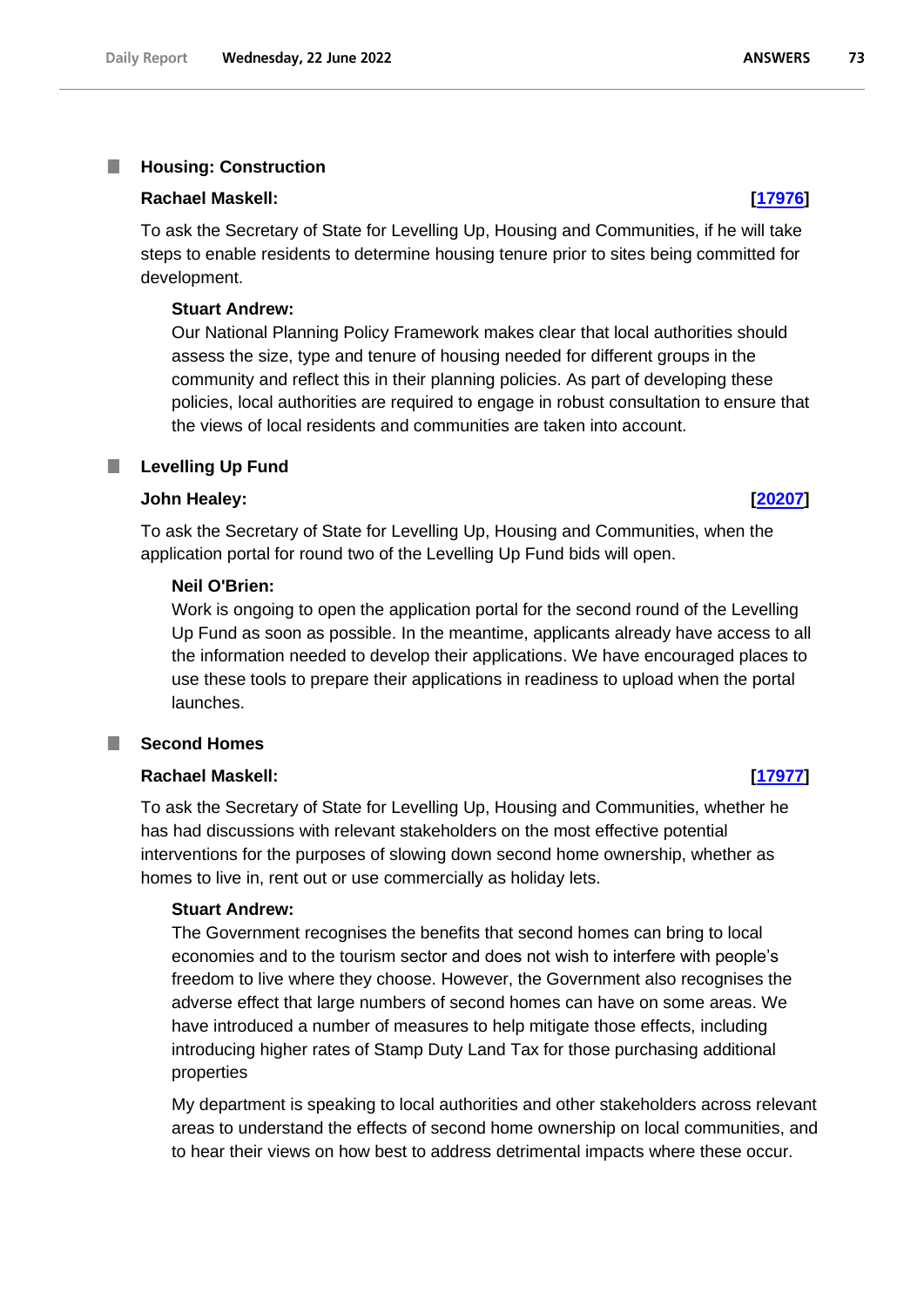#### T. **Solar Power: Planning Permission**

#### **Simon Jupp: [\[18114\]](http://www.parliament.uk/business/publications/written-questions-answers-statements/written-question/Commons/2022-06-14/18114)**

To ask the Secretary of State for Levelling Up, Housing and Communities, whether he has made an assessment of the potential implications for his policies of allowing local authorities to object to planning applications for solar farms due to there being too many (a) already built and (b) pending in the local area.

### **Stuart Andrew:**

The Government's recent 'British Energy Security Strategy' sets out a series of changes to the planning system to support the delivery of renewable energy infrastructure. These technologies will play a key role in reaching the UK's ambitious Carbon Budget and Net Zero targets. We will consult on amending planning rules to strengthen policy in favour of solar development on non-protected land, while ensuring communities continue to have a say and environmental protections remain in place.

Solar projects are subject to strict planning controls to protect local communities and the environment. For larger projects (over 50MW in England), planning decisions are made through the Nationally Significant Infrastructure Projects (NSIP) regime. The NSIP regime is a rigorous process designed to scrutinise larger projects and developers must engage closely with local authorities and communities before approval is granted.

By law, planning applications are determined on their own merits in accordance with the development plan for the area unless material considerations indicate otherwise. There may be occasions though where other existing or approved development may be relevant in determining an application, in particular where it is integral as part of a more substantial development. It is for local planning authorities to consider proposals, they act independently of central Government, and Ministers have limited remit to intervene in their day-to-day affairs, particularly where it is integral as part of a more substantial development.

#### **NORTHERN IRELAND**

#### ш **Cost of Living: Northern Ireland**

#### **Mr Philip Hollobone: [\[900566\]](http://www.parliament.uk/business/publications/written-questions-answers-statements/written-question/Commons/2022-06-22/900566)**

To ask the Secretary of State for Northern Ireland, what discussions he has had with the Northern Ireland Executive on providing support for (a) working families, (b) pensioners and (c) benefit recipients in Northern Ireland in the context of the rise in the cost of living.

### **Conor Burns:**

The Government has provided significant resources to the Executive to address these issues and I continue to urge the parties to form an Executive, so that the £435 million provided by the Government can be allocated to help people across Northern Ireland as a matter of urgency.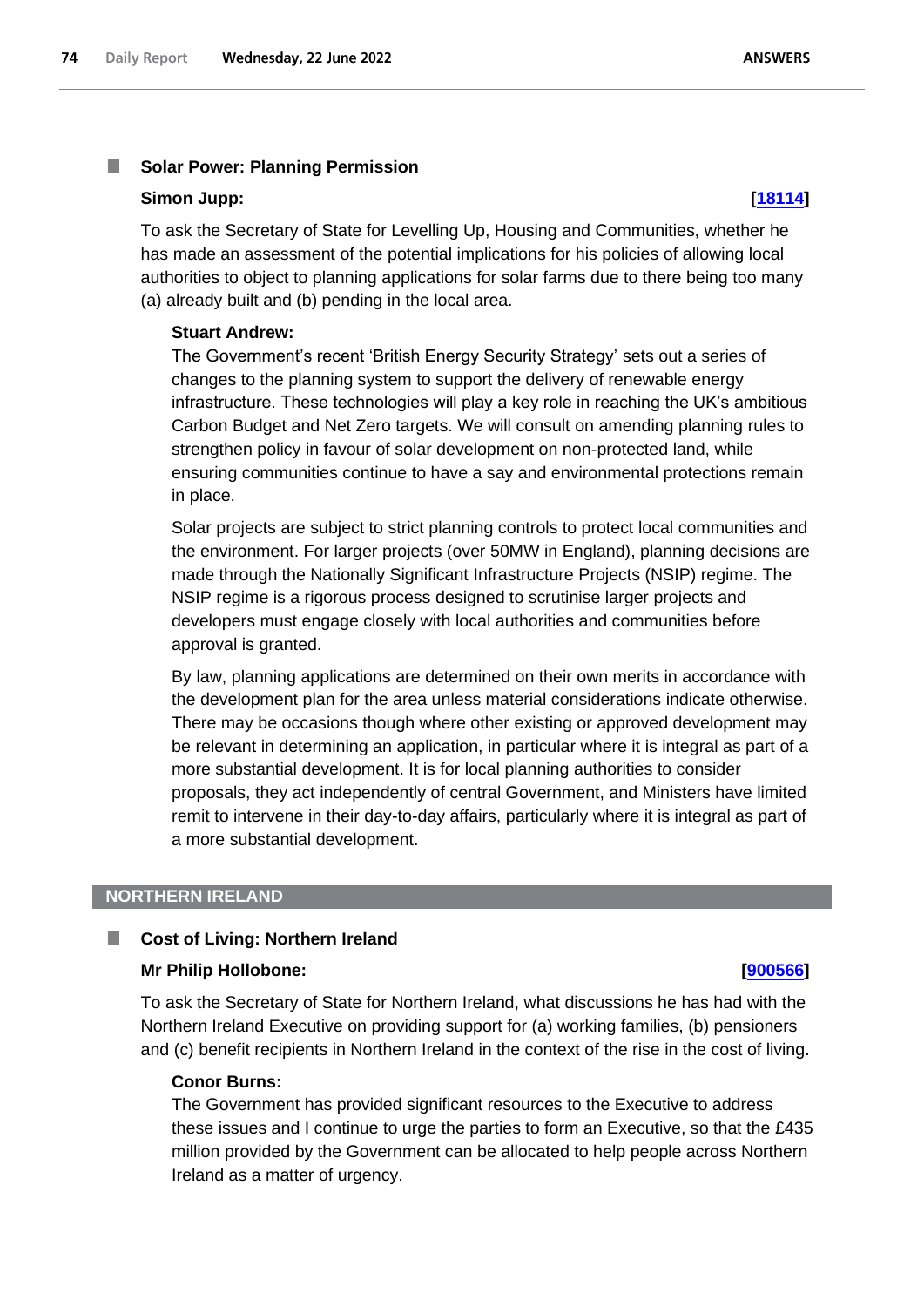## **Northern Ireland Protocol Bill**

#### **Layla Moran: [\[900573\]](http://www.parliament.uk/business/publications/written-questions-answers-statements/written-question/Commons/2022-06-22/900573)**

To ask the Secretary of State for Northern Ireland, whether he has had discussions with Cabinet colleagues on the appropriateness of the use of the doctrine of necessity in relation to the Northern Ireland Protocol Bill.

#### **Brandon Lewis:**

I have regular discussions with Cabinet colleagues about issues affecting Northern Ireland, including the Northern Ireland Protocol.

The Northern Ireland Protocol Bill is lawful under international law. The legal basis on which we are acting is set out in the published statement of the Government's legal position.

### **Terrorism and Veterans: Northern Ireland**

### **Lee Anderson: [\[900565\]](http://www.parliament.uk/business/publications/written-questions-answers-statements/written-question/Commons/2022-06-22/900565)**

To ask the Secretary of State for Northern Ireland, what steps his Department is taking to support veterans and help tackle the legacy of the Troubles.

#### **Andrew Bridgen: [\[900572\]](http://www.parliament.uk/business/publications/written-questions-answers-statements/written-question/Commons/2022-06-22/900572)**

To ask the Secretary of State for Northern Ireland, what steps his Department is taking to support veterans and help tackle the legacy of the Troubles.

### **Brandon Lewis:**

The Northern Ireland Troubles (Legacy and Reconciliation) Bill will establish a process that focuses on information recovery, delivering for victims and survivors, providing certainty for veterans and helping Northern Ireland to move forward.

| <b>Veterans: Northern Ireland</b> |  |
|-----------------------------------|--|
|-----------------------------------|--|

### **Catherine McKinnell: [\[900570\]](http://www.parliament.uk/business/publications/written-questions-answers-statements/written-question/Commons/2022-06-22/900570)**

To ask the Secretary of State for Northern Ireland, what recent discussions he has had with Cabinet colleagues on the adequacy of support for veterans in Northern Ireland.

### **Brandon Lewis:**

The unique circumstances in Northern Ireland mean delivery for veterans is approached in a different way from the rest of the UK. I can assure the hon. Member that I and my officials work closely with colleagues across Government, including the MOD and Office of Veterans Affairs, to ensure veterans can access gold standard care irrespective of where they live.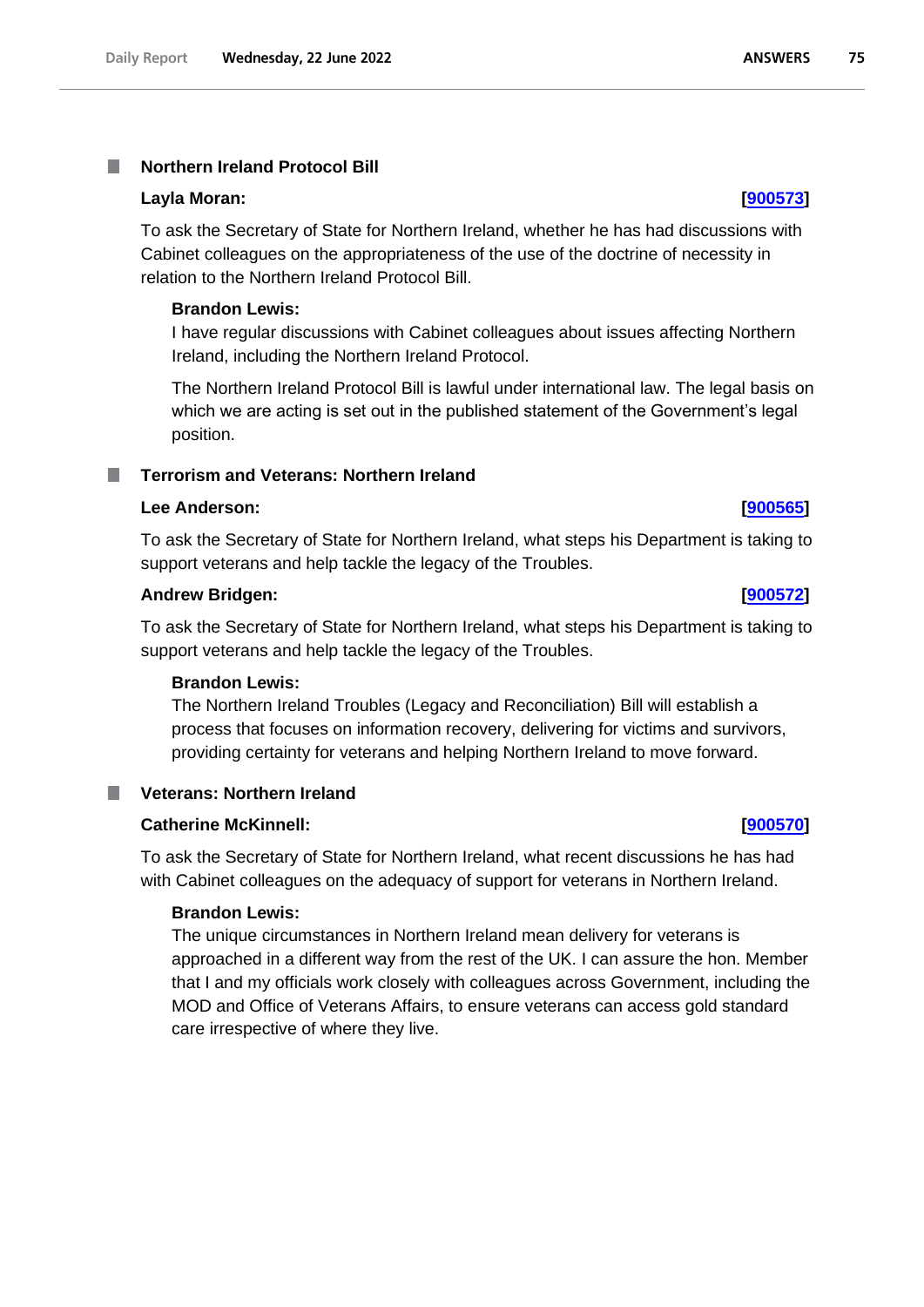### **TRANSPORT**

#### **Bicycles and Electric Scooters: Regulation**

#### **Darren Jones: [\[18975\]](http://www.parliament.uk/business/publications/written-questions-answers-statements/written-question/Commons/2022-06-15/18975)**

To ask the Secretary of State for Transport, what plans his Department has for the regulation of electric motor bicycles and electric scooters on public land.

#### **Trudy Harrison:**

The Transport Bill announced in the Queens Speech, offers an opportunity to set out a new, adaptable regulatory framework for small, light electric vehicles.

It is our intention that the Transport Bill will create a Low-Speed Zero Emission Vehicle category that is independent from the cycle and motor vehicle categories. New powers in the Bill would subsequently allow the Government to decide which vehicles will fall into this category, and how they should be regulated to ensure safe use.

No decisions have been made on the details of the regulations for e-scooters. We will consult before any new arrangements come into force, and all interested parties will have a chance to shape the new regime.

Electrically assisted pedal cycles (EAPCs) are regulated for in the Electrically Assisted Pedal Cycles Regulations 1983. The Department undertook a review of the case for amending the current speed and power restrictions of EAPCs as part of the Future of Transport Regulatory Review Call for Evidence published in 2020. Having considered the evidence carefully, the Department's position is that the safety disbenefits of doing so would outweigh the potential benefits.

#### **Bus Services: Concessions**

#### **Emma Hardy: [\[18026\]](http://www.parliament.uk/business/publications/written-questions-answers-statements/written-question/Commons/2022-06-14/18026)**

To ask the Secretary of State for Transport, if he will review the eligibility criteria for disabled bus passes to ensure that people with autism can obtain such a pass.

#### **Trudy Harrison:**

The Government committed in the National Bus Strategy to review eligibility for the disabled pass and this will consider whether invisible disabilities, such as autism, should be included within the eligibility criteria.

In addition to the statutory minimum concession guaranteed under the 2000 Act, the Transport Act 1985 (as amended) ('the 1985 Act') gives local authorities outside London the power, at their discretion, to offer additional travel concessions to people in any of the categories defined in section 93(7) of that Act.

#### **Cycling** .

### **Andy Carter: [\[18070\]](http://www.parliament.uk/business/publications/written-questions-answers-statements/written-question/Commons/2022-06-14/18070)**

To ask the Secretary of State for Transport, what steps his Department is taking to ensure that the nationwide cycle network benefits both cyclists and motorists.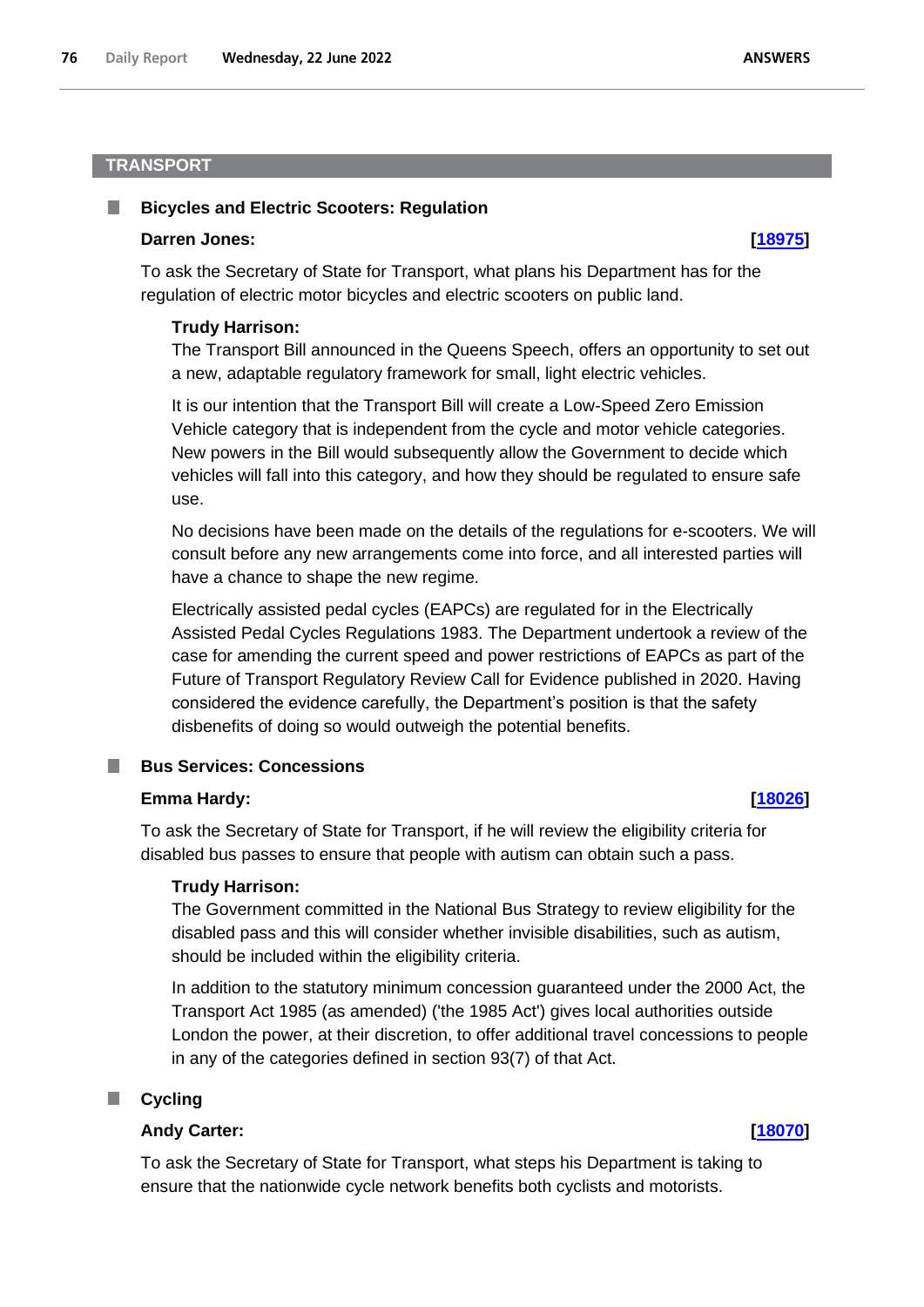### **Trudy Harrison:**

The management of local roads, including provision of cycling facilities, is the responsibility of individual local traffic authorities. It is for them to ensure their streets are designed to provide safe movement for all road users. The Department has published updated guidance on Cycle Infrastructure Design to help local authorities deliver high quality cycle infrastructure in the future which can be accessed at www.gov.uk/government/publications/cycle-infrastructure-design-ltn-120. Cycling clearly does not work for everyone, or for every journey. But the more people that cycle, the more roadspace is freed up for those who really need to drive. High-quality infrastructure is a key part of enabling this.

The National Cycle Network (NCN), managed by Sustrans, is a UK-wide network of signed paths and routes for walking and cycling. It stretches over 12,000 miles and in 2019 an estimated 4.2 million people used the NCN to make almost 650 million journeys. Over 50% of journeys were made by modes other than a bicycle including equestrians.

On 14 May 2022 the Department announced £35m of funding for the National Cycle Network to deliver improved surfacing, widened paths and greater accessibility, such as the removal of barriers that impact disabled people and cyclists. Many of these projects are focused on canal towpaths, which are important elements of many local cycling and walking networks.

#### П **High Speed 2 Line: Forests**

#### **Mr Tanmanjeet Singh Dhesi: [\[20303\]](http://www.parliament.uk/business/publications/written-questions-answers-statements/written-question/Commons/2022-06-17/20303)**

To ask the Secretary of State for Transport, whether he plans to merge the HS2 Woodland Fund with the England Woodland Creation Offer.

### **Andrew Stephenson:**

There are significant overlaps between the HS2 Woodland Fund and the England Woodland Creation Offer (EWCO), both in terms of their aims and the way that the schemes work. As a result, HS2 Ltd has been working with Defra and the Forestry Commission on a plan to bring the two into alignment with each other, to ensure that both woodland creation schemes can continue to meet their objectives, whilst avoiding confusion for applicants. This is unlikely to result in a full merger of the schemes as there are some differences to be preserved - for example, the HS2 Woodland Fund differs from EWCO in that it also provides grants to support the restoration of degraded woodland. Discussions with stakeholders to resolve some outstanding details are ongoing.

#### T. **Ports**

### **Mary Kelly Foy: [\[19691\]](http://www.parliament.uk/business/publications/written-questions-answers-statements/written-question/Commons/2022-06-16/19691)**

To ask the Secretary of State for Transport, if he will list the maritime ports his Department classifies as nationally significant.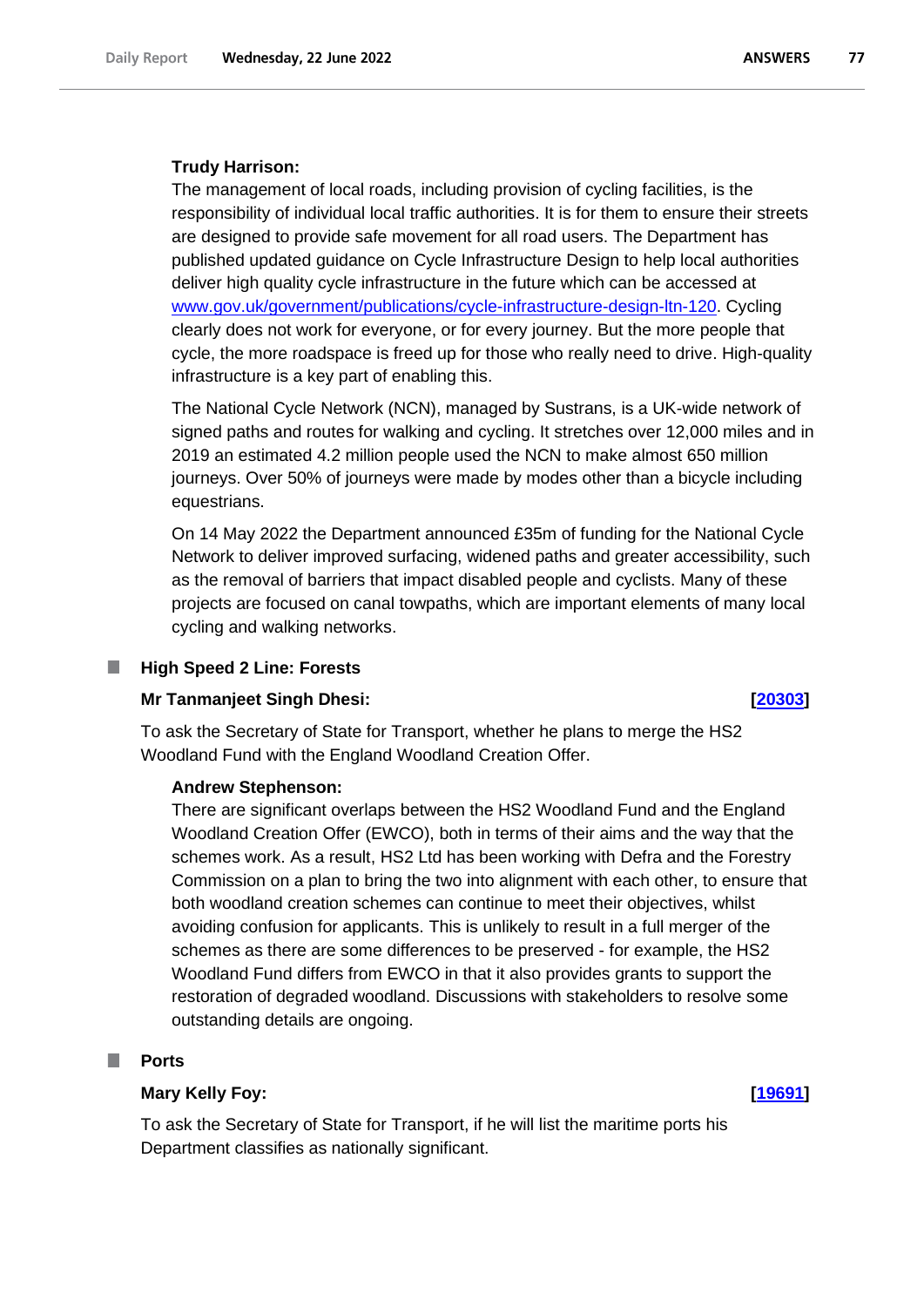## **Robert Courts:**

The Department for Transport does not designate ports as nationally significant or otherwise, and in general expects them to compete freely with each other irrespective of size. However, 52 ports are designated (based on handling more than 1M tonnes of cargo in a year) as "major ports" for statistical purposes. A list may be found at Annex A to the publication *Port Freight Statistics 2020: Notes and Definitions.*

(

[www.assets.publishing.service.gov.uk/government/uploads/system/uploads/attachme](http://www.assets.publishing.service.gov.uk/government/uploads/system/uploads/attachment_data/file/1002364/port-freight-notes-and-definitions.pdf) [nt\\_data/file/1002364/port-freight-notes-and-definitions.pdf](http://www.assets.publishing.service.gov.uk/government/uploads/system/uploads/attachment_data/file/1002364/port-freight-notes-and-definitions.pdf) ).

Nationally significant port infrastructure projects are defined at s.24 Planning Act 2008.

## **Railway Stations: Boscombe**

## **Mr Tobias Ellwood: [\[19582\]](http://www.parliament.uk/business/publications/written-questions-answers-statements/written-question/Commons/2022-06-16/19582)**

To ask the Secretary of State for Transport, whether he has taken steps to progress the upgrade to Boscombe Railway Station.

### **Wendy Morton:**

The Department for Transport is working closely with South Western Railway, Network Rail and Bournemouth, Christchurch and Poole Council to pursue improvements for passengers at Pokesdown for Boscombe station. The Department will provide an update at the conclusion of the ongoing feasibility work.

#### **Railways: Bournemouth East** ш

### **Mr Tobias Ellwood: [\[19581\]](http://www.parliament.uk/business/publications/written-questions-answers-statements/written-question/Commons/2022-06-16/19581)**

To ask the Secretary of State for Transport, what steps he is taking to improve rail links to Bournemouth east constituency.

### **Wendy Morton:**

The Department regularly reviews levels of service to ensure that there is the best possible outcome for both passengers and the taxpayer. This work continues as we see demand returning following the pandemic.

#### **Railways: Pay** ш

## **Brendan Clarke-Smith: [\[20307\]](http://www.parliament.uk/business/publications/written-questions-answers-statements/written-question/Commons/2022-06-17/20307)**

To ask the Secretary of State for Transport, what estimate he has made of the average annual remuneration of train drivers in 2020-21.

## **Brendan Clarke-Smith: [\[20308\]](http://www.parliament.uk/business/publications/written-questions-answers-statements/written-question/Commons/2022-06-17/20308)**

To ask the Secretary of State for Transport, if he will make an estimate of the average annual remuneration of train drivers on Southern Rail in 2020-21.

#### **ANSWERS**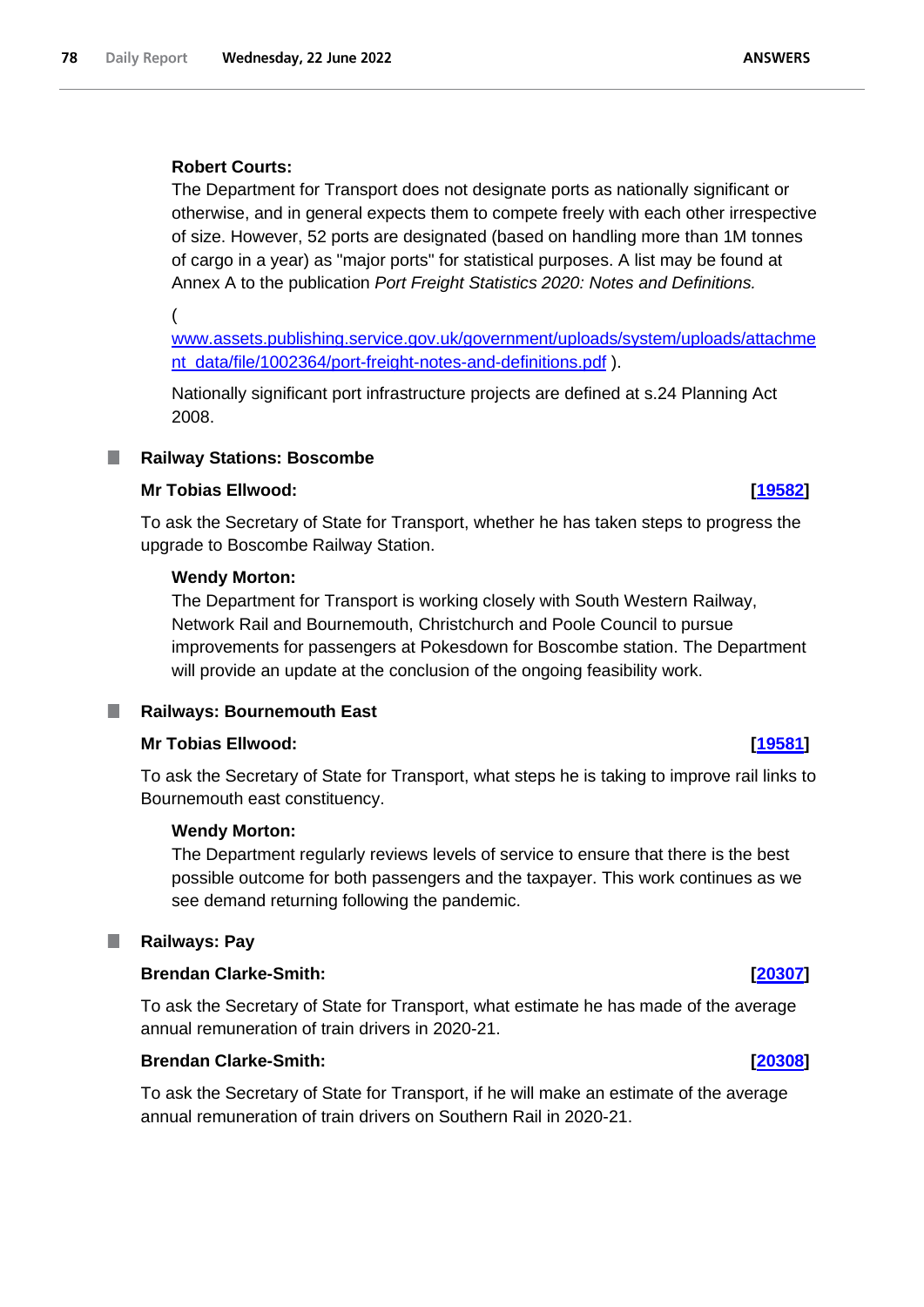### **Brendan Clarke-Smith: [\[20309\]](http://www.parliament.uk/business/publications/written-questions-answers-statements/written-question/Commons/2022-06-17/20309)**

To ask the Secretary of State for Transport, if he will make an estimate of the average annual remuneration of train drivers on Avanti West Coast in 2020-21.

### **Brendan Clarke-Smith: [\[20310\]](http://www.parliament.uk/business/publications/written-questions-answers-statements/written-question/Commons/2022-06-17/20310)**

To ask the Secretary of State for Transport, if he will make an estimate of the average annual remuneration of train drivers on West Midlands Railway in 2020-21.

### **Brendan Clarke-Smith: [\[20311\]](http://www.parliament.uk/business/publications/written-questions-answers-statements/written-question/Commons/2022-06-17/20311)**

To ask the Secretary of State for Transport, if he will make an estimate of the average annual remuneration of train drivers on Thameslink in 2020-21.

### **Wendy Morton:**

Information relating to train drivers' salary is managed and set by the individual Train Operating Companies in line with their annual budgets.

The Office for National Statistics report that median gross annual pay for all train and tram drivers in the UK was approximately £59,000 in 2021.

**Transport** П

### **Stephen Morgan: [\[19668\]](http://www.parliament.uk/business/publications/written-questions-answers-statements/written-question/Commons/2022-06-16/19668)**

To ask the Secretary of State for Transport, what his Department's planned timetable is for publishing further details on (a) proposals relating to e-scooters and (b) other proposals to be included in the Transport Bill announced in the Queen's Speech 2022.

### **Trudy Harrison:**

The Department will be publishing a full set of findings from its evaluation of the escooter trials in a report in due course. The Department is currently considering options for e-scooter regulations, however no decisions have been made.

The Department published a public consultation on the primary legislative changes that are proposed to meet the commitments in the Williams-Shapps Plan for Rail on 9 June 2022. Public consultations on the Future of Transport measures have taken place and the Government will publish responses to those consultations shortly.

## **Vehicle Number Plates: Fraud**

### **Peter Gibson: [\[18054\]](http://www.parliament.uk/business/publications/written-questions-answers-statements/written-question/Commons/2022-06-14/18054)**

To ask the Secretary of State for Transport, what steps his Department takes to help protect the victims of vehicle cloning.

### **Peter Gibson: [\[18055\]](http://www.parliament.uk/business/publications/written-questions-answers-statements/written-question/Commons/2022-06-14/18055)**

To ask the Secretary of State for Transport, what steps his Department is taking to prevent vehicle cloning.

### **Trudy Harrison:**

The Department for Transport understands how distressing this criminal activity can be for innocent motorists. The Driver and Vehicle Licensing Agency (DVLA) works

79

**ANSWERS**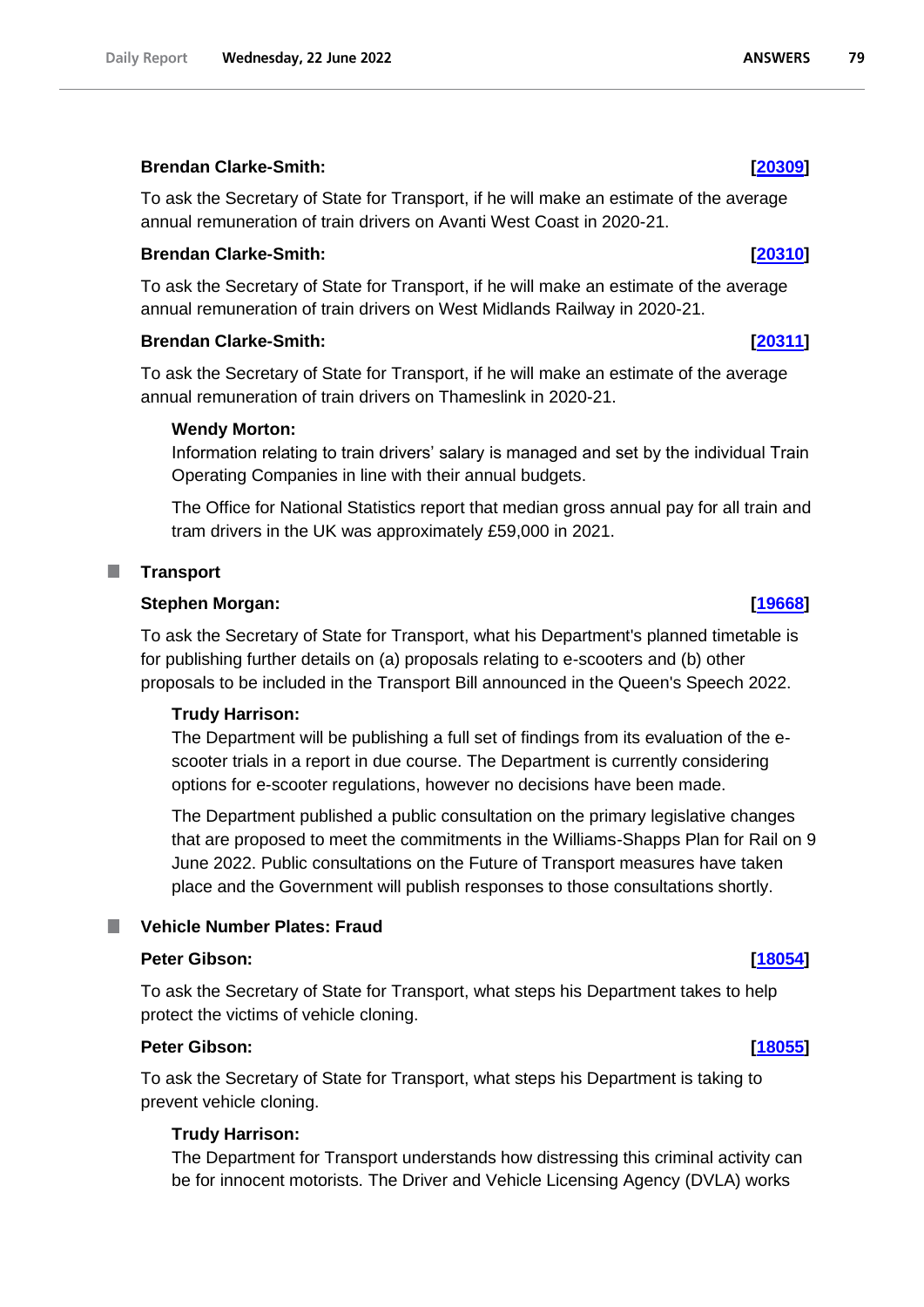closely with the police, motor trade, vehicle data checking companies and the vehicle security industry to help combat the problem of vehicle cloning. Advice for consumers is provided on the GOV.UK website. A step-by-step guide is also available that gives a list of things to look out for to ensure that the identity of the vehicle is correct. In most cases, the DVLA only becomes aware of incidents of vehicle cloning after the crime has been committed. However, when notified, the DVLA will investigate and pass on intelligence to the police who are responsible for investigating this criminal matter.

When the DVLA is notified of a suspected cloned vehicle case, officials will investigate and where appropriate, take action to record the correct identity of the vehicle in question. The DVLA can, on request, provide a replacement registration number to anyone who has been a victim of vehicle cloning.

#### **TREASURY**

#### **Child Benefit**

#### **Holly Lynch: [\[20271\]](http://www.parliament.uk/business/publications/written-questions-answers-statements/written-question/Commons/2022-06-17/20271)**

To ask the Chancellor of the Exchequer, what recent assessment his Department has made of the fairness of the High Income Child Benefit Charge.

#### **Lucy Frazer:**

The High Income Child Benefit Charge (HICBC) is a tax charge which applies to anyone with an income of over £50,000 who gets Child Benefit, or whose partner receives it. The charge increases gradually for those with incomes between £50,000 and £60,000 and is equal to one per cent of a family's Child Benefit for every extra £100 of income that is over £50,000 each year. Where income exceeds £60,000, the tax charge is equal to the amount payable in Child Benefit. HICBC is calculated on an individual rather than a household basis, in line with other income tax policy.

Basing HICBC on household incomes would mean finding out the incomes of everyone in each of the 7.7 million households currently registered for Child Benefit. This would effectively introduce a new means test, which would be costly to administer and create burdens on the majority of families who receive Child Benefit. The Government decided that charging HICBC to those on higher incomes ensures that everyone makes a fair contribution, while those with the lowest incomes continue to be supported.

The Government set the HICBC thresholds at these levels to help target public expenditure in the way it considered most effective. As with all elements of tax policy, the Government keeps this under review as part of the annual Budget process.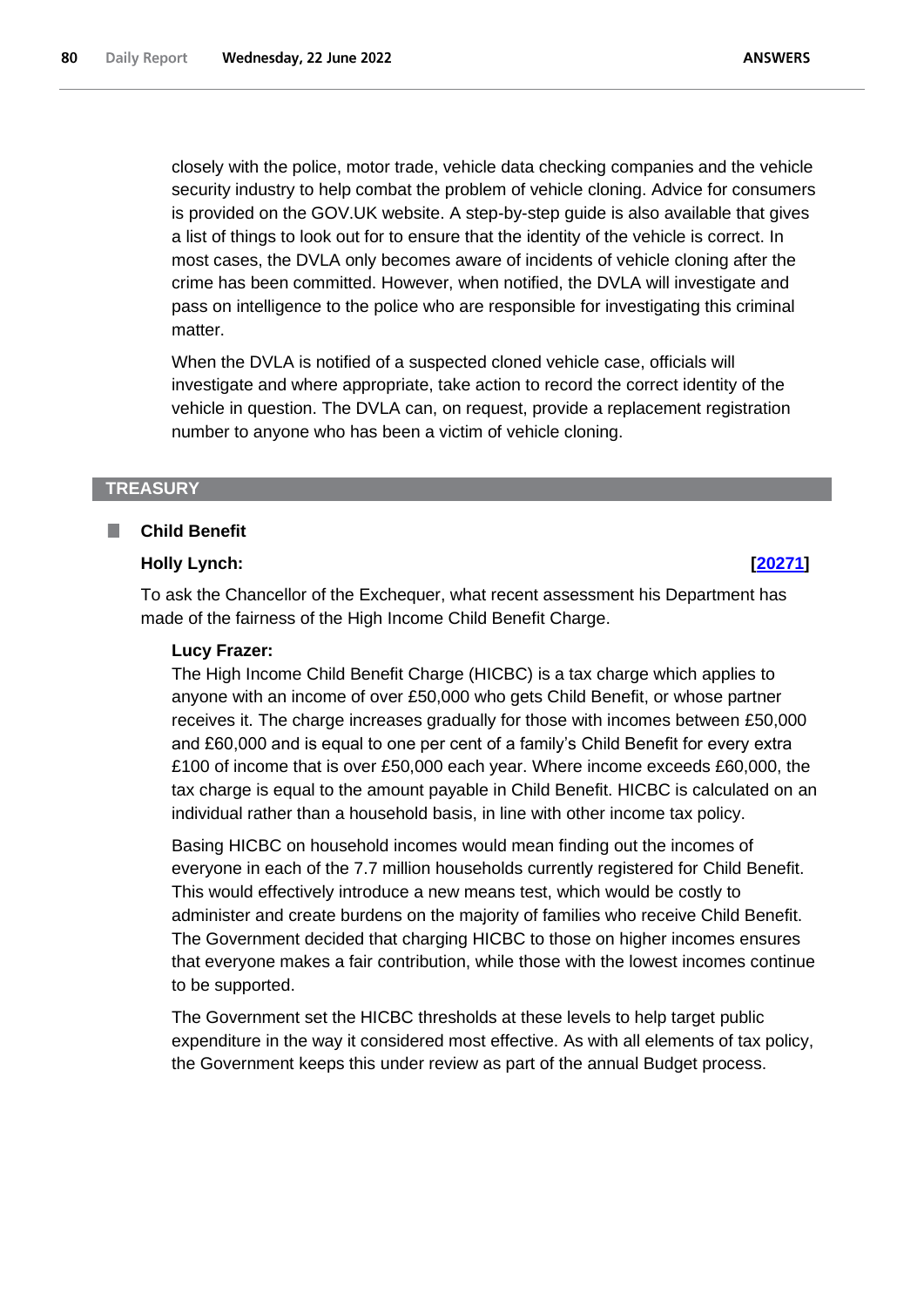#### **Debts: Zambia** I.

### **Claire Hanna: [\[20333\]](http://www.parliament.uk/business/publications/written-questions-answers-statements/written-question/Commons/2022-06-17/20333)**

To ask the Chancellor of the Exchequer, if he will make it his policy to (a) support proposals to and (b) help ensure that lenders comply with a decision to cancel Zambia's debt.

#### **John Glen:**

Zambia is one of three countries – along with Chad and Ethiopia - to have so far requested the Common Framework. The Common Framework was agreed in November 2020 by the UK, along with the G20 and Paris Club, to help deliver a longterm, sustainable approach for supporting low-income countries to tackle their debt vulnerabilities.

Debt treatments under the Common Framework can include both the reprofiling of debt or, depending on need, a full restructuring where debt is also cancelled.

Comparability of treatment is also a fundamental principle under the Common Framework. This means that a debt treatment with other official bilateral creditors and private creditors must be agreed on at least as favourable terms as the one agreed by G20 creditors.

It is a UK priority to work with our G20 partners to ensure swift progress on Zambia's debt treatment so that the country can get back to debt sustainability and support its economic recovery.

#### **Electric Vehicles: Taxation**

#### **Stephen McPartland: [\[20249\]](http://www.parliament.uk/business/publications/written-questions-answers-statements/written-question/Commons/2022-06-17/20249)**

To ask the Chancellor of the Exchequer, what steps he is taking towards setting benefitin-kind taxation rates for 2025-26; and what discussions he has had with the Secretary of State for Transport on the potential impact of those rates on the adoption of electric vehicles.

#### **Helen Whately:**

Like all taxes, benefit-in-kind tax rates for company cars, also known as Company Car Tax (CCT), are kept under review. The Government aims to announce CCT rates at least two years ahead of implementation to provide certainty for employers, employees and fleet operators.

## **Environment Protection: Taxation**

### **Charlotte Nichols: [\[19715\]](http://www.parliament.uk/business/publications/written-questions-answers-statements/written-question/Commons/2022-06-16/19715)**

To ask the Chancellor of the Exchequer, what progress his Department has made on deciding the technical screening criteria which will decide which technologies will be classified as green under the UK Taxonomy.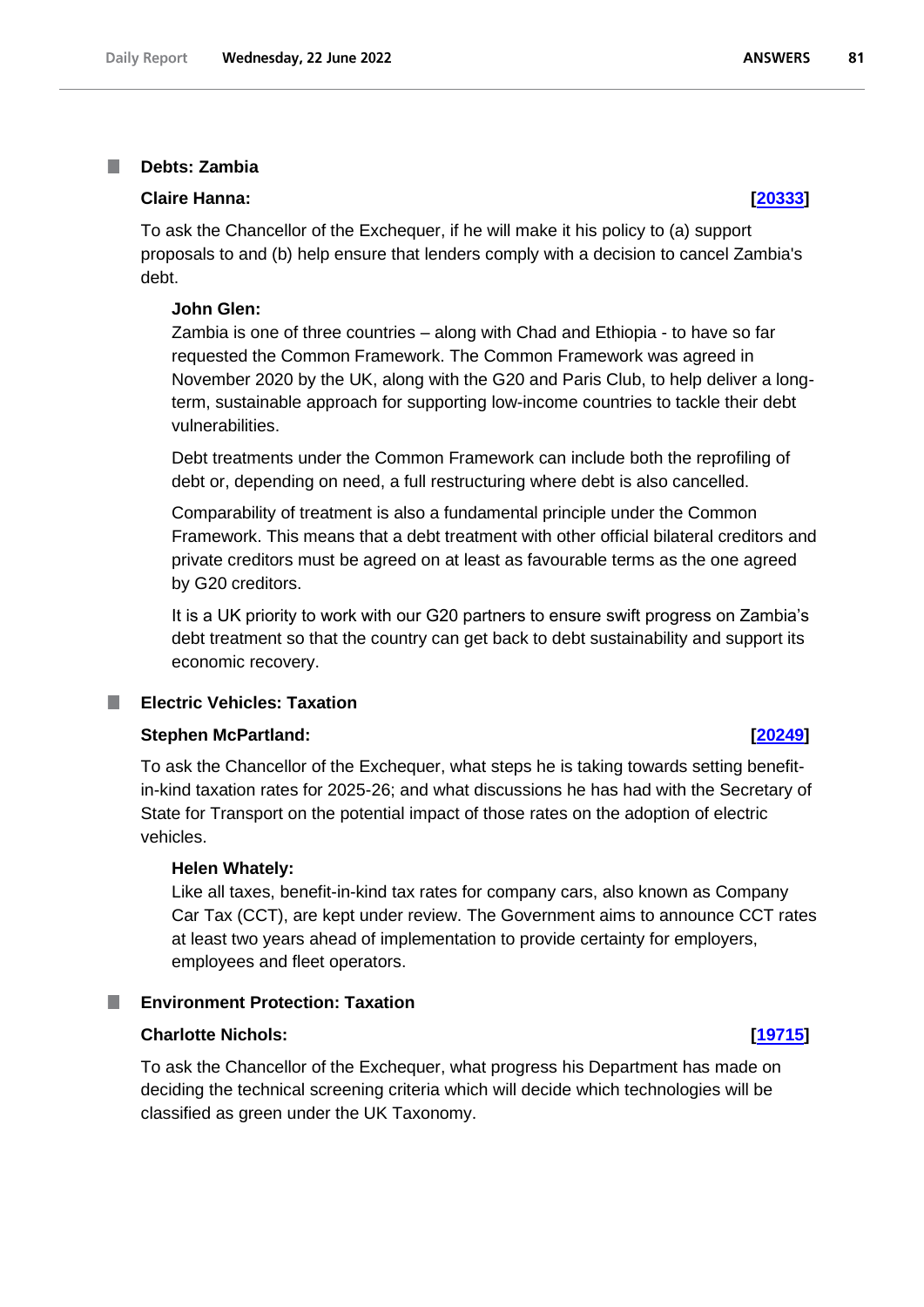### **John Glen:**

In the coming months, the Government will be launching a consultation on the Technical Screening Criteria which underpin the Taxonomy. I encourage any interested parties to engage with that consultation.

After the consultation has concluded, the Government will make a final decision on which activities will be included in the taxonomy and the criteria they will need to meet.

### **NHS: Car Allowances**

### **Dan Jarvis: [\[20252\]](http://www.parliament.uk/business/publications/written-questions-answers-statements/written-question/Commons/2022-06-17/20252)**

To ask the Chancellor of the Exchequer, what recent assessment he has made of the potential merits of increasing the standard mileage and fuel rates for NHS workers in line with the increased cost of petrol.

### **Helen Whately:**

The Government sets the Approved Mileage Allowance Payments (AMAPs) rates to minimise administrative burdens. AMAPs aim to reflect running costs including fuel, servicing and depreciation. Depreciation is estimated to constitute the most significant proportion of the AMAPs.

Employers, including the NHS, are not required to use the AMAPs. Instead, they can agree to reimburse the actual cost incurred, where individuals can provide evidence of the expenditure, without an Income Tax or National Insurance charge arising.

Alternatively, they can choose to pay a different mileage rate that is higher or lower than AMAPs. However, if the payment exceeds the amount due under AMAPs, and this results in a profit for the individual, they will be liable to pay Income Tax and National Insurance contributions on the difference.

The Government keeps this policy under review.

### **Petrol: Prices**

### **Sarah Olney: [\[19655\]](http://www.parliament.uk/business/publications/written-questions-answers-statements/written-question/Commons/2022-06-16/19655)**

To ask the Chancellor of the Exchequer, whether his Department has completed an impact assessment on the fall in the value of sterling against the US dollar on the price of petrol since June 2012.

#### **Sarah Olney: [\[19656\]](http://www.parliament.uk/business/publications/written-questions-answers-statements/written-question/Commons/2022-06-16/19656)**

To ask the Chancellor of the Exchequer, whether his Department has completed an impact assessment on the fall in the value of sterling against the US dollar on the price of petrol since June 2016.

### **Sarah Olney: [\[19657\]](http://www.parliament.uk/business/publications/written-questions-answers-statements/written-question/Commons/2022-06-16/19657)**

To ask the Chancellor of the Exchequer, whether his Department has completed an impact assessment on the fall in the value of sterling against the US dollar on the price of petrol since 16 June 2021.

# **ANSWERS**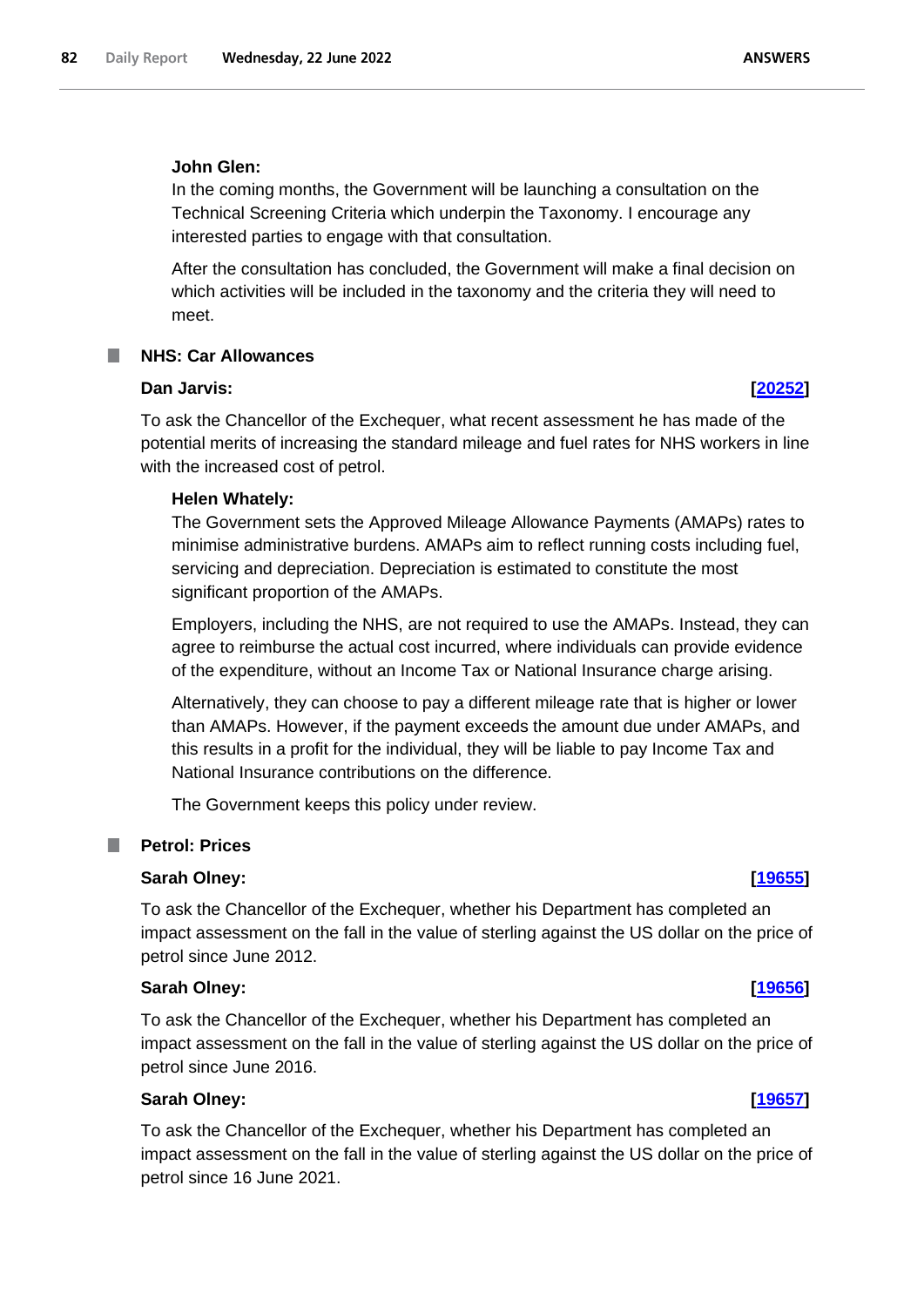#### **John Glen:**

HM Treasury has not conducted an impact assessment on the impact of changes in the value of sterling on petrol prices.

### **Tax Allowances**

### **Mr Gregory Campbell: [\[20341\]](http://www.parliament.uk/business/publications/written-questions-answers-statements/written-question/Commons/2022-06-17/20341)**

To ask the Chancellor of the Exchequer, what assessment he has made of the approximate annual cost in the initial year of raising the personal tax allowance to £15,000 per annum.

#### **Lucy Frazer:**

The impact to the Exchequer from changes to the Income Tax Personal Allowance may be approximated using the "Direct effects of illustrative tax changes" table, which is published here: https://www.gov.uk/government/statistics/direct-effects-ofillustrative-tax-changes.

The table shows the cost of £100, 1 per cent, and 10 per cent increases. These figures can be used to estimate the approximate impact from increasing the Personal Allowance to £15,000.

#### **Truphone**

#### **Mr Richard Holden: [\[18090\]](http://www.parliament.uk/business/publications/written-questions-answers-statements/written-question/Commons/2022-06-14/18090)**

To ask the Chancellor of the Exchequer, what steps he is taking to ensure that the sale of Truephone does not permit sanctioned individuals and their business partners to recoup a substantial part of their investment.

#### **John Glen:**

We understand that this question relates to the entity Truphone Limited.

Financial sanctions restrictions apply to any entity that is owned or controlled directly or indirectly by a designated person. This includes where that person holds (directly or indirectly) more than 50% of the shares or voting rights in an entity, has the right (directly or indirectly) to appoint or remove a majority of the board of directors of the entity, or it is reasonable to expect that the person would be able to ensure the affairs of the entity are conducted in accordance with the person's wishes.

The Office of Financial Sanctions Implementation (OFSI), in the Treasury, does not aggregate different designated persons' holdings in a company unless (for example) the shares or rights are subject to a joint arrangement between the designated parties or one party controls the rights of another.

Therefore, OFSI does not consider that Truphone is subject to an asset freeze.

If any sanctioned individuals are due to receive funds as a result of the sale of a company which is not subject to financial sanctions restrictions, any funds they receive from a UK company or into a UK bank account will need to be frozen. An OFSI licence would then be needed for any onward movement of such funds,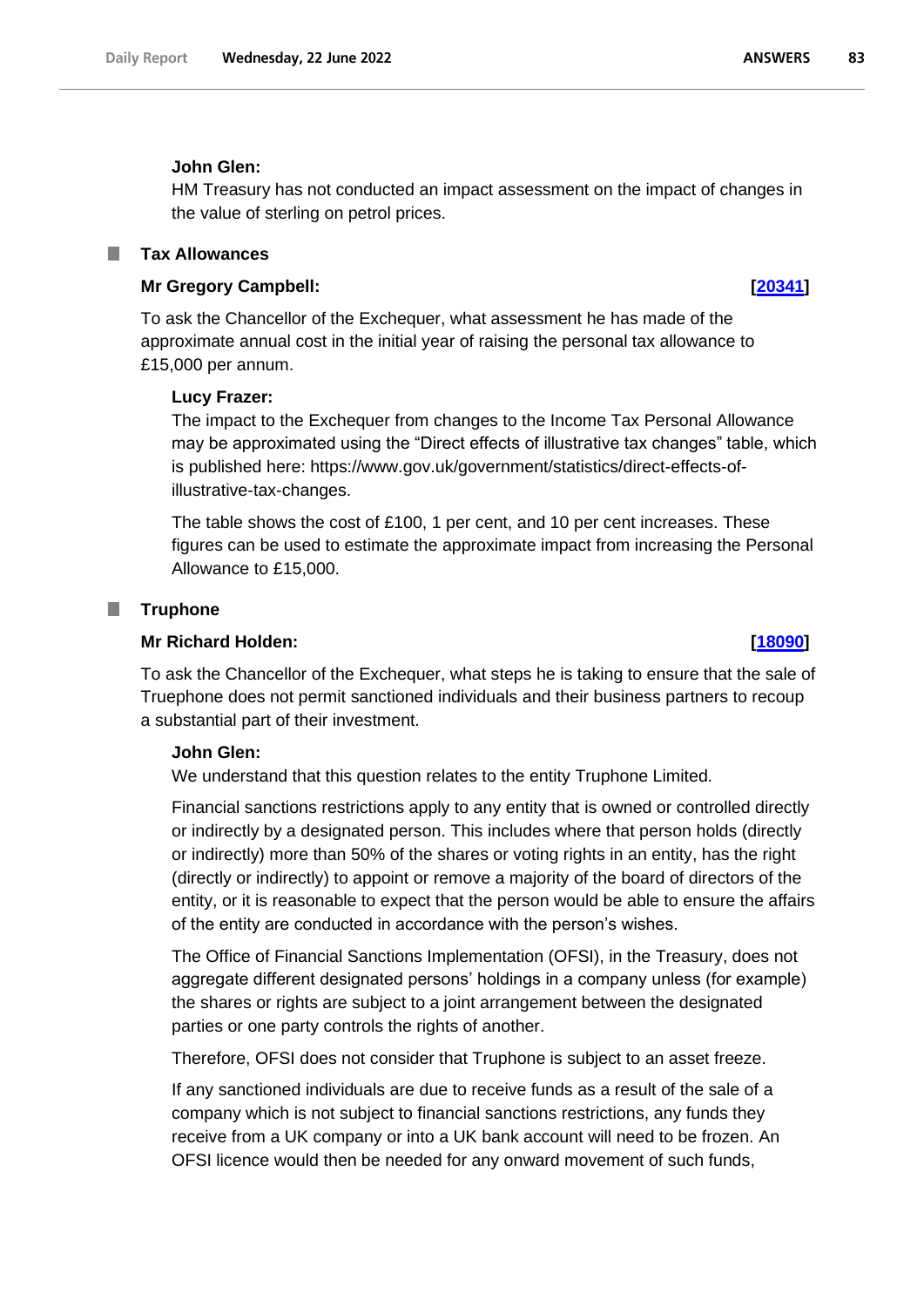otherwise breaches of financial sanctions restrictions may occur. Any suspected breach of financial sanctions should be reported to OFSI.

## **WOMEN AND EQUALITIES**

#### T. **Armed Forces: Sexual Offences**

### **Dan Jarvis: [\[20251\]](http://www.parliament.uk/business/publications/written-questions-answers-statements/written-question/Commons/2022-06-17/20251)**

To ask the Minister for Women and Equalities, further to the oral contribution of the Minister for Women and Equalities on 8 June 2022, Official Report, column 794HC, what discussions she has had with the Secretary of State for Defence on that Department's strategy on handling cases of rape and serious sexual assault.

#### **Kemi Badenoch:**

Departmental officials and Ministers talk regularly on a range of issues, and have discussed the Ministry of Defence's strategy for tackling sexual offending in Defence, which will shortly be released.

#### **WORK AND PENSIONS**

#### **Discretionary Housing Payments** L.

#### **Ms Karen Buck: [\[16824\]](http://www.parliament.uk/business/publications/written-questions-answers-statements/written-question/Commons/2022-06-13/16824)**

To ask the Secretary of State for Work and Pensions, pursuant to the Answer of 30 March 2022 to Question 139255 on Discretionary Housing Payments, if she will commission research on the potential impact of the reduction in funding for Discretionary Housing Payments from £140 million in 2021-22 to £100 million in 2022-23 on the number of tenants who will be able to receive support when experiencing a shortfall between the rent they owe and the Housing Benefit or Local Housing Allowance they receive.

#### **David Rutley:**

There are no plans to commission research on funding for Discretionary Housing Payments.

#### **Kickstart Scheme**

#### **Mr Barry Sheerman: [\[14435\]](http://www.parliament.uk/business/publications/written-questions-answers-statements/written-question/Commons/2022-06-08/14435)**

To ask the Secretary of State for Work and Pensions, how many jobs that were created by the Kickstart Scheme were lost when the scheme ended.

#### **Mims Davies:**

The Department for Work and Pensions will be monitoring and evaluating the Kickstart scheme throughout and after its implementation and will continue to evaluate the longer-term outcomes for Kickstart participants after they have completed their six-month jobs. This will include an estimate of the young people that remained employed (either with their Kickstart employer or moving into a job with a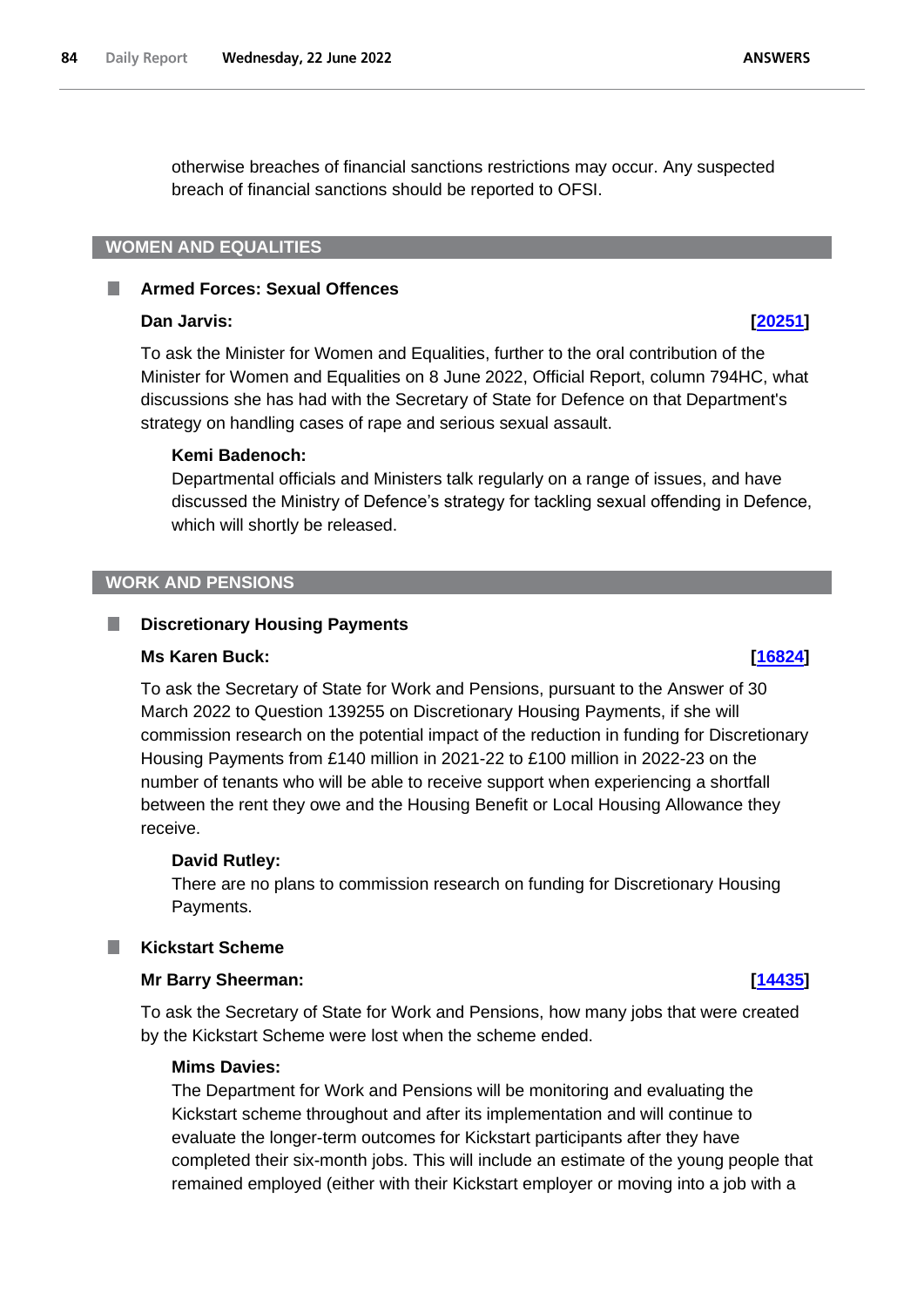different employer), as well as the number of young people no longer in employment upon leaving a Kickstart role.

The evaluation will include surveys to capture the views and experiences of Kickstart participants and of employers and gateway organisations. The fieldwork for the commissioned evaluation will continue until at least 2023.

### **Post Office Card Account: Pensions**

#### **Charlotte Nichols: [\[19010\]](http://www.parliament.uk/business/publications/written-questions-answers-statements/written-question/Commons/2022-06-15/19010)**

To ask the Secretary of State for Work and Pensions, for what reason she has decided to close the Post Office Account Pensions schemes; and if she will reconsider that decision.

#### **Guy Opperman:**

The Departments for Work and Pensions preferred method of payment support is into a account of the customer's choice bank, credit union etc. This provides access to more affordable products and services, which would otherwise not be available to them under POca.

All DWP payments into a Post Office card account have now ceased. This allows time for the account to be closed and any balance to be withdrawn by the customer in advance of the contract end date in November 2022.

Those POca customers who do not want a bank/ credit union account will now receive payments via the Payment Exception Service. This is a voucher based service and customers access cash payments at Post Office branches and PayPoint retailers.

## **Social Security Benefits: Appeals**

### **Vicky Foxcroft: [\[17047\]](http://www.parliament.uk/business/publications/written-questions-answers-statements/written-question/Commons/2022-06-13/17047)**

To ask the Secretary of State for Work and Pensions, with reference to the oral statement of 26 May 2022 by the Chancellor of the Exchequer, whether people who are successful in an (a) assessment, (b) mandatory reconsideration and (c) appeal to the first tier tribunal for (i) Employment Support Allowance, (ii) Universal Credit limited capability for work and work related activity and (iii) Personal Independence Payment will be (A) automatically paid or (B) need to make an application for a backdated payment of the cost of living payment of £650.

### **David Rutley:**

People who have entitlement to a qualifying benefit in relation to the qualifying day as set out in the Social Security (Additional Payments) Bill, which was introduced to the House of Commons on 15 June – will automatically receive the relevant Cost of Living Payment. This includes people whose entitlement is established later – for example as a result of a mandatory reconsideration or an appeal or an assessment which is in progress when the first payments are made.

The guidance with the full list of support can be found at:

[Cost of living support factsheet: 26 May 2022 -](https://www.gov.uk/government/publications/cost-of-living-support/cost-of-living-support-factsheet-26-may-2022) GOV.UK (www.gov.uk)

#### **ANSWERS** 85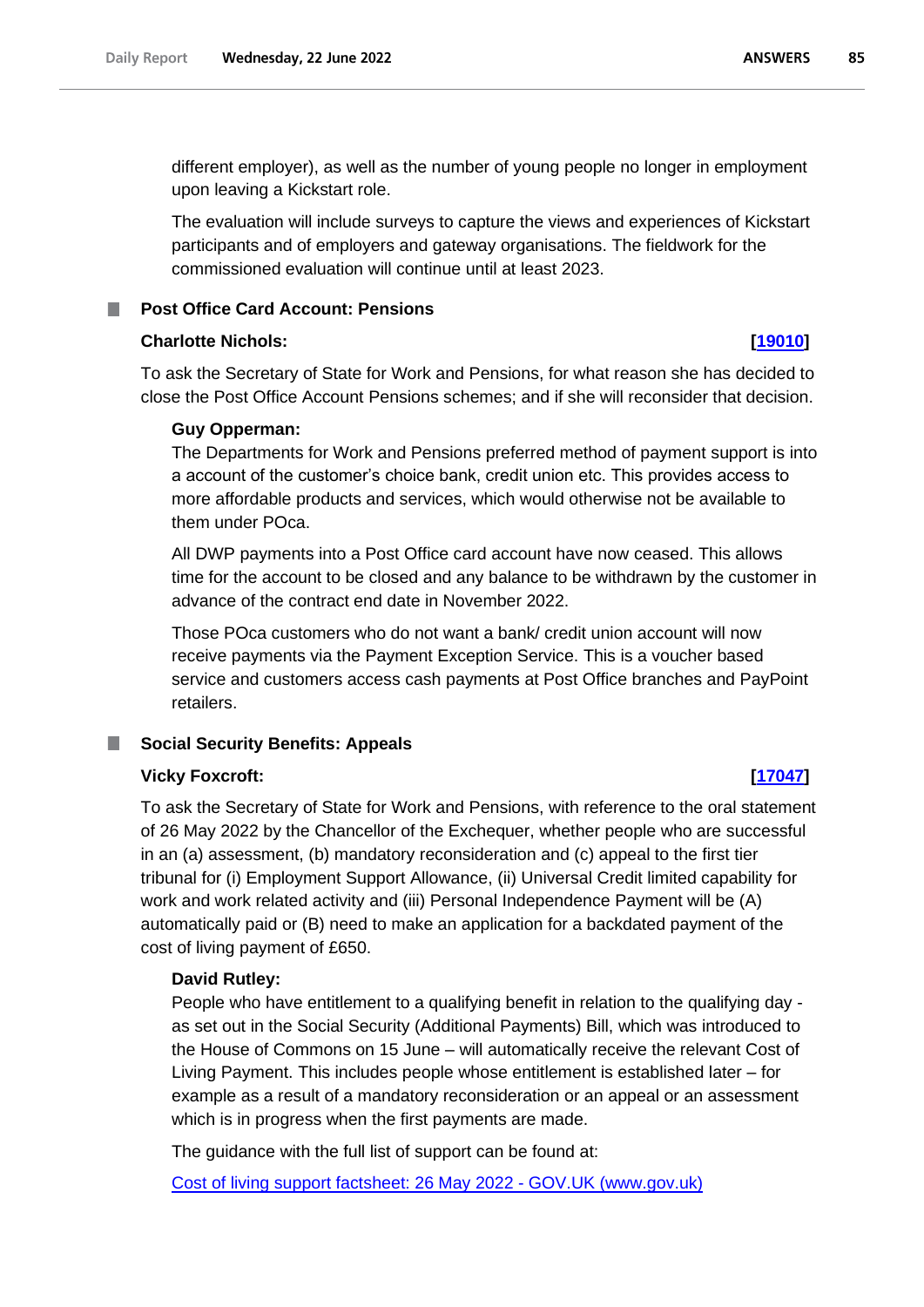#### T. **State Retirement Pensions: Age**

#### **Mr Gregory Campbell: [\[20215\]](http://www.parliament.uk/business/publications/written-questions-answers-statements/written-question/Commons/2022-06-17/20215)**

To ask the Secretary of State for Work and Pensions, whether he plans to change the estimated date by which the State Pension Age will begin at 68 years.

#### **Guy Opperman:**

Under existing legislation, the state pension age is due to increase to 67 between 2026 and 2028 and 68 between 2044 and 2046. The Pensions Act 2014 requires Government to undertake a periodic review of whether the rules about pension age are appropriate. The first review of State Pension age was undertaken in 2017. It set out the Government's intention to bring forward the increase to 68 in 2037-39 but that the Government would carry out a further review before tabling any changes to legislation.

Work has now begun on the second review of State Pension age, which will consider evidence from across the UK, including findings from two independent reports. It has not yet concluded and will be published by May 2023.

#### **Support for Mortgage Interest** ш

#### **Navendu Mishra: [\[17151\]](http://www.parliament.uk/business/publications/written-questions-answers-statements/written-question/Commons/2022-06-13/17151)**

To ask the Secretary of State for Work and Pensions, whether Support for Mortgage Interest payments are in line with the increase in interest rates made by mortgage providers.

#### **David Rutley:**

Support for Mortgage Interest is calculated using a standard interest rate which is set at a level equal to the Bank of England's published monthly average mortgage interest rate. The rate is currently 2.09%, changes to that rate will occur when the Bank of England's average mortgage rate changes by at least 0.5%. In this way, help provided increases when mortgage interest rates rise.

#### **Universal Credit**

#### **Martyn Day: [\[17034\]](http://www.parliament.uk/business/publications/written-questions-answers-statements/written-question/Commons/2022-06-13/17034)**

To ask the Secretary of State for Work and Pensions, if she will change Universal Credit policy so that claimants whose assessment period misses the uprating date of the first Monday of the tax year do not have to wait two months before receiving an uplift.

### **David Rutley:**

Increases in Universal Credit come into force from the start of the first assessment period beginning on or after the first Monday of the tax year (or from the start of the first assessment period beginning on or after any earlier date in April). As Universal Credit is a calendar monthly assessed benefit that is paid in arrears, a claimant will receive their newly-uprated benefit award at their first full Assessment Period that follows the change. There are no current plans to alter how the uprating of benefits interacts with claimants' assessment periods.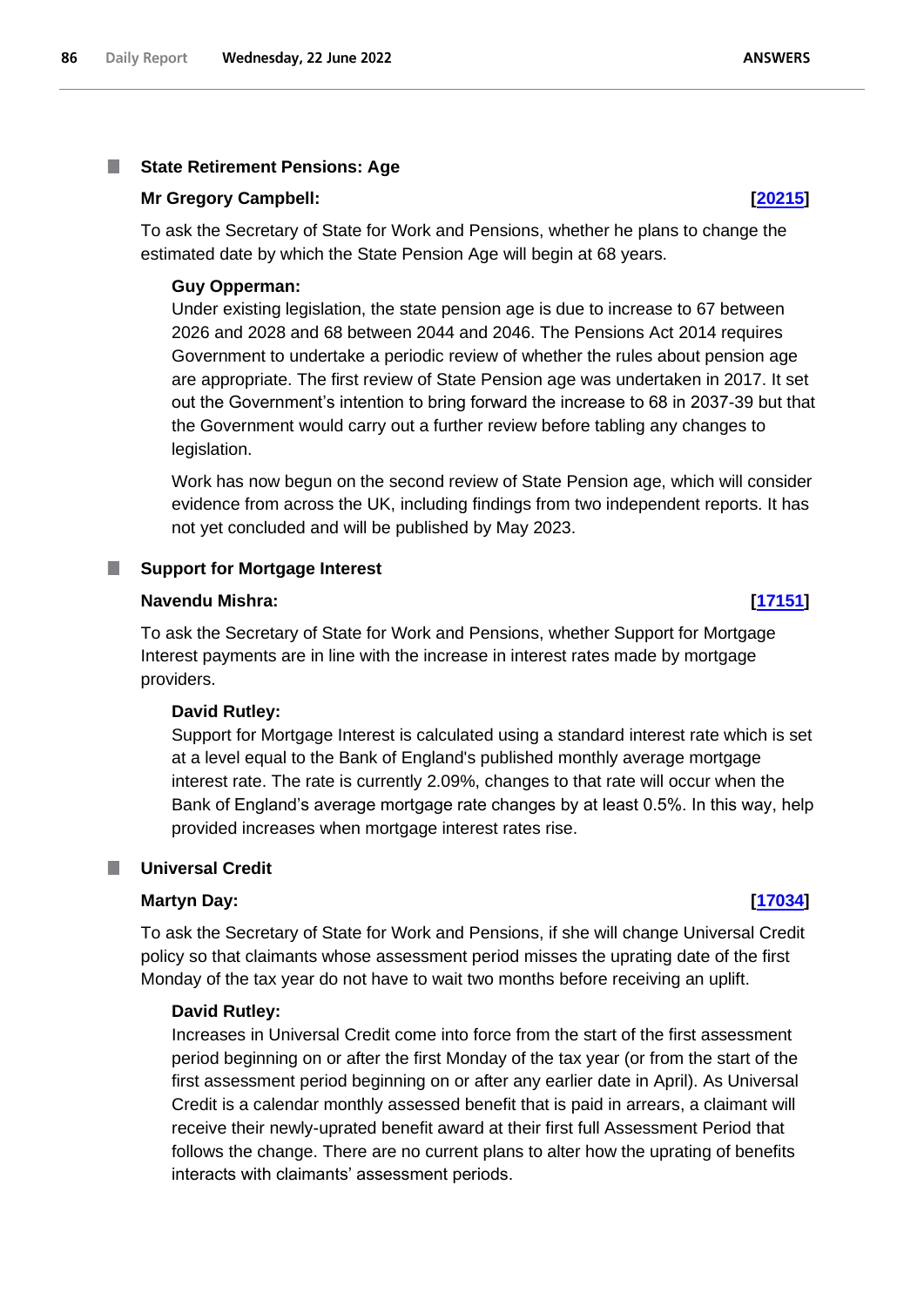#### T. **Winter Fuel Payment**

#### **Martyn Day: [\[19649\]](http://www.parliament.uk/business/publications/written-questions-answers-statements/written-question/Commons/2022-06-16/19649)**

To ask the Secretary of State for Work and Pensions, if she will make it her policy to remove the qualifying date for the Winter Fuel Payment to ensure that all those in receipt of the State Pension will be eligible to receive this payment by the end of the calendar year.

### **Guy Opperman:**

The policy since the introduction of the Social Fund Winter Fuel Payment Amendment Regulations 1999 has been the same under all Governments: Labour; the Coalition; and Conservative.

It has always been the aim to make Winter Fuel Payments before Christmas. Therefore, having a September qualifying week allows the Department the time to make the required checks on entitlement, calculate the payment an individual is entitled to, issue the notifications and start to make the payments; a process which begins in November.

The DWP makes over 11 million Winter Fuel Payments every year. The majority over 99% - are paid automatically without the need to claim before Christmas. A small number of pensioners need to claim the Winter Fuel Payment and have until 31 March 2023 to do so.

There are no plans to change the qualifying criteria for Winter Fuel Payments. For winter 2022/23 a person has to have reached State Pension age on or before the end of the September qualifying week which is set out in legislation and is 19-25 September 2022.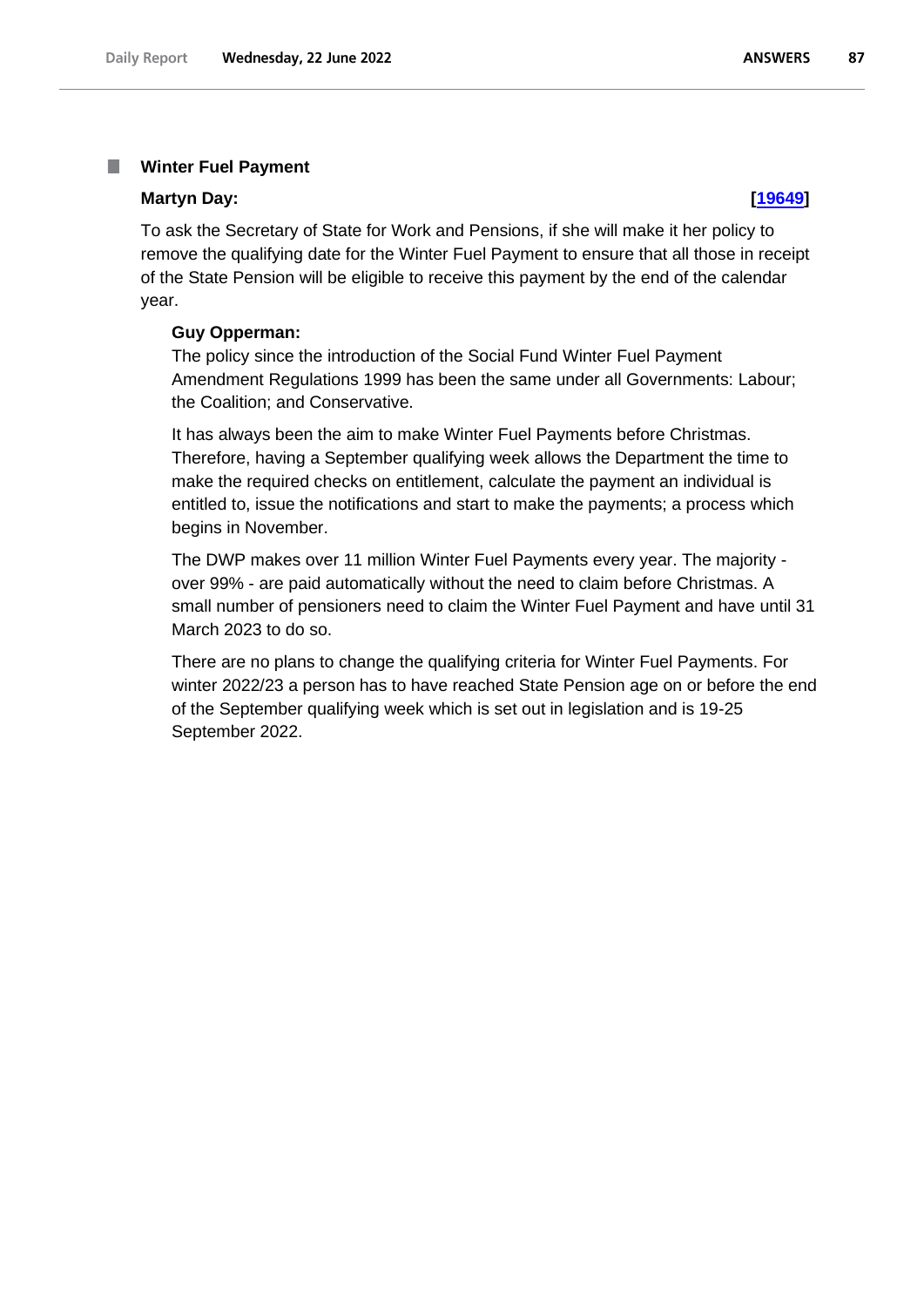## **WRITTEN STATEMENTS**

## **BUSINESS, ENERGY AND INDUSTRIAL STRATEGY**

## **The Electricity and Gas (Energy Company Obligation) Order 2022**

## **Minister of State (Minister for Energy, Clean Growth and Climate Change) (Greg Hands): [\[HCWS125\]](http://www.parliament.uk/business/publications/written-questions-answers-statements/written-statement/Commons/2022-06-22/HCWS125/)**

My noble friend the Parliamentary Under Secretary of State for Business, Energy and Corporate Responsibility (Lord Callanan) has today made the following statement:

Upgrading our homes to be more energy efficient is the best long-term solution for reducing our energy costs, keeping ourselves warm and healthy in winter and tackling fuel poverty. It is also essential for our transition to net zero and in supporting local jobs and growth. This is why the Energy Company Obligation scheme remains a key policy in supporting low income and vulnerable households to upgrade their homes with energy efficiency and heating measures.

Making homes more energy efficient reduces heating costs permanently, mitigating the impacts of current and future price rises. There are wider benefits; energy efficient homes are more comfortable to live in, with consequent improvements to householder's health and wellbeing.

The Energy Company Obligation has a good track record of delivering such upgrades to homes. Since 2013, it has installed around 3.5 million energy efficiency measures in 2.4 million homes across Great Britain.

In April, we published the response to the consultation on the future of the Energy Company Obligation across Great Britain, committing to an expansion of the scheme from £640 million to £1 billion a year and extending it by four years to 2026. Today the Government has laid the regulations for the scheme.

The last iteration of the Energy Company Obligation scheme, ECO3, came to an end on 31 March 2022 and since 1 April 2022, ECO3 measures could continue to be delivered to previous scheme rules (subject to some exceptions) until 30 June 2022. Similarly, suppliers have had the option to deliver to the new scheme, ECO4, rules from 1 April 2022.

ECO4 will be focussed on low-income and vulnerable households in Energy Performance Certificate (EPC) Band D-G homes. The scheme will bring positive value to society, with estimated installations of around 800,000 measures in around 450,000 homes. Households could save on average £290 annually off their energy bills over the lifetime, or up to £1,600 in the least energy efficient homes. However, those savings could average £600 next winter. 360,000 homes will be upgraded to EPC Band C, helping more households out of fuel poverty.

Government will mandate minimum energy efficiency improvements requiring Energy Performance Certificate (EPC) Band F and G homes to be improved to a minimum Band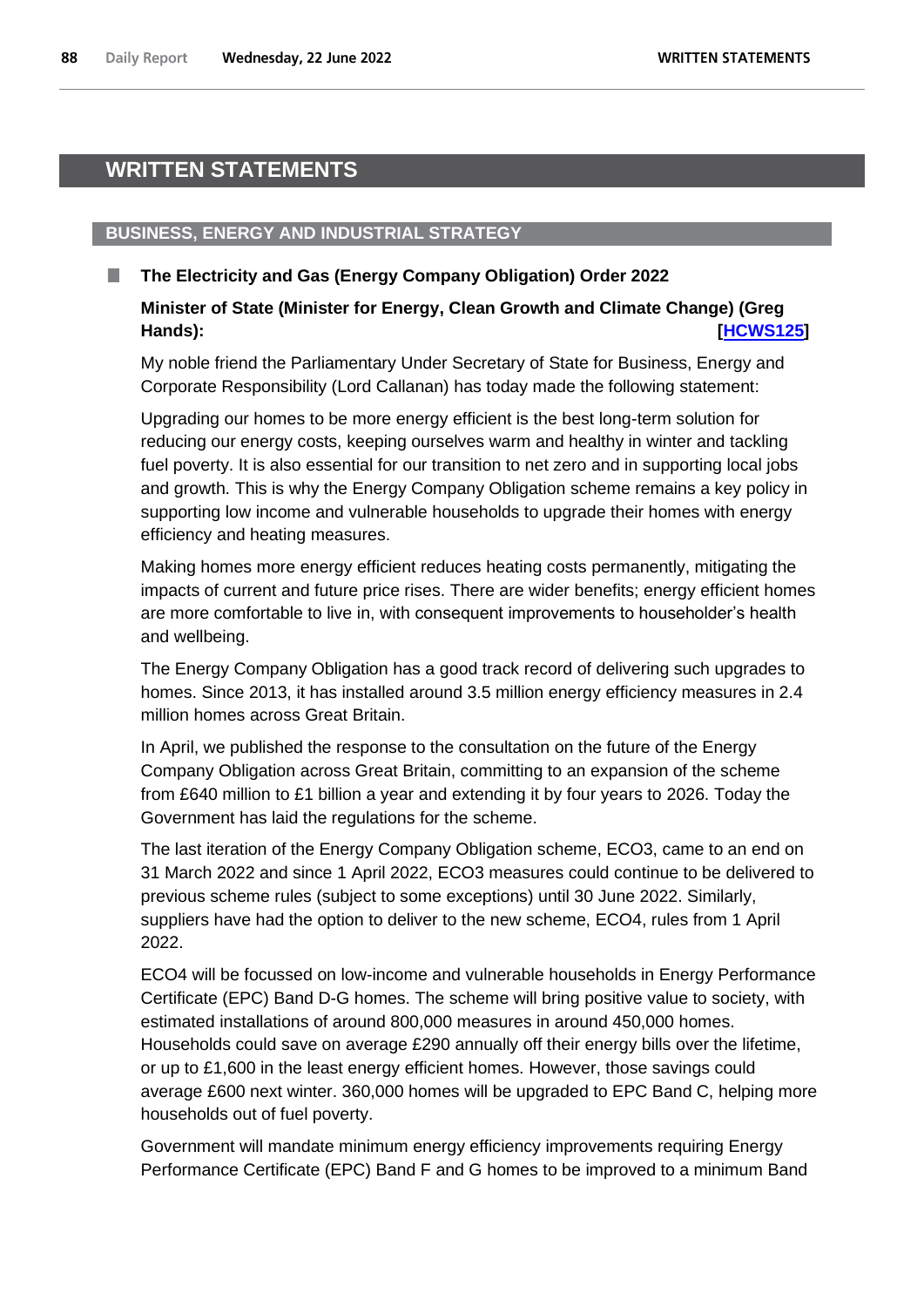D and Band D and E homes to be improved to a minimum Band C, contributing to our statutory fuel poverty target and interim milestone.

To make greater progress on upgrading the least energy efficient homes, there is a minimum target of upgrading 150,000 Energy Performance Certificate (EPC) Band E, F and G private tenure homes. This will ensure the least energy efficient homes are not left behind. Furthermore, a minimum target of 90,000 solid wall insulation measures is introduced to maintain the focus on insulating harder to treat homes, while supporting the solid wall insulation industry.

Under the scheme, support for repairs and replacements of broken gas and electric storage heating systems will be limited to 5,000 homes per year and the repair of inefficient oil and liquefied petroleum gas (LPG) systems will be permitted as a last resort where renewable heating cannot be installed. This will ensure measures installed under ECO4 align with the Government's Heat and Buildings Strategy and net zero targets.

Homes in off-gas rural areas will be incentivised in Scotland and Wales, to ensure homes that may be harder to reach and more expensive to deliver are not left behind. ECO4 has been designed to complement the Home Upgrade Grant in off-gas homes in England, social housing funding and the private rented sector regulations. It will continue to work alongside existing energy efficiency and fuel poverty policies in Scotland and Wales.

Up to 50% of a supplier's obligation may be delivered under the reformed Flexible Eligibility mechanism (ECO4 Flex), an increase from 25% under the previous scheme. ECO4 Flex enables local authorities, the Scottish and Welsh Governments and energy suppliers to target and refer other low-income households who may not be in receipt of means tested benefits.

A new scoring methodology will be introduced, providing greater support to the worst performing homes. Support will continue for new and innovative installation methods and measures via a reformed Innovation Measure mechanism. Only fully tested measures with adequate consumer protection will be eligible.

This expansion of the scheme forms part of the wider support package to help households with rising energy bills.

In May, in recognition of increased cost of living and continued rising energy costs, a package of support worth £37 billion was announced, which includes the Energy Bills Support Scheme. Most vulnerable households will receive at least  $£1,200$  of support this year and, all households will receive a £400 grant as a credit from energy suppliers from October 2022 onwards, which does not need to be repaid.

#### **CABINET OFFICE**

П

#### **LGBT Veterans Review**

#### **Minister for Defence, People and Veterans (Leo Docherty): [\[HCWS126\]](http://www.parliament.uk/business/publications/written-questions-answers-statements/written-statement/Commons/2022-06-22/HCWS126/)**

The pre-2000 ban on LGBT personnel serving in the Armed Forces was totally wrong. In January this year, the Government committed to deliver an independent Review to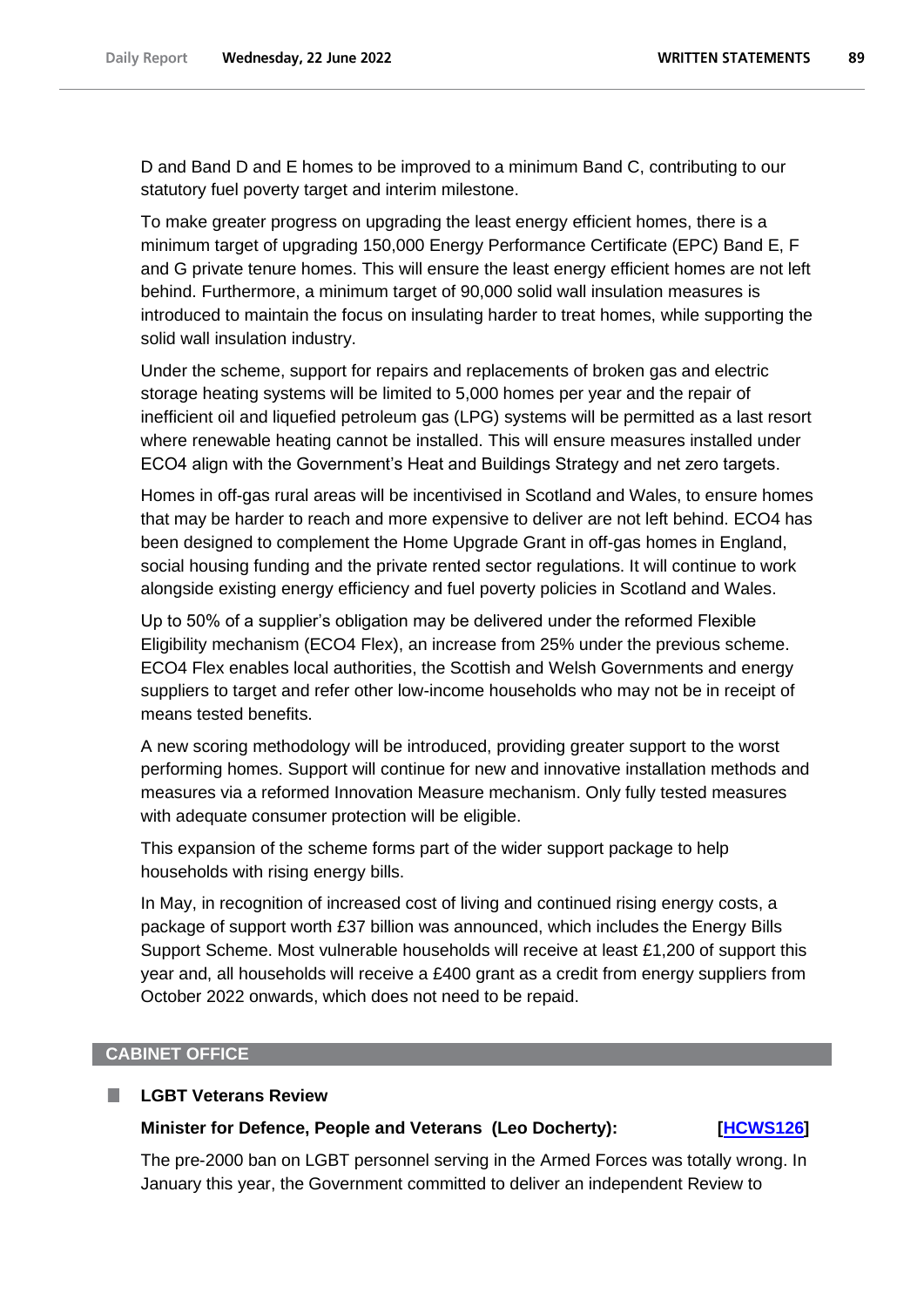properly look at the lasting impact that this ban has on veterans today. The purpose of the Review is to make evidence-based recommendations as to how the government can meet its commitment in the Veterans Strategy to ensure the experience of LGBT veterans who were affected by the ban is understood, and their service valued.

Such a Review requires the right person to lead it and, after careful consideration, the Prime Minister has appointed the Lord Etherton PC QC as independent Chair. The Review will begin with immediate effect. It will conclude with a final report being presented to the Chancellor of the Duchy of Lancaster and the Secretary of State for Defence no later than 25 May 2023. The full Terms of Reference for the Review can be found attached.

#### **Attachments:**

1. LGBT Veterans Review Terms of Reference [ATTACHMENT ToR FINAL (1).pdf]

### **DIGITAL, CULTURE, MEDIA AND SPORT**

#### ш **Reporting a contingent liability in relation to the Shared Rural Network**

### **Minister for Media, Data, and Digital Infrastructure (Julia Lopez): [\[HCWS122\]](http://www.parliament.uk/business/publications/written-questions-answers-statements/written-statement/Commons/2022-06-22/HCWS122/)**

I wish to inform the House that I have today laid a Departmental Minute recording the Government's proposal to enter into an agreement to indemnify Digital Mobile Spectrum Limited (a subsidiary of four mobile network operators), in respect of costs that may arise if there is a change in the operator of the Emergency Services Network.

The proposed indemnity will be reported as a contingent liability in line with the HM Treasury Contingent Liability Framework and managed in accordance with Managing Public Money (MPM).

The Shared Rural Network is the Government's £1 billion deal with four mobile network operators to deliver 4G coverage to 95% of UK landmass by the end of the programme. The government is investing over £500 million to target hard-to-reach areas where there is currently no 4G mobile coverage from any mobile network operator. The Government funded element of the programme includes upgrades to Extended Area Service mobile telephone masts being built as part of the Home Office's Emergency Services Network.

As set out in the Minute, the proposed indemnity would cover costs of up to £15.2 million which may be required for additional equipment and operating expenses should the terms of a future Emergency Services Network contract cause additional costs to be incurred by mobile network operators in order for them to operate their mobile network in accordance with Shared Rural Network requirements. Any costs incurred as a result of the indemnity will be funded from within Shared Rural Network programme approved funding.

A copy of the departmental minute will be placed in the Libraries of both Houses.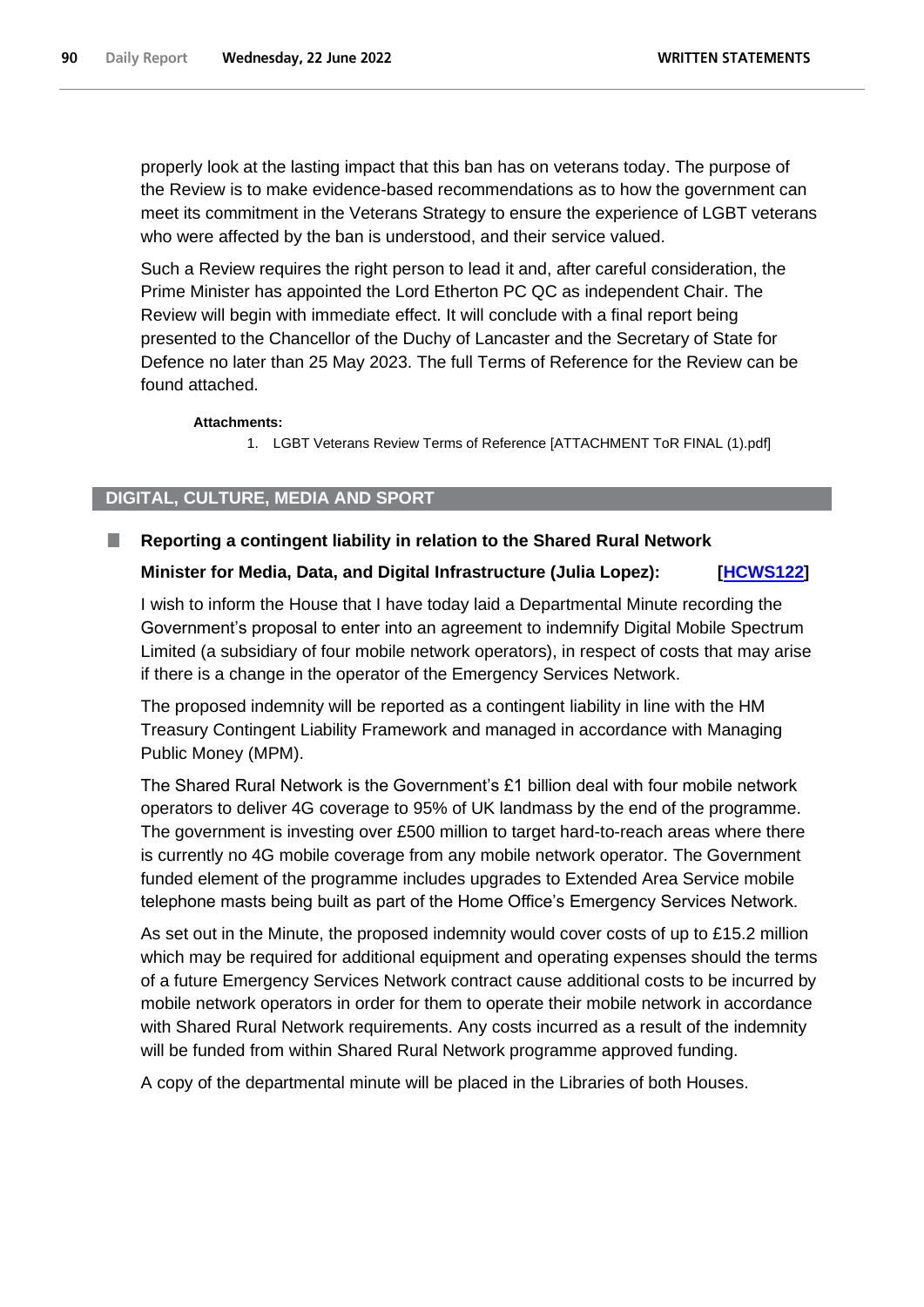### **HEALTH AND SOCIAL CARE**

#### П **Correction to PQ118520, PQ118521 and PQ118522**

#### **Minister of State (Minister for Health) (Edward Argar): [\[HCWS128\]](http://www.parliament.uk/business/publications/written-questions-answers-statements/written-statement/Commons/2022-06-22/HCWS128/)**

On 28 February 2022, the Department answered three Parliamentary Questions asked by Nick Smith MP. The single answer given to all three questions included an incorrect reference to a supplier of PPE.

The questions were:

*"118520: To ask the Secretary of State for Health and Social Care, whether his Department paid £600 million to Unispace Global Ltd for the purchase of personal protective equipment in 2020."* 

*"118521: To ask the Secretary of State for Health and Social Care, whether Unispace Global Ltd met its contractual obligations for providing adequate personal protective equipment under the contractual terms set by his Department in 2020."* 

*"118522: To ask the Secretary of State for Health and Social Care, whether any Government Department has taken steps to investigate why payments made to Unispace Global Ltd were not reported by that company in its financial accounts; and, if he will make a statement."* 

The Departmental answer was:

*"…Unispace Global partially met its contractual obligations, supplying the National Health Service with £484 million items of PPE from April 2020 till December 2021. We are working with the company on a commercial resolution for the remainder of the contract…"*

However, all contracts between Unispace Global Ltd and the Department for Health and Social Care were novated to Unispace Health Products LLP in December 2020, which has since changed its name to Sante Global LLP. Accordingly, the Departmental answer should have referred to Sante Global LLP rather than Unispace Ltd.

Through this WMS I am correcting this error, which arose as one of our internal record management systems had not been updated to reflect the change in name. This system has also been updated.

## **Monkeypox Update**

#### **Secretary of State for Health and Social Care (Sajid Javid): [HCWS130]**

The United Kingdom Health Security Agency (UKHSA) yesterday published its updated vaccination strategy in response to the current monkeypox outbreak.

Based on the currently available vaccine supply, UKHSA recommends that the available doses of the vaccine should be used for a selective vaccine strategy with the aim of interrupting transmission in the subset of individuals at increased risk. This approach is supported by the Joint Committee on Vaccination and Immunisation (JCVI).

Although anyone can contract monkeypox, data from the latest outbreak shows higher levels of transmission within, but not exclusive to, the social networks of gay, bisexual,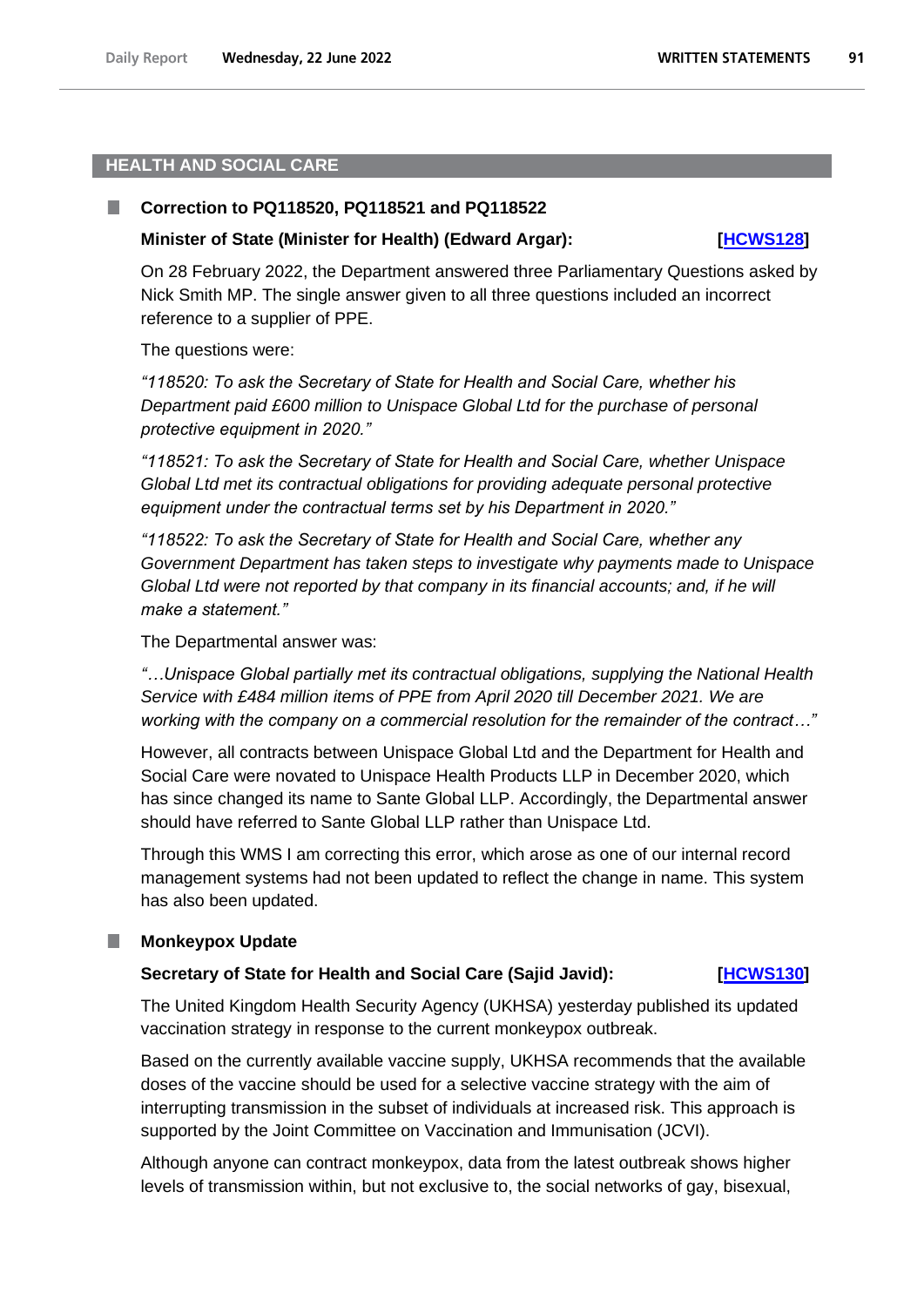and other men who have sex with men (GBMSM). Therefore, the updated strategy recommends that vaccination should be offered as soon as feasible to GBMSM at highest risk. Targeted pre-exposure vaccination is also recommended for others, including healthcare workers who are at high risk of exposure.

In view of the current epidemiology and vaccine supply available, wider vaccination in low risk GBMSM individuals or the general population is not advised at this time.

NHS England is due to set out details on how eligible people can get vaccinated shortly.

To see the full updated strategy, which includes details of the recommendations for both pre- and post-exposure vaccination, please visit [Monkeypox outbreak: vaccination](https://www.gov.uk/guidance/monkeypox-outbreak-vaccination-strategy)  strategy - [GOV.UK \(www.gov.uk\).](https://www.gov.uk/guidance/monkeypox-outbreak-vaccination-strategy)

### **UK Life Sciences**

### **Secretary of State for Health and Social Care (Sajid Javid): [\[HCWS131\]](http://www.parliament.uk/business/publications/written-questions-answers-statements/written-statement/Commons/2022-06-22/HCWS131/)**

The life sciences have played an essential role in helping us to learn to live with COVID-19. The UK's natural strengths, and our world-beating vaccine programme, has allowed us to lead the way in this. As we learn the lessons of COVID-19, it is essential that we take steps to further strengthen UK life sciences and our resilience against both future threats and a possible future resurgence in COVID-19.

To date over £380 million has been invested to secure and scale up the UK's vaccine manufacturing capabilities and we have ambitious plans to invest more alongside industry to further our domestic vaccine resilience. As announced in the Spending Review (October 2021), the Government has now made available £9.6 billion for key COVID-19 programmes and related health spending and continues to work closely with industry to ensure our life sciences sector thrives.

Looking to the future, we are determined to take action to secure further investment into the UK's thriving life science industry and cement our position as a science superpower. To that end, the Government has agreed a detailed Heads of Terms with Moderna to create a strategic partnership over the next decade. A binding contract will be negotiated with Moderna over the coming weeks and, subject to approval of a Full Business Case, will be in place by early Autumn. The proposed partnership, led by the Vaccine Taskforce, will strengthen domestic mRNA capability and better equip the UK to respond to COVID-19 and future health emergencies.

Moderna would establish their Global Research & Development Centre in the UK as part of an R&D Strategic Partnership, siting R&D capability onshore, with academic and wider vaccine ecosystem engagement, including extensive use of the clinical trials network in the UK. Their facilities would support vaccines not just against COVID-19 but other diseases such as flu and RSV. The industry-leading, future-proof design of the plant will permit the addition of capability to manufacture a wide range of medicines and will be a massive boost to the UK's R&D capability. The site will also allow the UK to be better prepared in the event of future health emergencies **.** The project, which will provide an important boost to the local economy and to the country's life sciences sector, was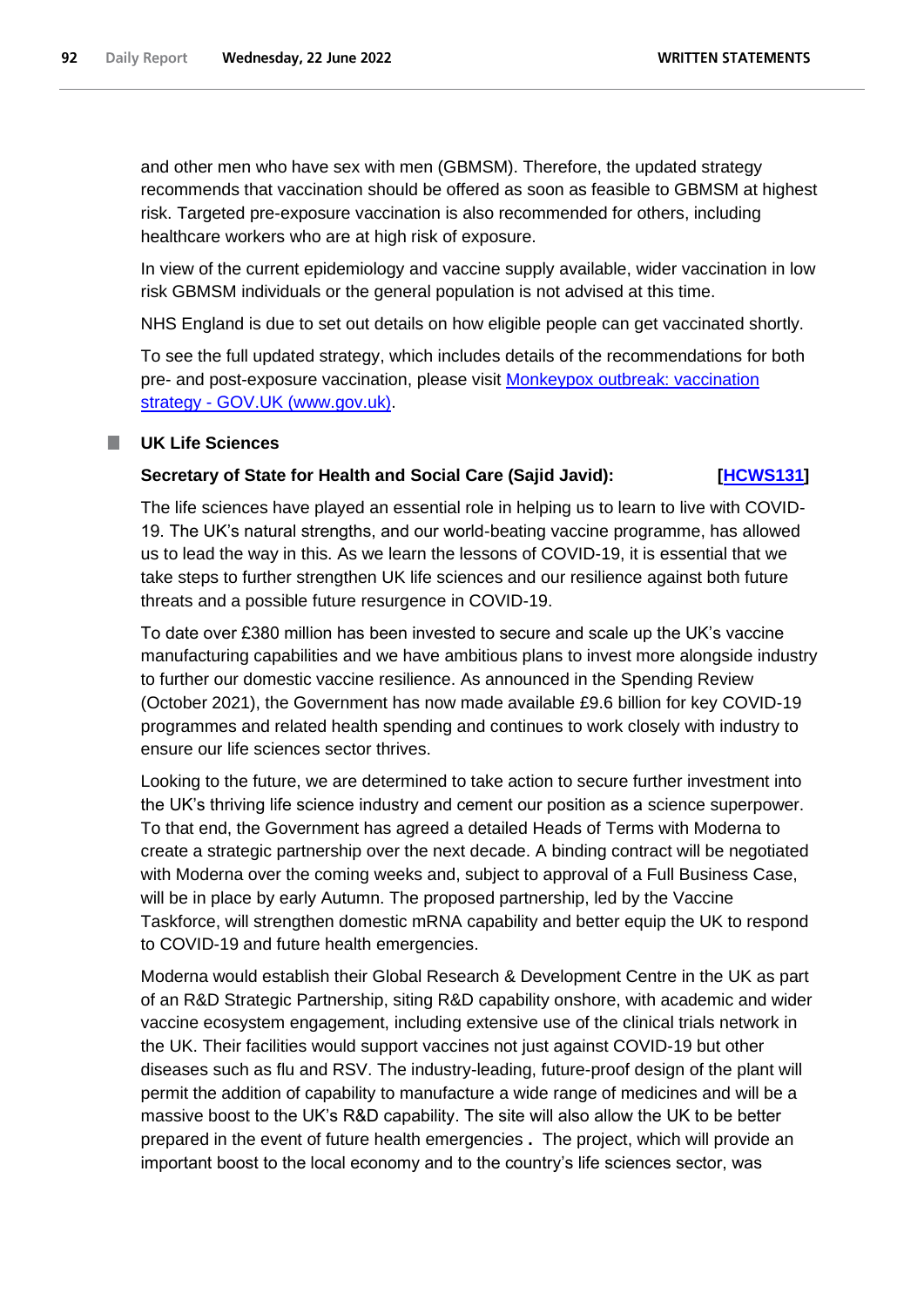developed with the support and collaboration of the Vaccine Taskforce and will be a key investment to bring novel technologies and pandemic resilience onshore in the UK.

A consistent and resilient supply of COVID-19 vaccines will be critical in protecting against a possible future resurgence in COVID-19, ensuring jabs are provided in time to protect those who are most vulnerable to serious COVID-19. That is why one of the objectives given to the Vaccine Taskforce was to strengthen the UK's onshoring capacity and capability in vaccine development, manufacturing and the supply chain to provide resilience for future pandemics.

Moderna has demonstrated expertise in mRNA development and has offered a Strategic Partnership with HMG under which they would invest in a new state of the art manufacturing facility in the UK for the production of respiratory vaccines. This would be capable of accelerating production, with UK priority access, in the event of a future health emergency.

## **INTERNATIONAL TRADE**

#### **Gulf Cooperation Council Trade Negotiations Update** .

## **Secretary of State for International Trade (Anne-Marie Trevelyan): [\[HCWS127\]](http://www.parliament.uk/business/publications/written-questions-answers-statements/written-statement/Commons/2022-06-22/HCWS127/)**

Today I am formally launching free trade negotiations between the UK and the Gulf Cooperation Council (GCC) from Riyadh, Saudi Arabia, where I am meeting the GCC Secretary General, His Excellency Dr Nayef Falah M. Al-Hajraf, and Ministers from the six GCC Member States.

In line with our commitments to scrutiny and transparency, the Department for International Trade has published, and placed in the House libraries, more information on these negotiations. This includes:

- 1. The UK's strategic case for a UK-GCC Free Trade Agreement (FTA)
- 2. Our objectives for the negotiations
- 3. A summary of the UK's public consultation on trade with the GCC
- 4. A scoping assessment, providing a preliminary economic assessment of the impact of the agreement

The Gulf Cooperation Council represents Bahrain, Kuwait, Oman, Qatar, Saudi Arabia, and the United Arab Emirates (UAE). These 6 countries are home to 54 million people and have a collective economy of £1.2 trillion.<sup>[1]</sup>

The GCC is equivalent to the UK's seventh largest export market, and total trade was worth £33.1 billion in 2021. An FTA would be a substantial opportunity for both our economies and a significant moment in the UK-GCC relationship. It will grow the economy, support jobs and the levelling up agenda.

Government analysis shows that an FTA is expected to increase trade by at least 16%, add at least £1.6 billion a year to the UK economy and contribute an additional £600 million or more to annual UK workers' wages.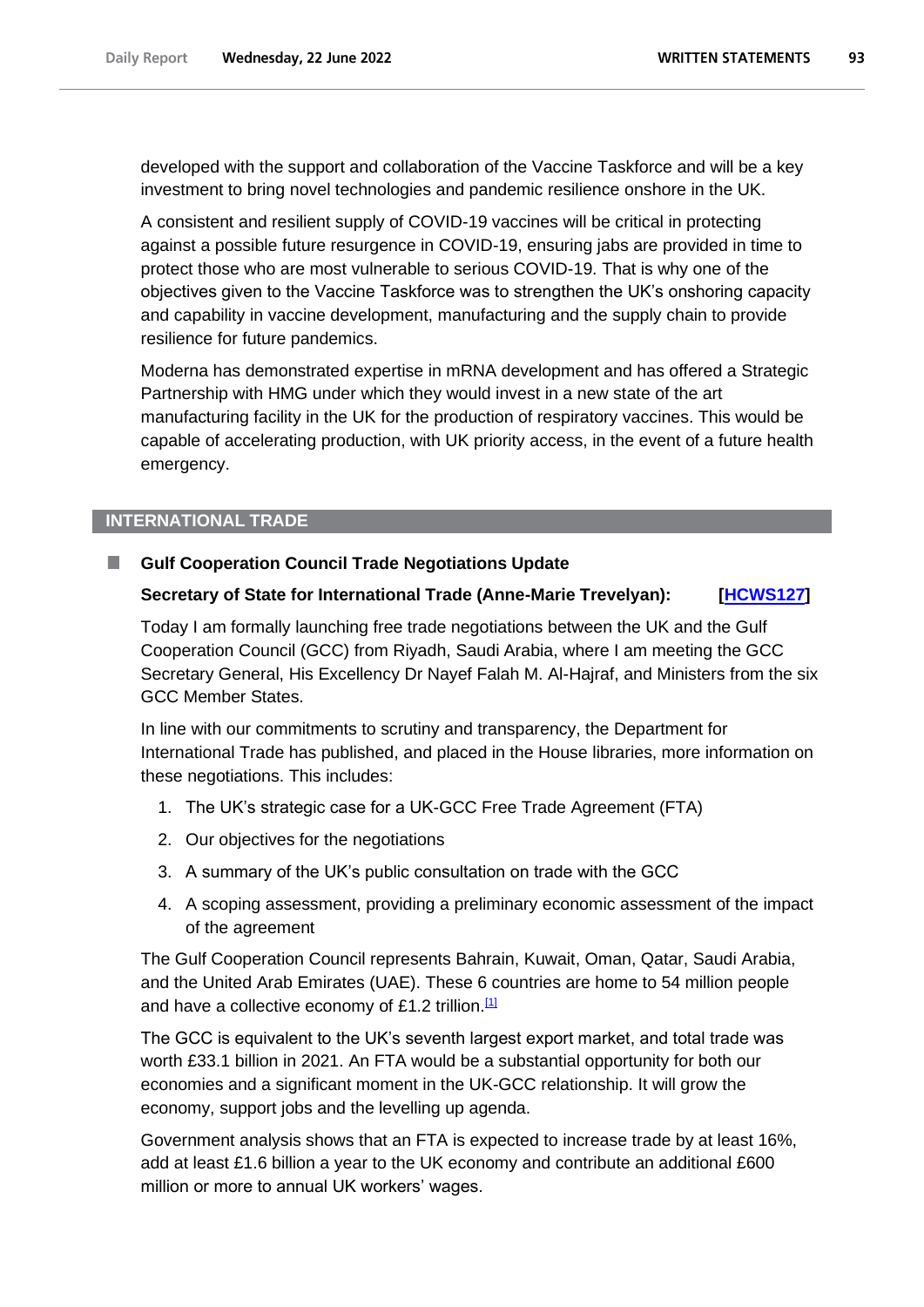All regions and nations of the UK are set to benefit from a trade deal with the GCC, supporting the government's levelling up agenda. Industries outside of London are expected to benefit most, with the East Midlands, West Midlands, North East and Yorkshire and the Humber in line for the greatest proportional gains.<sup>[2]</sup>

The GCC countries are undergoing a period of economic change and they all have ambitious Vision Strategies, which highlight areas for future economic growth and development. Demand for international products and services is expected to grow rapidly to £800 billion by 2035, a 35% increase, which will create significant opportunities for UK firms. Now is the time to strike an ambitious and modern trade deal.

A strong trading relationship will allow the UK to play to our strengths as a manufacturing powerhouse and a world leader in technology, cyber, life sciences, creative industries, education, AI, financial services and renewable energy.

UK businesses in these industries have a role to play in supporting the GCC countries as they diversify their economies to move away from a reliance on fossil fuels and towards knowledge-based and green economies. The UAE, for example, has set a target of generating 50% of its electricity from renewable sources by 2050.

UK goods exporters could benefit from reduced or zero tariffs, making their products more competitive in the GCC market. For example, UK clothing, ceramics and wind turbine parts currently face tariffs of up to 15%. British farmers and food and drink producers can also benefit from new export opportunities for products including cereals (up to 25% tariff) and chocolate (up to 15% tariff), since the GCC countries import virtually all of their food. [3]

The UK and GCC countries share an important investment partnership, with at least £30 billion already invested in each other's economies, and an FTA will help to strengthen this even further. This will support jobs throughout the UK and the GCC countries.

The UK will continue to uphold our high environmental, labour, food safety and animal welfare standards in our trade agreement with the GCC.

The first round of FTA negotiations will take place over the summer. As negotiations progress, I will ensure that Parliamentarians, UK citizens and businesses are provided with regular updates.

[1]IMF estimate for 2021, World Economic Outlook April 2022

**2**Based on the percentage increases in the scoping assessment

[3] Tariffs in these sectors are mostly 5% across the GCC where in some cases individual countries charge higher tariffs on specific products. Note that tariffs on chocolate does not include products containing alcohol.

## **UK-Ukraine Infrastructure Summit**

## **Secretary of State for International Trade (Anne-Marie Trevelyan): [\[HCWS124\]](http://www.parliament.uk/business/publications/written-questions-answers-statements/written-statement/Commons/2022-06-22/HCWS124/)**

On Friday 17 June, we hosted a UK-Ukraine Infrastructure Summit in London. The Summit, with Prime Minister of Ukraine, Denys Shmyhal and Minister of Infrastructure of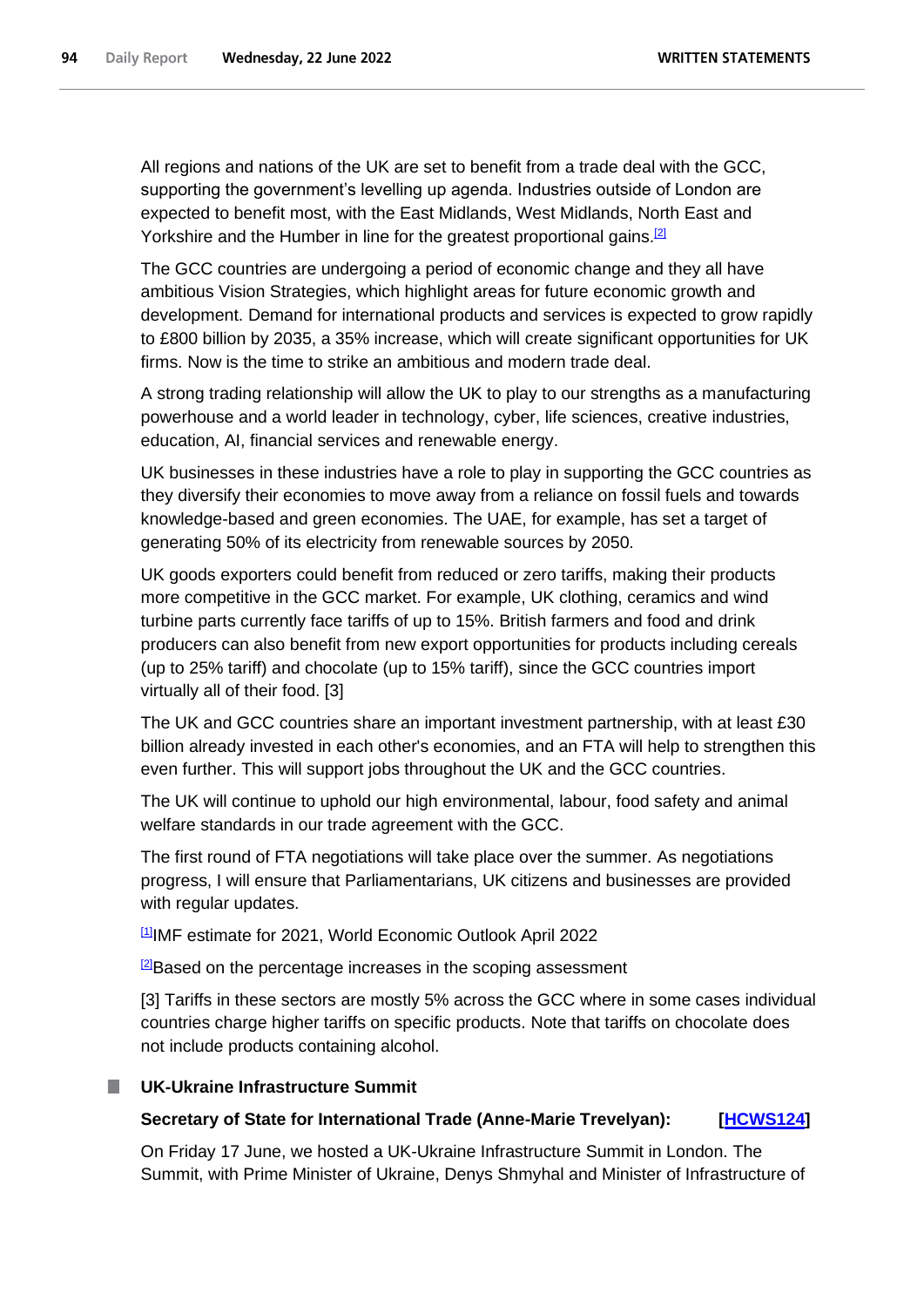Ukraine, Olexandr Kubrakov, brought together Ukrainian Ministers and business leaders for talks on rebuilding Ukraine after the conflict and ensuring its long-term prosperity.

Discussions identified where UK companies have world-class skills that can support reconstruction efforts - such as digital infrastructure, water and sanitation, energy, homes, and transport.

During the Summit, we signed a Memorandum of Understanding with Ukraine which set out elements of UK support for reconstruction efforts and established a joint task force, which will help build partnerships between UK and Ukrainian businesses to assist the reconstruction of infrastructure in and around Kyiv.

The task force will support greater collaboration between the UK's world-class infrastructure, energy, and transport companies and Ukrainian public organisations and private sector businesses. This will help plan for the future as well as repairing damaged and destroyed infrastructure, including transport systems, homes, and bridges more efficiently, safely and sustainably.

The UK has already committed to provide a combined economic, humanitarian, and military support package to Ukraine worth over \$3 billion. UK Export Finance has also pledged to retain its £3.5 billion worth of financial support for trade to Ukraine – helping the country to fund its reconstruction projects and allowing UK exporters and Ukrainian buyers to access the finance they need to trade commercially.

The UK has introduced one of the largest and most severe packages of economic sanctions against Russia. Measures cover over £4 billion worth of products that are traded with Russia, 1,000 individuals and 100 entities in key sectors such as defence, crippling Putin's war machine.

We also announced changes to trade remedy measures relating to the conflict. This includes reallocating ringfenced market access for steel imports from Russia and Belarus to other countries, including Ukraine.

The UK will do everything in its power to support Ukraine's brave fight against Russia's unprovoked invasion and to ensure its long-term security and prosperity.

#### **JUSTICE**

#### П **Introduction of the Bill of Rights**

## **Deputy Prime Minister, Secretary of State for Justice and Lord Chancellor (Dominic Raab): [\[HCWS129\]](http://www.parliament.uk/business/publications/written-questions-answers-statements/written-statement/Commons/2022-06-22/HCWS129/)**

Today the Government is delivering on our manifesto commitment to overhaul the Human Rights Act and replace it with a Bill of Rights, which I am introducing to Parliament today.

This country has a long and proud tradition of freedom which our Bill of Rights will enhance, for example, in respect of free speech and recognition of the role of jury trial. Equally, over the years mission creep has resulted in human rights law being used for more and more purposes, with elastic interpretations that go way beyond anything that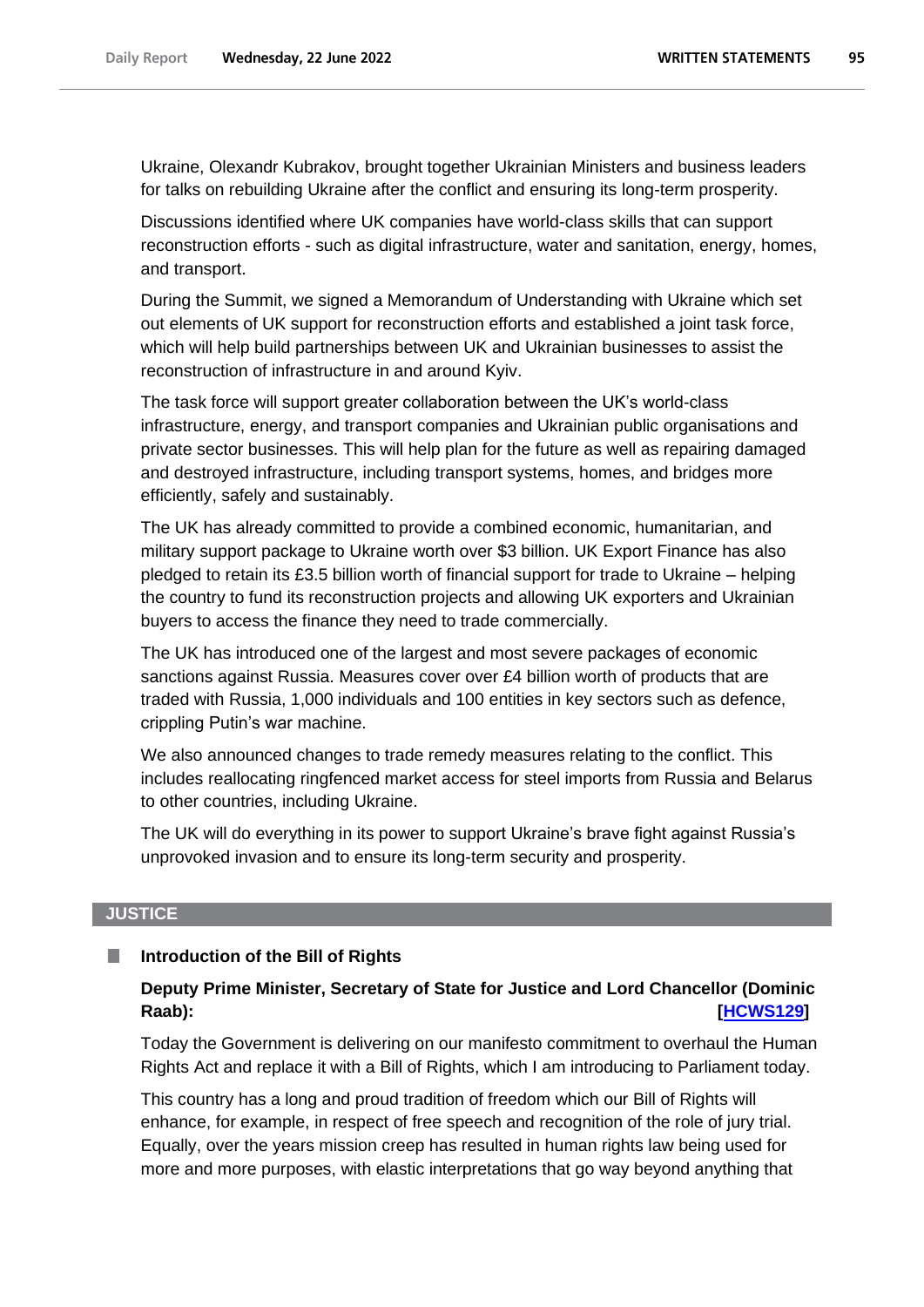the architects of the Convention had in mind and have not been subject to democratic, legislative oversight. Following the Government's consultation on the Bill of Rights, our reforms will curtail the abuses of human rights, restore some common sense to our justice system, and ensure that our human rights framework meets the needs of the society it serves.

I am grateful to the Chair and panel of the Independent Human Rights Act Review for their valuable report, which has influenced and informed our thinking in preparing both our consultation and the final Bill.

The measures in the Bill of Rights will:

- 1. Strengthen the right to freedom of speech. We are attaching greater weight to freedom of speech, defined as the exchange of ideas, opinions, information and facts, as a matter of utmost public interest, and widen the responsibility for attaching this greater weight to all public authorities.
- 2. Recognise the right to jury trial. The Bill recognises the right to trial by jury under, and subject to, the framework set by Parliament and the Scottish and Northern Ireland legislatures.
- 3. Clarify the interpretation of certain rights. Human rights, especially Article 8, have been used to frustrate the deportation of criminals. The Bill provides clearer criteria for the UK courts in interpreting rights and balancing them with the interests of society in particular in the context of deportation of foreign national offenders. This will restore credibility to the system and ensure we can protect the public by deporting those who pose a serious threat.
- 4. Reduce burdens on public authorities. We are stopping the imposition of positive obligations on our public services without proper democratic oversight. We will make clear that when public authorities are giving clear effect to primary legislation, they are not acting unlawfully. We will do this by restricting UK courts' power to interpret legislation, as we propose to do for section 3 above. This will deliver greater certainty for public services to do the jobs entrusted to them, without the constant threat of having to defend against expensive human rights claims.
- 5. Ensure that public protection is given due regard in interpretation of rights. The Bill contains a provision that obliges all those who interpret Convention rights to consider the need to reduce the risk to the public from convicted criminals serving a custodial sentence. This will support the Government's proposed reforms to the Parole Board and strengthen the Government's hand in fighting Article 8 claims from terrorists opposing their placement in Separation Centres.
- 6. Limit the Bill's territorial jurisdiction. Domestic and Strasbourg case law has extended beyond the intent of the Convention's drafters. The Bill excludes extraterritorial jurisdiction for military operations abroad.
- 7. Implement a permission stage to ensure trivial cases do not undermine public confidence in human rights. The introduction of a permission stage will ensure that courts focus on serious human rights claims and places responsibility on the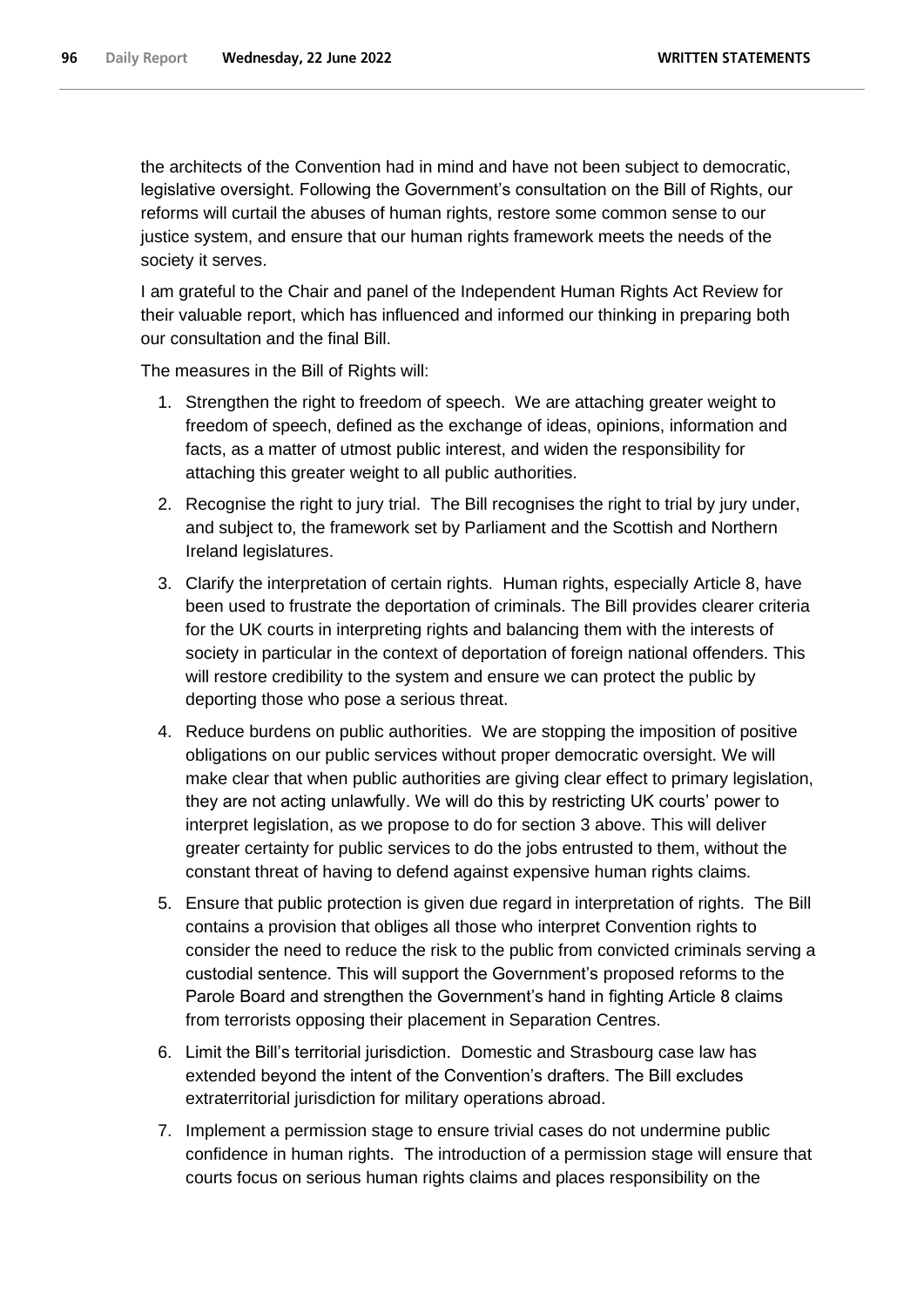claimant to demonstrate that they have suffered a significant disadvantage before a human rights claim can be heard in court.

- 8. Recognise that responsibilities exist alongside rights. We are recognising that responsibilities exist alongside rights and ensuring that the appropriateness of paying damages to those who have infringed the rights of others are considered.
- 9. Strengthen domestic institutions and the primacy of UK law. The Bill empowers UK courts to apply human rights in a UK context, affirming the Supreme Court's independence from the Strasbourg Court. It will make explicit that the UK Supreme Court is the ultimate judicial arbiter.
- 10. Increase democratic oversight. The Bill makes sure that the balance between our domestic institutions is right, by repealing section 3 to ensure that UK courts can no longer alter legislation contrary to its ordinary meaning and the overall purpose of the law.
- 11. Enhance Parliament's role in responding to adverse Strasbourg rulings. The Bill enhances the role of Parliament in responding to adverse Strasbourg judgments against the UK. The Bill also affirms Parliament's supremacy in the making of laws.

The issues addressed by the Bill of Rights affect the whole of the UK, and any changes must be made on a UK-wide basis. We will ensure that the framework applies equally, whilst also allowing for difference in how the framework is applied and implemented across the UK.  During the consultation period I visited Wales, Scotland, and Northern Ireland to discuss our proposals and we will continue to engage with the Devolved Administrations, civil society and relevant stakeholders across the UK.

The Bill and all of its supporting documentation is available at <https://bills.parliament.uk/bills/3227> copies of which have been presented to Parliament.

## **LEVELLING UP, HOUSING AND COMMUNITIES**

#### **Homes for Ukraine: Update** .

## **Secretary of State for Levelling Up, Housing and Communities and Minister for Intergovernmental Relations (Michael Gove):** *<b>IMCWS123* [HCWS123]</del>

The Homes for Ukraine scheme will allow eligible children and minors under the age of 18 who have already applied through the Homes for Ukraine Scheme to come to the UK without a parent or guardian, the Government announced today (22 June).

This policy will initially apply to the 1,000 children who have already applied to the Home Office but are unable to travel as they are not travelling or reuniting with a parent or guardian.

After working closely with the Ukrainian Government, the changes will enable a child to apply for a visa if they have proof of parental consent. This must be certified by an authority approved by the Ukrainian Government such as notary authorities or Ukrainian consul abroad.